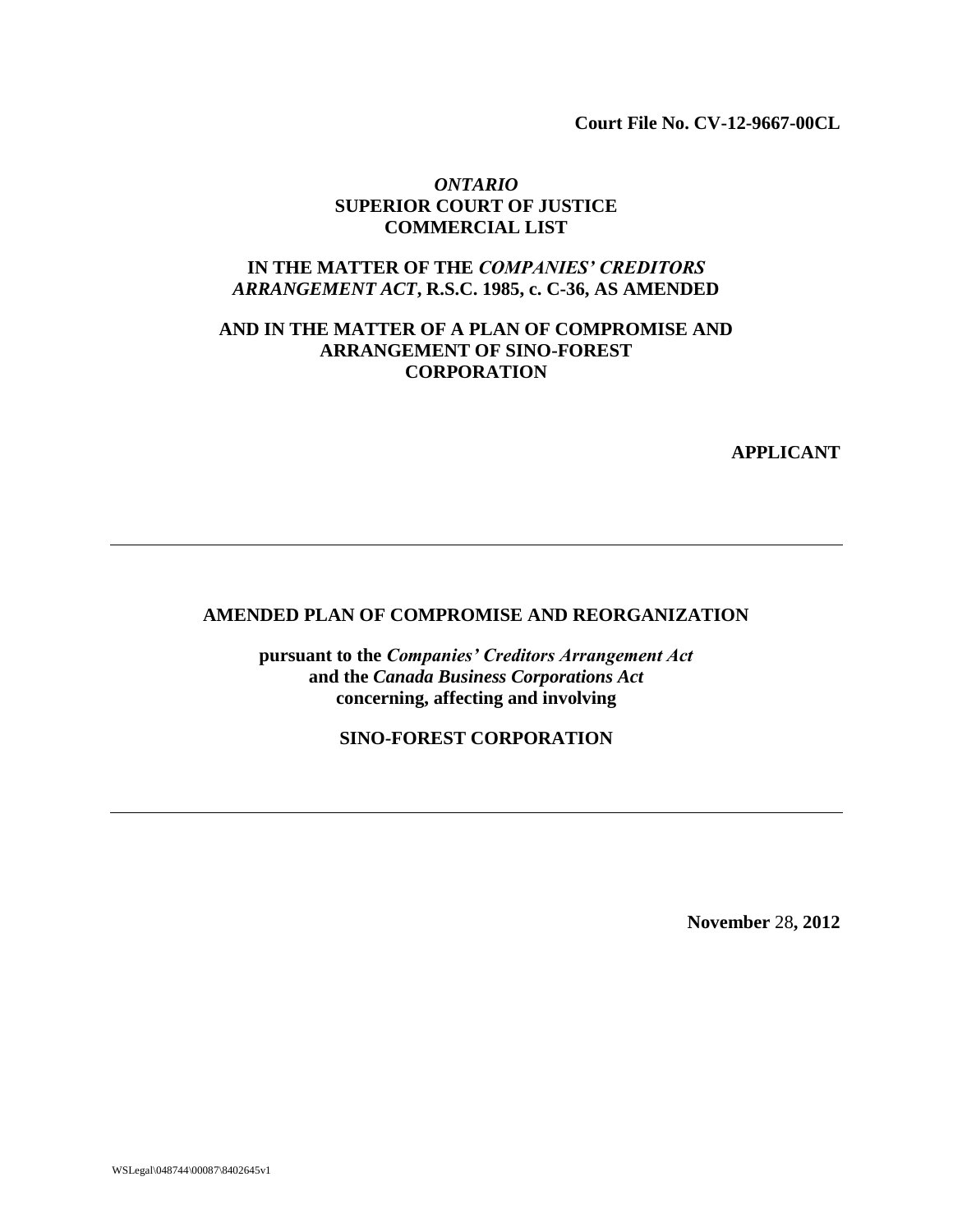| 1.1  |                                                                        |  |
|------|------------------------------------------------------------------------|--|
| 1.2  |                                                                        |  |
| 1.3  |                                                                        |  |
| 1.4  |                                                                        |  |
| 1.5  |                                                                        |  |
|      |                                                                        |  |
| 2.1  |                                                                        |  |
| 2.2  |                                                                        |  |
| 2.3  |                                                                        |  |
| 2.4  |                                                                        |  |
| 2.5  |                                                                        |  |
|      | ARTICLE 3 CLASSIFICATION, VOTING AND RELATED MATTERS  26               |  |
| 3.1  |                                                                        |  |
| 3.2  |                                                                        |  |
| 3.3  |                                                                        |  |
| 3.4  |                                                                        |  |
| 3.5  |                                                                        |  |
|      | ARTICLE 4 DISTRIBUTIONS, PAYMENTS AND TREATMENT OF CLAIMS 27           |  |
| 4.1  |                                                                        |  |
| 4.2  |                                                                        |  |
| 4.3  |                                                                        |  |
| 4.4  |                                                                        |  |
| 4.5  |                                                                        |  |
| 4.6  |                                                                        |  |
| 4.7  |                                                                        |  |
| 4.8  |                                                                        |  |
| 4.9  |                                                                        |  |
| 4.10 |                                                                        |  |
| 4.11 |                                                                        |  |
| 4.12 |                                                                        |  |
| 4.13 |                                                                        |  |
| 4.14 |                                                                        |  |
| 4.15 |                                                                        |  |
|      |                                                                        |  |
| 5.1  |                                                                        |  |
| 5.2  | Distribution Mechanics with respect to Newco Shares and Newco Notes 36 |  |
| 5.3  |                                                                        |  |
| 5.4  |                                                                        |  |
| 5.5  | Procedure for Distributions Regarding Unresolved Claims  41            |  |
| 5.6  |                                                                        |  |
| 5.7  |                                                                        |  |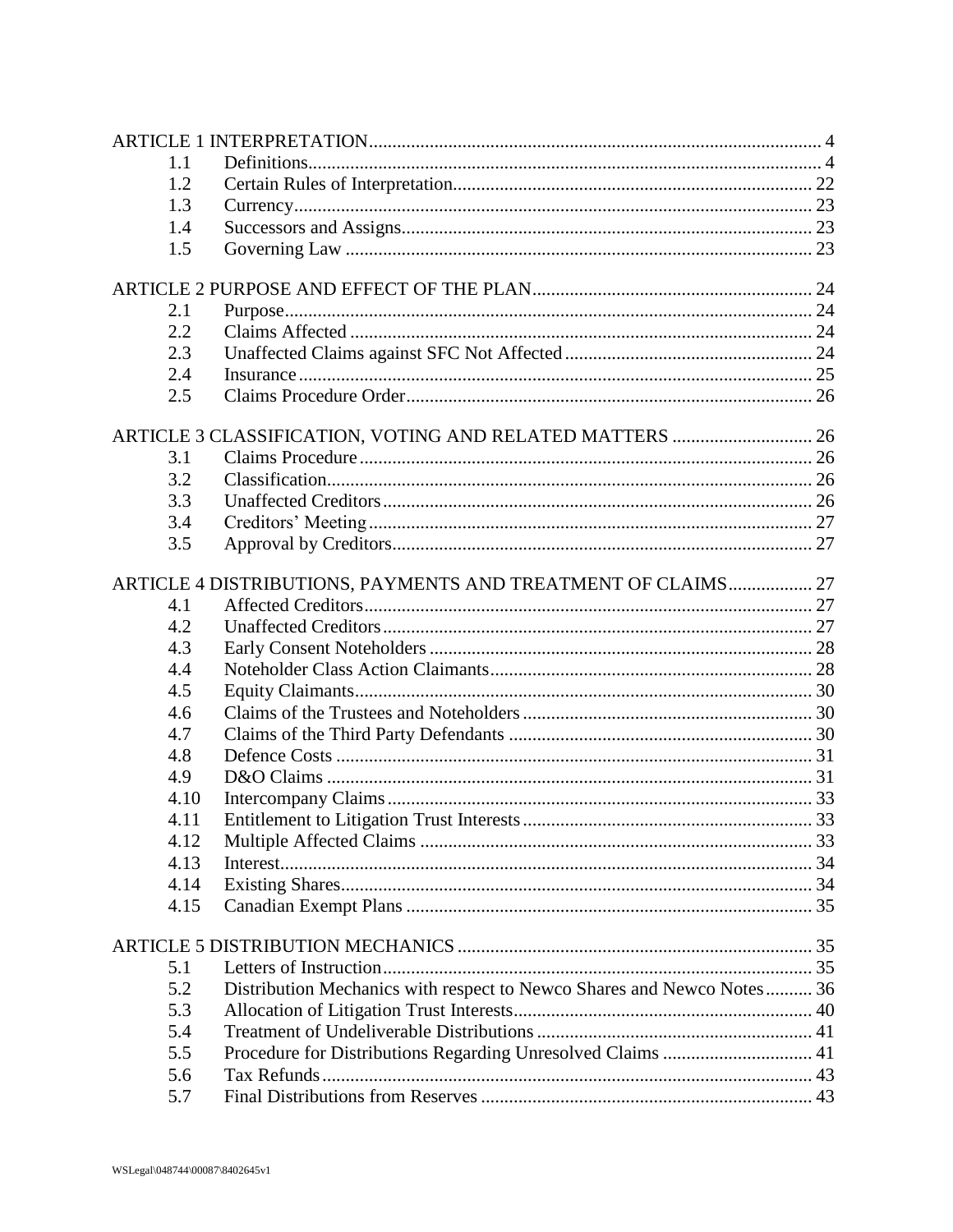| 5.8   |                                                                             |  |
|-------|-----------------------------------------------------------------------------|--|
| 5.9   | Note Indentures to Remain in Effect Solely for Purpose of Distributions  44 |  |
| 5.10  |                                                                             |  |
| 5.11  |                                                                             |  |
| 5.12  |                                                                             |  |
| 5.13  |                                                                             |  |
|       |                                                                             |  |
|       |                                                                             |  |
| 6.1   |                                                                             |  |
| 6.2   |                                                                             |  |
| 6.3   |                                                                             |  |
| 6.4   |                                                                             |  |
| 6.5   |                                                                             |  |
| 6.6   |                                                                             |  |
|       |                                                                             |  |
|       |                                                                             |  |
| 7.1   |                                                                             |  |
| 7.2   |                                                                             |  |
| 7.3   |                                                                             |  |
| 7.4   |                                                                             |  |
| 7.5   |                                                                             |  |
|       |                                                                             |  |
| 8.1   |                                                                             |  |
| 8.2   |                                                                             |  |
|       |                                                                             |  |
|       |                                                                             |  |
| 9.1   |                                                                             |  |
| 9.2   |                                                                             |  |
|       |                                                                             |  |
| 10.1  |                                                                             |  |
|       |                                                                             |  |
|       |                                                                             |  |
| 11.1  |                                                                             |  |
| 11.2  |                                                                             |  |
| 11.3  |                                                                             |  |
| 11.4  |                                                                             |  |
| 11.5  |                                                                             |  |
| 11.6  |                                                                             |  |
| 11.7  |                                                                             |  |
| 11.8  |                                                                             |  |
| 11.9  |                                                                             |  |
| 11.10 |                                                                             |  |
| 11.11 |                                                                             |  |
| 11.12 |                                                                             |  |
| 11.13 |                                                                             |  |
|       |                                                                             |  |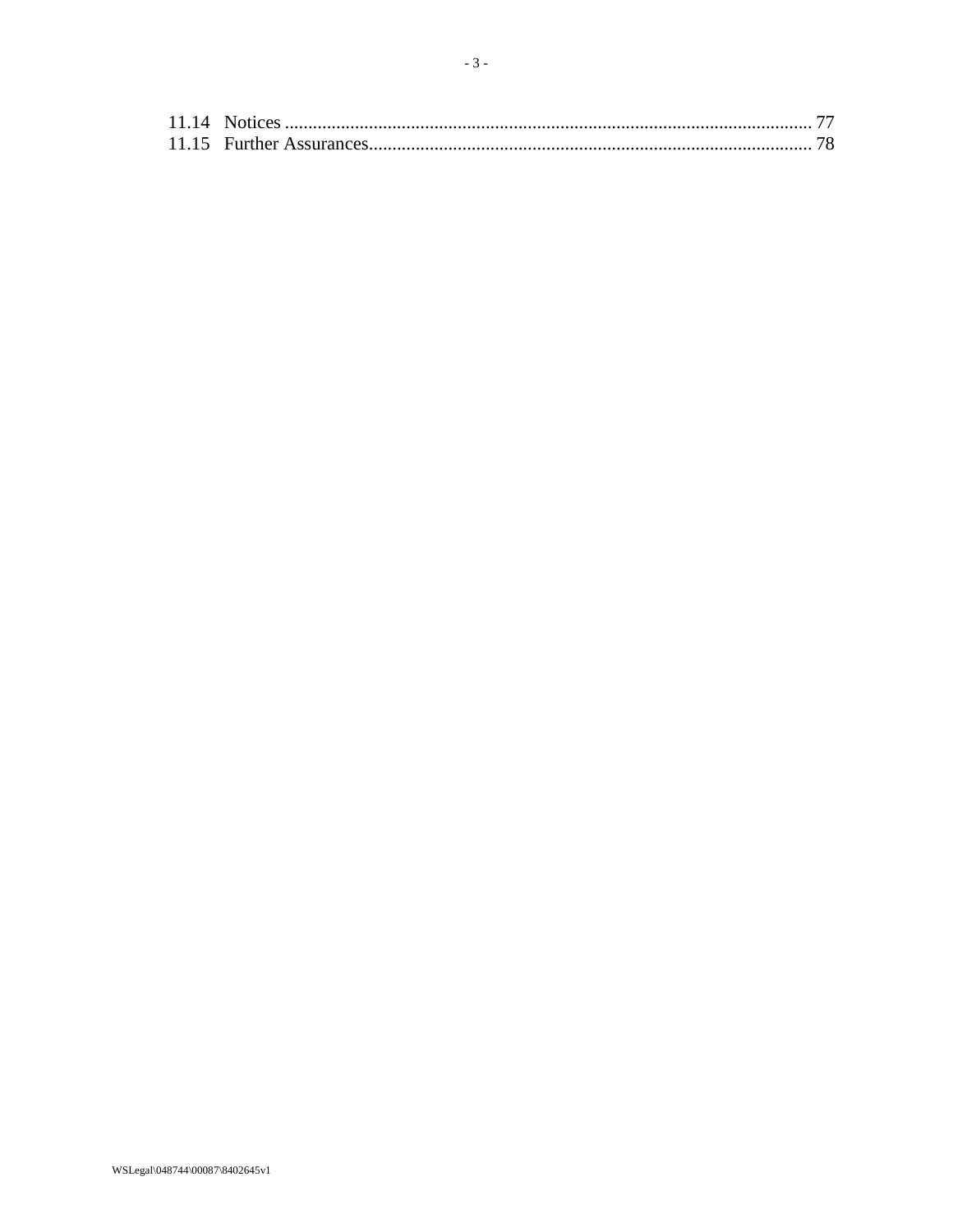## **AMENDED PLAN OF COMPROMISE AND REORGANIZATION**

#### **WHEREAS** Sino-Forest Corporation ("**SFC**") is insolvent;

**AND WHEREAS**, on March 30, 2012 (the "**Filing Date**"), the Honourable Justice Morawetz of the Ontario Superior Court of Justice (Commercial List) (the "**Court**") granted an initial Order in respect of SFC (as such Order may be amended, restated or varied from time to time, the "**Initial Order**") pursuant to the *Companies' Creditors Arrangement Act*, R.S.C. 1985, c. C-36, as amended (the "**CCAA**") and the *Canada Business Corporation Act*, R.S.C. 1985, c. C-44, as amended (the "**CBCA**");

**AND WHEREAS**, on August 31, 2012, the Court granted a Plan Filing and Meeting Order (as such Order may be amended, restated or varied from time to time, the "**Meeting Order**") pursuant to which, among other things, SFC was authorized to file this plan of compromise and reorganization and to convene a meeting of affected creditors to consider and vote on this plan of compromise and reorganization.

**NOW THEREFORE**, SFC hereby proposes this amended plan of compromise and reorganization pursuant to the CCAA and CBCA.

## **ARTICLE 1 INTERPRETATION**

#### <span id="page-4-1"></span><span id="page-4-0"></span>**1.1 Definitions**

In the Plan, unless otherwise stated or unless the subject matter or context otherwise requires:

"**2013 Note Indenture**" means the indenture dated as of July 23, 2008, by and between SFC, the entities listed as subsidiary guarantors therein, and The Bank of New York Mellon, as trustee, as amended, modified or supplemented.

"**2014 Note Indenture**" means the indenture dated as of July 27, 2009, by and between SFC, the entities listed as subsidiary guarantors therein, and Law Debenture Trust Company of New York, as trustee, as amended, modified or supplemented.

"**2016 Note Indenture**" means the indenture dated as of December 17, 2009, by and between SFC, the entities listed as subsidiary guarantors therein, and The Bank of New York Mellon, as trustee, as amended, modified or supplemented.

"**2017 Note Indenture**" means the indenture dated as of October 21, 2010, by and between SFC, the entities listed as subsidiary guarantors therein, and Law Debenture Trust Company of New York, as trustee, as amended, modified or supplemented.

"**2013 Notes**" means the aggregate principal amount of US\$345,000,000 of 5.00% Convertible Senior Notes Due 2013 issued pursuant to the 2013 Note Indenture.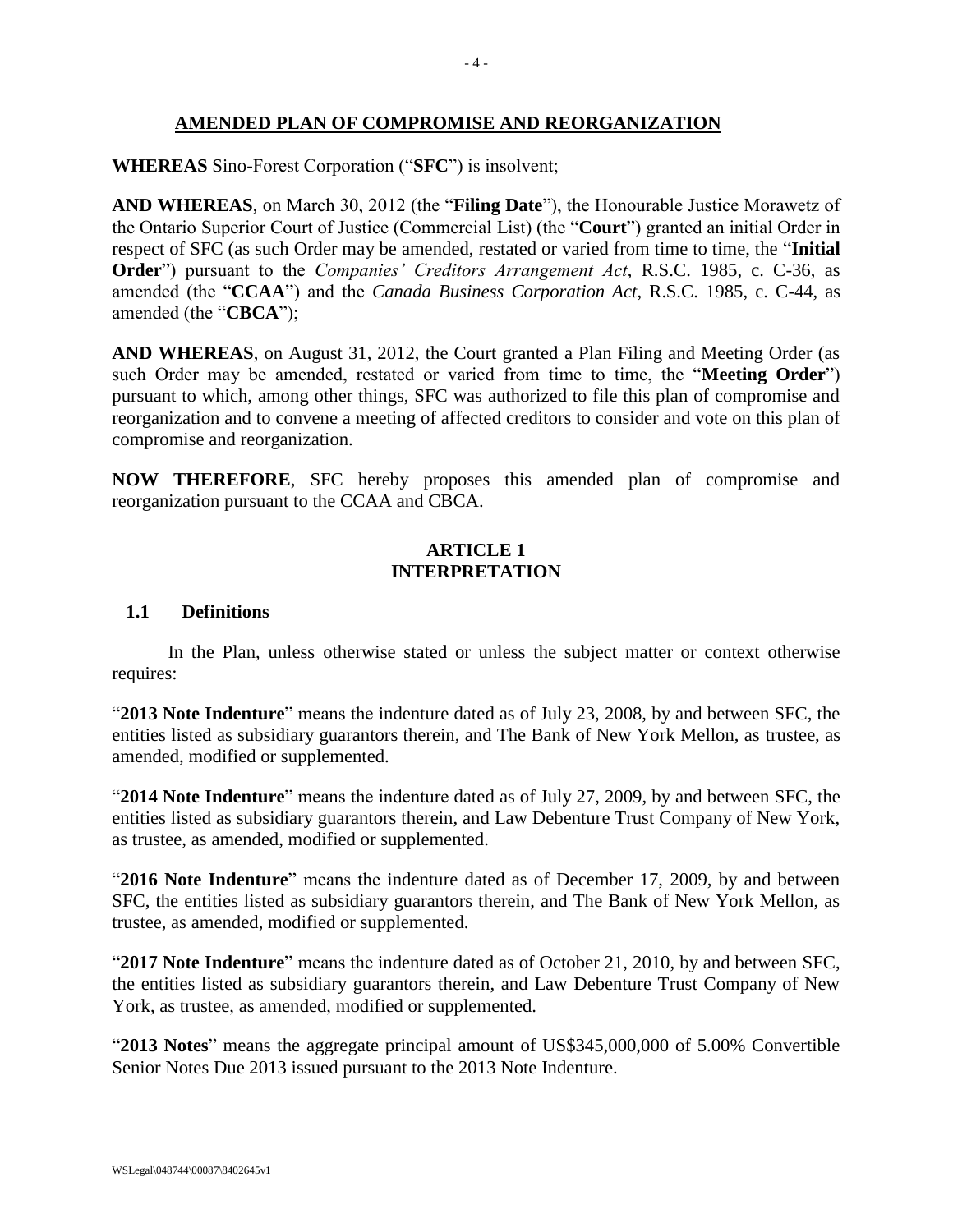"**2014 Notes**" means the aggregate principal amount of US\$399,517,000 of 10.25% Guaranteed Senior Notes Due 2014 issued pursuant to the 2014 Note Indenture.

"**2016 Notes**" means the aggregate principal amount of US\$460,000,000 of 4.25% Convertible Senior Notes Due 2016 issued pursuant to the 2016 Note Indenture.

"**2017 Notes**" means the aggregate principal amount of US\$600,000,000 of 6.25% Guaranteed Senior Notes Due 2017 issued pursuant to the 2017 Note Indenture.

"**Accrued Interest**" means, in respect of any series of Notes, all accrued and unpaid interest on such Notes, at the regular rates provided in the applicable Note Indentures, up to and including the Filing Date.

"**Administration Charge**" has the meaning ascribed thereto in the Initial Order.

"**Administration Charge Reserve**" means the cash reserve to be established by SFC on the Plan Implementation Date in the amount of \$500,000 or such other amount as agreed to by the Monitor and the Initial Consenting Noteholders, which cash reserve: (i) shall be maintained and administered by the Monitor, in trust, for the purpose of paying any amounts secured by the Administration Charge; and (ii) upon the termination of the Administration Charge pursuant to the Plan, shall stand in place of the Administration Charge as security for the payment of any amounts secured by the Administration Charge.

"**Affected Claim**" means any Claim, D&O Claim or D&O Indemnity Claim that is not: an Unaffected Claim; a Section 5.1(2) D&O Claim; a Conspiracy Claim; a Continuing Other D&O Claim; a Non-Released D&O Claim; or a Subsidiary Intercompany Claim, and "Affected Claim" includes any Class Action Indemnity Claim. For greater certainty, all of the following are Affected Claims: Affected Creditor Claims; Equity Claims; Noteholder Class Action Claims (other than the Continuing Noteholder Class Action Claims); and Class Action Indemnity Claims.

"**Affected Creditor**" means a Person with an Affected Creditor Claim, but only with respect to and to the extent of such Affected Creditor Claim.

"**Affected Creditor Claim**" means any Ordinary Affected Creditor Claim or Noteholder Claim.

"**Affected Creditors Class**" has the meaning ascribed thereto in section [3.2\(a\)](#page-26-5) hereof.

"**Affected Creditors Equity Sub-Pool**" means an amount of Newco Shares representing 92.5% of the Newco Equity Pool.

"**Alternative Sale Transaction**" has the meaning ascribed thereto in section [10.1](#page-71-2) hereof.

"**Alternative Sale Transaction Consideration**" has the meaning ascribed thereto in section [10.1](#page-71-2) hereof.

"**Applicable Law**" means any applicable law, statute, order, decree, consent decree, judgment, rule, regulation, ordinance or other pronouncement having the effect of law whether in Canada,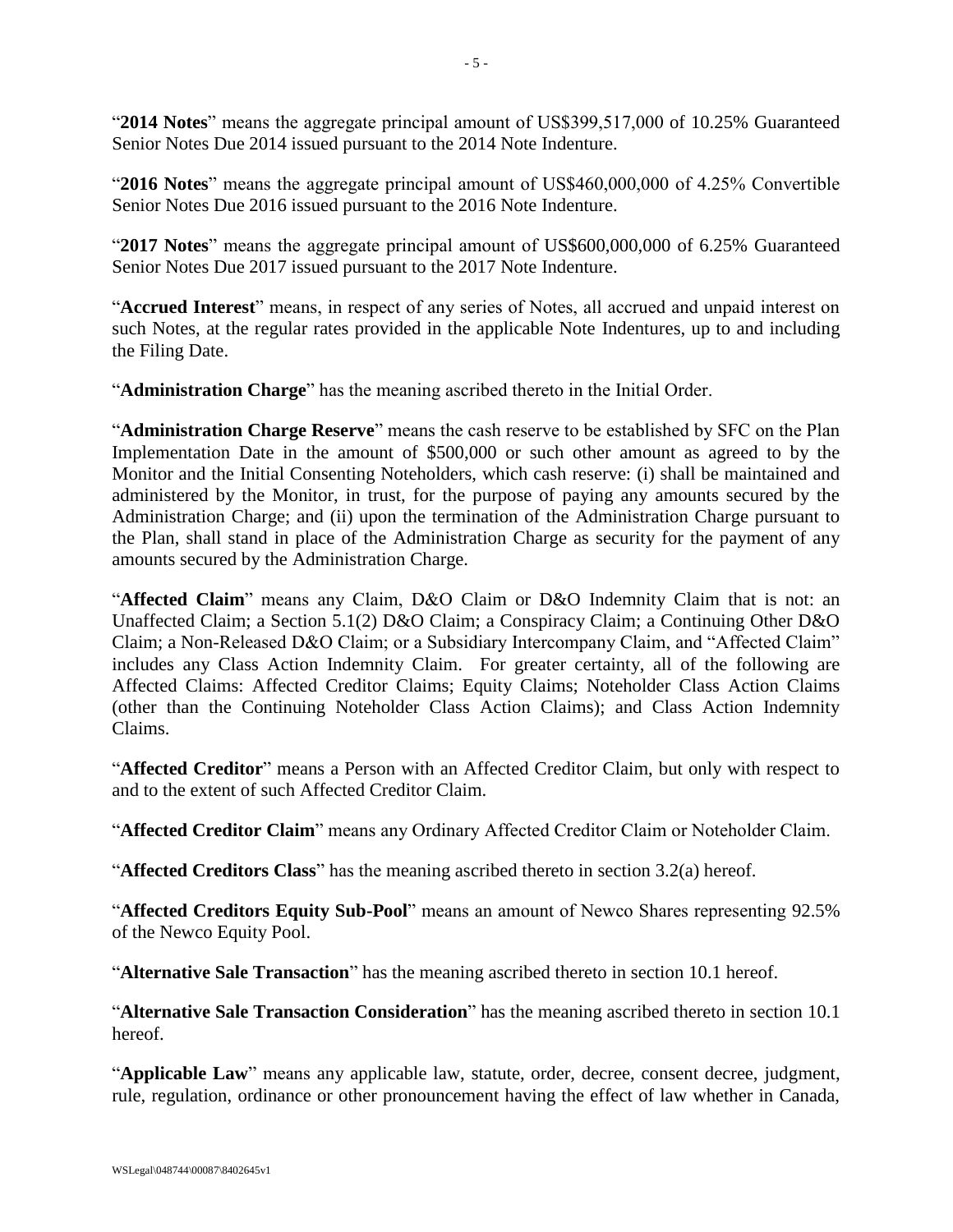the United States, Hong Kong, the PRC or any other country, or any domestic or foreign state, county, province, city or other political subdivision or of any Governmental Entity.

"**Auditors**" means the former auditors of SFC that are named as defendants to the Class Actions Claims, including for greater certainty Ernst & Young LLP and BDO Limited.

"**Barbados Loans**" means the aggregate amount outstanding at the date hereof pursuant to three loans made by SFC Barbados to SFC in the amounts of US\$65,997,468.10 on February 1, 2011, US\$59,000,000 on June 7, 2011 and US\$176,000,000 on June 7, 2011.

"**Barbados Property**" has the meaning ascribed thereto in section [6.4\(j\)](#page-50-0) hereof.

"**BIA**" means the *Bankruptcy and Insolvency Act*, R. S. C. 1985, c. B-3.

"**Business Day**" means a day, other than Saturday, Sunday or a statutory holiday, on which banks are generally open for business in Toronto, Ontario.

"**Canadian Tax Act**" means the *Income Tax Act* (Canada) and the *Income Tax Regulations*, in each case as amended from time to time.

"**CBCA**" has the meaning ascribed thereto in the recitals.

"**CCAA**" has the meaning ascribed thereto in the recitals.

"**CCAA Proceeding**" means the proceeding commenced by SFC under the CCAA on the Filing Date in the Ontario Superior Court of Justice (Commercial List) under court file number CV-12- 9667-00CL.

"**Charges**" means the Administration Charge and the Directors' Charge.

"**Claim**" means any right or claim of any Person that may be asserted or made against SFC, in whole or in part, whether or not asserted or made, in connection with any indebtedness, liability or obligation of any kind whatsoever, and any interest accrued thereon or costs payable in respect thereof, including by reason of the commission of a tort (intentional or unintentional), by reason of any breach of contract or other agreement (oral or written), by reason of any breach of duty (including any legal, statutory, equitable or fiduciary duty) or by reason of any right of ownership of or title to property or assets or right to a trust or deemed trust (statutory, express, implied, resulting, constructive or otherwise), and whether or not any indebtedness, liability or obligation is reduced to judgment, liquidated, unliquidated, fixed, contingent, matured, unmatured, disputed, undisputed, legal, equitable, secured, unsecured, present or future, known or unknown, by guarantee, surety or otherwise, and whether or not any right or claim is executory or anticipatory in nature, including any right or ability of any Person (including any Directors or Officers of SFC or any of the Subsidiaries) to advance a claim for contribution or indemnity or otherwise with respect to any matter, action, cause or chose in action, whether existing at present or commenced in the future, which indebtedness, liability or obligation, and any interest accrued thereon or costs payable in respect thereof (A) is based in whole or in part on facts prior to the Filing Date, (B) relates to a time period prior to the Filing Date, or (C) is a right or claim of any kind that would be a claim provable against SFC in bankruptcy within the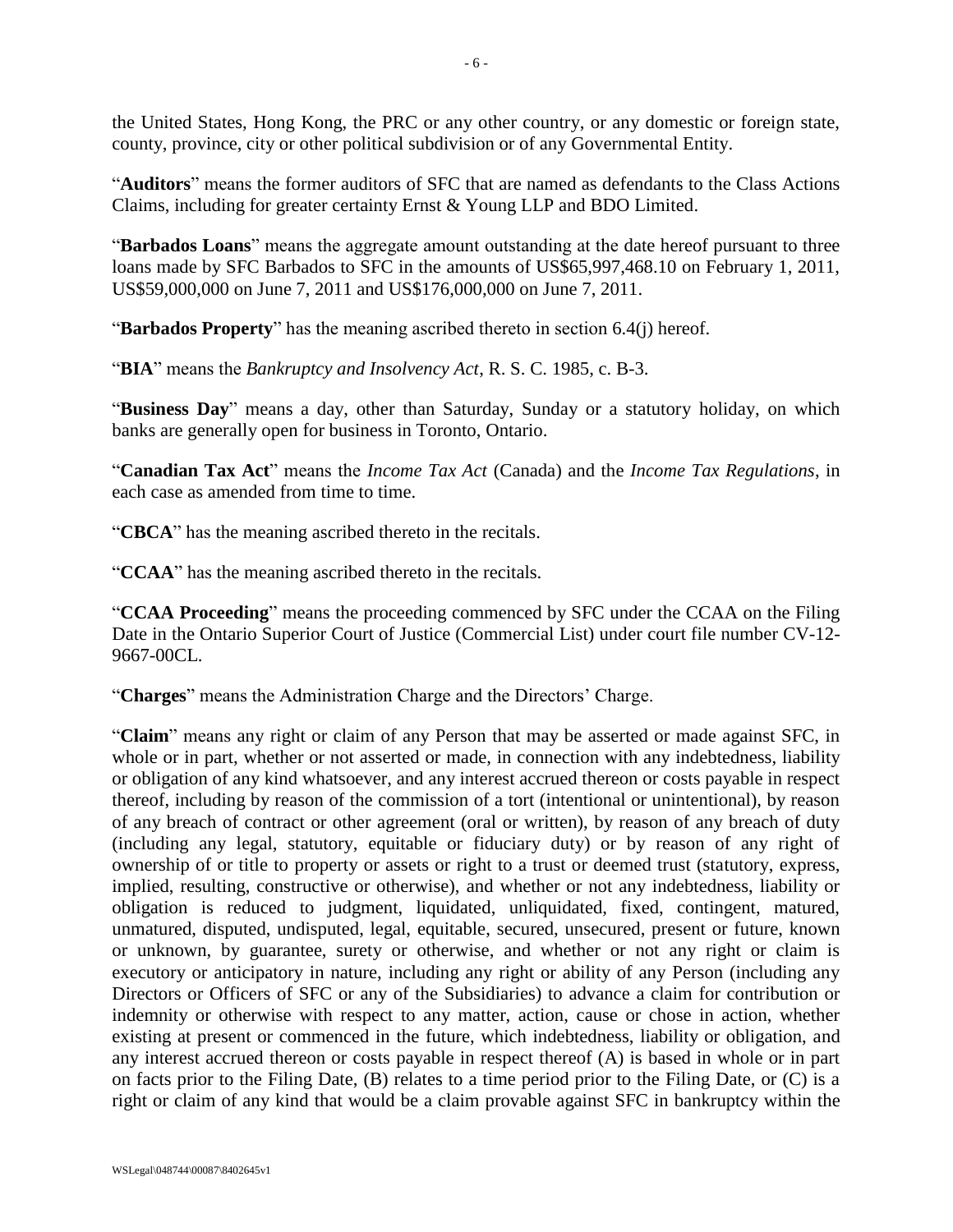meaning of the BIA had SFC become bankrupt on the Filing Date, or is an Equity Claim, a Noteholder Class Action Claim against SFC, a Class Action Indemnity Claim against SFC, a Restructuring Claim or a Lien Claim, provided, however, that "Claim" shall not include a D&O Claim or a D&O Indemnity Claim.

"**Claims Bar Date**" has the meaning ascribed thereto in the Claims Procedure Order.

"**Claims Procedure**" means the procedure established for determining the amount and status of Claims, D&O Claims and D&O Indemnity Claims, including in each case any such claims that are Unresolved Claims, pursuant to the Claims Procedure Order.

"**Claims Procedure Order**" means the Order under the CCAA of the Honourable Justice Morawetz dated May 14, 2012, establishing, among other things, a claims procedure in respect of SFC and calling for claims in respect of the Subsidiaries, as such Order may be amended, restated or varied from time to time.

"**Class Action Claims**" means, collectively, any rights or claims of any kind advanced or which may subsequently be advanced in the Class Actions or in any other similar proceeding, whether a class action proceeding or otherwise, and for greater certainty includes any Noteholder Class Action Claims.

"**Class Actions**" means, collectively, the following proceedings: (i) *Trustees of the Labourers' Pension Fund of Central and Eastern Canada et al v. Sino-Forest Corporation et al.* (Ontario Superior Court of Justice, Court File No. CV-11-431153-00CP); (ii) *Guining Liu v. Sino-Forest Corporation et al.* (Quebec Superior Court, Court File No. 200-06-000132-111); (iii) *Allan Haigh v. Sino-Forest Corporation et al.* (Saskatchewan Court of Queen's Bench, Court File No. 2288 of 2011); and (iv) *David Leapard et al. v. Allen T.Y. Chan et al.* (District Court of the Southern District of New York, Court File No. 650258/2012).

"**Class Action Court**" means, with respect to the Class Action Claims, the court of competent jurisdiction that is responsible for administering the applicable Class Action Claim.

"**Class Action Indemnity Claim**" means any right or claim of any Person that may be asserted or made in whole or in part against SFC and/or any Subsidiary for indemnity, contribution, reimbursement or otherwise from or in connection with any Class Action Claim asserted against such Person. For greater certainty, Class Action Indemnity Claims are distinct from and do not include Class Action Claims.

"**Consent Date**" means May 15, 2012.

"**Conspiracy Claim**" means any D&O Claim alleging that the applicable Director or Officer committed the tort of civil conspiracy, as defined under Canadian common law.

"**Continuing Noteholder Class Action Claim**" means any Noteholder Class Action Claim that is: (i) a Section 5.1(2) D&O Claim; (ii) a Conspiracy Claim; (iii) a Non-Released D&O Claim; (iv) a Continuing Other D&O Claim; (v) a Noteholder Class Action Claim against one or more Third Party Defendants that is not an Indemnified Noteholder Class Action Claim; (vi) the portion of an Indemnified Noteholder Class Action Claim that is permitted to continue against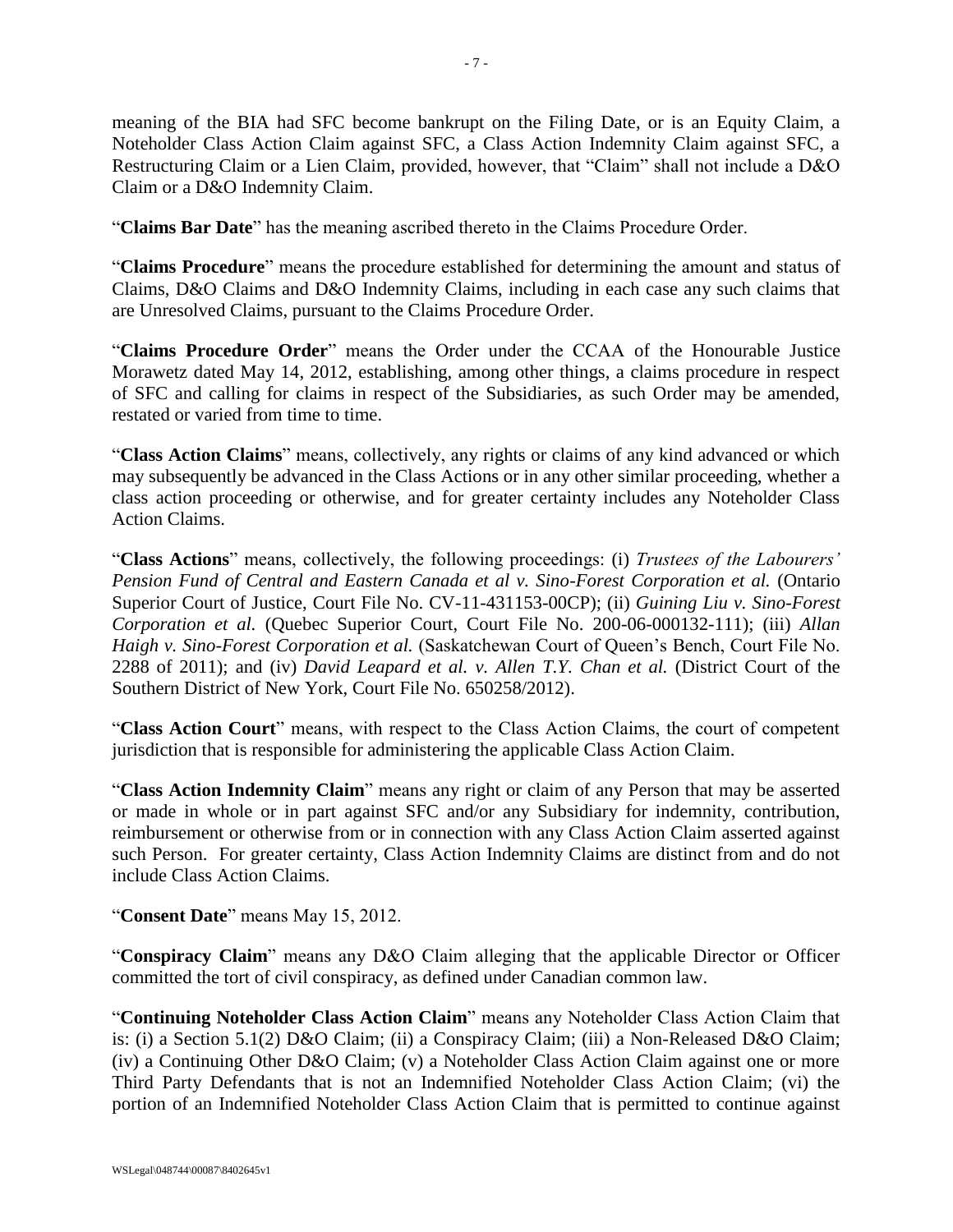the Third Party Defendants, subject to the Indemnified Noteholder Class Action Limit, pursuant to section [4.4\(b\)\(i\)](#page-29-0) hereof.

"**Continuing Other D&O Claims**" has the meaning ascribed thereto in section [4.9\(b\)](#page-31-2) hereof.

"**Court**" has the meaning ascribed thereto in the recitals.

"**D&O Claim**" means (i) any right or claim of any Person that may be asserted or made in whole or in part against one or more Directors or Officers of SFC that relates to a Claim for which such Directors or Officers are by law liable to pay in their capacity as Directors or Officers of SFC, or (ii) any right or claim of any Person that may be asserted or made in whole or in part against one or more Directors or Officers of SFC, in that capacity, whether or not asserted or made, in connection with any indebtedness, liability or obligation of any kind whatsoever, and any interest accrued thereon or costs payable in respect thereof, including by reason of the commission of a tort (intentional or unintentional), by reason of any breach of contract or other agreement (oral or written), by reason of any breach of duty (including any legal, statutory, equitable or fiduciary duty and including, for greater certainty, any monetary administrative or other monetary penalty or claim for costs asserted against any Officer or Director of SFC by any Government Entity) or by reason of any right of ownership of or title to property or assets or right to a trust or deemed trust (statutory, express, implied, resulting, constructive or otherwise), and whether or not any indebtedness, liability or obligation, and any interest accrued thereon or costs payable in respect thereof, is reduced to judgment, liquidated, unliquidated, fixed, contingent, matured, unmatured, disputed, undisputed, legal, equitable, secured, unsecured, present or future, known or unknown, by guarantee, surety or otherwise, and whether or not any right or claim is executory or anticipatory in nature, including any right or ability of any Person to advance a claim for contribution or indemnity from any such Directors or Officers of SFC or otherwise with respect to any matter, action, cause or chose in action, whether existing at present or commenced in the future, which indebtedness, liability or obligation, and any interest accrued thereon or costs payable in respect thereof (A) is based in whole or in part on facts prior to the Filing Date, or (B) relates to a time period prior to the Filing Date.

"**D&O Indemnity Claim**" means any existing or future right of any Director or Officer of SFC against SFC that arose or arises as a result of any Person filing a D&O Proof of Claim (as defined in the Claims Procedure Order) in respect of such Director or Officer of SFC for which such Director or Officer of SFC is entitled to be indemnified by SFC.

"**Defence Costs**" has the meaning ascribed thereto in section [4.8](#page-31-0) hereof.

"**Director**" means, with respect to SFC or any Subsidiary, anyone who is or was, or may be deemed to be or have been, whether by statute, operation of law or otherwise, a director or *de facto* director of such SFC Company.

"**Directors' Charge**" has the meaning ascribed thereto in the Initial Order.

"**Direct Registration Account**" means, if applicable, a direct registration account administered by the Transfer Agent in which those Persons entitled to receive Newco Shares and/or Newco Notes pursuant to the Plan will hold such Newco Shares and/or Newco Notes in registered form.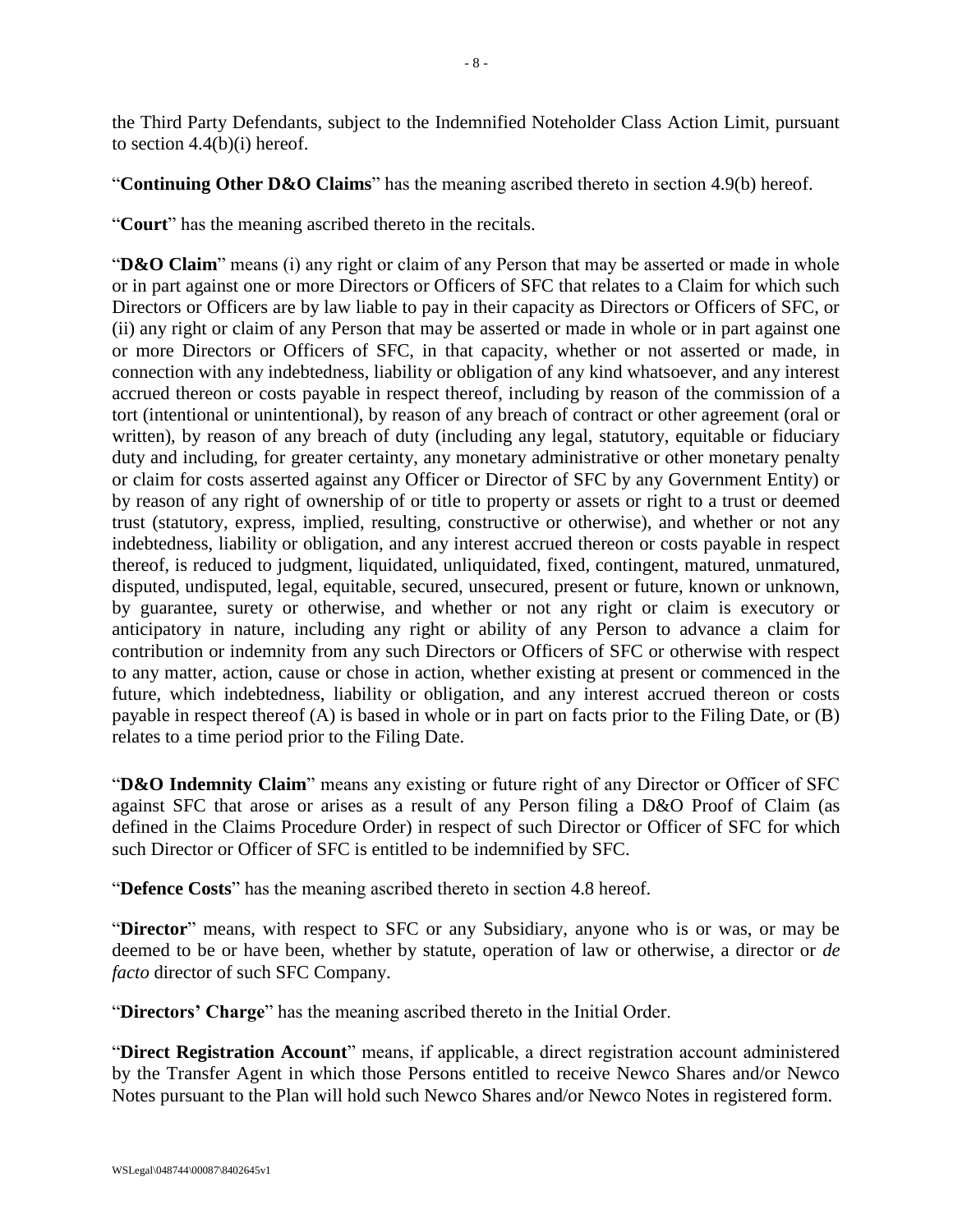"**Direct Registration Transaction Advice**" means, if applicable, a statement delivered by the Monitor, the Trustees, the Transfer Agent or any such Person's agent to any Person entitled to receive Newco Shares or Newco Notes pursuant to the Plan on the Initial Distribution Date and each subsequent Distribution Date, as applicable, indicating the number of Newco Shares and/or Newco Notes registered in the name of or as directed by the applicable Person in a Direct Registration Account.

"**Direct Subsidiaries**" means, collectively, Sino-Panel Holdings Limited, Sino-Global Holdings Inc., Sino-Panel Corporation, Sino-Capital Global Inc., SFC Barbados, Sino-Forest Resources Inc. Sino-Wood Partners, Limited.

"**Distribution Date**" means the date or dates from time to time set in accordance with the provisions of the Plan to effect distributions in respect of the Proven Claims, excluding the Initial Distribution Date.

"**Distribution Escrow Position**" has the meaning ascribed thereto in section [5.2\(d\)](#page-40-1) hereof.

"**Distribution Record Date**" means the Plan Implementation Date, or such other date as SFC, the Monitor and the Initial Consenting Noteholders may agree.

"**DTC**" means The Depository Trust Company, or any successor thereof.

"**Early Consent Equity Sub-Pool**" means an amount of Newco Shares representing 7.5% of the Newco Equity Pool.

"**Early Consent Noteholder**" means any Noteholder that:

- (a) (i) as confirmed by the Monitor on June 12, 2012, executed the  $(A)$  RSA,  $(B)$  a support agreement with SFC and the Direct Subsidiaries in the form of the RSA or (C) a joinder agreement in the form attached as Schedule C to the RSA; (ii) provided evidence satisfactory to the Monitor in accordance with section 2(a) of the RSA of the Notes held by such Noteholder as at the Consent Date (the "**Early Consent Notes**"), as such list of Noteholders and Notes held has been verified and is maintained by the Monitor on a confidential basis; and (iii) continues to hold such Early Consent Notes as at the Distribution Record Date; or
- (b) (i) has acquired Early Consent Notes; (ii) has signed the necessary transfer and joinder documentation as required by the RSA and has otherwise acquired such Early Consent Notes in compliance with the RSA; and (iii) continues to hold such Early Consent Notes as at the Distribution Record Date.

"**Effective Time**" means 8:00 a.m. (Toronto time) on the Plan Implementation Date or such other time on such date as SFC, the Monitor and the Initial Consenting Noteholders may agree.

"**Employee Priority Claims**" means the following Claims of employees and former employees of SFC: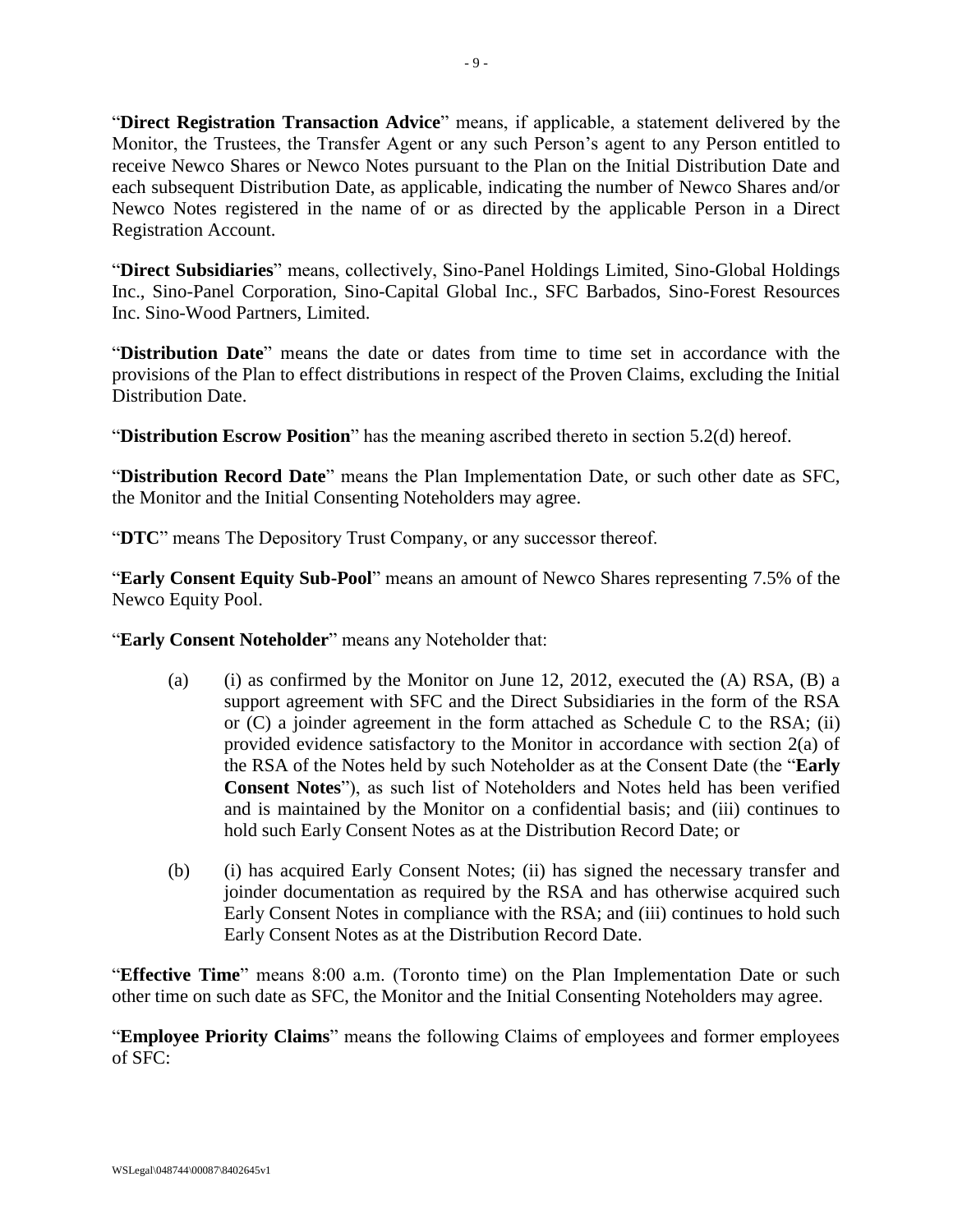- (a) Claims equal to the amounts that such employees and former employees would have been qualified to receive under paragraph 136(1)(d) of the BIA if SFC had become bankrupt on the Filing Date; and
- (b) Claims for wages, salaries, commissions or compensation for services rendered by them after the Filing Date and on or before the Plan Implementation Date.

"**Encumbrance**" means any security interest (whether contractual, statutory, or otherwise), hypothec, mortgage, trust or deemed trust (whether contractual, statutory, or otherwise), lien, execution, levy, charge, demand, action, liability or other claim, action, demand or liability of any kind whatsoever, whether proprietary, financial or monetary, and whether or not it has attached or been perfected, registered or filed and whether secured, unsecured or otherwise, including: (i) any of the Charges; and (ii) any charge, security interest or claim evidenced by registrations pursuant to the *Personal Property Security Act* (Ontario) or any other personal property registry system.

"**Equity Cancellation Date**" means the date that is the first Business Day at least 31 days after the Plan Implementation Date, or such other date as may be agreed to by SFC, the Monitor and the Initial Consenting Noteholders.

"**Equity Claim**" means a Claim that meets the definition of "equity claim" in section 2(1) of the CCAA and, for greater certainty, includes any of the following:

- (a) any claim against SFC resulting from the ownership, purchase or sale of an equity interest in SFC, including the claims by or on behalf of current or former shareholders asserted in the Class Actions;
- (b) any indemnification claim against SFC related to or arising from the claims described in sub-paragraph (a), including any such indemnification claims against SFC by or on behalf of any and all of the Third Party Defendants (other than for Defence Costs, unless any such claims for Defence Costs have been determined to be Equity Claims subsequent to the date of the Equity Claims Order); and
- (c) any other claim that has been determined to be an Equity Claim pursuant to an Order of the Court.

"**Equity Claimant**" means any Person having an Equity Claim, but only with respect to and to the extent of such Equity Claim.

"**Equity Claimant Class**" has the meaning ascribed thereto in section [3.2\(b\).](#page-26-6)

"**Equity Claims Order**" means the Order under the CCAA of the Honourable Justice Morawetz dated July 27, 2012, in respect of Shareholder Claims and Related Indemnity Claims against SFC, as such terms are defined therein.

"**Equity Interest**" has the meaning set forth in section 2(1) of the CCAA.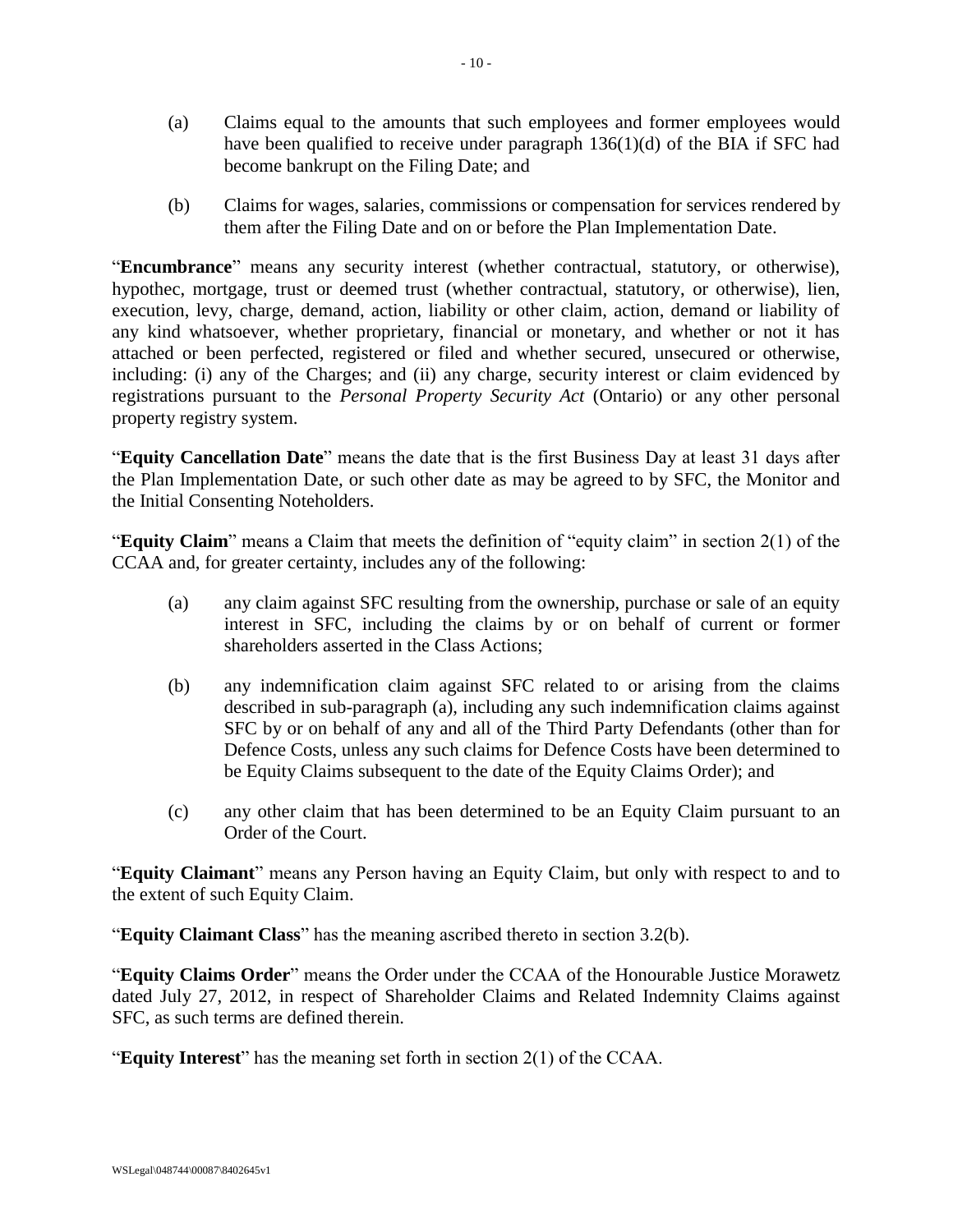"**Excluded Litigation Trust Claims**" has the meaning ascribed thereto in section **Error! Reference source not found.** hereof.

"**Excluded SFC Assets**" means (i) the rights of SFC to be transferred to the Litigation Trust in accordance with section [6.4\(o\)](#page-52-0) hereof; (ii) any entitlement to insurance proceeds in respect of Insured Claims, Section 5.1(2) D&O Claims and/or Conspiracy Claims; (iii) any secured property of SFC that is to be returned in satisfaction of a Lien Claim pursuant to section [4.2\(c\)\(i\)](#page-28-2) hereof; (iv) any input tax credits or other refunds received by SFC after the Effective Time; and (v) cash in the aggregate amount of (and for the purpose of): (A) the Litigation Funding Amount; (B) the Unaffected Claims Reserve; (C) the Administration Charge Reserve; (D) the Expense Reimbursement and the other payments to be made pursuant to section [6.4\(d\)](#page-48-1) hereof (having regard to the application of any outstanding retainers, as applicable); (E) any amounts in respect of Lien Claims to be paid in accordance with section  $4.2(c)(ii)$  hereof; and (F) the Monitor's Post-Implementation Reserve; (vi) any office space, office furniture or other office equipment owned or leased by SFC in Canada; (vii) the SFC Escrow Co. Share; (viii) Newco Promissory Note 1; and (ix) Newco Promissory Note 2.

**"Existing Shares"** means all existing shares in the equity of SFC issued and outstanding immediately prior to the Effective Time and all warrants, options or other rights to acquire such shares, whether or not exercised as at the Effective Time.

"**Expense Reimbursement**" means the aggregate amount of (i) the reasonable and documented fees and expenses of the Noteholder Advisors, pursuant to their respective engagement letters with SFC, and other advisors as may be agreed to by SFC and the Initial Consenting Noteholders and (ii) the reasonable fees and expenses of the Initial Consenting Noteholders incurred in connection with the negotiation and development of the RSA and this Plan, including in each case an estimated amount for any such fees and expenses expected to be incurred in connection with the implementation of the Plan, including in the case of (ii) above, an aggregate work fee of up to \$5 million (which work fee may, at the request of the Monitor, be paid by any of the Subsidiaries instead of SFC).

"**Filing Date**" has the meaning ascribed thereto in the recitals.

"**Fractional Interests**" has the meaning given in section [5.12](#page-46-0) hereof.

"**FTI HK**" means FTI Consulting (Hong Kong) Limited.

"**Governmental Entity**" means any government, regulatory authority, governmental department, agency, commission, bureau, official, minister, Crown corporation, court, board, tribunal or dispute settlement panel or other law, rule or regulation-making organization or entity: (a) having or purporting to have jurisdiction on behalf of any nation, province, territory or state or any other geographic or political subdivision of any of them; or (b) exercising, or entitled or purporting to exercise any administrative, executive, judicial, legislative, policy, regulatory or taxing authority or power.

**"Government Priority Claims"** means all Claims of Governmental Entities in respect of amounts that were outstanding as of the Plan Implementation Date and that are of a kind that could be subject to a demand under: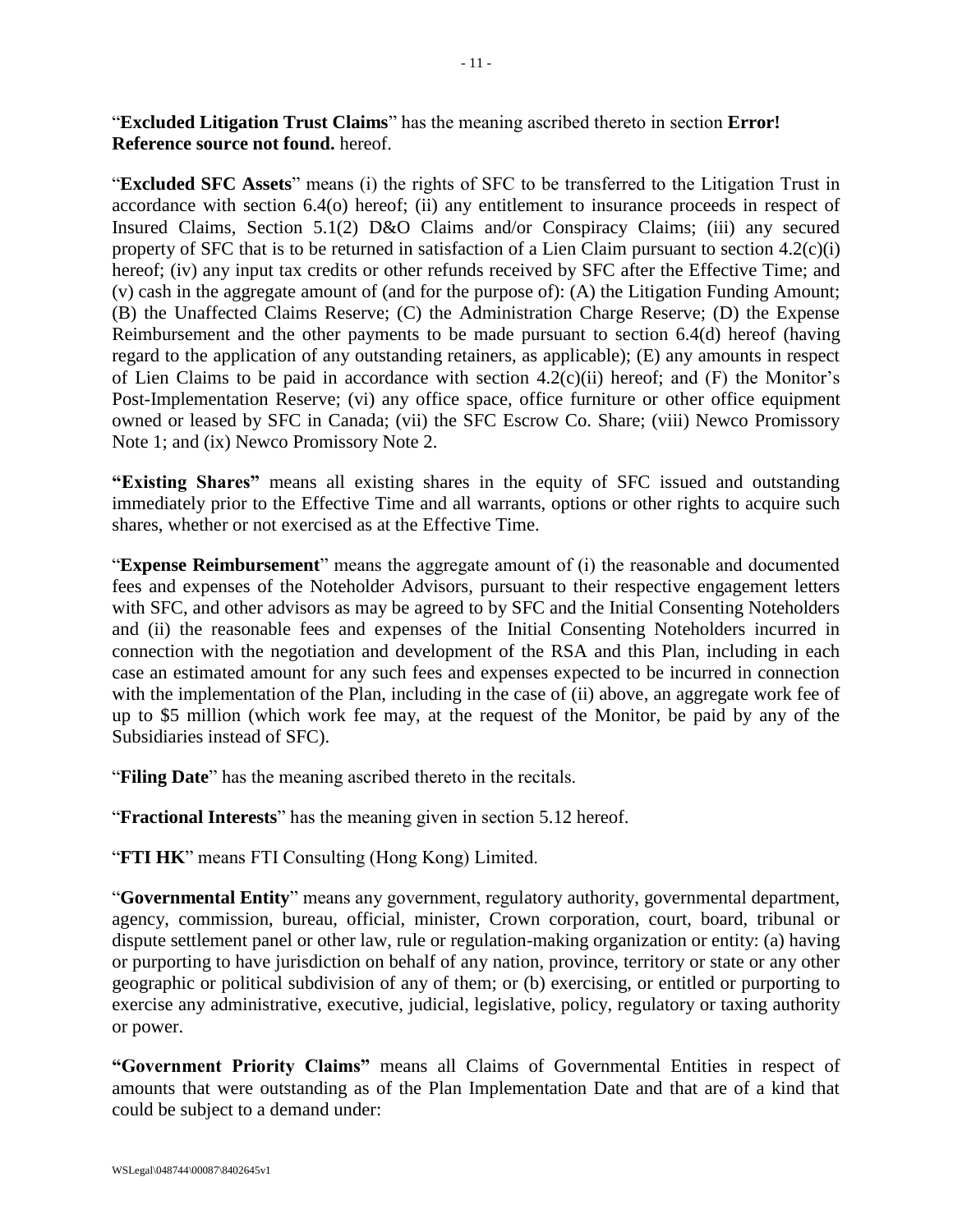- (a) subsections 224(1.2) of the Canadian Tax Act;
- (b) any provision of the *Canada Pension Plan* or the *Employment Insurance Act* (Canada) that refers to subsection 224(1.2) of the Canadian Tax Act and provides for the collection of a contribution, as defined in the *Canada Pension Plan*, or employee's premium or employer's premium as defined in the *Employment Insurance Act* (Canada), or a premium under Part VII.1 of that Act, and of any related interest, penalties or other amounts; or
- (c) any provision of provincial legislation that has a similar purpose to subsection  $224(1.2)$  of the Canadian Tax Act, or that refers to that subsection, to the extent that it provides for the collection of a sum, and of any related interest, penalties or other amounts, where the sum:
	- (i) has been withheld or deducted by a person from a payment to another person and is in respect of a tax similar in nature to the income tax imposed on individuals under the Canadian Tax Act; or
	- (ii) is of the same nature as a contribution under the *Canada Pension Plan* if the province is a "province providing a comprehensive pension plan" as defined in subsection 3(1) of the *Canada Pension Plan* and the provincial legislation establishes a "provincial pension plan" as defined in that subsection.

"**Greenheart**" means Greenheart Group Limited, a company established under the laws of Bermuda.

"**Indemnified Noteholder Class Action Claims**" has the meaning ascribed thereto in section  $4.4(b)(i)$  hereof.

"**Indemnified Noteholder Class Action Limit**" means \$150 million or such lesser amount agreed to by SFC, the Monitor, the Initial Consenting Noteholders and counsel to the Ontario Class Action Plaintiffs prior to the Plan Implementation Date or agreed to by the Initial Consenting Noteholders and counsel to the Class Action Plaintiffs after the Plan Implementation Date.

"**Initial Consenting Noteholders**" means the Noteholders that executed the RSA on March 30, 2012.

"**Initial Distribution Date**" means a date no more than ten (10) Business Days after the Plan Implementation Date or such other date as SFC, the Monitor and the Initial Consenting Noteholders may agree.

"**Initial Newco Shareholder**" means a Person to be determined by the Initial Consenting Noteholders prior to the Effective Time, with the consent of SFC and the Monitor, to serve as the initial sole shareholder of Newco pursuant to section [6.2\(a\)](#page-46-5) hereof.

"**Initial Order**" has the meaning ascribed thereto in the recitals.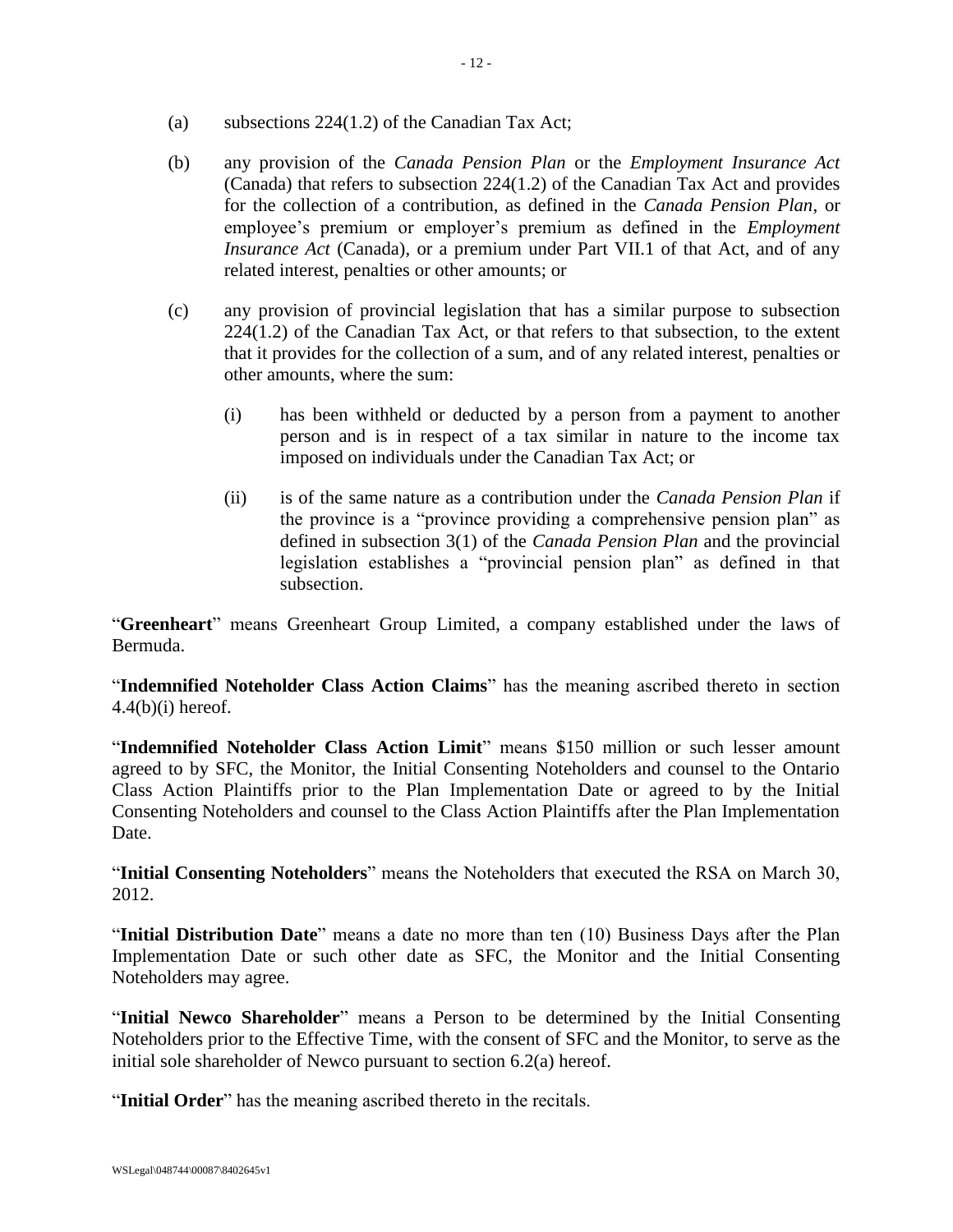"**Insurance Policies**" means, collectively, the following insurance policies, as well as any other insurance policy pursuant to which SFC or any Director or Officer is insured: ACE INA Insurance Policy Number DO024464; Chubb Insurance Company of Canada Policy Number 8209-4449; Lloyds of London, England Policy Number XTFF0420; Lloyds of London, England Policy Number XTFF0373; and Travelers Guarantee Company of Canada Policy Number 10181108, and "**Insurance Policy**" means any one of the Insurance Policies.

"**Insured Claim**" means all or that portion of any Claim for which SFC is insured and all or that portion of any D&O Claim for which the applicable Director or Officer is insured, in each case pursuant to any of the Insurance Policies.

"**Intellectual Property**" means: (i) patents, and applications for patents, including divisional and continuation patents; (ii) registered and unregistered trade-marks, logos and other indicia of origin, pending trade-mark registration applications, and proposed use application or similar reservations of marks, and all goodwill associated therewith; (iii) registered and unregistered copyrights, including all copyright in and to computer software programs, and applications for and registration of such copyright (including all copyright in and to the SFC Companies' websites); (iv) world wide web addresses and internet domain names, applications and reservations for world wide web addresses and internet domain names, uniform resource locators and the corresponding internet sites; (v) industrial designs; and (vi) trade secrets and proprietary information not otherwise listed in (i) through (v) above, including all inventions (whether or not patentable), invention disclosures, moral and economic rights of authors and inventors (however denominated), confidential information, technical data, customer lists, corporate and business names, trade names, trade dress, brand names, know-how, formulae, methods (whether or not patentable), designs, processes, procedures, technology, business methods, source codes, object codes, computer software programs (in either source code or object code form), databases, data collections and other proprietary information or material of any type, and all derivatives, improvements and refinements thereof, howsoever recorded, or unrecorded.

"**Letter of Instruction**" means a form, to be completed by each Ordinary Affected Creditor and each Early Consent Noteholder, and that is to be delivered to the Monitor in accordance with section [5.1](#page-35-2) hereof, which form shall set out:

- (a) the registration details for the Newco Shares and, if applicable, Newco Notes to be distributed to such Ordinary Affected Creditor or Early Consent Noteholder in accordance with the Plan; and
- (b) the address to which such Ordinary Affected Creditor's or Early Consent Noteholder's Direct Registration Transaction Advice or its Newco Share Certificates and Newco Note Certificates, as applicable, are to be delivered.

"**Lien Claim**" means any Proven Claim of a Person indicated as a secured creditor in Schedule "B" to the Initial Order (other than the Trustees) that is secured by a lien or encumbrance on any property of SFC, which lien is valid, perfected and enforceable pursuant to Applicable Law, provided that the Charges and any Claims in respect of Notes shall not constitute "Lien Claims".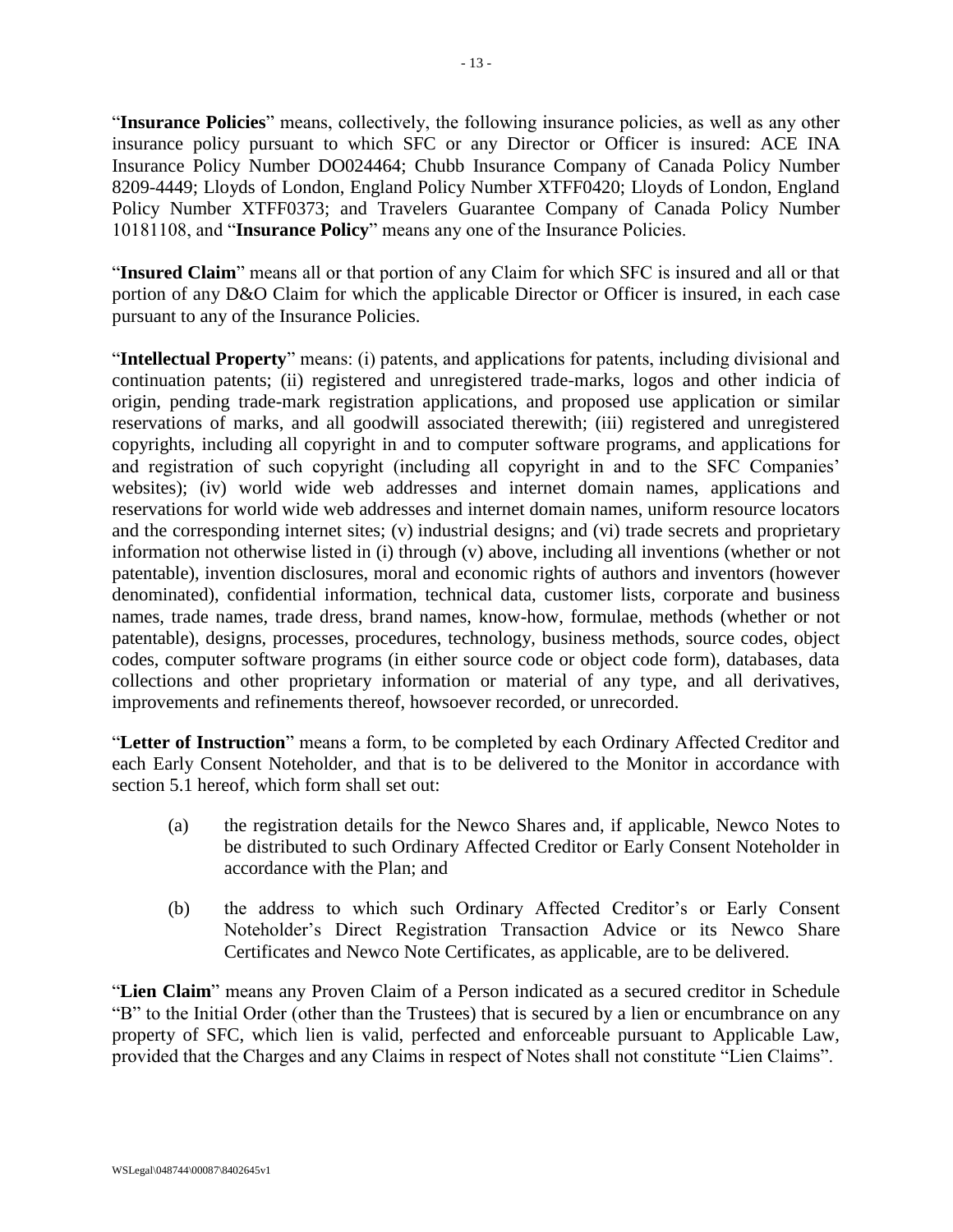"**Lien Claimant**" means a Person having a Lien Claim, other than any Noteholder or Trustee in respect of any Noteholder Claim.

"**Litigation Funding Amount**" means the cash amount of \$1,000,000 to be advanced by SFC to the Litigation Trustee for purposes of funding the Litigation Trust on the Plan Implementation Date in accordance with section [6.4\(o\)](#page-52-0) hereof.

"**Litigation Funding Receivable**" has the meaning ascribed thereto in section [6.4\(o\)](#page-52-0) hereof.

"**Litigation Trust**" means the trust to be established on the Plan Implementation Date at the time specified in section [6.4\(p\)](#page-52-1) in accordance with the Litigation Trust Agreement pursuant to the laws of a jurisdiction that is acceptable to SFC and the Initial Consenting Noteholders, which trust will acquire the Litigation Trust Claims and will be funded with the Litigation Funding Amount in accordance with the Plan and the Litigation Trust Agreement.

"**Litigation Trust Agreement**" means the trust agreement dated as of the Plan Implementation Date, between SFC and the Litigation Trustee, establishing the Litigation Trust.

"**Litigation Trust Claims**" means any and all claims, actions, causes of action, demands, suits, rights, entitlements, litigation, arbitration, proceeding, hearing or complaint, whether known or unknown, reduced to judgment or not reduced to judgment, liquidated or unliquidated, contingent or non-contingent, matured or unmatured, disputed or undisputed, secured or unsecured, assertable directly or derivatively, in law, equity or otherwise, based in whole or in part upon any act or omission or other event occurring before or after the Filing Date that have been or may be asserted by or on behalf of: (i) SFC against any and all third parties; or (ii) the Trustees (on behalf of the Noteholders) against any and all Persons in connection with the Notes issued by SFC; provided, however, that in no event shall the Litigation Trust Claims include any claim, right or cause of action against any Person that is released pursuant to [Article 7](#page-56-0) hereof. For greater certainty: (i) the claims being advanced or that are subsequently advanced in the Class Actions are not being transferred to the Litigation Trust; and (ii) the claims transferred to the Litigation Trust shall not be advanced in the Class Actions.

"**Litigation Trust Interests**" means the beneficial interests in the Litigation Trust to be created on the Plan Implementation Date.

"**Litigation Trustee**" means a Person to be determined by SFC and the Initial Consenting Noteholders prior to the Effective Time, with the consent of the Monitor, to serve as trustee of the Litigation Trust pursuant to and in accordance with the terms thereof.

"**Material**" means a fact, circumstance, change, effect, matter, action, condition, event, occurrence or development that, individually or in the aggregate, is, or would reasonably be expected to be, material to the business, affairs, results of operations or financial condition of the SFC Companies (taken as a whole).

"**Material Adverse Effect**" means a fact, event, change, occurrence, circumstance or condition that, individually or together with any other event, change or occurrence, has or would reasonably be expected to have a material adverse impact on the assets, condition (financial or otherwise), business, liabilities, obligations (whether absolute, accrued, conditional or otherwise)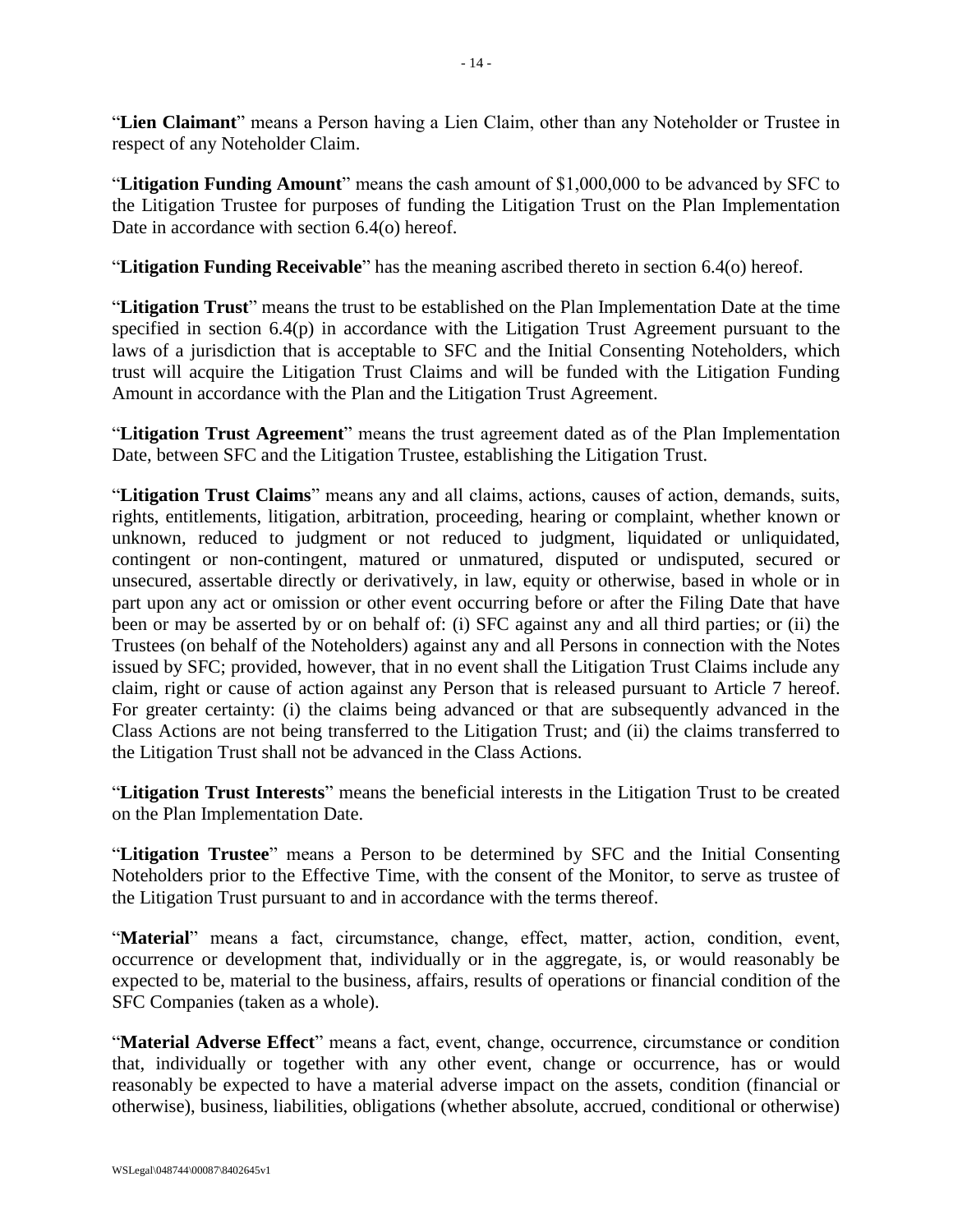or operations of the SFC Companies (taken as a whole); provided, however, that a Material Adverse Effect shall not include and shall be deemed to exclude the impact of any fact, event, change, occurrence, circumstance or condition resulting from or relating to: (A) changes in Applicable Laws of general applicability or interpretations thereof by courts or Governmental Entities or regulatory authorities, which changes do not have a Material disproportionate effect on the SFC Companies (taken as a whole), (B) any change in the forestry industry generally, which does not have a Material disproportionate effect on the SFC Companies (taken as a whole) (relative to other industry participants operating primarily in the PRC), (C) actions and omissions of any of the SFC Companies required pursuant to the RSA or this Plan or taken with the prior written consent of the Initial Consenting Noteholders, (D) the effects of compliance with the RSA or this Plan, including on the operating performance of the SFC Companies, (E) the negotiation, execution, delivery, performance, consummation, potential consummation or public announcement of the RSA or this Plan or the transactions contemplated thereby or hereby, (F) any change in U.S. or Canadian interest rates or currency exchange rates unless such change has a Material disproportionate effect on the SFC Companies (taken as a whole), and (G) general political, economic or financial conditions in Canada, the United States, Hong Kong or the PRC, which changes do not have a Material disproportionate effect on the SFC Companies (taken as a whole).

"**Meeting**" means the meeting of Affected Creditors, and any adjournment or extension thereof, that is called and conducted in accordance with the Meeting Order for the purpose of considering and voting on the Plan.

"**Meeting Order**" has the meaning ascribed thereto in the recitals.

"**Monitor**" means FTI Consulting Canada Inc., in its capacity as Court-appointed Monitor of SFC in the CCAA Proceeding.

"**Monitor's Post-Implementation Reserve**" means the cash reserve to be established by SFC on the Plan Implementation Date in the amount of \$5,000,000 or such other amount as may be agreed by SFC, the Monitor and the Initial Consenting Noteholders, which cash reserve shall be maintained and administered by the Monitor for the purpose of administering SFC and the Claims Procedure, as necessary, from and after the Plan Implementation Date.

"**Named Directors and Officers**" means Andrew Agnew, William E. Ardell, James Bowland, Leslie Chan, Michael Cheng, Lawrence Hon, James M.E. Hyde, Richard M. Kimel, R. John (Jack) Lawrence, Jay A. Lefton, Edmund Mak, Tom Maradin, Judson Martin, Simon Murray, James F. O'Donnell, William P. Rosenfeld, Peter Donghong Wang, Garry West and Kee Y. Wong, in their respective capacities as Directors or Officers, and "**Named Director or Officer**" means any one of them.

"**Newco**" means the new corporation to be incorporated pursuant to section [6.2\(a\)](#page-46-5) hereof under the laws of the Cayman Islands or such other jurisdiction as agreed to by SFC, the Monitor and the Initial Consenting Noteholders.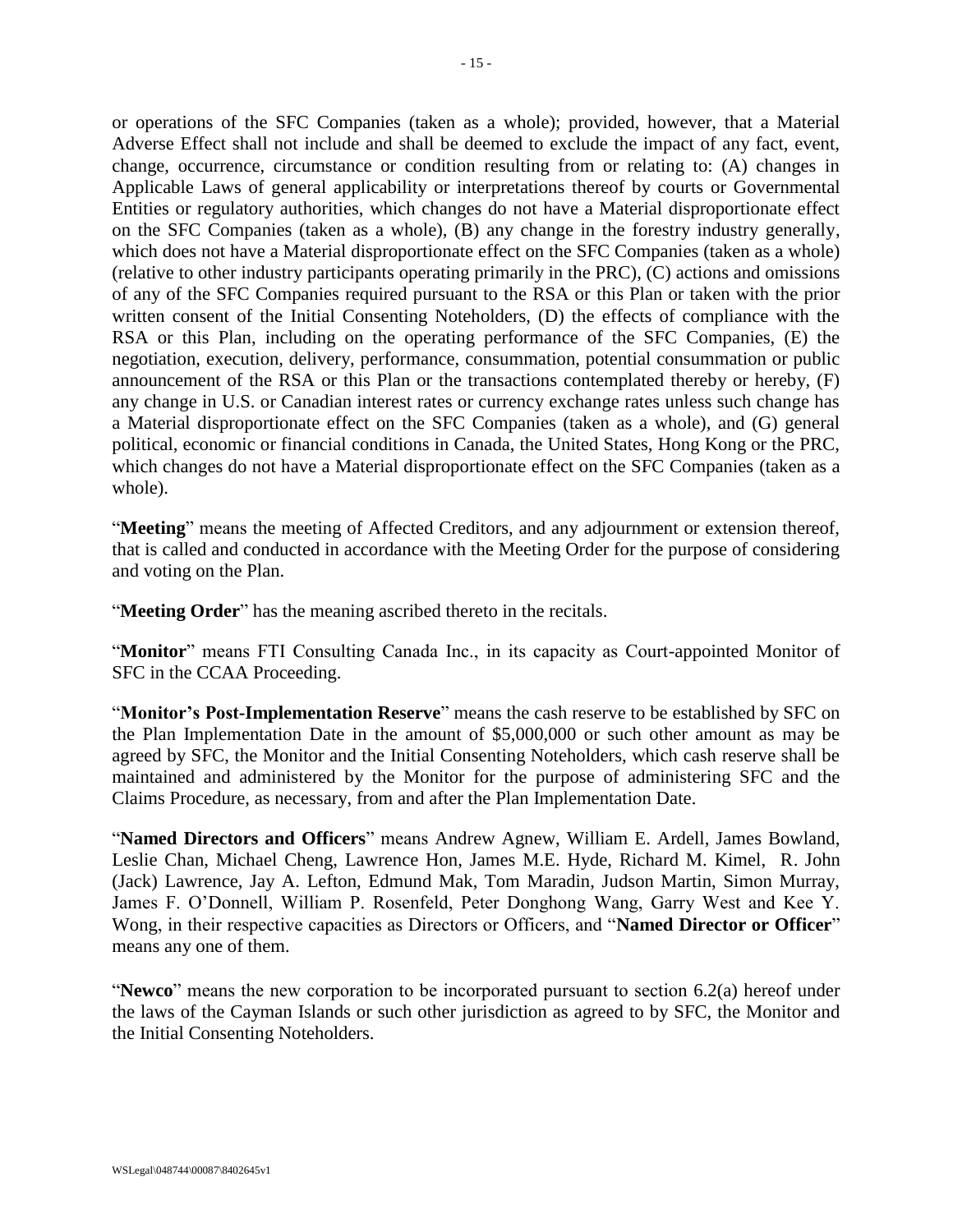"**Newco II**" means the new corporation to be incorporated pursuant to section [6.2\(b\)](#page-47-1) hereof under the laws of the Cayman Islands or such other jurisdiction as agreed to by SFC, the Monitor and the Initial Consenting Noteholders.

"**Newco II Consideration**" has the meaning ascribed thereto in section [6.4\(x\)](#page-54-1) hereof.

"**Newco Equity Pool**" means all of the Newco Shares to be issued by Newco on the Plan Implementation Date. The number of Newco Shares to be issued on the Plan Implementation Date shall be agreed by SFC, the Monitor and the Initial Consenting Noteholders prior to the Plan Implementation Date.

"**Newco Note Certificate**" means a certificate evidencing Newco Notes.

"**Newco Notes**" means the new notes to be issued by Newco on the Plan Implementation Date in the aggregate principal amount of \$300,000,000, on such terms and conditions as are satisfactory to the Initial Consenting Noteholders and SFC, acting reasonably.

"**Newco Promissory Note 1**", "**Newco Promissory Note 2**", "**Newco Promissory Note 3**" and "**Newco Promissory Notes**" have the meanings ascribed thereto in sections [6.4\(k\),](#page-50-1) [6.4\(m\),](#page-51-0)  $6.4(n)$  and  $6.4(q)$  hereof, respectively.

"**Newco Share Certificate**" means a certificate evidencing Newco Shares.

"**Newco Shares**" means common shares in the capital of Newco.

"**Non-Released D&O Claims**" has the meaning ascribed thereto in section [4.9\(f\)](#page-32-0) hereof.

"**Noteholder Advisors**" means Goodmans LLP, Hogan Lovells and Conyers, Dill & Pearman LLP in their capacity as legal advisors to the Initial Consenting Noteholders, and Moelis & Company LLC and Moelis and Company Asia Limited, in their capacity as the financial advisors to the Initial Consenting Noteholders.

"**Noteholder Claim**" means any Claim by a Noteholder (or a Trustee or other representative on the Noteholder's behalf) in respect of or in relation to the Notes owned or held by such Noteholder, including all principal and Accrued Interest payable to such Noteholder pursuant to such Notes or the Note Indentures, but for greater certainty does not include any Noteholder Class Action Claim.

"**Noteholder Class Action Claim**" means any Class Action Claim, or any part thereof, against SFC, any of the Subsidiaries, any of the Directors and Officers of SFC or the Subsidiaries, any of the Auditors, any of the Underwriters and/or any other defendant to the Class Action Claims that relates to the purchase, sale or ownership of Notes, but for greater certainty does not include a Noteholder Claim.

"**Noteholder Class Action Claimant**" means any Person having or asserting a Noteholder Class Action Claim.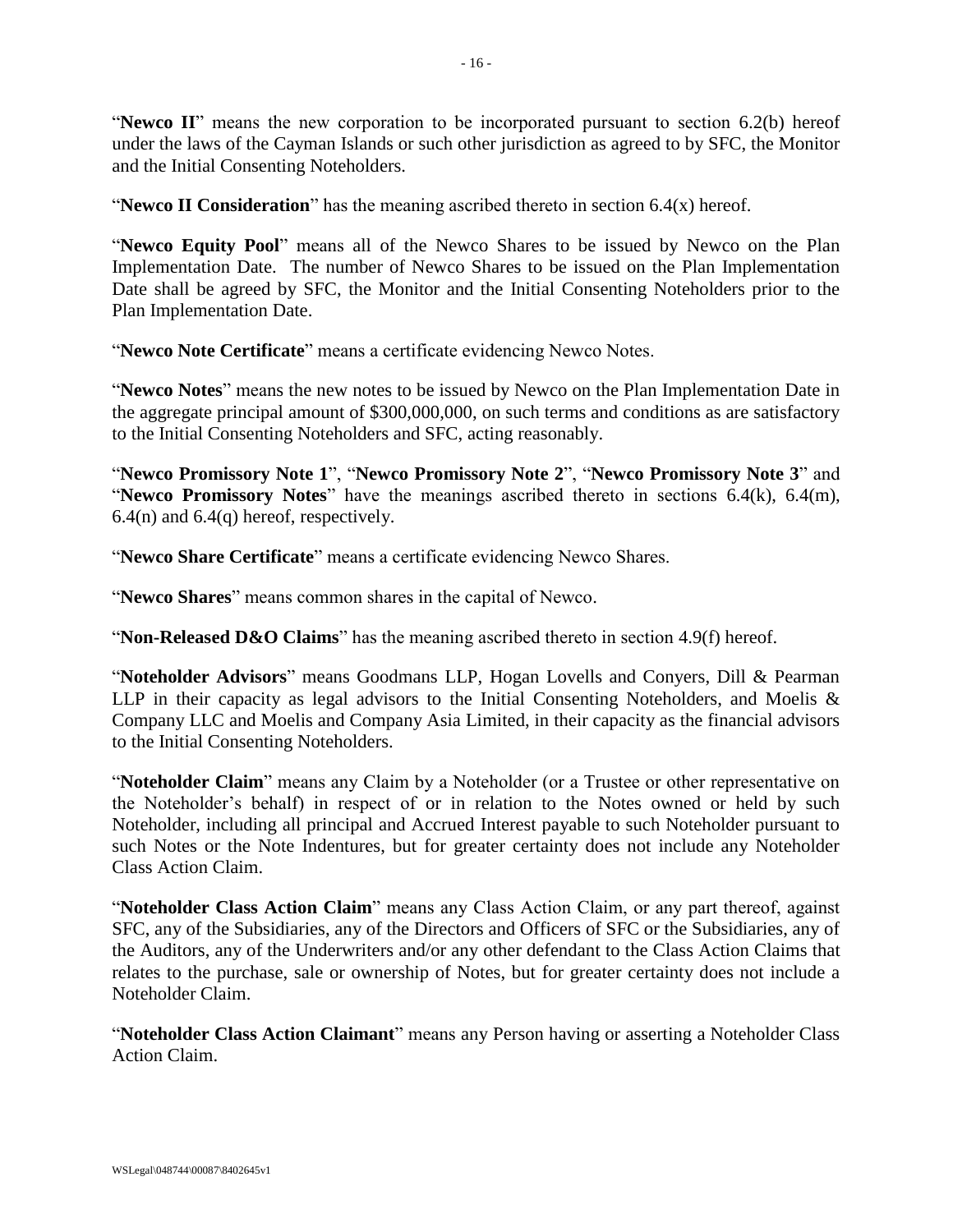"**Noteholder Class Action Representative**" means an individual to be appointed by counsel to the Ontario Class Action Plaintiffs.

"**Noteholders**" means, collectively, the beneficial owners of Notes as of the Distribution Record Date and, as the context requires, the registered holders of Notes as of the Distribution Record Date, and "**Noteholder**" means any one of the Noteholders.

"**Note Indentures**" means, collectively, the 2013 Note Indenture, the 2014 Note Indenture, the 2016 Note Indenture and the 2017 Note Indenture.

"**Notes**" means, collectively, the 2013 Notes, the 2014 Notes, the 2016 Notes and the 2017 Notes.

"**Officer**" means, with respect to SFC or any Subsidiary, anyone who is or was, or may be deemed to be or have been, whether by statute, operation of law or otherwise, an officer or *de facto* officer of such SFC Company.

"**Ontario Class Action Plaintiffs**" means the plaintiffs in the Ontario class action case styled as *Trustees of the Labourers' Pension Fund of Central and Eastern Canada et al v. Sino-Forest Corporation et al.* (Ontario Superior Court of Justice, Court File No. CV-11-431153-00CP).

"**Order**" means any order of the Court made in connection with the CCAA Proceeding or this Plan.

"**Ordinary Affected Creditor**" means a Person with an Ordinary Affected Creditor Claim.

"**Ordinary Affected Creditor Claim**" means a Claim that is not: an Unaffected Claim; a Noteholder Claim; an Equity Claim; a Subsidiary Intercompany Claim; a Noteholder Class Action Claim; or a Class Action Indemnity Claim (other than a Class Action Indemnity Claim by any of the Third Party Defendants in respect of the Indemnified Noteholder Class Action Claims).

"**Other Directors and/or Officers**" means any Directors and/or Officers other than the Named Directors and Officers.

"**Permitted Continuing Retainer**" has the meaning ascribed thereto in section [6.4\(d\)](#page-48-1) hereof.

"**Person**" means any individual, sole proprietorship, limited or unlimited liability corporation, partnership, unincorporated association, unincorporated syndicate, unincorporated organization, body corporate, joint venture, trust, pension fund, union, Governmental Entity, and a natural person including in such person's capacity as trustee, heir, beneficiary, executor, administrator or other legal representative.

"**Plan**" means this Amended Plan of Compromise and Reorganization filed by SFC pursuant to the CCAA and the CBCA, as such Plan may be further amended, supplemented or restated from time to time in accordance with the terms hereof or an Order.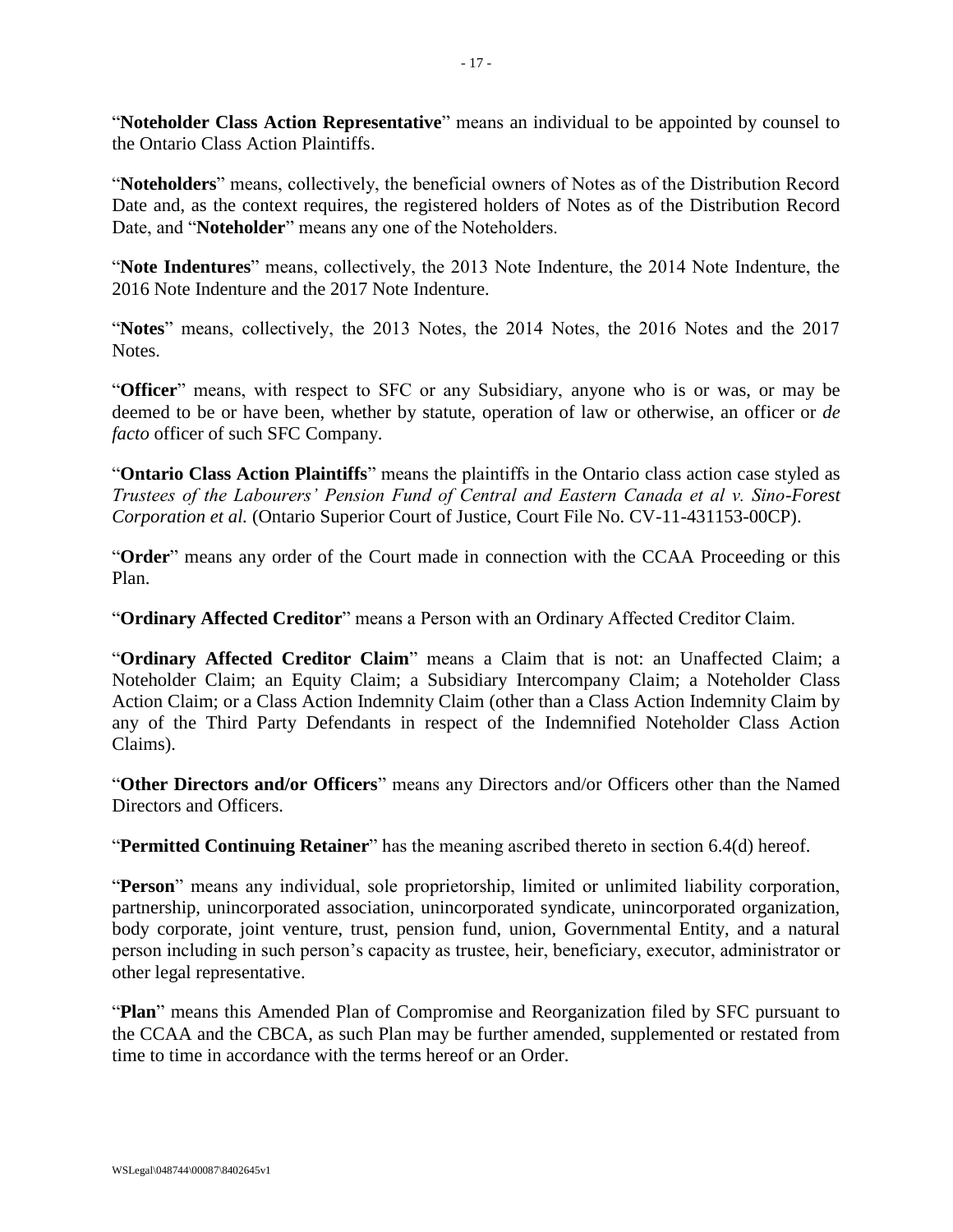"**Plan Implementation Date**" means the Business Day on which this Plan becomes effective, which shall be the Business Day on which the Monitor has filed with the Court the certificate contemplated in section [9.2](#page-71-0) hereof, or such other date as SFC, the Monitor and the Initial Consenting Noteholders may agree.

"**PRC**" means the People's Republic of China.

"**Proof of Claim**" means the "Proof of Claim" referred to in the Claims Procedure Order, substantially in the form attached to the Claims Procedure Order.

"**Pro-Rata**" means:

- (a) with respect to any Noteholder in relation to all Noteholders, the proportion of (i) the principal amount of Notes beneficially owned by such Noteholder as of the Distribution Record Date plus the Accrued Interest owing on such Notes as of the Filing Date, in relation to (ii) the aggregate principal amount of all Notes outstanding as of the Distribution Record Date plus the aggregate of all Accrued Interest owing on all Notes as of the Filing Date;
- (b) with respect to any Early Consent Noteholder in relation to all Early Consent Noteholders, the proportion of the principal amount of Early Consent Notes beneficially owned by such Early Consent Noteholder as of the Distribution Record Date in relation to the aggregate principal amount of Early Consent Notes held by all Early Consent Noteholders as of the Distribution Record Date; and
- (c) with respect to any Affected Creditor in relation to all Affected Creditors, the proportion of such Affected Creditor's Affected Creditor Claim as at any relevant time in relation to the aggregate of all Proven Claims and Unresolved Claims of Affected Creditors as at that time.

"**Proven Claim**" means an Affected Creditor Claim to the extent that such Affected Creditor Claim is finally determined and valued in accordance with the provisions of the Claims Procedure Order, the Meeting Order or any other Order, as applicable.

"**Released Claims**" means all of the rights, claims and liabilities of any kind released pursuant to [Article 7](#page-56-0) hereof.

"**Released Parties**" means, collectively, those Persons released pursuant to [Article 7](#page-56-0) hereof, but only to the extent so released, and each such Person is referred to individually as a "**Released Party**".

"**Required Majority**" means a majority in number of Affected Creditors with Proven Claims, and two-thirds in value of the Proven Claims held by such Affected Creditors, in each case who vote (in person or by proxy) on the Plan at the Meeting.

"**Remaining Post-Implementation Reserve Amount**" has the meaning ascribed thereto in section [5.7\(b\)](#page-43-2) hereof.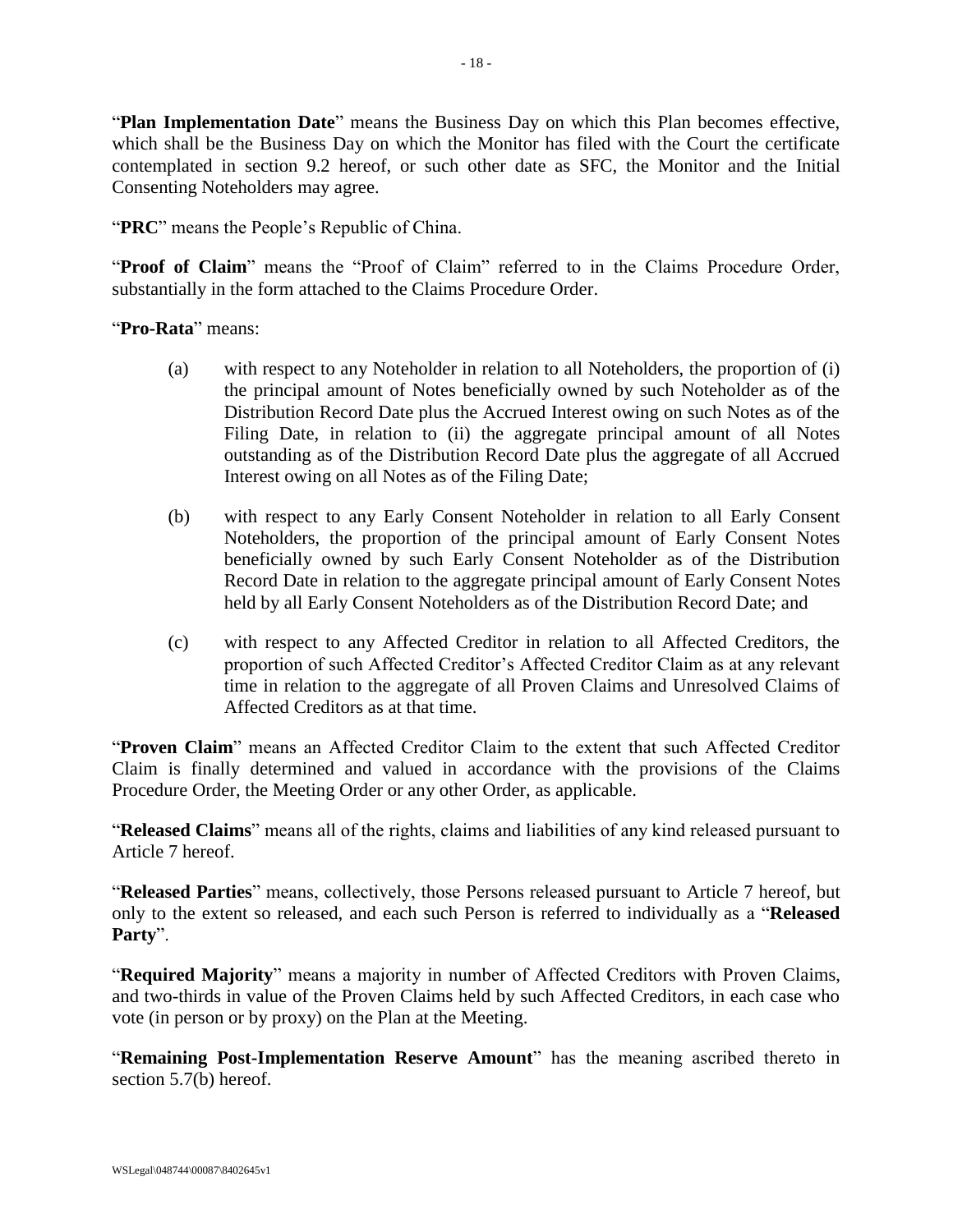"**Restructuring Claim**" means any right or claim of any Person that may be asserted or made in whole or in part against SFC, whether or not asserted or made, in connection with any indebtedness, liability or obligation of any kind arising out of the restructuring, termination, repudiation or disclaimer of any lease, contract, or other agreement or obligation on or after the Filing Date and whether such restructuring, termination, repudiation or disclaimer took place or takes place before or after the date of the Claims Procedure Order.

"**Restructuring Transaction**" means the transactions contemplated by this Plan (including any Alternative Sale Transaction that occurs pursuant to section [10.1](#page-71-2) hereof).

"**RSA**" means the Restructuring Support Agreement executed as of March 30, 2012 by SFC, the Direct Subsidiaries and the Initial Consenting Noteholders, and subsequently executed or otherwise agreed to by the Early Consent Noteholders, as such Restructuring Support Agreement may be amended, restated and varied from time to time in accordance with its terms.

"**Sanction Date**" means the date that the Sanction Order is granted by the Court.

"**Sanction Order**" means the Order of the Court sanctioning and approving this Plan.

"**Section 5.1(2) D&O Claim**" means any D&O Claim that is not permitted to be compromised pursuant to section 5.1(2) of the CCAA, but only to the extent not so permitted, provided that any D&O Claim that qualifies as a Non-Released D&O Claim or a Continuing Other D&O Claim shall not constitute a Section 5.1(2) D&O Claim.

"**SFC**" has the meaning ascribed thereto in the recitals.

"**SFC Advisors**" means Bennett Jones LLP, Appleby Global Group, King & Wood Mallesons and Linklaters LLP, in their respective capacities as legal advisors to SFC, and Houlihan Lokey Howard & Zukin Capital, Inc., in its capacity as financial advisor to SFC.

"**SFC Assets**" means all of SFC's right, title and interest in and to all of SFC's properties, assets and rights of every kind and description (including all restricted and unrestricted cash, contracts, real property, receivables or other debts owed to SFC, Intellectual Property, SFC's corporate name and all related marks, all of SFC's ownership interests in the Subsidiaries (including all of the shares of the Direct Subsidiaries and any other Subsidiaries that are directly owned by SFC immediately prior to the Effective Time), all of SFC's ownership interest in Greenheart and its subsidiaries, all SFC Intercompany Claims, any entitlement of SFC to any insurance proceeds and a right to the Remaining Post-Implementation Reserve Amount), other than the Excluded SFC Assets.

"**SFC Barbados**" means Sino-Forest International (Barbados) Corporation, a wholly-owned subsidiary of SFC established under the laws of Barbados.

"**SFC Business**" means the business operated by the SFC Companies.

"**SFC Continuing Shareholder**" means the Litigation Trustee or such other Person as may be agreed to by the Monitor and the Initial Consenting Noteholders.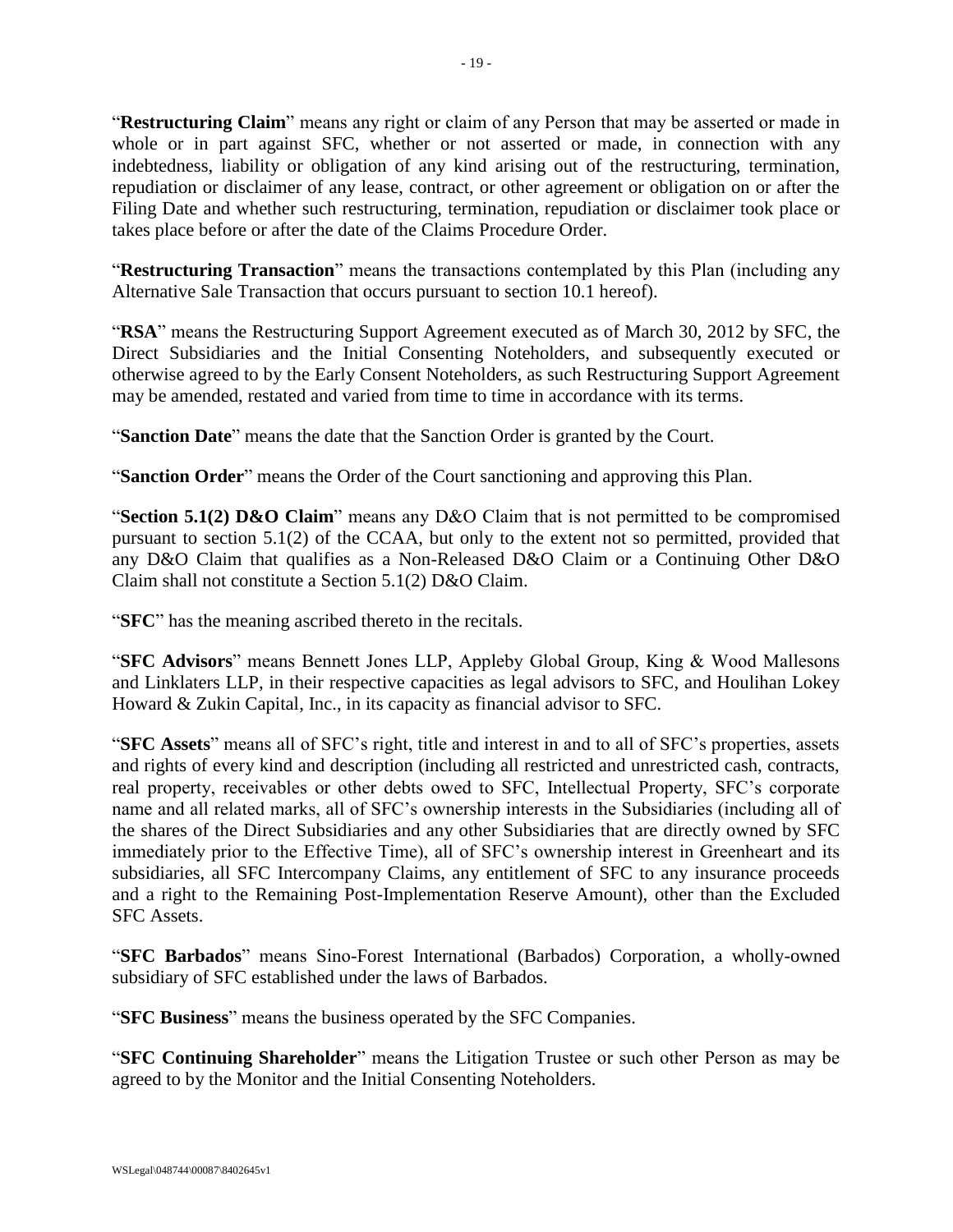"**SFC Companies**" means, collectively, SFC and all of the Subsidiaries, and "**SFC Company**" means any of them.

"**SFC Escrow Co.**" means the company to be incorporated as a wholly-owned subsidiary of SFC pursuant to section [6.3](#page-47-0) hereof under the laws of the Cayman Islands or such other jurisdiction as agreed to by SFC, the Monitor and the Initial Consenting Noteholders.

"**SFC Escrow Co. Share**" has the meaning ascribed thereto in section [6.3](#page-47-0) hereof.

"**SFC Intercompany Claim**" means any amount owing to SFC by any Subsidiary or Greenheart and any claim by SFC against any Subsidiary or Greenheart.

"**Subsidiaries**" means all direct and indirect subsidiaries of SFC, other than (i) Greenheart and its direct and indirect subsidiaries and (ii) SFC Escrow Co., and "**Subsidiary**" means any one of the Subsidiaries.

"**Subsidiary Intercompany Claim**" means any Claim by any Subsidiary or Greenheart against SFC.

"**Tax**" or "**Taxes**" means any and all federal, provincial, municipal, local and foreign taxes, assessments, reassessments and other governmental charges, duties, impositions and liabilities including for greater certainty taxes based upon or measured by reference to income, gross receipts, profits, capital, transfer, land transfer, sales, goods and services, harmonized sales, use, value-added, excise, withholding, business, franchising, property, development, occupancy, employer health, payroll, employment, health, social services, education and social security taxes, all surtaxes, all customs duties and import and export taxes, all licence, franchise and registration fees and all employment insurance, health insurance and government pension plan premiums or contributions, together with all interest, penalties, fines and additions with respect to such amounts.

"**Taxing Authorities**" means any one of Her Majesty the Queen, Her Majesty the Queen in right of Canada, Her Majesty the Queen in right of any province or territory of Canada, the Canada Revenue Agency, any similar revenue or taxing authority of Canada and each and every province or territory of Canada and any political subdivision thereof, any similar revenue or taxing authority of the United States, the PRC, Hong Kong or other foreign state and any political subdivision thereof, and any Canadian, United States, Hong Kong, PRC or other government, regulatory authority, government department, agency, commission, bureau, minister, court, tribunal or body or regulation-making entity exercising taxing authority or power, and "**Taxing Authority**" means any one of the Taxing Authorities.

"**Third Party Defendants**" means any defendants to the Class Action Claims (present or future) other than SFC, the Subsidiaries, the Named Directors and Officers or the Trustees.

"**Transfer Agent**" means Computershare Limited (or a subsidiary or affiliate thereof) or such other transfer agent as Newco may appoint, with the prior written consent of the Monitor and the Initial Consenting Noteholders.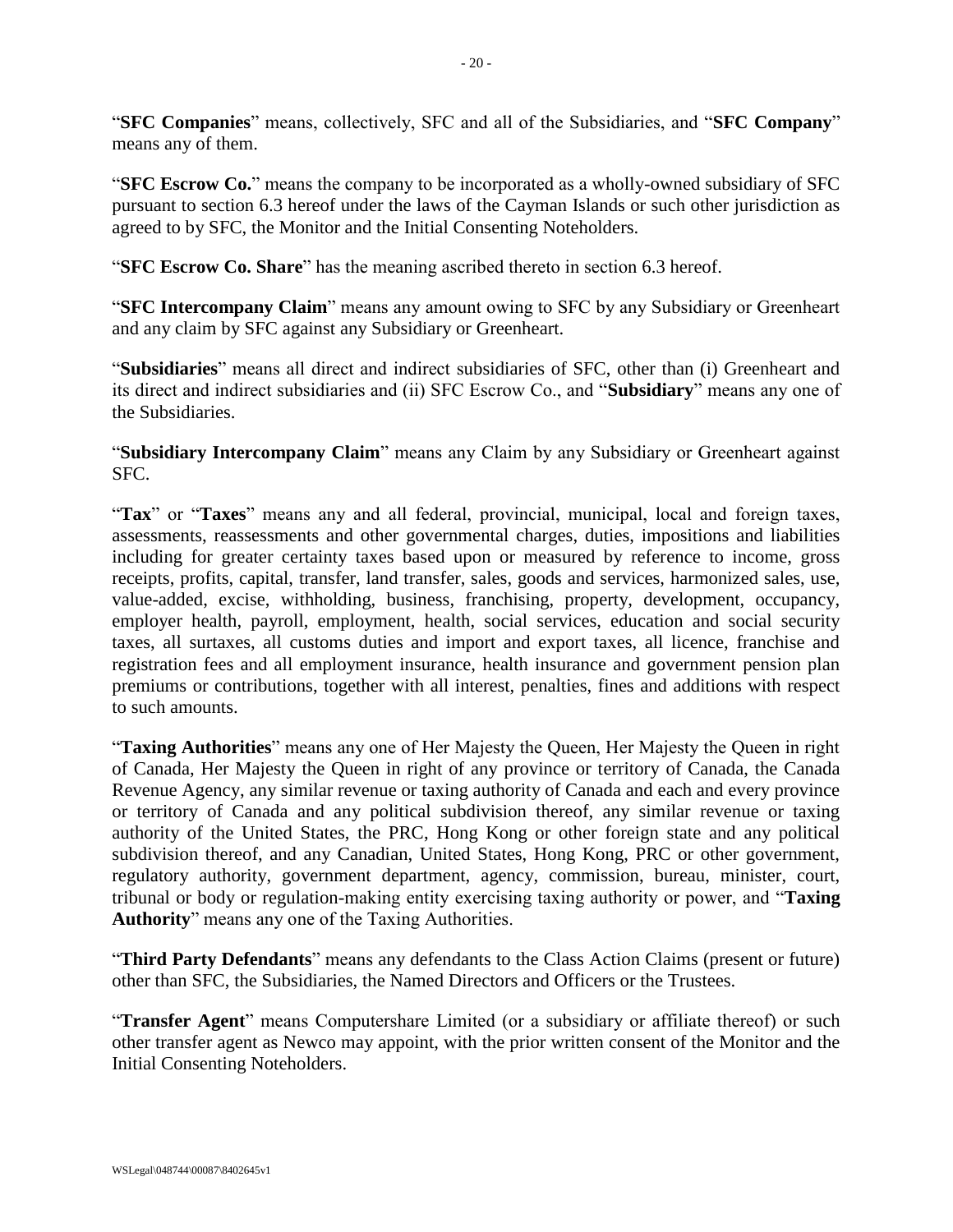"**Trustee Claims**" means any rights or claims of the Trustees against SFC under the Note Indentures for compensation, fees, expenses, disbursements or advances, including reasonable legal fees and expenses, incurred or made by or on behalf of the Trustees before or after the Plan Implementation Date in connection with the performance of their respective duties under the Note Indentures or this Plan.

"**Trustees**" means, collectively, The Bank of New York Mellon in its capacity as trustee for the 2013 Notes and the 2016 Notes, and Law Debenture Trust Company of New York in its capacity as trustee for the 2014 Notes and the 2017 Notes, and "**Trustee**" means either one of them.

"**Unaffected Claim**" means any:

- (a) Claim secured by the Administration Charge;
- (b) Government Priority Claim;
- (c) Employee Priority Claim;
- (d) Lien Claim;
- (e) any other Claim of any employee, former employee, Director or Officer of SFC in respect of wages, vacation pay, bonuses, termination pay, severance pay or other remuneration payable to such Person by SFC, other than any termination pay or severance pay payable by SFC to a Person who ceased to be an employee, Director or Officer of SFC prior to the date of this Plan;
- (f) Trustee Claims; and
- (g) any trade payables that were incurred by SFC (i) after the Filing Date but before the Plan Implementation Date; and (ii) in compliance with the Initial Order or other Order issued in the CCAA Proceeding.

"**Unaffected Claims Reserve**" means the cash reserve to be established by SFC on the Plan Implementation Date and maintained by the Monitor, in escrow, for the purpose of paying certain Unaffected Claims in accordance with section [4.2](#page-27-4) hereof.

"**Unaffected Creditor**" means a Person who has an Unaffected Claim, but only in respect of and to the extent of such Unaffected Claim.

"**Undeliverable Distribution**" has the meaning ascribed thereto in section [5.4.](#page-41-0)

"**Underwriters**" means any underwriters of SFC that are named as defendants in the Class Action Claims, including for greater certainty Credit Suisse Securities (Canada), Inc., TD Securities Inc., Dundee Securities Corporation, RBC Dominion Securities Inc., Scotia Capital Inc., CIBC World Markets Inc., Merrill Lynch Canada Inc., Canaccord Financial Ltd., Maison Placements Canada Inc., Credit Suisse Securities (USA) LLC and Merrill Lynch, Pierce, Fenner & Smith Incorporated (successor by merger to Banc of America Securities LLC).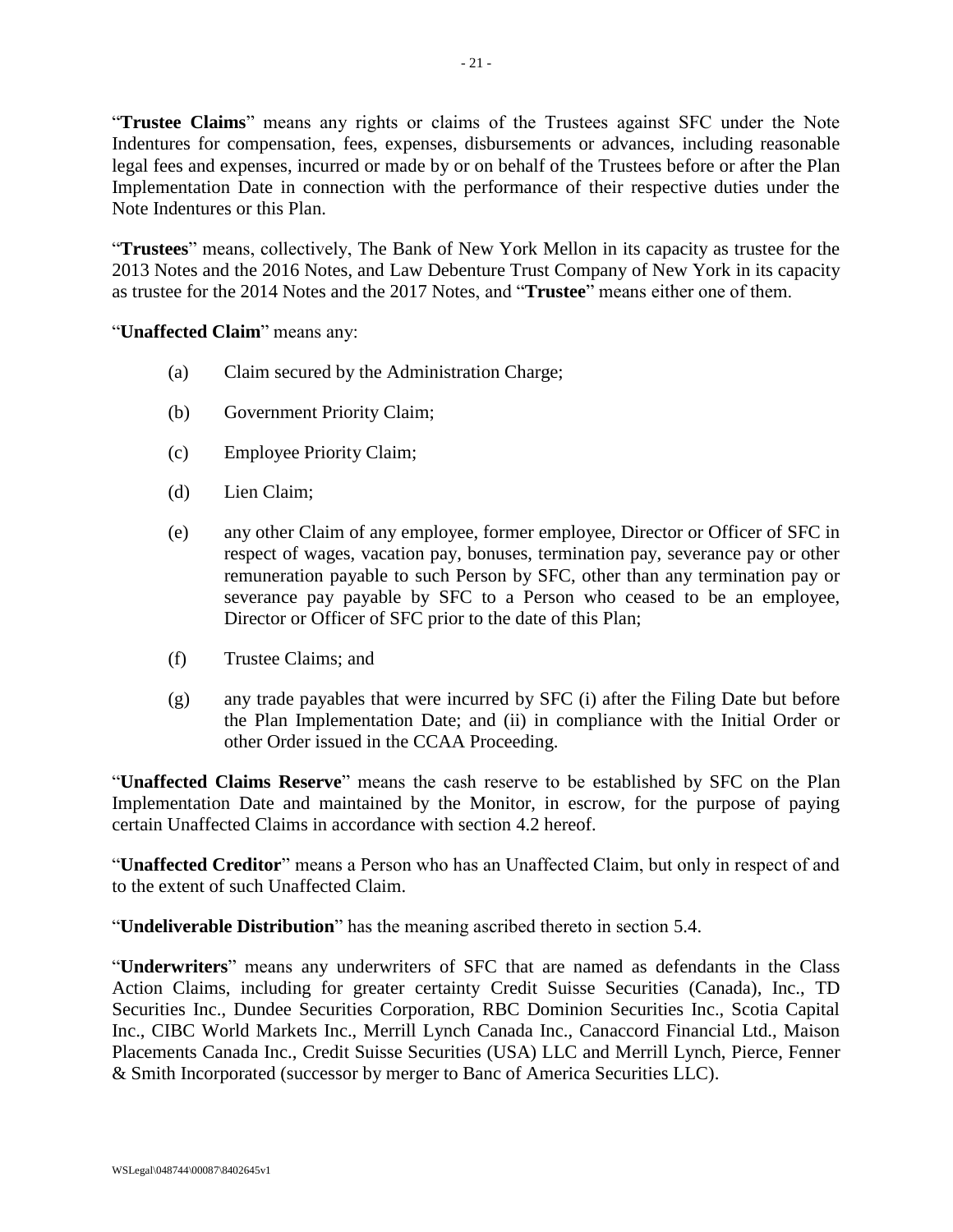"**Unresolved Claim**" means an Affected Creditor Claim in respect of which a Proof of Claim has been filed in a proper and timely manner in accordance with the Claims Procedure Order but that, as at any applicable time, has not been finally (i) determined to be a Proven Claim or (ii) disallowed in accordance with the Claims Procedure Order, the Meeting Order or any other Order.

"**Unresolved Claims Escrow Agent**" means SFC Escrow Co. or such other Person as may be agreed by SFC, the Monitor and the Initial Consenting Noteholders.

"**Unresolved Claims Reserve**" means the reserve of Newco Shares, Newco Notes and Litigation Trust Interests, if any, to be established pursuant to sections [6.4\(h\)\(ii\)](#page-50-2) and [6.4\(r\)](#page-52-3) hereof in respect of Unresolved Claims as at the Plan Implementation Date, which reserve shall be held and maintained by the Unresolved Claims Escrow Agent, in escrow, for distribution in accordance with the Plan. As at the Plan Implementation Date, the Unresolved Claims Reserve will consist of that amount of Newco Shares, Newco Notes and Litigation Trust Interests as is necessary to make any potential distributions under the Plan in respect of the following Unresolved Claims: (i) Class Action Indemnity Claims in an amount up to the Indemnified Noteholder Class Action Limit; (ii) Claims in respect of Defence Costs in the amount of \$30 million or such other amount as may be agreed by the Monitor and the Initial Consenting Noteholders; and (iii) other Affected Creditor Claims that have been identified by the Monitor as Unresolved Claims in an amount up to \$500,000 or such other amount as may be agreed by the Monitor and the Initial Consenting Noteholders.

"**Website**" means the website maintained by the Monitor in respect of the CCAA Proceeding pursuant to the Initial Order at the following web address: http://cfcanada.fticonsulting.com/sfc.

# <span id="page-22-0"></span>**1.2 Certain Rules of Interpretation**

For the purposes of the Plan:

- (a) any reference in the Plan to an Order, agreement, contract, instrument, indenture, release, exhibit or other document means such Order, agreement, contract, instrument, indenture, release, exhibit or other document as it may have been or may be validly amended, modified or supplemented;
- (b) the division of the Plan into "articles" and "sections" and the insertion of a table of contents are for convenience of reference only and do not affect the construction or interpretation of the Plan, nor are the descriptive headings of "articles" and "sections" intended as complete or accurate descriptions of the content thereof;
- (c) unless the context otherwise requires, words importing the singular shall include the plural and *vice versa*, and words importing any gender shall include all genders;
- (d) the words "includes" and "including" and similar terms of inclusion shall not, unless expressly modified by the words "only" or "solely", be construed as terms of limitation, but rather shall mean "includes but is not limited to" and "including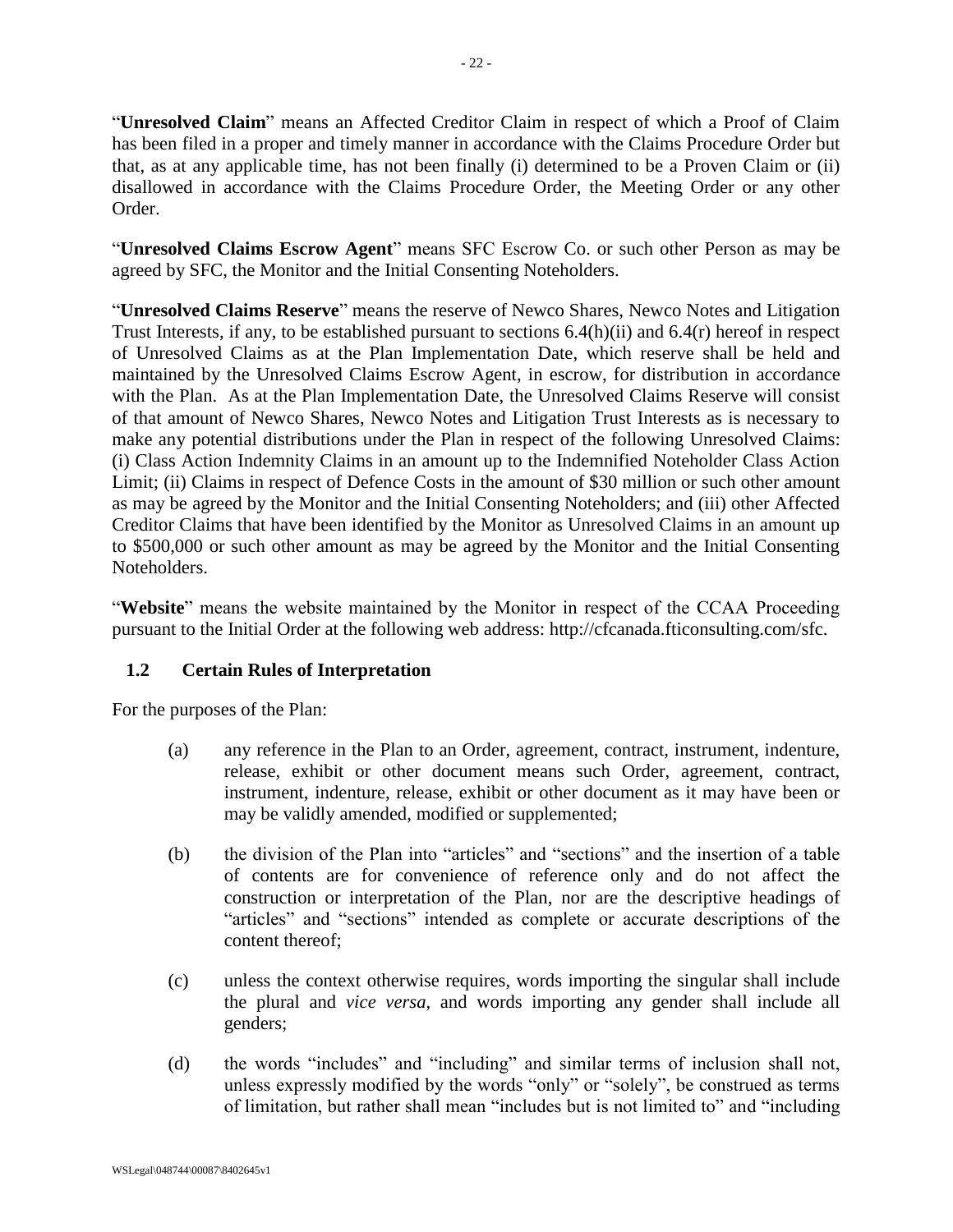but not limited to", so that references to included matters shall be regarded as illustrative without being either characterizing or exhaustive;

- (e) unless otherwise specified, all references to time herein and in any document issued pursuant hereto mean local time in Toronto, Ontario and any reference to an event occurring on a Business Day shall mean prior to 5:00 p.m. (Toronto time) on such Business Day;
- (f) unless otherwise specified, time periods within or following which any payment is to be made or act is to be done shall be calculated by excluding the day on which the period commences and including the day on which the period ends and by extending the period to the next succeeding Business Day if the last day of the period is not a Business Day;
- (g) unless otherwise provided, any reference to a statute or other enactment of parliament or a legislature includes all regulations made thereunder, all amendments to or re-enactments of such statute or regulations in force from time to time, and, if applicable, any statute or regulation that supplements or supersedes such statute or regulation; and
- (h) references to a specified "article" or "section" shall, unless something in the subject matter or context is inconsistent therewith, be construed as references to that specified article or section of the Plan, whereas the terms "the Plan", "hereof", "herein", "hereto", "hereunder" and similar expressions shall be deemed to refer generally to the Plan and not to any particular "article", "section" or other portion of the Plan and include any documents supplemental hereto.

# <span id="page-23-0"></span>**1.3 Currency**

For the purposes of this Plan, all amounts shall be denominated in Canadian dollars and all payments and distributions to be made in cash shall be made in Canadian dollars. Any Claims or other amounts denominated in a foreign currency shall be converted to Canadian dollars at the Reuters closing rate on the Filing Date.

## <span id="page-23-1"></span>**1.4 Successors and Assigns**

The Plan shall be binding upon and shall enure to the benefit of the heirs, administrators, executors, legal personal representatives, successors and assigns of any Person named or referred to in the Plan.

## <span id="page-23-2"></span>**1.5 Governing Law**

The Plan shall be governed by and construed in accordance with the laws of the Province of Ontario and the federal laws of Canada applicable therein. All questions as to the interpretation of or application of the Plan and all proceedings taken in connection with the Plan and its provisions shall be subject to the jurisdiction of the Court.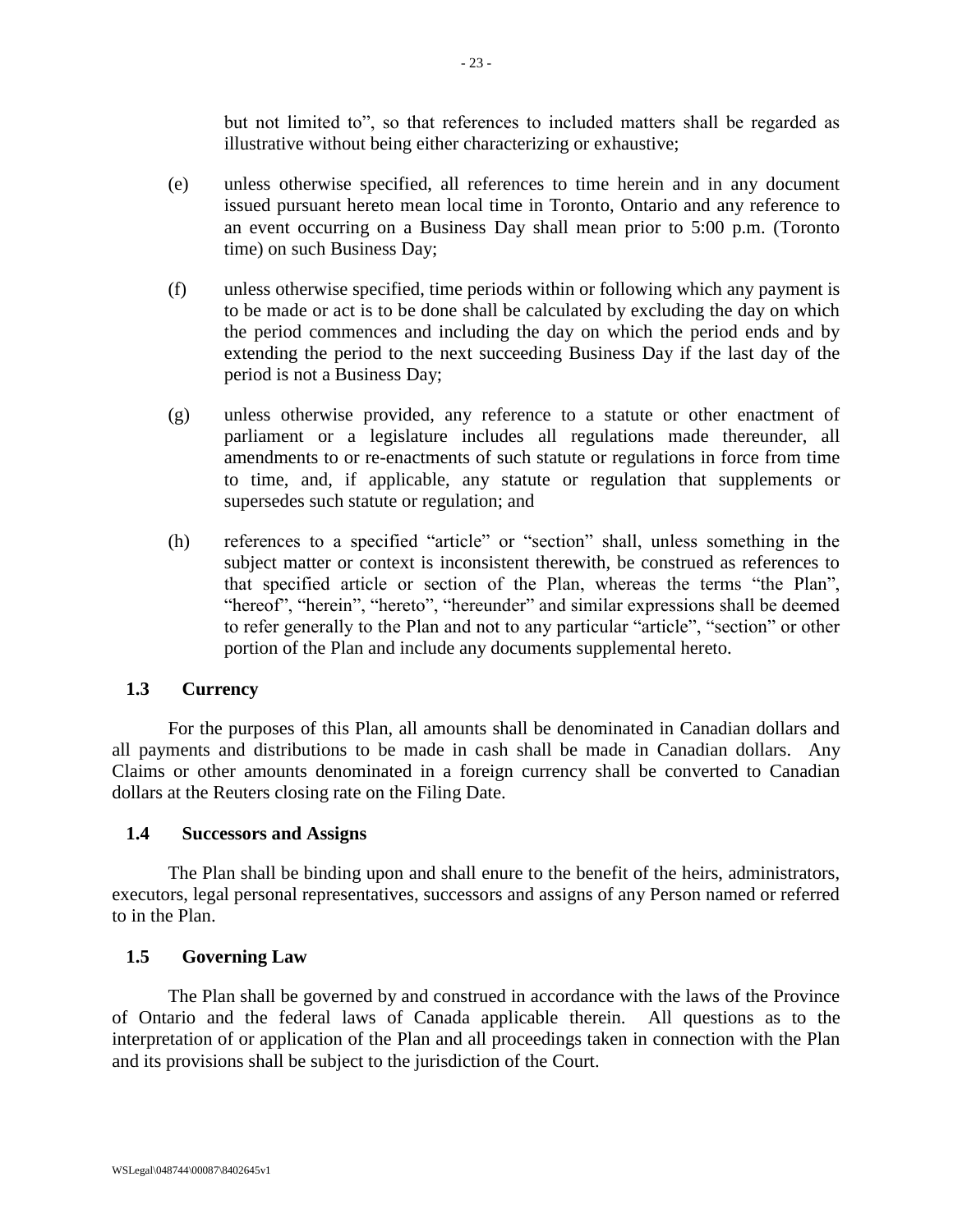## **ARTICLE 2 PURPOSE AND EFFECT OF THE PLAN**

#### <span id="page-24-1"></span><span id="page-24-0"></span>**2.1 Purpose**

The purpose of the Plan is:

- (a) to effect a full, final and irrevocable compromise, release, discharge, cancellation and bar of all Affected Claims;
- (b) to effect the distribution of the consideration provided for herein in respect of Proven Claims;
- (c) to transfer ownership of the SFC Business to Newco and then from Newco to Newco II, in each case free and clear of all claims against SFC and certain related claims against the Subsidiaries, so as to enable the SFC Business to continue on a viable, going concern basis; and
- (d) to allow Affected Creditors and Noteholder Class Action Claimants to benefit from contingent value that may be derived from litigation claims to be advanced by the Litigation Trustee.

The Plan is put forward in the expectation that the Persons with an economic interest in SFC, when considered as a whole, will derive a greater benefit from the implementation of the Plan and the continuation of the SFC Business as a going concern than would result from a bankruptcy or liquidation of SFC.

## <span id="page-24-2"></span>**2.2 Claims Affected**

The Plan provides for, among other things, the full, final and irrevocable compromise, release, discharge, cancellation and bar of Affected Claims and effectuates the restructuring of SFC. The Plan will become effective at the Effective Time on the Plan Implementation Date, other than such matters occurring on the Equity Cancellation Date (if the Equity Cancellation date does not occur on the Plan Implementation Date) which will occur and be effective on such date, and the Plan shall be binding on and enure to the benefit of SFC, the Subsidiaries, Newco, Newco II, SFC Escrow Co., any Person having an Affected Claim, the Directors and Officers of SFC and all other Persons named or referred to in, or subject to, the Plan, as and to the extent provided for in the Plan.

## <span id="page-24-3"></span>**2.3 Unaffected Claims against SFC Not Affected**

Any amounts properly owing by SFC in respect of Unaffected Claims will be satisfied in accordance with section [4.2](#page-27-4) hereof. Consistent with the foregoing, all liabilities of the Released Parties in respect of Unaffected Claims (other than the obligation of SFC to satisfy such Unaffected Claims in accordance with section [4.2](#page-27-4) hereof) will be fully, finally, irrevocably and forever compromised, released, discharged, cancelled and barred pursuant to [Article 7](#page-56-0) hereof. Nothing in the Plan shall affect SFC's rights and defences, both legal and equitable, with respect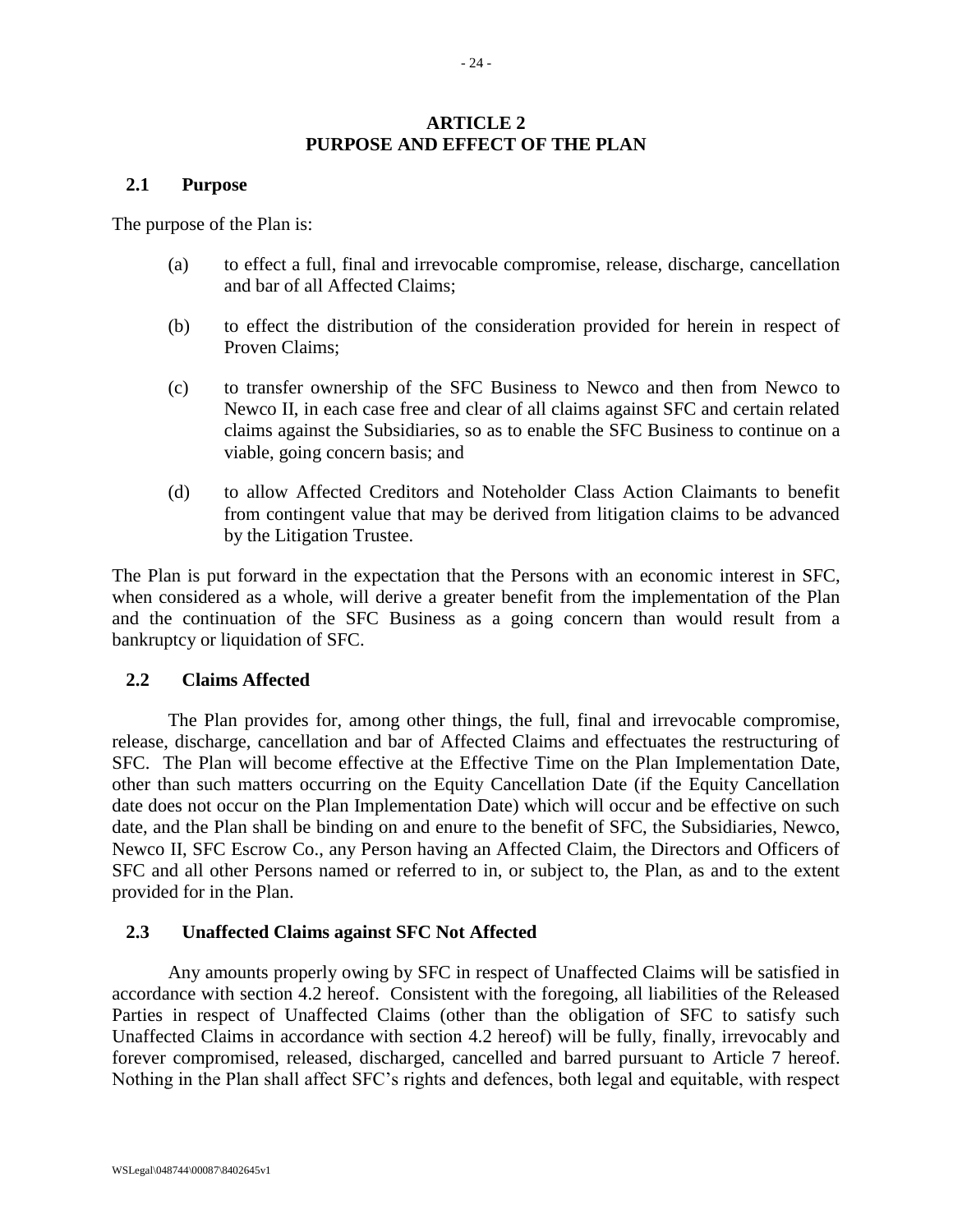to any Unaffected Claims, including all rights with respect to legal and equitable defences or entitlements to set-offs or recoupments against such Unaffected Claims.

## <span id="page-25-0"></span>**2.4 Insurance**

- (a) Subject to the terms of this section 2.4, nothing in this Plan shall prejudice, compromise, release, discharge, cancel, bar or otherwise affect any right, entitlement or claim of any Person against SFC or any Director or Officer, or any insurer, in respect of an Insurance Policy or the proceeds thereof.
- (b) Nothing in this Plan shall prejudice, compromise, release or otherwise affect any right or defence of any such insurer in respect of any such Insurance Policy. Furthermore, nothing in this Plan shall prejudice, compromise, release or otherwise affect (i) any right of subrogation any such insurer may have against any Person, including against any Director or Officer in the event of a determination of fraud against SFC or any Director or Officer in respect of whom such a determination is specifically made, and /or (ii) the ability of such insurer to claim repayment of Defense Costs (as defined in any such policy) from SFC and/or any Director or Officer in the event that the party from whom repayment is sought is not entitled to coverage under the terms and conditions of any such Insurance Policy
- (c) Notwithstanding anything herein (including section 2.4(b) and the releases and injunctions set forth in Article 7 hereof), but subject to section 2.4(d) hereof, all Insured Claims shall be deemed to remain outstanding and are not released following the Plan Implementation Date, but recovery as against SFC and the Named Directors and Officers is limited only to proceeds of Insurance Policies that are available to pay such Insured Claims, either by way of judgment or settlement. SFC and the Directors or Officers shall make all reasonable efforts to meet all obligations under the Insurance Policies. The insurers agree and acknowledge that they shall be obliged to pay any Loss payable pursuant to the terms and conditions of their respective Insurance Policies notwithstanding the releases granted to SFC and the Named Directors and Officers under this Plan, and that they shall not rely on any provisions of the Insurance Policies to argue, or otherwise assert, that such releases excuse them from, or relieve them of, the obligation to pay Loss that otherwise would be payable under the terms of the Insurance Policies. For greater certainty, the insurers agree and consent to a direct right of action against the insurers, or any of them, in favour of any plaintiff who or which has (a) negotiated a settlement of any Claim covered under any of the Insurance Policies, which settlement has been consented to in writing by the insurers or such of them as may be required or (b) obtained a final judgment against one or more of SFC and/or the Directors or Officers which such plaintiff asserts, in whole or in part, represents Loss covered under the Insurance Policies, notwithstanding that such plaintiff is not a named insured under the Insurance Policies and that neither SFC nor the Directors or Officers are parties to such action.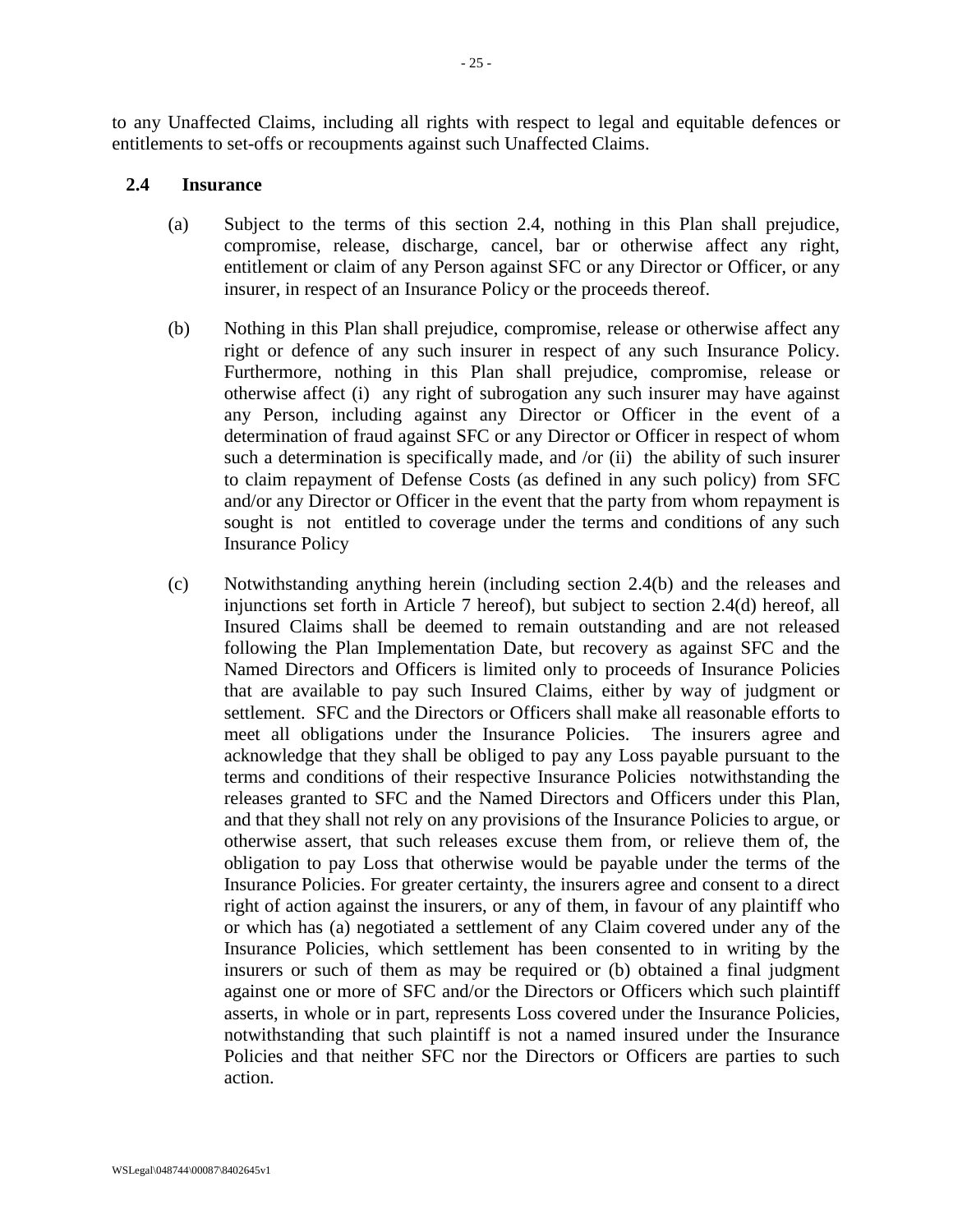(d) Notwithstanding anything in this section 2.4, from and after the Plan Implementation Date, any Person having an Insured Claim shall, as against SFC and the Named Directors and Officers, be irrevocably limited to recovery solely from the proceeds of the Insurance Policies paid or payable on behalf of SFC or its Directors or Officers, and Persons with any Insured Claims shall have no right to, and shall not, directly or indirectly, make any claim or seek any recoveries from SFC, any of the Named Directors and Officers, any of the Subsidiaries, Newco or Newco II, other than enforcing such Person's rights to be paid from the proceeds of an Insurance Policy by the applicable insurer(s), and this section 2.4(d) may be relied upon and raised or pled by SFC, Newco, Newco II, any Subsidiary and any Named Director and Officer in defence or estoppel of or to enjoin any claim, action or proceeding brought in contravention of this section

#### <span id="page-26-0"></span>**2.5 Claims Procedure Order**

For greater certainty, nothing in this Plan revives or restores any right or claim of any kind that is barred or extinguished pursuant to the terms of the Claims Procedure Order, provided that nothing in this Plan, the Claims Procedure Order or any other Order compromises, releases, discharges, cancels or bars any claim against any Person for fraud or criminal conduct, regardless of whether or not any such claim has been asserted to date.

#### **ARTICLE 3 CLASSIFICATION, VOTING AND RELATED MATTERS**

#### <span id="page-26-2"></span><span id="page-26-1"></span>**3.1 Claims Procedure**

The procedure for determining the validity and quantum of the Affected Claims shall be governed by the Claims Procedure Order, the Meeting Order, the CCAA, the Plan and any other Order, as applicable. SFC, the Monitor and any other creditor in respect of its own Claim, shall have the right to seek the assistance of the Court in valuing any Claim, whether for voting or distribution purposes, if required, and to ascertain the result of any vote on the Plan.

#### <span id="page-26-5"></span><span id="page-26-3"></span>**3.2 Classification**

- (a) The Affected Creditors shall constitute a single class, the "**Affected Creditors Class**", for the purposes of considering and voting on the Plan.
- <span id="page-26-6"></span>(b) The Equity Claimants shall constitute a single class, separate from the Affected Creditors Class, but shall not, and shall have no right to, attend the Meeting or vote on the Plan in such capacity.

#### <span id="page-26-4"></span>**3.3 Unaffected Creditors**

No Unaffected Creditor, in respect of an Unaffected Claim, shall:

- (a) be entitled to vote on the Plan;
- (b) be entitled to attend the Meeting; or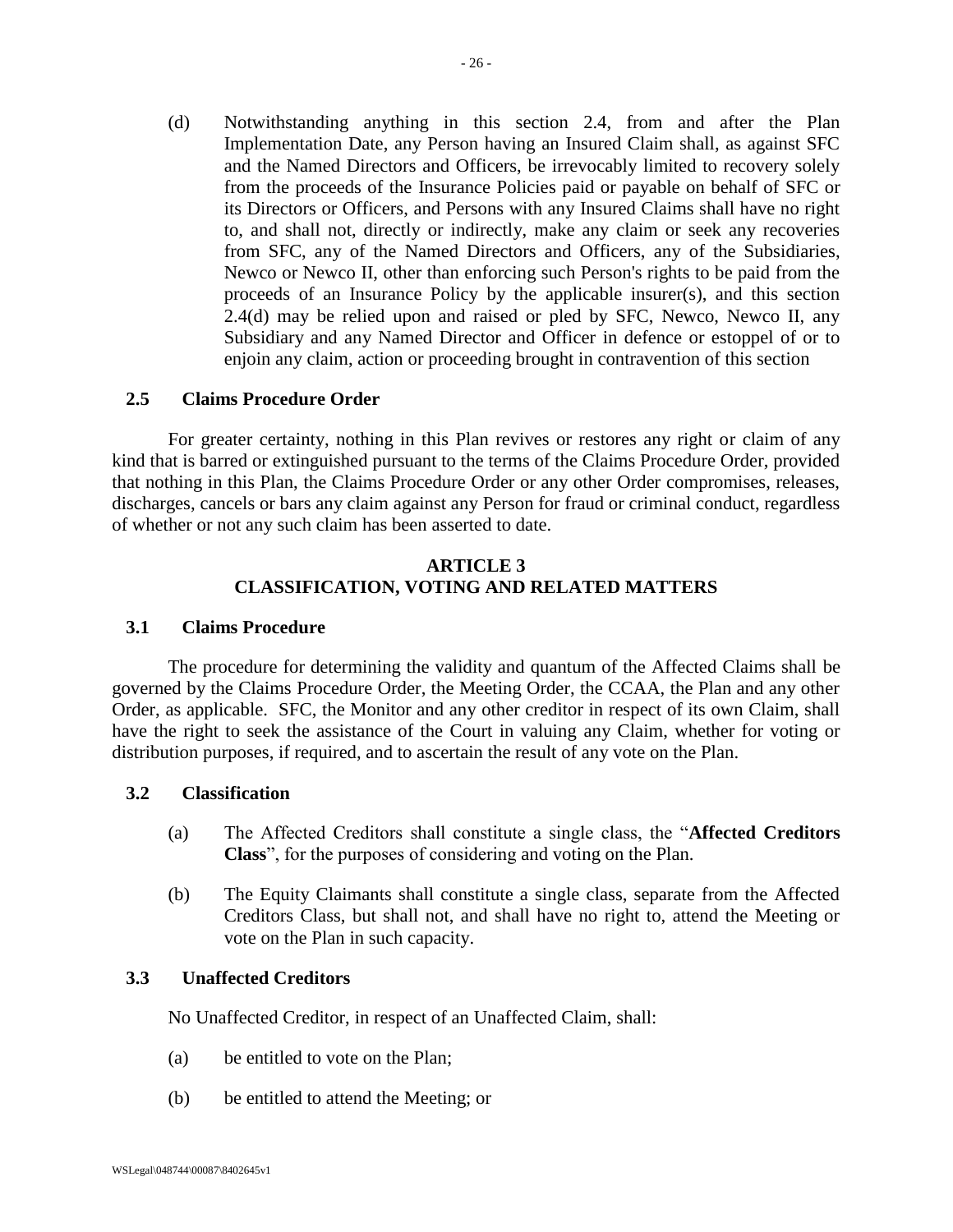(c) receive any entitlements under this Plan in respect of such Unaffected Creditor's Unaffected Claims (other than its right to have its Unaffected Claim addressed in accordance with section [4.2](#page-27-4) hereof).

## <span id="page-27-0"></span>**3.4 Creditors' Meeting**

The Meeting shall be held in accordance with the Plan, the Meeting Order and any further Order of the Court. The only Persons entitled to attend and vote on the Plan at the Meeting are those specified in the Meeting Order.

## <span id="page-27-1"></span>**3.5 Approval by Creditors**

In order to be approved, the Plan must receive the affirmative vote of the Required Majority of the Affected Creditors Class.

#### **ARTICLE 4 DISTRIBUTIONS, PAYMENTS AND TREATMENT OF CLAIMS**

#### <span id="page-27-3"></span><span id="page-27-2"></span>**4.1 Affected Creditors**

All Affected Creditor Claims shall be fully, finally, irrevocably and forever compromised, released, discharged, cancelled and barred on the Plan Implementation Date. Each Affected Creditor that has a Proven Claim shall be entitled to receive the following in accordance with the Plan:

- (a) such Affected Creditor's Pro-Rata number of the Newco Shares to be issued by Newco from the Affected Creditors Equity Sub-Pool in accordance with the Plan;
- (b) such Affected Creditor's Pro-Rata amount of the Newco Notes to be issued by Newco in accordance with the Plan; and
- (c) such Affected Creditor's Pro-Rata share of the Litigation Trust Interests to be allocated to the Affected Creditors in accordance with [4.11](#page-33-1) hereof and the terms of the Litigation Trust.

From and after the Plan Implementation Date, each Affected Creditor, in such capacity, shall have no rights as against SFC in respect of its Affected Creditor Claim.

#### <span id="page-27-4"></span>**4.2 Unaffected Creditors**

Each Unaffected Claim that is finally determined as such, as to status and amount, and that is finally determined to be valid and enforceable against SFC, in each case in accordance with the Claims Procedure Order or other Order:

(a) subject to sections [4.2\(b\)](#page-28-4) and [4.2\(c\)](#page-28-5) hereof, shall be paid in full from the Unaffected Claims Reserve and limited to recovery against the Unaffected Claims Reserve, and Persons with Unaffected Claims shall have no right to, and shall not, make any claim or seek any recoveries from any Person in respect of Unaffected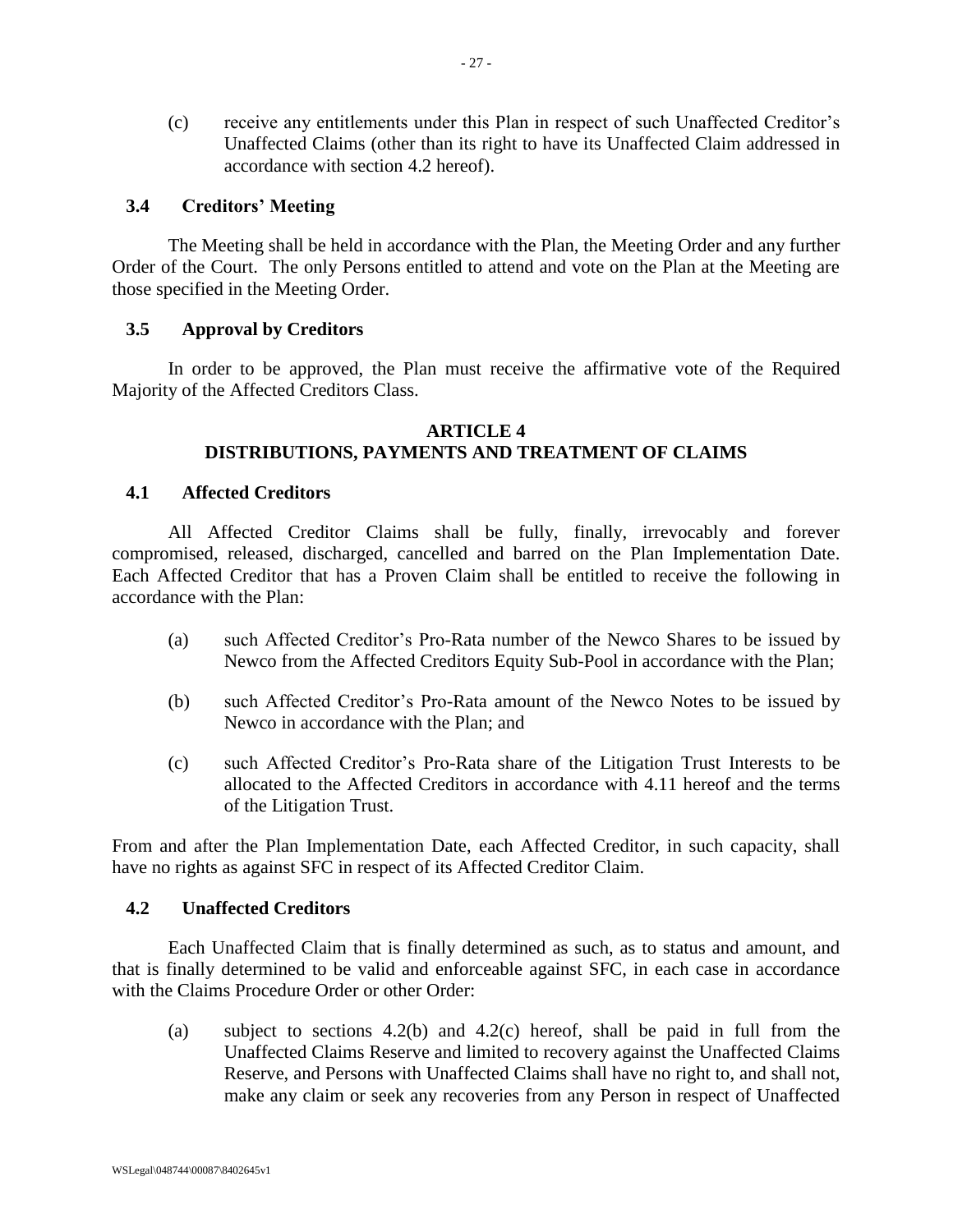Claims, other than enforcing such Person's right against SFC to be paid from the Unaffected Claims Reserve;

- <span id="page-28-4"></span>(b) in the case of Claims secured by the Administration Charge:
	- (i) if billed or invoiced to SFC prior to the Plan Implementation Date, such Claims shall be paid by SFC in accordance with section [6.4\(d\)](#page-48-1) hereof; and
	- (ii) if billed or invoiced to SFC on or after the Plan Implementation Date, such Claims shall be paid from the Administration Charge Reserve, and all such Claims shall be limited to recovery against the Administration Charge Reserve, and any Person with such Claims shall have no right to, and shall not, make any claim or seek any recoveries from any Person in respect of such Claims, other than enforcing such Person's right against the Administration Charge Reserve; and
- <span id="page-28-5"></span><span id="page-28-3"></span><span id="page-28-2"></span>(c) in the case of Lien Claims:
	- (i) at the election of the Initial Consenting Noteholders, and with the consent of the Monitor, SFC shall satisfy such Lien Claim by the return of the applicable property of SFC that is secured as collateral for such Lien Claim, and the applicable Lien Claimant shall be limited to its recovery against such secured property in respect of such Lien Claim.
	- (ii) if the Initial Consenting Noteholders do not elect to satisfy such Lien Claim by the return of the applicable secured property: (A) SFC shall repay the Lien Claim in full in cash on the Plan Implementation Date; and (B) the security held by the applicable Lien Claimant over the property of SFC shall be fully, finally, irrevocably and forever released, discharged, cancelled and barred; and
	- (iii) upon the satisfaction of a Lien Claim in accordance with sections  $4.2(c)(i)$ or [4.2\(c\)\(ii\)](#page-28-3) hereof, such Lien Claims shall be fully, finally, irrevocably and forever released, discharged, cancelled and barred.

## <span id="page-28-0"></span>**4.3 Early Consent Noteholders**

As additional consideration for the compromise, release, discharge, cancellation and bar of the Affected Creditor Claims in respect of its Notes, each Early Consent Noteholder shall receive (in addition to the consideration it is entitled to receive in accordance with section [4.1](#page-27-3) hereof) its Pro-Rata number of the Newco Shares to be issued by Newco from the Early Consent Equity Sub-Pool in accordance with the Plan.

## <span id="page-28-1"></span>**4.4 Noteholder Class Action Claimants**

(a) All Noteholder Class Action Claims against SFC, the Subsidiaries or the Named Directors or Officers (other than any Noteholder Class Action Claims against the Named Directors or Officers that are Section 5.1(2) D&O Claims, Conspiracy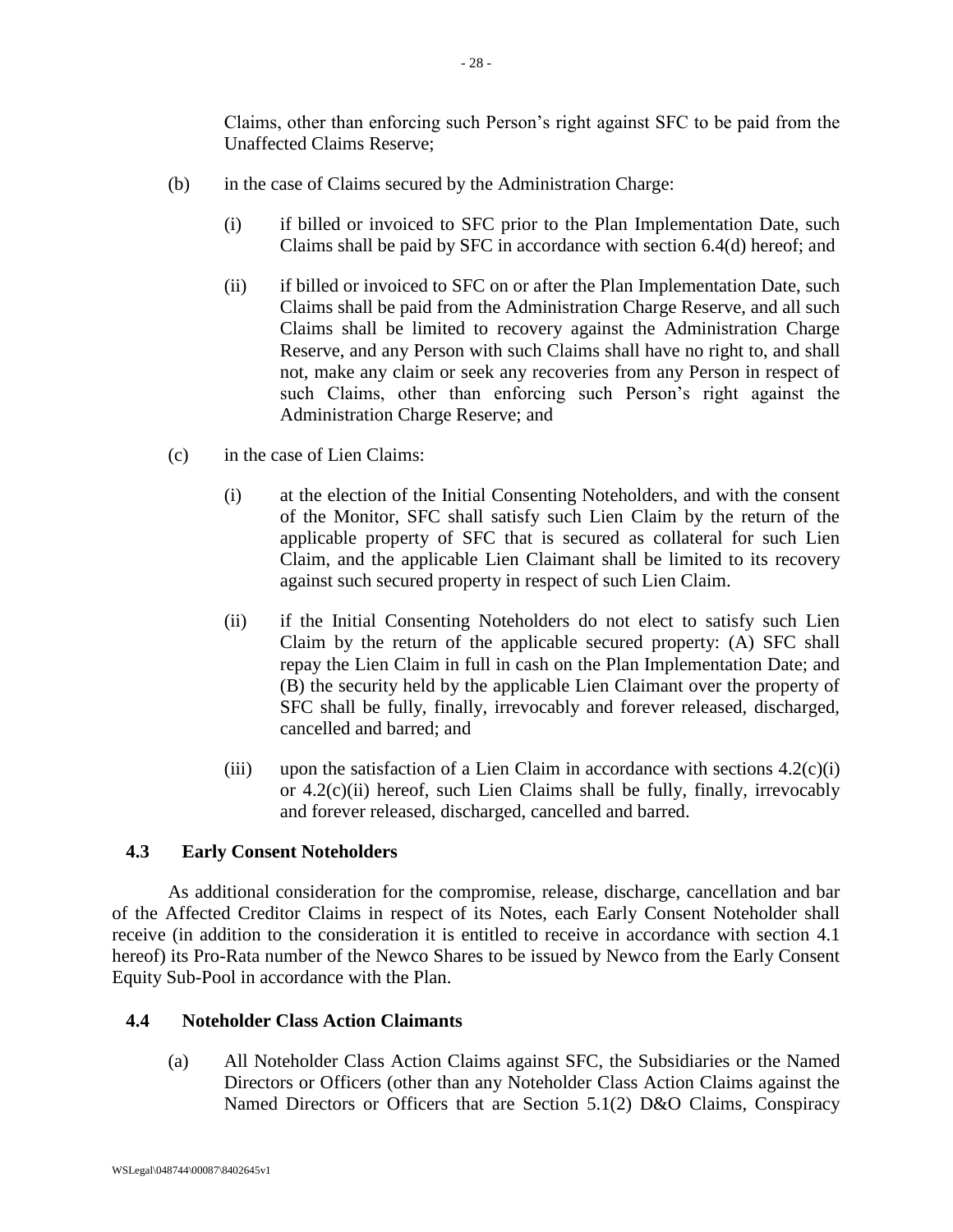Claims or Non-Released D&O Claims) shall be fully, finally, irrevocably and forever compromised, released, discharged, cancelled and barred without consideration as against all said Persons on the Plan Implementation Date. Subject to section [4.4\(c\)](#page-28-1) hereof, Noteholder Class Action Claimants shall not receive any consideration or distributions under the Plan in respect of their Noteholder Class Action Claims. Noteholder Class Action Claimants shall not be entitled to attend or to vote on the Plan at the Meeting in respect of their Noteholder Class Action Claims.

- <span id="page-29-0"></span>(b) Notwithstanding anything to the contrary in section [4.4\(a\),](#page-28-1) Noteholder Class Action Claims as against the Third Party Defendants (x) are not compromised, discharged, released, cancelled or barred, (y) shall be permitted to continue as against the Third Party Defendants and (z) shall not be limited or restricted by this Plan in any manner as to quantum or otherwise (including any collection or recovery for such Noteholder Class Action Claims that relates to any liability of the Third Party Defendants for any alleged liability of SFC), provided that:
	- (i) in accordance with the releases set forth in [Article 7](#page-56-0) hereof, the collective aggregate amount of all rights and claims asserted or that may be asserted against the Third Party Defendants in respect of any such Noteholder Class Action Claims for which any such Persons in each case have a valid and enforceable Class Action Indemnity Claim against SFC (the "**Indemnified Noteholder Class Action Claims**") shall not exceed, in the aggregate, the Indemnified Noteholder Class Action Limit, and in accordance with section [7.3](#page-60-0) hereof, all Persons shall be permanently and forever barred, estopped, stayed and enjoined, on and after the Effective Time, from seeking to enforce any liability in respect of the Indemnified Noteholder Class Action Claims that exceeds the Indemnified Noteholder Class Action Limit; and
	- (ii) subject to section [4.4\(d\),](#page-30-3) any Class Action Indemnity Claims against SFC by the Third Party Defendants in respect of the Indemnified Noteholder Class Action Claims shall be treated as Affected Creditor Claims against SFC, but only to the extent that any such Class Action Indemnity Claims that are determined to be properly indemnified by SFC, enforceable against SFC and are not barred or extinguished by the Claims Procedure Order, and further provided that the aggregate liability of SFC in respect of all such Class Action Indemnity Claims shall be limited to the lesser of: (A) the actual aggregate liability of the Third Party Defendants pursuant to any final judgment, settlement or other binding resolution in respect of the Indemnified Noteholder Class Action Claims; and (B) the Indemnified Noteholder Class Action Limit.
- <span id="page-29-1"></span>(c) Each Noteholder Class Action Claimant shall be entitled to receive its share of the Litigation Trust Interests to be allocated to Noteholder Class Action Claimants in accordance with the terms of the Litigation Trust and section [4.11](#page-33-1) hereof, as such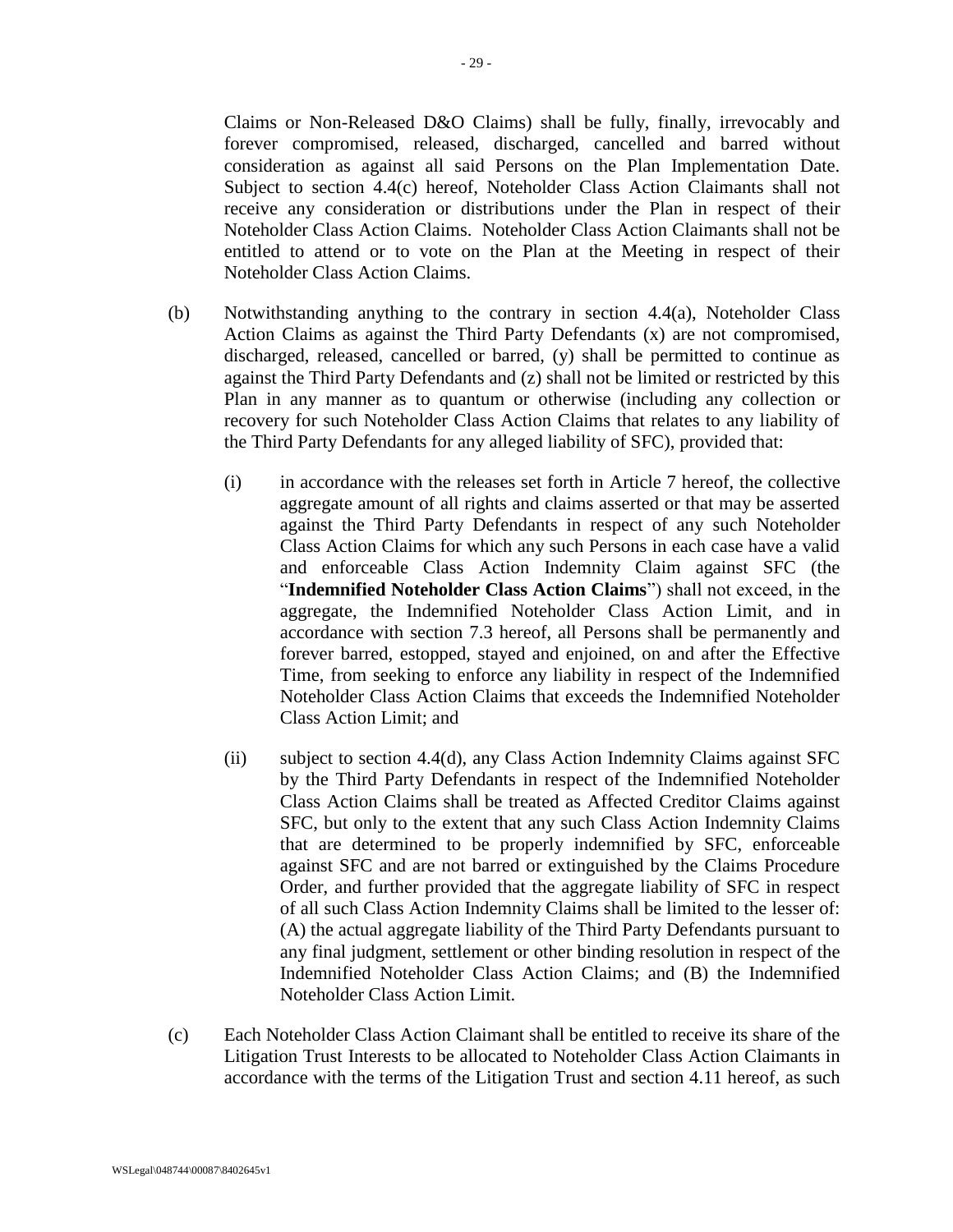Noteholder Class Action Claimant's share is determined by the applicable Class Action Court.

<span id="page-30-3"></span>(d) Nothing in this Plan impairs, affects or limits in any way the ability of SFC, the Monitor or the Initial Consenting Noteholders to seek or obtain an Order, whether before or after the Plan Implementation Date, directing that Class Action Indemnity Claims in respect of Noteholder Class Action Claims or any other Claims of the Third Party Defendants should receive the same or similar treatment as is afforded to Class Action Indemnity Claims in respect of Equity Claims under the terms of this Plan.

## <span id="page-30-0"></span>**4.5 Equity Claimants**

All Equity Claims shall be fully, finally, irrevocably and forever compromised, released, discharged, cancelled and barred on the Plan Implementation Date. Equity Claimants shall not receive any consideration or distributions under the Plan and shall not be entitled to vote on the Plan at the Meeting.

# <span id="page-30-1"></span>**4.6 Claims of the Trustees and Noteholders**

For purposes of this Plan, all claims filed by the Trustees in respect of the Noteholder Claims (other than any Trustee Claims) shall be treated as provided in section [4.1](#page-27-3) and the Trustees and the Noteholders shall have no other entitlements in respect of the guarantees and share pledges that have been provided by the Subsidiaries, or any of them, all of which shall be fully, finally, irrevocably and forever compromised, released, discharged, cancelled and barred on the Plan Implementation Date as against the Subsidiaries pursuant to [Article 7](#page-56-0) hereof.

# <span id="page-30-2"></span>**4.7 Claims of the Third Party Defendants**

For purposes of this Plan, all claims filed by the Third Party Defendants against SFC and/or any of its Subsidiaries shall be treated as follows:

- (a) all such claims against the Subsidiaries shall be fully, finally, irrevocably and forever compromised, released, discharged, cancelled and barred on the Plan Implementation Date in accordance with [Article 7](#page-56-0) hereof;
- (b) all such claims against SFC that are Class Action Indemnity Claims in respect of Indemnified Noteholder Class Action Claims shall be treated as set out in section  $4.4(b)(ii)$  hereof;
- (c) all such claims against SFC for indemnification of Defence Costs shall be treated in accordance with section [4.8](#page-31-0) hereof; and
- (d) all other claims shall be treated as Equity Claims.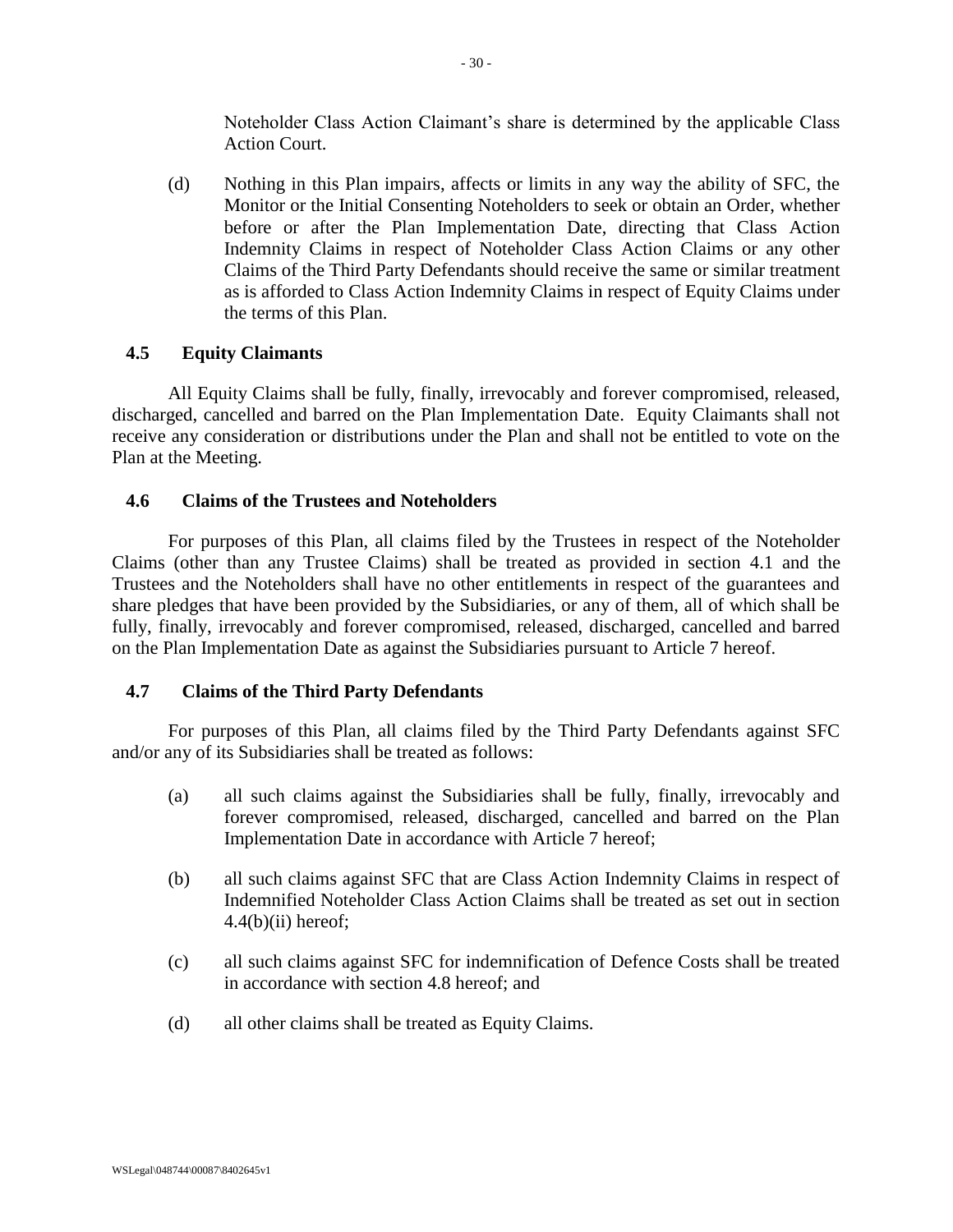<span id="page-31-0"></span>All Claims against SFC for indemnification of defence costs incurred by any Person (other than a Named Director or Officer) in connection with defending against Shareholder Claims (as defined in the Equity Claims Order), Noteholder Class Action Claims or any other claims of any kind relating to SFC or the Subsidiaries ("**Defence Costs**") shall be treated as follows:

- (a) as Equity Claims to the extent they are determined to be Equity Claims under any Order; and
- <span id="page-31-3"></span>(b) as Affected Creditor Claims to the extent that they are not determined to be Equity Claims under any Order, provided that:
	- (i) if such Defence Costs were incurred in respect of a claim against the applicable Person that has been successfully defended and the Claim for such Defence Costs is otherwise valid and enforceable against SFC, the Claim for such Defence Costs shall be treated as a Proven Claim, provided that if such Claim for Defence Costs is a Class Action Indemnity Claim of a Third Party Defendant against SFC in respect of any Indemnified Noteholder Class Action Claim, such Claim for Defence Costs shall be treated in the manner set forth in section [4.4\(b\)\(ii\)](#page-29-1) hereof;
	- (ii) if such Defence Costs were incurred in respect of a claim against the applicable Person that has not been successfully defended or such Defence Costs are determined not to be valid and enforceable against SFC, the Claim for such Defence Costs shall be disallowed and no consideration will be payable in respect thereof under the Plan; and
	- (iii) until any such Claim for Defence Costs is determined to be either a Claim within section  $4.8(b)(i)$  or a Claim within section  $4.8(b)(ii)$ , such Claim shall be treated as an Unresolved Claim,

<span id="page-31-4"></span>provided that nothing in this Plan impairs, affects or limits in any way the ability of SFC, the Monitor or the Initial Consenting Noteholders to seek an Order that Claims against SFC for indemnification of any Defence Costs should receive the same or similar treatment as is afforded to Equity Claims under the terms of this Plan.

# <span id="page-31-1"></span>**4.9 D&O Claims**

- (a) All D&O Claims against the Named Directors and Officers (other than Section 5.1(2) D&O Claims, Conspiracy Claims and Non-Released D&O Claims) shall be fully, finally, irrevocably and forever compromised, released, discharged, cancelled and barred without consideration on the Plan Implementation Date.
- <span id="page-31-2"></span>(b) All D&O Claims against the Other Directors and/or Officers shall not be compromised, released, discharged, cancelled or barred by this Plan and shall be permitted to continue as against the applicable Other Directors and/or Officers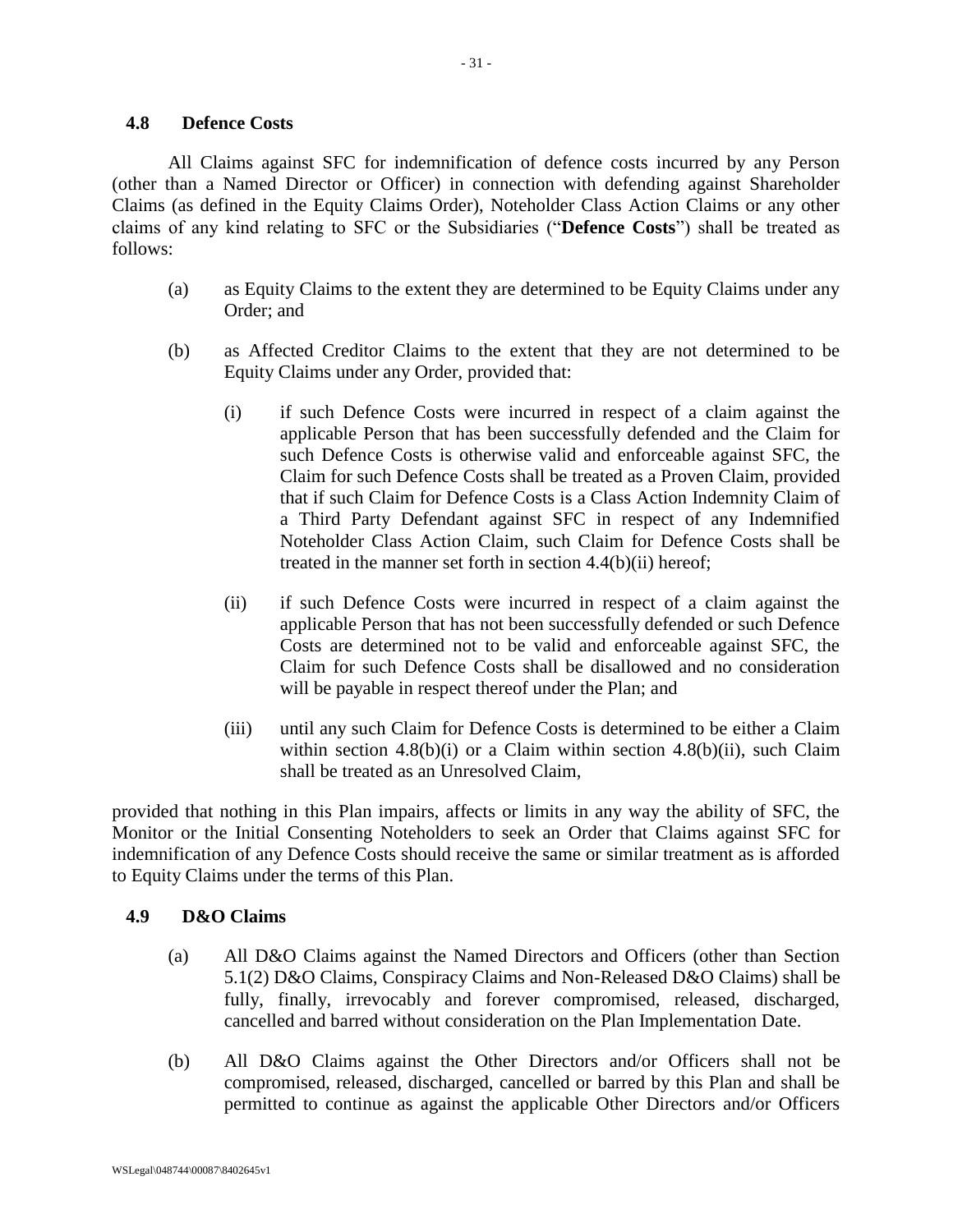(the "**Continuing Other D&O Claims**"), provided that any Indemnified Noteholder Class Action Claims against the Other Directors and/or Officers shall be limited as described in section [4.4\(b\)\(i\)](#page-29-0) hereof.

- (c) All D&O Indemnity Claims and any other rights or claims for indemnification held by the Named Directors and Officers shall be deemed to have no value and shall be fully, finally, irrevocably and forever compromised, released, discharged, cancelled and barred without consideration on the Plan Implementation Date.
- (d) All D&O Indemnity Claims and any other rights or claims for indemnification held by the Other Directors and/or Officers shall be deemed to have no value and shall be fully, finally, irrevocably and forever compromised, released, discharged, cancelled and barred without consideration on the Plan Implementation Date, except that: (i) any such D&O Indemnity Claims for Defence Costs shall be treated in accordance with section [4.8](#page-31-0) hereof; and (ii) any Class Action Indemnity Claim of an Other Director and/or Officer against SFC in respect of the Indemnified Noteholder Class Action Claims shall be treated in the manner set forth in section  $4.4(b)(ii)$  hereof.
- (e) All Section 5.1(2) D&O Claims and all Conspiracy Claims shall not be compromised, released, discharged, cancelled or barred by this Plan, provided that any Section 5.1(2) D&O Claims against Named Directors and Officers and any Conspiracy Claims against Named Directors and Officers shall be limited to recovery from any insurance proceeds payable in respect of such Section 5.1(2) D&O Claims or Conspiracy Claims, as applicable, pursuant to the Insurance Policies, and Persons with any such Section 5.1(2) D&O Claims against Named Directors and Officers or Conspiracy Claims against Named Directors and Officers shall have no right to, and shall not, make any claim or seek any recoveries from any Person (including SFC, any of the Subsidiaries, Newco or Newco II), other than enforcing such Persons' rights to be paid from the proceeds of an Insurance Policy by the applicable insurer(s).
- <span id="page-32-0"></span>(f) All D&O Claims against the Directors and Officers of SFC or the Subsidiaries for fraud or criminal conduct shall not be compromised, discharged, released, cancelled or barred by this Plan and shall be permitted to continue as against all applicable Directors and Officers ("**Non-Released D&O Claims**").
- (g) Notwithstanding anything to the contrary herein, from and after the Plan Implementation Date, a Person may only commence an action for a Non-Released D&O Claim against a Named Director or Officer if such Person has first obtained (i) the consent of the Monitor or (ii) leave of the Court on notice to the applicable Directors and Officers, SFC, the Monitor, the Initial Consenting Noteholders and any applicable insurers. For the avoidance of doubt, the foregoing requirement for the consent of the Monitor or leave of the Court shall not apply to any Non-Released D&O Claim that is asserted against an Other Director and/or Officer.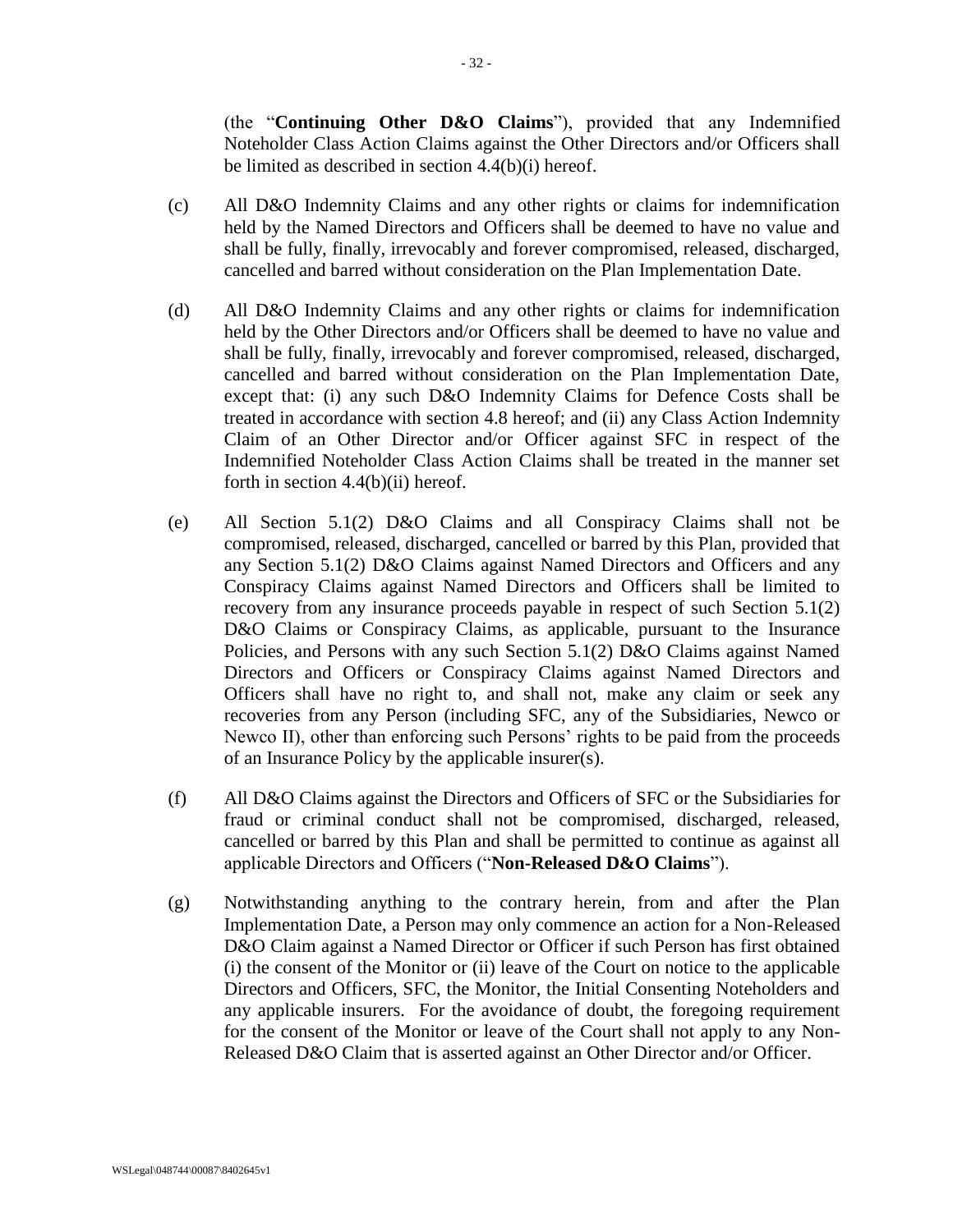#### <span id="page-33-0"></span>**4.10 Intercompany Claims**

All SFC Intercompany Claims (other than those transferred to SFC Barbados pursuant to section [6.4\(j\)](#page-50-0) hereof or set-off pursuant to section [6.4\(l\)](#page-51-2) hereof) shall be deemed to be assigned by SFC to Newco on the Plan Implementation Date pursuant to section [6.4\(m\)](#page-51-0) hereof, and shall then be deemed to be assigned by Newco to Newco II pursuant to section  $6.4(x)$  hereof. The obligations of SFC to the applicable Subsidiaries and Greenheart in respect of all Subsidiary Intercompany Claims (other than those set-off pursuant to section [6.4\(l\)](#page-51-2) hereof) shall be assumed by Newco on the Plan Implementation Date pursuant to [6.4\(m\)](#page-51-0) hereof, and then shall be assumed by Newco II pursuant to section  $6.4(x)$  hereof. Notwithstanding anything to the contrary herein, Newco II shall be liable to the applicable Subsidiaries and Greenheart for such Subsidiary Intercompany Claims and SFC shall be released from such Subsidiary Intercompany Claims from and after the Plan Implementation Date, and the applicable Subsidiaries and Greenheart shall be liable to Newco II for such SFC Intercompany Claims from and after the Plan Implementation Date.For greater certainty, nothing in this Plan affects any rights or claims as between any of the Subsidiaries, Greenheart and Greenheart's direct and indirect subsidiaries.

## <span id="page-33-1"></span>**4.11 Entitlement to Litigation Trust Interests**

- (a) The Litigation Trust Interests to be created in accordance with this Plan and the Litigation Trust shall be allocated as follows:
	- (i) the Affected Creditors shall be collectively entitled to 75% of such Litigation Trust Interests; and
	- (ii) the Noteholder Class Action Claimants shall be collectively entitled to 25% of such Litigation Trust Interests,

which allocations shall occur at the times and in the manner set forth in section [6.4](#page-48-0) hereof and shall be recorded by the Litigation Trustee in its registry of Litigation Trust Interests.

(b) Notwithstanding anything to the contrary in section [4.11\(a\)](#page-33-1) hereof, if any of the Noteholder Class Action Claims against any of the Third Party Defendants are finally resolved (whether by final judgment, settlement or any other binding means of resolution) within two years of the Plan Implementation Date, then the Litigation Trust Interests to which the applicable Noteholder Class Action Claimants would otherwise have been entitled in respect of such Noteholder Class Action Claims pursuant to section  $4.11(a)(ii)$  hereof (based on the amount of such resolved Noteholder Class Action Claims in proportion to all Noteholder Class Action Claims in existence as of the Claims Bar Date) shall be fully, finally, irrevocably and forever cancelled.

## <span id="page-33-2"></span>**4.12 4.12 Litigation Trust Claims**

(a) At any time prior to the Plan Implementation Date, SFC and the Initial Consenting Noteholders may agree to exclude one or more claims, actions or causes of action from the Litigation Trust Claims and/or to specify that any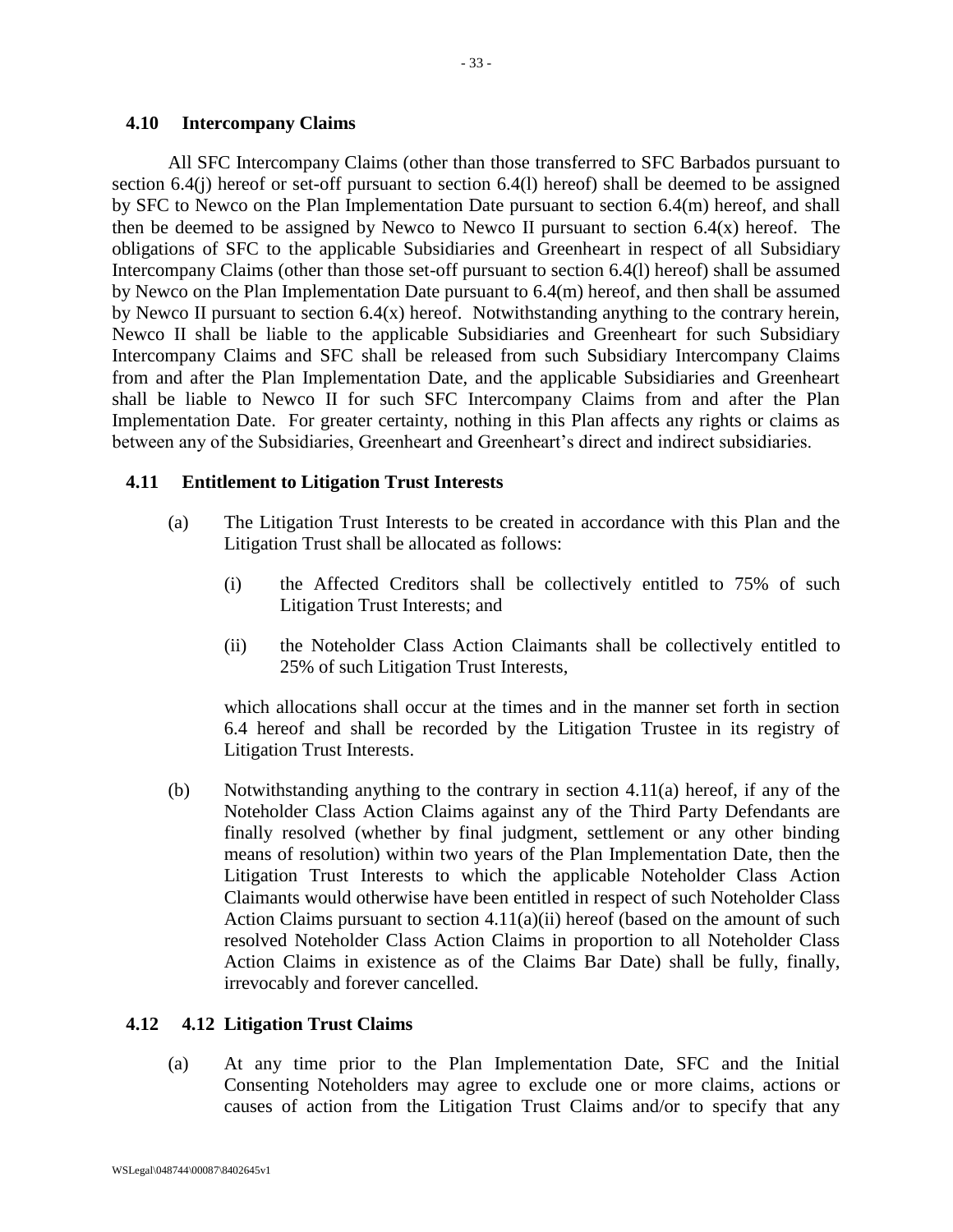claims, actions or causes of action against a specified Person will not constitute Litigation Trust Claims ("Excluded Litigation Trust Claims"), in which case, any such claims, actions or causes of action shall not be transferred to the Litigation Trust on the Plan Implementation Date. Any such Excluded Litigation Trust Claims shall be fully, finally, irrevocably and forever compromised, released, discharged, cancelled and barred on the Plan Implementation Date as Affected Claims in accordance with Article 7 hereof. All Affected Creditors shall be deemed to consent to such treatment of Excluded Litigation Trust Claims pursuant to this section 4.12(a).

(b) At any time from and after the Plan Implementation Date, and subject to the prior consent of the Initial Consenting Noteholders and the terms of the Litigation Trust Agreement, the Litigation Trustee shall have the right to seek and obtain an order from any court of competent jurisdiction, including an Order of the Court in the CCAA or otherwise, that gives effect to any releases of any Litigation Trust Claims agreed to by the Litigation Trustee in accordance with the Litigation Trust Agreement, including a release that fully, finally, irrevocably and forever compromises, releases, discharges, cancels and bars the applicable Litigation Trust Claims as if they were Affected Claims released in accordance with Article 7 hereof. All Affected Creditors shall be deemed to consent to any such treatment of any Litigation Trust Claims pursuant to this section 4.12(b).

#### **4.13 Multiple Affected Claims**

On the Plan Implementation Date, any and all liabilities for and guarantees and indemnities of the payment or performance of any Affected Claim, Unaffected Claim, Section 5.1(2) D&O Claim, Conspiracy Claim, Continuing Other D&O Claim or Non-Released D&O Claim by any of the Subsidiaries, and any purported liability for the payment or performance of such Affected Claim, Unaffected Claim, Section 5.1(2) D&O Claim, Conspiracy Claim, Continuing Other D&O Claim or Non-Released D&O Claim by Newco or Newco II, will be deemed eliminated and cancelled, and no Person shall have any rights whatsoever to pursue or enforce any such liabilities for or guarantees or indemnities of the payment or performance of any such Affected Claim, Unaffected Claim, Section 5.1(2) D&O Claim, Conspiracy Claim, Continuing Other D&O Claim or Non-Released D&O Claim against any Subsidiary, Newco or Newco II.

#### <span id="page-34-0"></span>**4.14 Interest**

Subject to section [11.4](#page-73-1) hereof, no holder of an Affected Claim shall be entitled to interest accruing on or after the Filing Date.

## <span id="page-34-1"></span>**4.15 Existing Shares**

Holders of Existing Shares and Equity Interests shall not receive any consideration or distributions under the Plan in respect thereof and shall not be entitled to vote on the Plan at the Meeting. Unless otherwise agreed between the Monitor, SFC and the Initial Consenting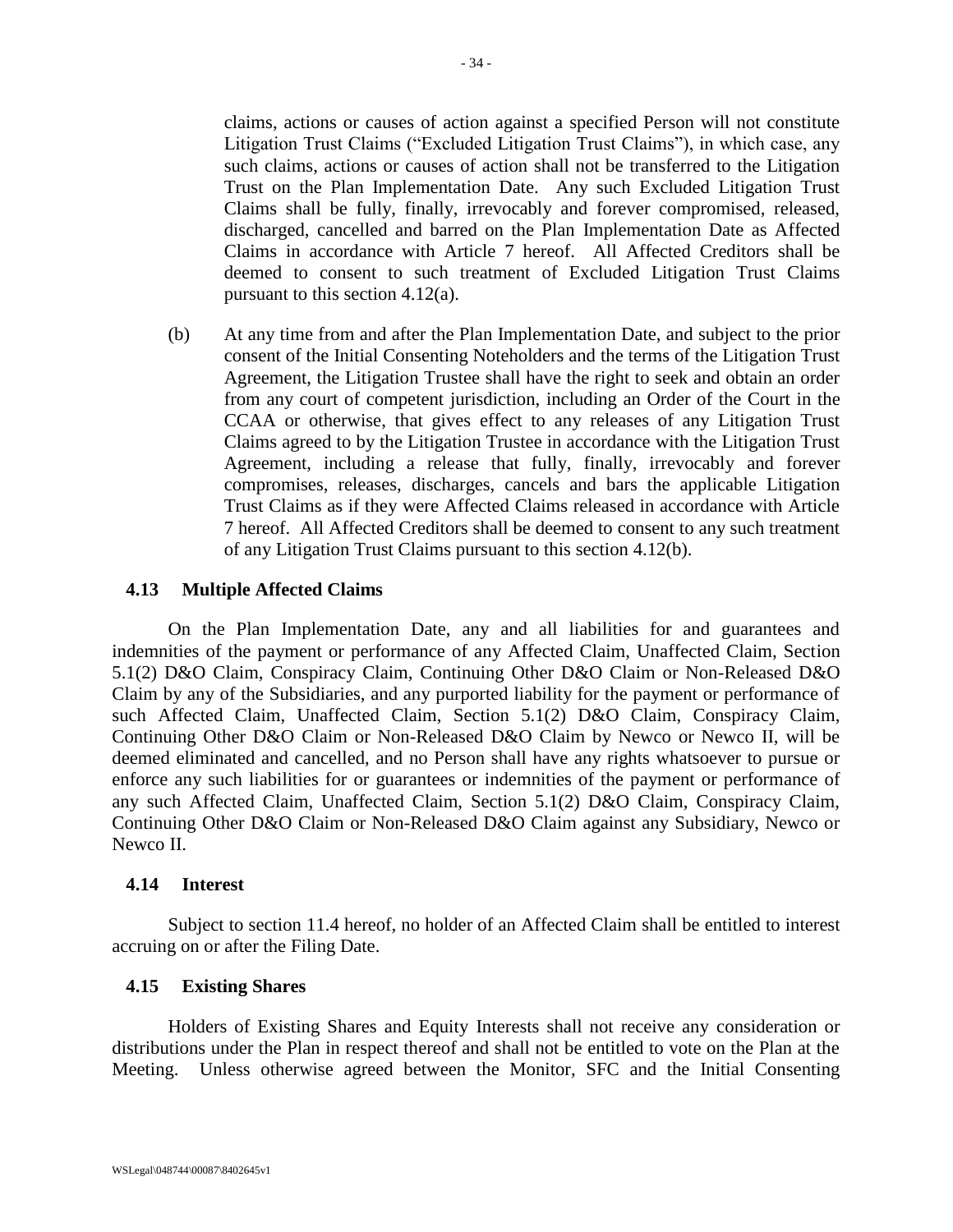Noteholders, all Existing Shares and Equity Interests shall be fully, finally and irrevocably cancelled in accordance with and at the time specified in section [6.5](#page-54-0) hereof.

#### <span id="page-35-0"></span>**4.16 Canadian Exempt Plans**

If an Affected Creditor is a trust governed by a plan which is exempt from tax under Part I of the Canadian Tax Act (including, for example, a registered retirement savings plan), such Affected Creditor may make arrangements with Newco (if Newco so agrees) and the Litigation Trustee (if the Litigation Trustee so agrees) to have the Newco Shares, Newco Notes and Litigation Trust Interests to which it is entitled under this Plan directed to (or in the case of Litigation Trust Interests, registered in the name of ) an affiliate of such Affected Creditor or the annuitant or controlling person of the governing tax-deferred plan.

#### **ARTICLE 5 DISTRIBUTION MECHANICS**

#### <span id="page-35-2"></span><span id="page-35-1"></span>**5.1 Letters of Instruction**

In order to issue (i) Newco Shares and Newco Notes to Ordinary Affected Creditors and (ii) Newco Shares to Early Consent Noteholders, the following steps will be taken:

- <span id="page-35-3"></span>(a) with respect to Ordinary Affected Creditors with Proven Claims or Unresolved Claims:
	- (i) on the next Business Day following the Distribution Record Date, the Monitor shall send blank Letters of Instruction by prepaid first class mail, courier, email or facsimile to each such Ordinary Affected Creditor to the address of each such Ordinary Affected Creditor (as specified in the applicable Proof of Claim) as of the Distribution Record Date, or as evidenced by any assignment or transfer in accordance with section [5.10;](#page-44-2)
	- (ii) each such Ordinary Affected Creditor shall deliver to the Monitor a duly completed and executed Letter of Instruction that must be received by the Monitor on or before the date that is seven (7) Business Days after the Distribution Record Date or such other date as the Monitor may determine; and
	- (iii) any such Ordinary Affected Creditor that does not return a Letter of Instruction to the Monitor in accordance with section  $5.1(a)(ii)$  shall be deemed to have requested that such Ordinary Affected Creditor's Newco Shares and Newco Notes be registered or distributed, as applicable, in accordance with the information set out in such Ordinary Affected Creditor's Proof of Claim; and
- (b) with respect to Early Consent Noteholders:
	- (i) on the next Business Day following the Distribution Record Date the Monitor shall send blank Letters of Instruction by prepaid first class mail,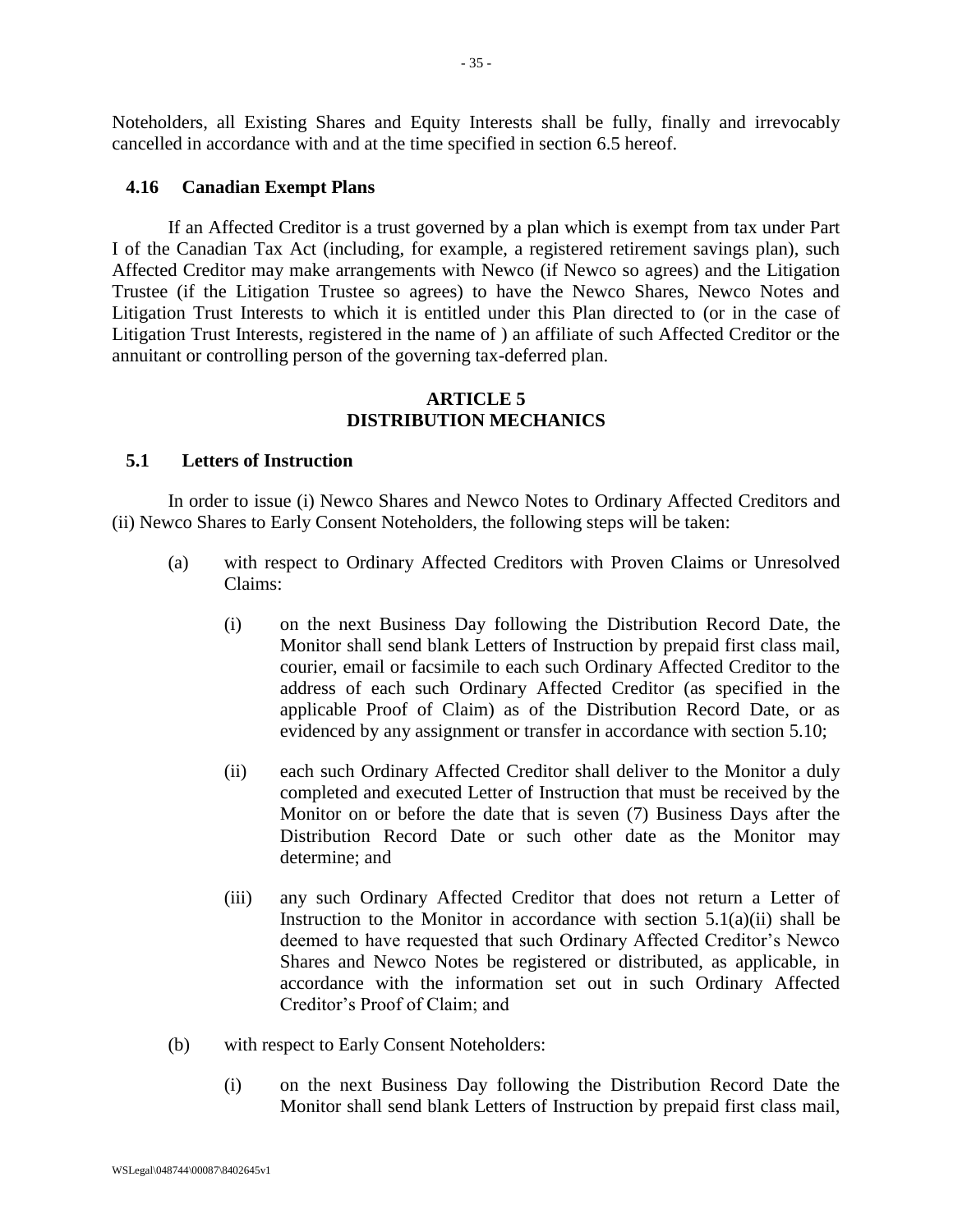courier, email or facsimile to each Early Consent Noteholder to the address of each such Early Consent Noteholder as confirmed by the Monitor on or before the Distribution Record Date;

- <span id="page-36-0"></span>(ii) each Early Consent Noteholder shall deliver to the Monitor a duly completed and executed Letter of Instruction that must be received by the Monitor on or before the date that is seven (7) Business Days after the Distribution Record Date or such other date as the Monitor may determine; and
- (iii) any such Early Consent Noteholder that does not return a Letter of Instruction to the Monitor in accordance with section [5.1\(b\)\(ii\)](#page-36-0) shall be deemed to have requested that such Early Consent Noteholder's Newco Shares be distributed or registered, as applicable, in accordance with information confirmed by the Monitor on or before the Distribution Record Date.

## <span id="page-36-1"></span>**5.2 Distribution Mechanics with respect to Newco Shares and Newco Notes**

- (a) To effect distributions of Newco Shares and Newco Notes, the Monitor shall deliver a direction at least two (2) Business Days prior to the Initial Distribution Date to Newco or its agent, as applicable, directing Newco or its agent, as applicable, to issue on such Initial Distribution Date or subsequent Distribution Date:
	- (i) in respect of the Ordinary Affected Creditors with Proven Claims:
		- (A) the number of Newco Shares that each such Ordinary Affected Creditor is entitled to receive in accordance with section [4.1\(a\)](#page-27-0) hereof; and
		- (B) the amount of Newco Notes that each such Ordinary Affected Creditor is entitled to receive in accordance with section [4.1\(b\)](#page-27-1) hereof,

all of which Newco Shares and Newco Notes shall be issued to such Ordinary Affected Creditors and distributed in accordance with this [Article 5;](#page-35-0)

- (ii) in respect of the Ordinary Affected Creditors with Unresolved Claims:
	- (A) the number of Newco Shares that each such Ordinary Affected Creditor would have been entitled to receive in accordance with section [4.1\(a\)](#page-27-0) hereof had such Ordinary Affected Creditor's Unresolved Claim been a Proven Claim on the Plan Implementation Date; and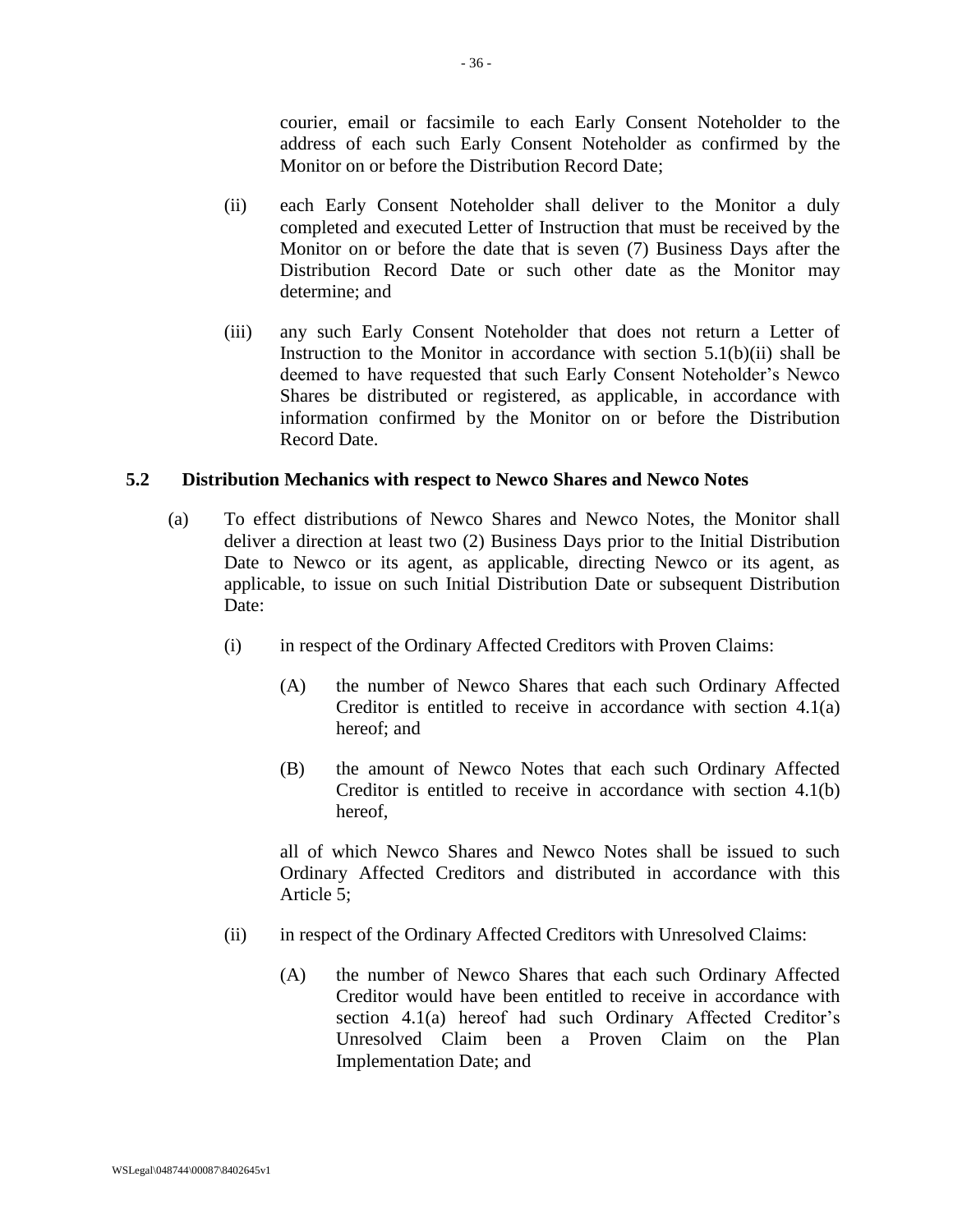(B) the amount of Newco Notes that each such Ordinary Affected Creditor would have been entitled to receive in accordance with section [4.1\(b\)](#page-27-1) hereof had such Ordinary Affected Creditor's Unresolved Claim been a Proven Claim on the Plan Implementation Date,

all of which Newco Shares and Newco Notes shall be issued in the name of the Unresolved Claims Escrow Agent for the benefit of the Persons entitled thereto under the Plan, which Newco Shares and Newco Notes shall comprise part of the Unresolved Claims Reserve and shall be held in escrow by the Unresolved Claims Escrow Agent until released and distributed in accordance with this [Article 5;](#page-35-0)

- (iii) in respect of the Noteholders:
	- (A) the number of Newco Shares that the Trustees are collectively required to receive such that, upon distribution to the Noteholders in accordance with this [Article 5,](#page-35-0) each individual Noteholder receives the number of Newco Shares to which it is entitled in accordance with section [4.1\(a\)](#page-27-0) hereof; and
	- (B) the amount of Newco Notes that the Trustees are collectively required to receive such that, upon distribution to the Noteholders in accordance with this [Article 5,](#page-35-0) each individual Noteholder receives the amount of Newco Notes to which it is entitled in accordance with section [4.1\(b\)](#page-27-1) hereof,

all of which Newco Shares and Newco Notes shall be issued to such Noteholders and distributed in accordance with this [Article 5;](#page-35-0) and

(iv) in respect of Early Consent Noteholders, the number of Newco Shares that each such Early Consent Noteholder is entitled to receive in accordance with section [4.3](#page-28-0) hereof, all of which Newco Shares shall be issued to such Early Consent Noteholders and distributed in accordance with this [Article](#page-35-0)  [5.](#page-35-0)

The direction delivered by the Monitor in respect of the applicable Ordinary Affected Creditors and Early Consent Noteholders shall: (A) indicate the registration and delivery details of each applicable Ordinary Affected Creditor and Early Consent Noteholder based on the information prescribed in section [5.1;](#page-35-1) and (B) specify the number of Newco Shares and, in the case of Ordinary Affected Creditors, the amount of Newco Notes to be issued to each such Person on the applicable Distribution Date. The direction delivered by the Monitor in respect of the Noteholders shall: (C) indicate that the registration and delivery details with respect to the number of Newco Shares and amount of Newco Notes to be distributed to each Noteholder will be the same as the registration and delivery details in effect with respect to the Notes held by each Noteholder as of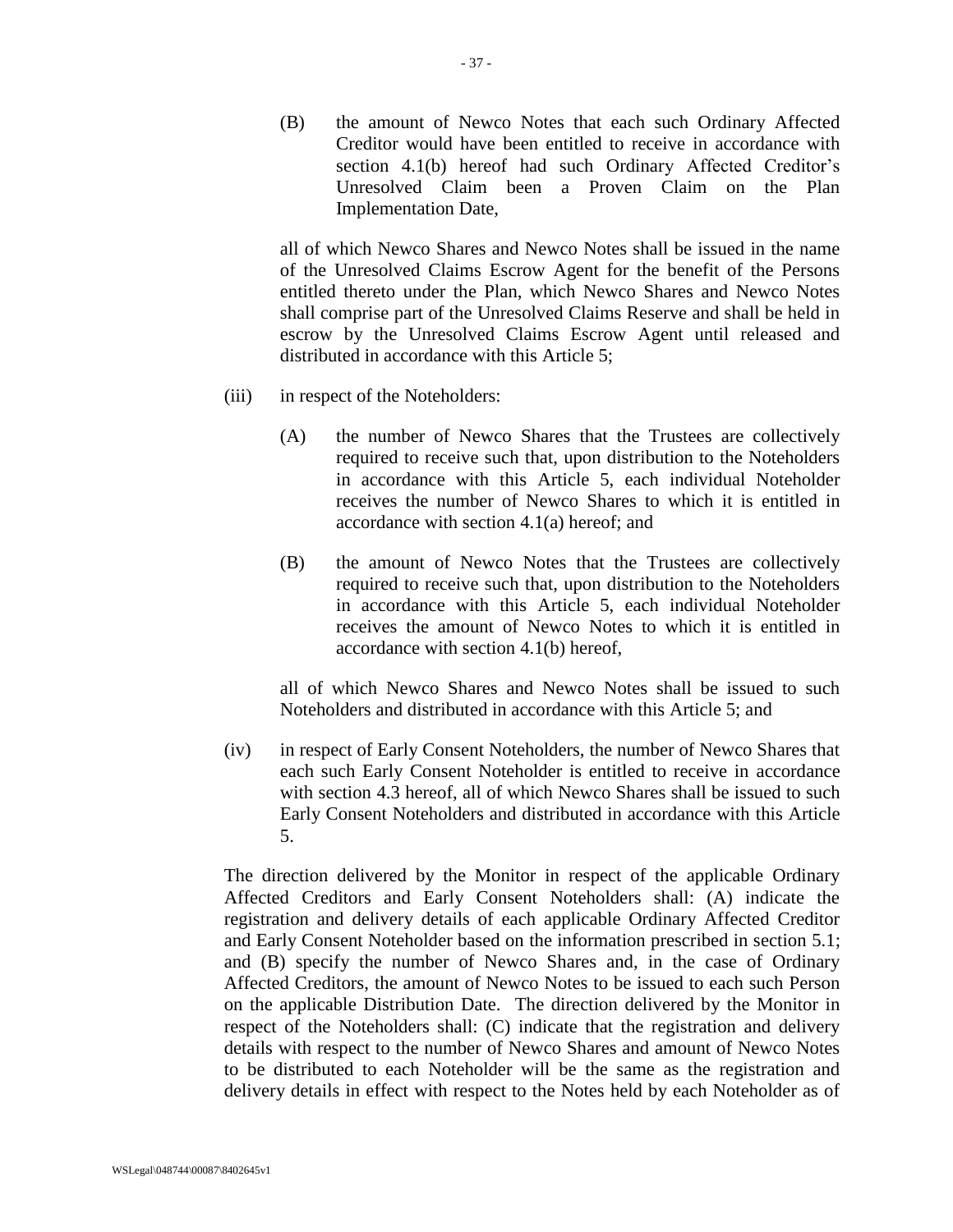the Distribution Record Date; and (D) specify the number of Newco Shares and the amount of Newco Notes to be issued to each of the Trustees for purposes of satisfying the entitlements of the Noteholders set forth in sections [4.1\(a\)](#page-27-0) and [4.1\(b\)](#page-27-1) hereof. The direction delivered by the Monitor in respect of the Newco Shares and Newco Notes to be issued in the name of the Unresolved Claims Escrow Agent, for the benefit of the Persons entitled thereto under the Plan, for purposes of the Unresolved Claims Reserve shall specify the number of Newco Shares and the amount of Newco Notes to be issued in the name of the Unresolved Claims Escrow Agent for that purpose.

- (b) If the registers for the Newco Shares and/or Newco Notes are maintained by the Transfer Agent in a direct registration system (without certificates), the Monitor and/or Newco and/or the Unresolved Claims Escrow Agent, as applicable, shall, on the Initial Distribution Date or any subsequent Distribution Date, as applicable:
	- (i) instruct the Transfer Agent to record, and the Transfer Agent shall record, in the Direct Registration Account of each applicable Ordinary Affected Creditor and each Early Consent Noteholder the number of Newco Shares and, in the case of Ordinary Affected Creditors, the amount of Newco Notes that are to be distributed to each such Person, and the Monitor and/or Newco and/or the Unresolved Claims Escrow Agent, as applicable, shall send or cause to be sent to each such Ordinary Affected Creditor and Early Consent Noteholder a Direct Registration Transaction Advice based on the delivery information as determined pursuant to section [5.1;](#page-35-1) and
	- (ii) with respect to the distribution of Newco Shares and/or Newco Notes to Noteholders:
		- (A) if the Newco Shares and/or Newco Notes are DTC eligible, the Monitor and/or Newco and/or the Unresolved Claims Escrow Agent, as applicable, shall instruct the Transfer Agent to register, and the Transfer Agent shall register, the applicable Newco Shares and/or Newco Notes in the name of DTC (or its nominee) for the benefit of the Noteholders, and the Trustees shall provide their consent to DTC to the distribution of such Newco Shares and Newco Notes to the applicable Noteholders, in the applicable amounts, through the facilities of DTC in accordance with customary practices and procedures; and
		- (B) if the Newco Shares and/or Newco Notes are not DTC eligible, the Monitor and/or Newco and/or the Unresolved Claims Escrow Agent, as applicable, shall instruct the Transfer Agent to register the applicable Newco Shares and/or Newco Notes in the Direct Registration Accounts of the applicable Noteholders pursuant to the registration instructions obtained through DTC and the DTC participants (by way of a letter of transmittal process or such other process as agreed by SFC, the Monitor, the Trustees and the Initial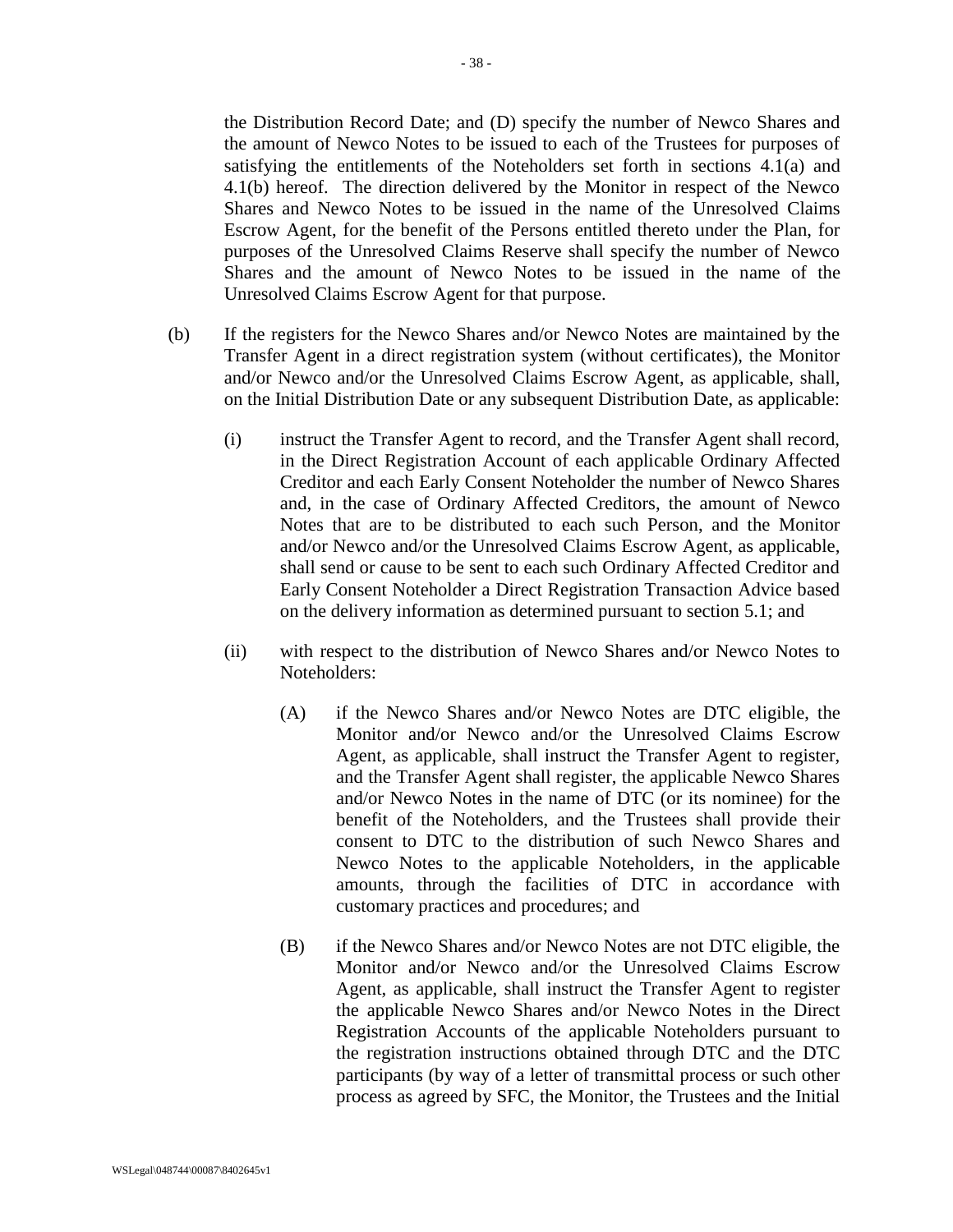Agent shall not be permitted to effect the foregoing registrations

(c) If the registers for the Newco Shares and/or Newco Notes are not maintained by the Transfer Agent in a direct registration system, Newco shall prepare and deliver to the Monitor and/or the Unresolved Claims Escrow Agent, as applicable, and the Monitor and/or the Unresolved Claims Escrow Agent, as applicable, shall promptly thereafter, on the Initial Distribution Date or any subsequent Distribution Date, as applicable:

without the prior written consent of the Trustees.

- (i) deliver to each Ordinary Affected Creditor and each Early Consent Noteholder Newco Share Certificates and, in the case of Ordinary Affected Creditors, Newco Note Certificates representing the applicable number of Newco Shares and the applicable amount of Newco Notes that are to be distributed to each such Person; and
- (ii) with respect to the distribution of Newco Shares and/or Newco Notes to Noteholders:
	- (A) if the Newco Shares and/or Newco Notes are DTC eligible, the Monitor and/or Newco and/or the Unresolved Claims Escrow Agent, as applicable, shall distribute to DTC (or its nominee), for the benefit of the Noteholders, Newco Share Certificates and/or Newco Note Certificates representing the aggregate of all Newco Shares and Newco Notes to be distributed to the Noteholders on such Distribution Date, and the Trustees shall provide their consent to DTC to the distribution of such Newco Shares and Newco Notes to the applicable Noteholders, in the applicable amounts, through the facilities of DTC in accordance with customary practices and procedures; and
	- (B) if the Newco Shares and/or Newco Notes are not DTC eligible, the Monitor and/or Newco and/or the Unresolved Claims Escrow Agent, as applicable, shall distribute to the applicable Trustees, Newco Share Certificates and/or Newco Note Certificates representing the aggregate of all Newco Shares and/or Newco Notes to be distributed to the Noteholders on such Distribution Date, and the Trustees shall make delivery of such Newco Share Certificates and Newco Note Certificates, in the applicable amounts, directly to the applicable Noteholders pursuant to the delivery instructions obtained through DTC and the DTC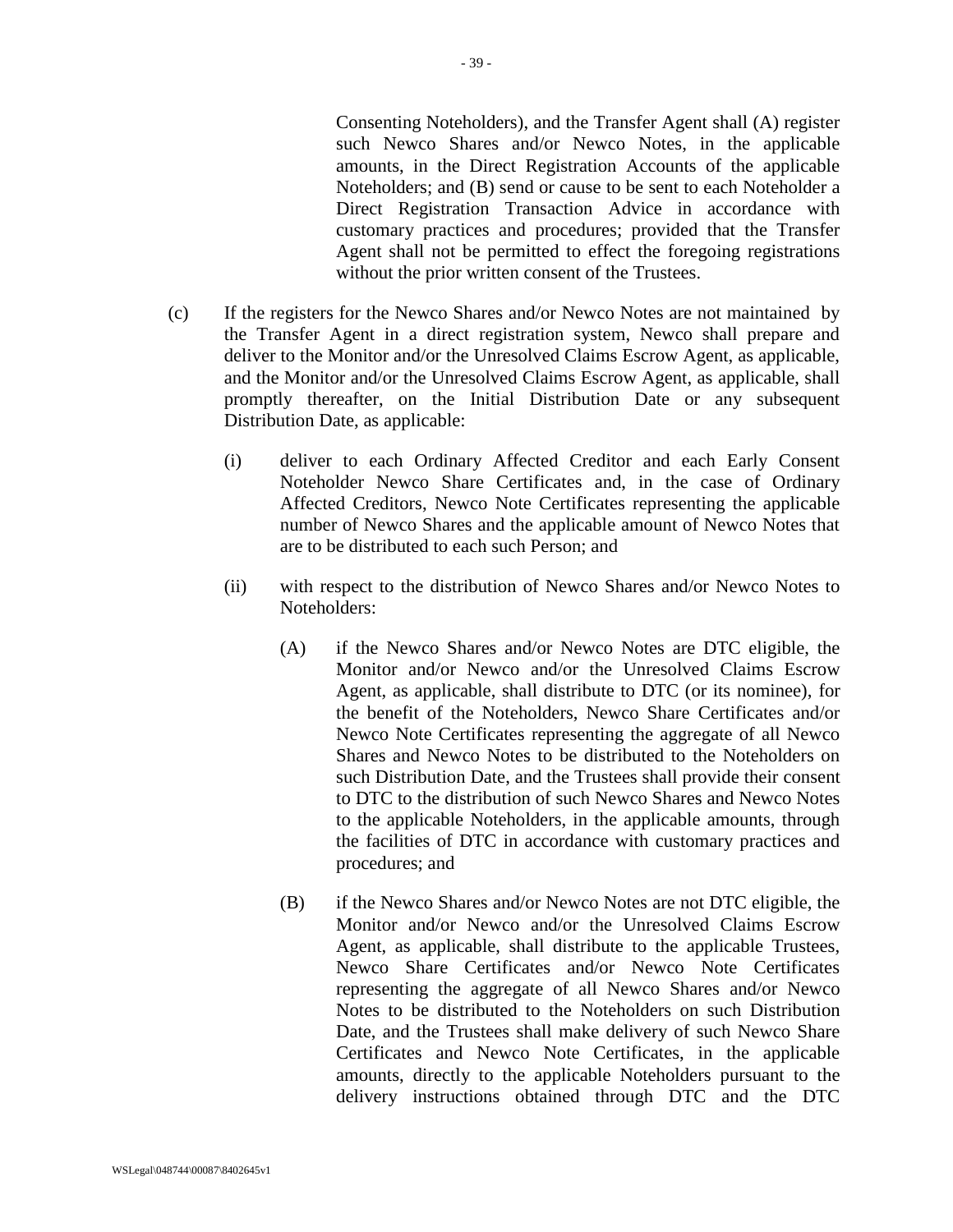participants (by way of a letter of transmittal process or such other process as agreed by SFC, the Monitor, the Trustees and the Initial Consenting Noteholders), all of which shall occur in accordance with customary practices and procedures.

- (d) Upon receipt of and in accordance with written instructions from the Monitor, the Trustees shall instruct DTC to and DTC shall: (i) set up an escrow position representing the respective positions of the Noteholders as of the Distribution Record Date for the purpose of making distributions on the Initial Distribution Date and any subsequent Distribution Dates (the "**Distribution Escrow Position**"); and (ii) block any further trading of the Notes, effective as of the close of business on the day immediately preceding the Plan Implementation Date, all in accordance with DTC's customary practices and procedures.
- (e) The Monitor, Newco, Newco II, the Trustees, SFC, the Named Directors and Officers and the Transfer Agent shall have no liability or obligation in respect of deliveries by DTC (or its nominee) to the DTC participants or the Noteholders pursuant to this [Article 5.](#page-35-0)

### <span id="page-40-0"></span>**5.3 Allocation of Litigation Trust Interests**

The Litigation Trustee shall administer the Litigation Trust Claims and the Litigation Funding Amount for the benefit of the Persons that are entitled to the Litigation Trust Interests and shall maintain a registry of such Persons as follows:

- (a) with respect to Affected Creditors:
	- (i) the Litigation Trustee shall maintain a record of the amount of Litigation Trust Interests that each Ordinary Affected Creditor is entitled to receive in accordance with sections  $4.1(c)$  and  $4.11(a)$  hereof;
	- (ii) the Litigation Trustee shall maintain a record of the aggregate amount of all Litigation Trust Interests to which the Noteholders are collectively entitled in accordance with sections [4.1\(c\)](#page-27-2) and [4.11\(a\)](#page-33-0) hereof, and if cash is distributed from the Litigation Trust to Persons with Litigation Trust Interests, the amount of such cash that is payable to the Noteholders will be distributed through the Distribution Escrow Position (such that each beneficial Noteholder will receive a percentage of such cash distribution that is equal to its entitlement to Litigation Trust Interests (as set forth in section [4.1\(c\)](#page-27-2) hereof) as a percentage of all Litigation Trust Interests); and
	- (iii) with respect to any Litigation Trust Interests to be allocated in respect of the Unresolved Claims Reserve, the Litigation Trustee shall record such Litigation Trust Interests in the name of the Unresolved Claims Escrow Agent, for the benefit of the Persons entitled thereto in accordance with this Plan, which shall be held by the Unresolved Claims Escrow Agent in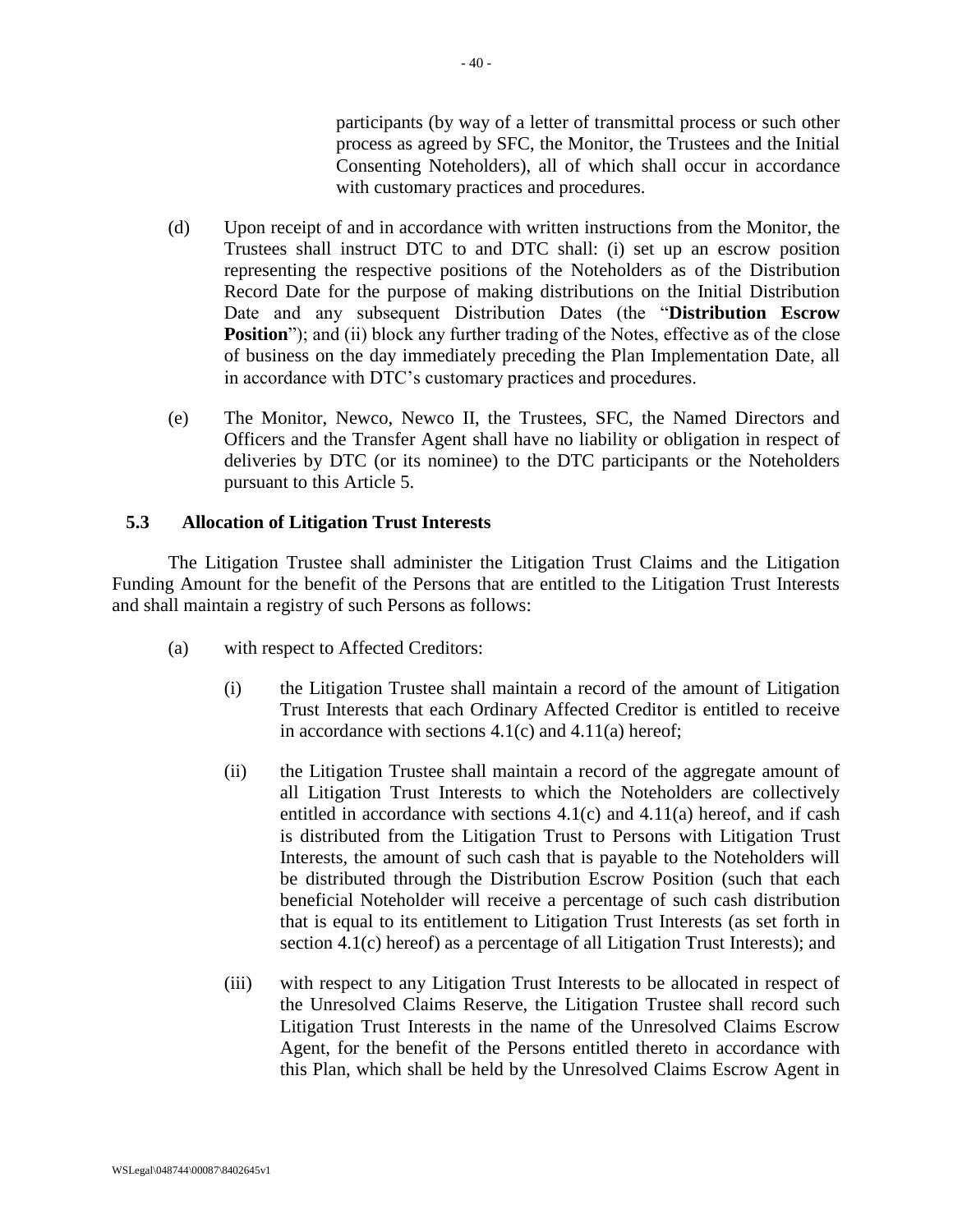escrow until released and distributed unless and until otherwise directed by the Monitor in accordance with this Plan;

(b) with respect to the Noteholder Class Action Claimants, the Litigation Trustee shall maintain a record of the aggregate of all Litigation Trust Interests that the Noteholder Class Action Claimants are entitled to receive pursuant to sections [4.4\(c\)](#page-29-0) and [4.11\(a\)](#page-33-0) hereof, provided that such record shall be maintained in the name of the Noteholder Class Action Representative, to be allocated to individual Noteholder Class Action Claimants in any manner ordered by the applicable Class Action Court, and provided further that if any such Litigation Trust Interests are cancelled in accordance with section [4.11\(b\)](#page-33-1) hereof, the Litigation Trustee shall record such cancellation in its registry of Litigation Trust Interests.

### <span id="page-41-0"></span>**5.4 Treatment of Undeliverable Distributions**

If any distribution under section [5.2](#page-36-1) or section [5.3](#page-40-0) of Newco Shares, Newco Notes or Litigation Trust Interests is undeliverable (that is, for greater certainty, that it cannot be properly registered or delivered to the Applicable Affected Creditor because of inadequate or incorrect registration or delivery information or otherwise) (an "**Undeliverable Distribution**"), it shall be delivered to SFC Escrow Co., which shall hold such Undeliverable Distribution in escrow and administer it in accordance with this section [5.4.](#page-41-0) No further distributions in respect of an Undeliverable Distribution shall be made unless and until SFC and the Monitor are notified by the applicable Person of its current address and/or registration information, as applicable, at which time the Monitor shall direct SFC Escrow Co. to make all such distributions to such Person, and SFC Escrow Co. shall make all such distributions to such Person. All claims for Undeliverable Distributions must be made on or before the date that is six months following the final Distribution Date, after which date the right to receive distributions under this Plan in respect of such Undeliverable Distributions shall be fully, finally, irrevocably and forever compromised, released, discharged, cancelled and barred, without any compensation therefore, notwithstanding any federal, state or provincial laws to the contrary, at which time any such Undeliverable Distributions held by SFC Escrow Co. shall be deemed to have been gifted by the owner of the Undeliverable Distribution to Newco or the Litigation Trust, as applicable, without consideration, and, in the case of Newco Shares, Newco Notes and Litigation Trust Interests, shall be cancelled by Newco and the Litigation Trustee, as applicable. Nothing contained in the Plan shall require SFC, the Monitor, SFC Escrow Co. or any other Person to attempt to locate any owner of an Undeliverable Distribution. No interest is payable in respect of an Undeliverable Distribution. Any distribution under this Plan on account of the Notes, other than any distributions in respect of Litigation Trust Interests, shall be deemed made when delivered to DTC or the applicable Trustee, as applicable, for subsequent distribution to the applicable Noteholders in accordance with section [5.2.](#page-36-1)

## **5.5 Procedure for Distributions Regarding Unresolved Claims**

(a) An Affected Creditor that has asserted an Unresolved Claim will not be entitled to receive a distribution under the Plan in respect of such Unresolved Claim or any portion thereof unless and until such Unresolved Claim becomes a Proven Claim.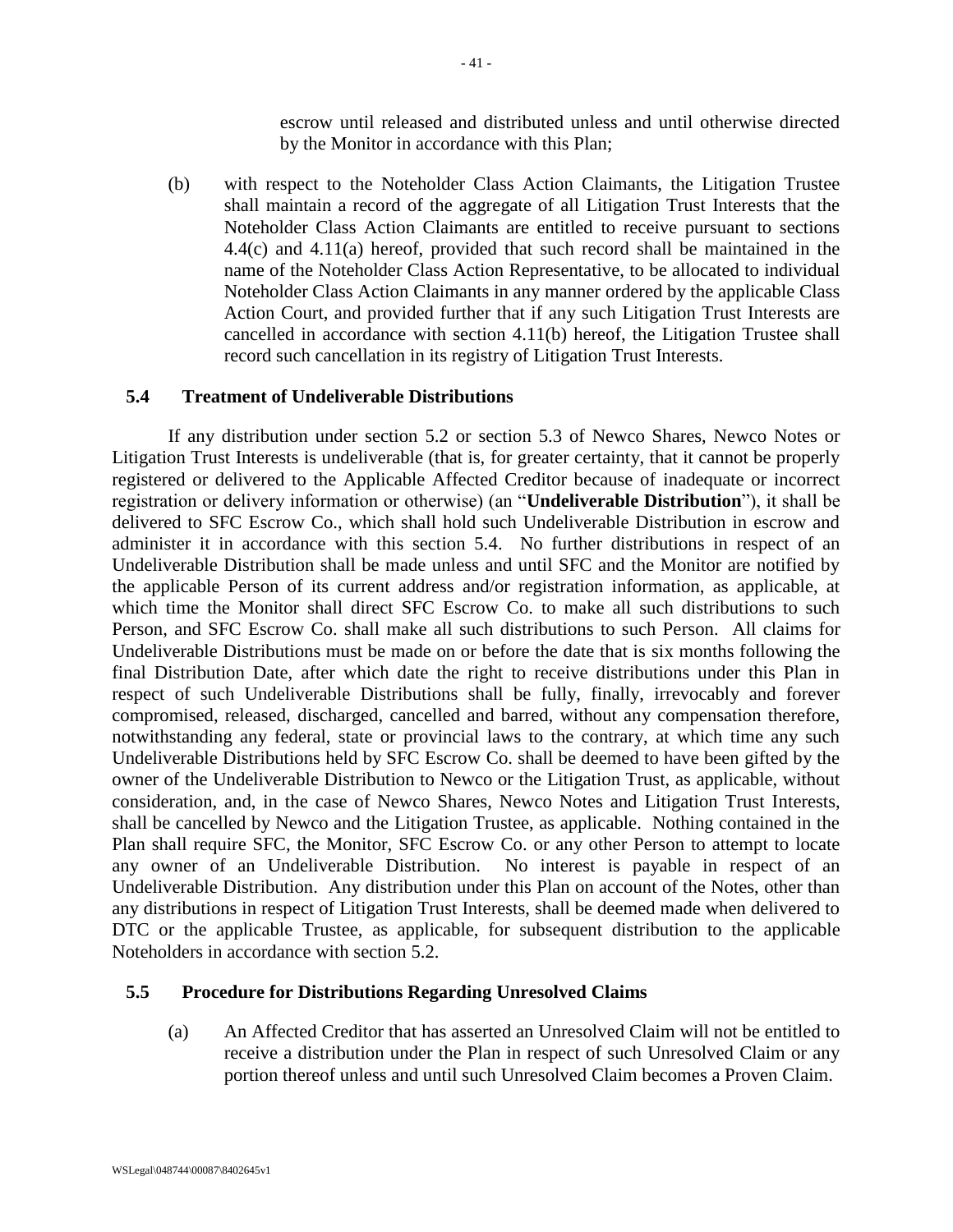- (b) Distributions in respect of any Unresolved Claim in existence at the Plan Implementation Date will be held in escrow by the Unresolved Claims Escrow Agent in the Unresolved Claims Reserve until settlement or final determination of the Unresolved Claim in accordance with the Claims Procedure Order, the Meeting Order or this Plan, as applicable.
- <span id="page-42-1"></span><span id="page-42-0"></span>(c) To the extent that Unresolved Claims become Proven Claims or are finally disallowed, the Unresolved Claims Escrow Agent shall release from escrow and deliver (or in the case of Litigation Trust Interests, cause to be registered) the following from the Unresolved Claims Reserve (on the next Distribution Date, as determined by the Monitor with the consent of SFC and the Initial Consenting Noteholders):
	- (i) in the case of Affected Creditors whose Unresolved Claims are ultimately determined, in whole or in part, to be Proven Claims, the Unresolved Claims Escrow Agent shall release from escrow and deliver to such Affected Creditor that number of Newco Shares, Newco Notes and Litigation Trust Interests (and any income or proceeds therefrom) that such Affected Creditor is entitled to receive in respect of its Proven Claim pursuant to section [4.1](#page-27-3) hereof;
	- (ii) in the case of Affected Creditors whose Unresolved Claims are ultimately determined, in whole or in part, to be disallowed, the Unresolved Claims Escrow Agent shall release from escrow and deliver to all Affected Creditors with Proven Claims the number of Newco Shares, Newco Notes and Litigation Trust Interests (and any income or proceeds therefrom) that had been reserved in the Unresolved Claims Reserve for such Affected Creditor whose Unresolved Claims has been disallowed, Claims such that, following such delivery, all of the Affected Creditors with Proven Claims have received the amount of Newco Shares, Newco Notes and Litigation Trust Interests that they are entitled to receive pursuant to section [4.1](#page-27-3) hereof, which delivery shall be effected in accordance with sections [5.2](#page-36-1) and [5.3](#page-40-0) hereof.
- <span id="page-42-2"></span>(d) As soon as practicable following the date that all Unresolved Claims have been finally resolved and any required distributions contemplated in section [5.5\(c\)](#page-42-0) have been made, the Unresolved Claims Escrow Agent shall distribute (or in the case of Litigation Trust Interests, cause to be registered) any Litigation Trust Interests, Newco Shares and Newco Notes (and any income or proceeds therefrom), as applicable, remaining in the Unresolved Claims Reserve to the Affected Creditors with Proven Claims such that after giving effect to such distributions each such Affected Creditor has received the amount of Litigation Trust Interests, Newco Shares and Newco Notes that it is entitled to receive pursuant to section [4.1](#page-27-3) hereof.
- (e) During the time that Newco Shares, Newco Notes and/or Litigation Trust Interests are held in escrow in the Unresolved Claims Reserve, any income or proceeds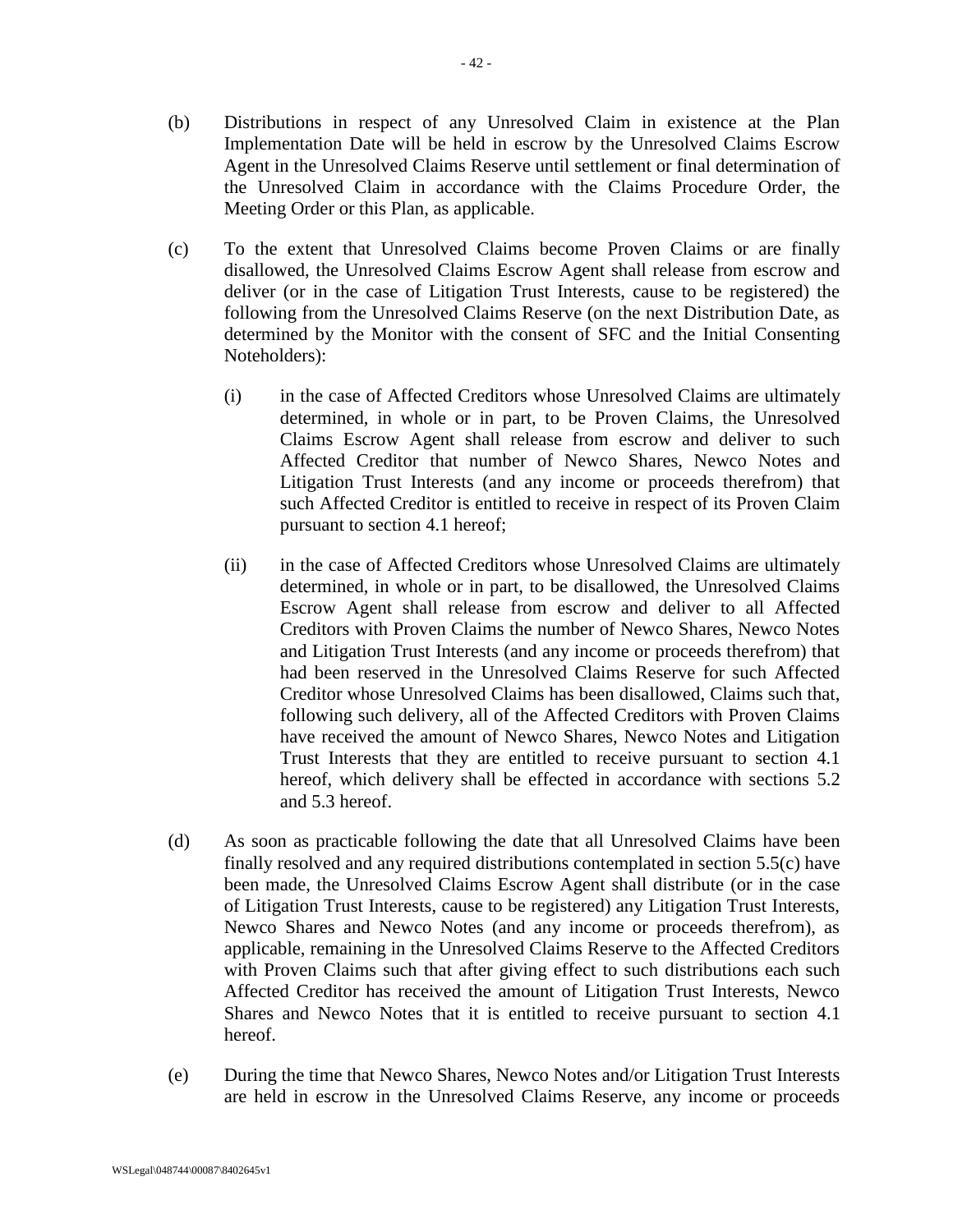received therefrom or accruing thereon shall be added to the Unresolved Claims Reserve by the Unresolved Claims Escrow Agent and no Person shall have any right to such income or proceeds until such Newco Shares, Newco Notes or Litigation Trust Interests, as applicable, are distributed (or in the case of Litigation Trust Interests, registered) in accordance with section [5.5\(c\)](#page-42-1) and [5.5\(d\)](#page-42-2) hereof, at which time the recipient thereof shall be entitled to any applicable income or proceeds therefrom.

- (f) The Unresolved Claims Escrow Agent shall have no beneficial interest or right in the Unresolved Claims Reserve. The Unresolved Claims Escrow Agent shall not take any step or action with respect to the Unresolved Claims Reserve or any other matter without the consent or direction of the Monitor or the direction of the Court. The Unresolved Claims Escrow Agent shall forthwith, upon receipt of an Order of the Court or instruction of the Monitor directing the release of any Newco Shares, Newco Notes and/or Litigation Trust Interests from the Unresolved Claims Reserve, comply with any such Order or instruction.
- (g) Nothing in this Plan impairs, affects or limits in any way the ability of SFC, the Monitor or the Initial Consenting Noteholders to seek or obtain an Order, whether before or after the Plan Implementation Date, directing that any Unresolved Claims should be disallowed in whole or in part or that such Unresolved Claims should receive the same or similar treatment as is afforded to Equity Claims under the terms of this Plan.
- (h) Persons with Unresolved Claims shall have standing in any proceeding in respect of the determination or status of any Unresolved Claim, and Goodmans LLP (in its capacity as counsel to the Initial Consenting Noteholders) shall have standing in any such proceeding on behalf of the Initial Consenting Notheolders (in their capacity as Affected Creditors with Proven Claims).

## **5.6 Tax Refunds**

Any input tax credits or tax refunds received by or on behalf of SFC after the Effective Time shall, immediately upon receipt thereof, be paid directly by, or on behalf of, SFC to Newco without consideration.

## **5.7 Final Distributions from Reserves**

- (a) If there is any cash remaining in: (i) the Unaffected Claims Reserve on the date that all Unaffected Claims have been finally paid or otherwise discharged and/or (ii) the Administration Charge Reserve on the date that all Claims secured by the Administration Charge have been finally paid or otherwise discharged, the Monitor shall, in each case, forthwith transfer all such remaining cash to the Monitor's Post-Implementation Reserve.
- (b) The Monitor will not terminate the Monitor's Post-Implementation Reserve prior to the termination of each of the Unaffected Claims Reserve and the Administration Charge Reserve. The Monitor may, at any time, from time to time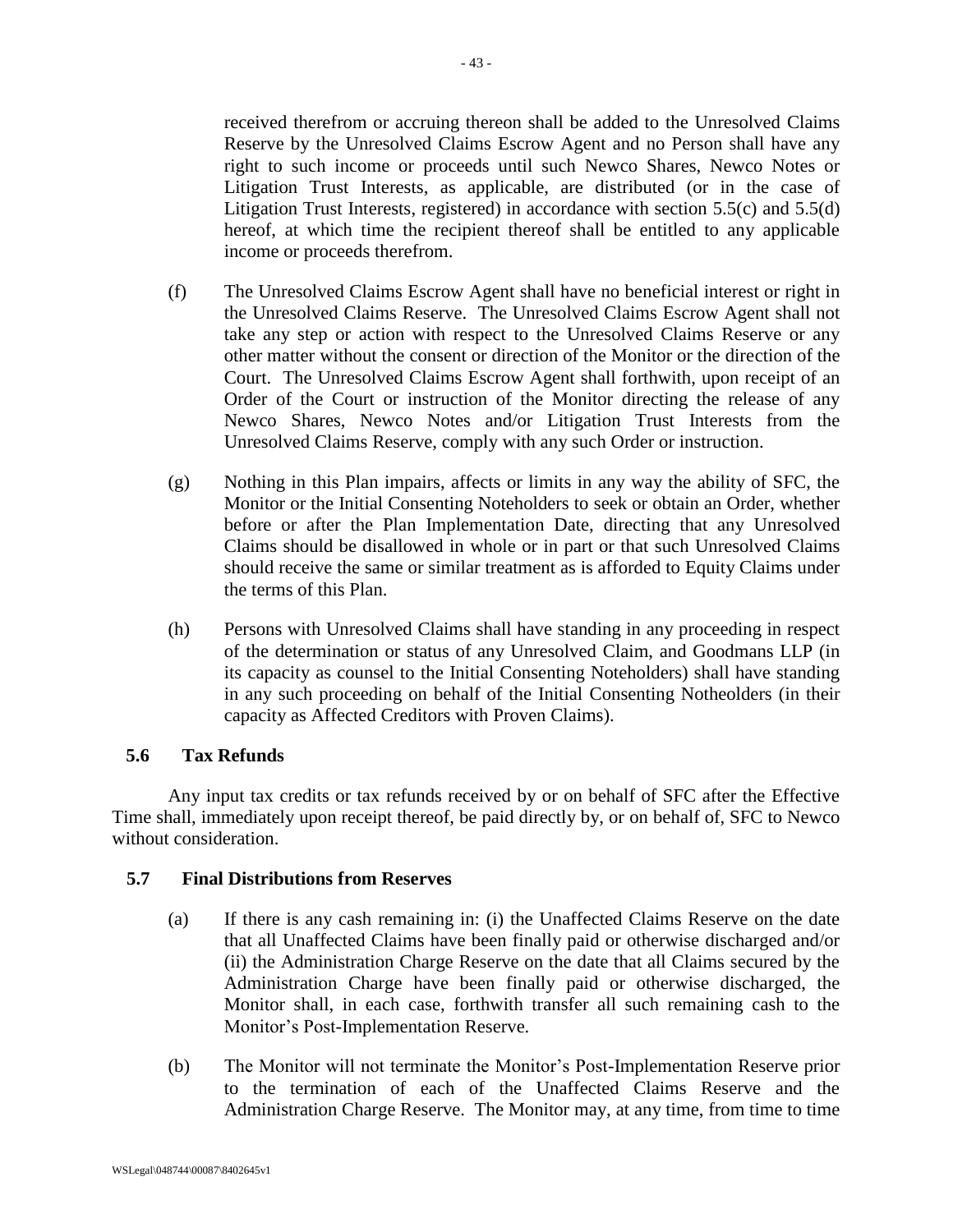and at its sole discretion, release amounts from the Monitor's Post-Implementation Reserve to Newco. Goodmans LLP (in its capacity as counsel to the Initial Consenting Noteholders) shall be permitted to apply for an Order of the Court directing the Monitor to make distributions from the Monitor's Post-Implementation Reserve. Once the Monitor has determined that the cash remaining in the Monitor's Post-Implementation Reserve is no longer necessary for administering SFC or the Claims Procedure, the Monitor shall forthwith transfer any such remaining cash (the "**Remaining Post-Implementation Reserve Amount**") to Newco.

### **5.8 Other Payments and Distributions**

All other payments and distributions to be made pursuant to this Plan shall be made in the manner described in this Plan, the Sanction Order or any other Order, as applicable.

### <span id="page-44-0"></span>**5.9 Note Indentures to Remain in Effect Solely for Purpose of Distributions**

Following completion of the steps in the sequence set forth in section [6.4,](#page-48-0) all debentures, indentures, notes (including the Notes), certificates, agreements, invoices and other instruments evidencing Affected Claims will not entitle any holder thereof to any compensation or participation other than as expressly provided for in the Plan and will be cancelled and will be null and void. Any and all obligations of SFC and the Subsidiaries under and with respect to the Notes, the Note Indentures and any guarantees or indemnities with respect to the Notes or the Note Indentures shall be terminated and cancelled on the Plan Implementation Date and shall not continue beyond the Plan Implementation Date. Notwithstanding the foregoing and anything to the contrary in the Plan, the Note Indentures shall remain in effect solely for the purpose of and only to the extent necessary to allow the Trustees to make distributions to Noteholders on the Initial Distribution Date and, as necessary, each subsequent Distribution Date thereafter, and to maintain all of the rights and protections afforded to the Trustees as against the Noteholders under the applicable Note Indentures, including their lien rights with respect to any distributions under this Plan, until all distributions provided for hereunder have been made to the Noteholders. The obligations of the Trustees under or in respect of this Plan shall be solely as expressly set out herein. Without limiting the generality of the releases, injunctions and other protections afforded to the Trustees under this Plan and the applicable Note Indentures, the Trustees shall have no liability whatsoever to any Person resulting from the due performance of their obligations hereunder, except if such Trustee is adjudged by the express terms of a non-appealable judgment rendered on a final determination on the merits to have committed gross negligence or wilful misconduct in respect of such matter.

## **5.10 Assignment of Claims for Distribution Purposes**

## (a) *Assignment of Claims by Ordinary Affected Creditors*

Subject to any restrictions contained in Applicable Laws, an Ordinary Affected Creditor may transfer or assign the whole of its Affected Claim after the Meeting provided that neither SFC nor Newco nor Newco II nor the Monitor nor the Unresolved Claims Escrow Agent shall be obliged to make distributions to any such transferee or assignee or otherwise deal with such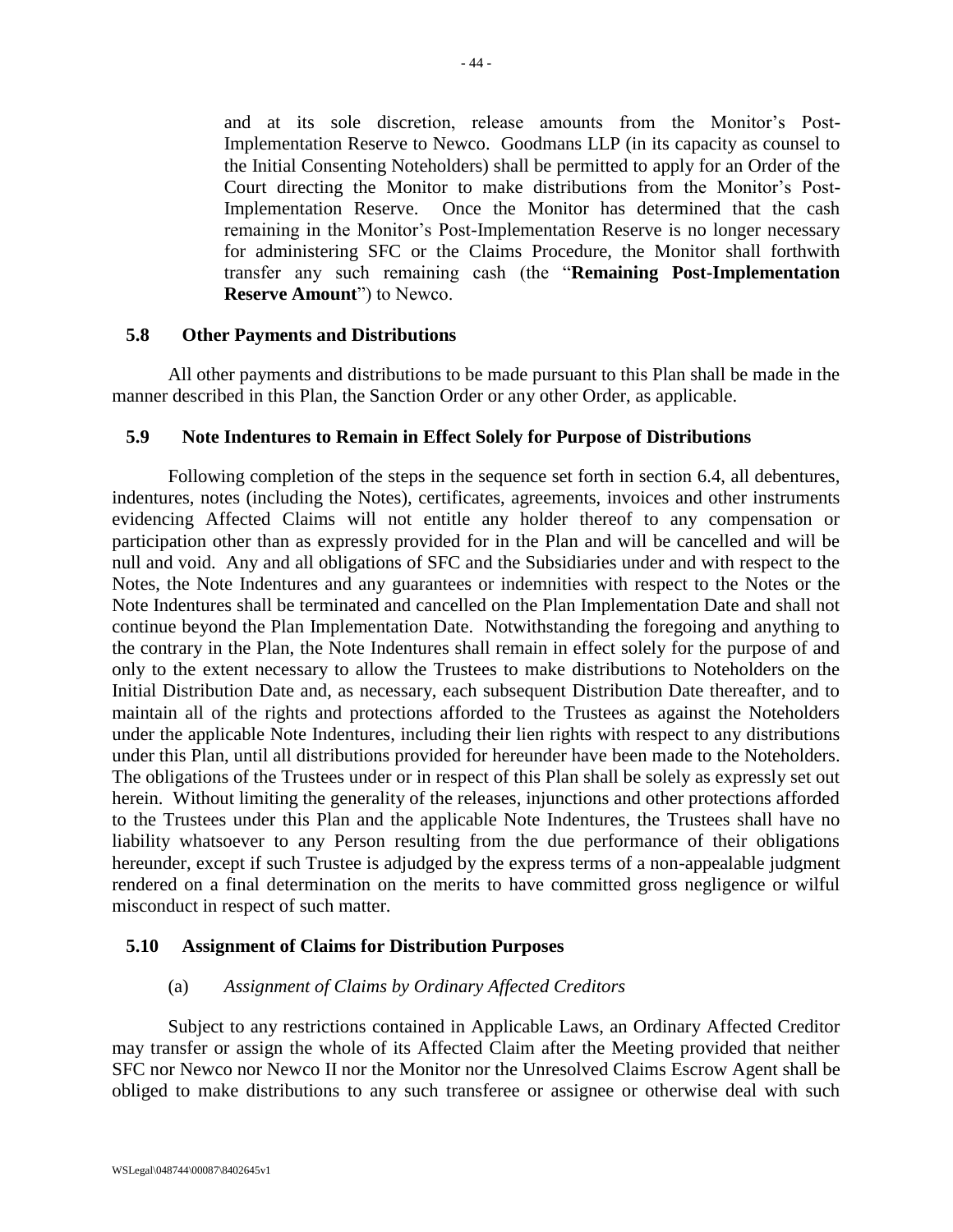transferee or assignee as an Ordinary Affected Creditor in respect thereof unless and until actual notice of the transfer or assignment, together with satisfactory evidence of such transfer or assignment and such other documentation as SFC and the Monitor may reasonably require, has been received by SFC and the Monitor on or before the Plan Implementation Date, or such other date as SFC and the Monitor may agree, failing which the original transferor shall have all applicable rights as the "Ordinary Affected Creditor" with respect to such Affected Claim as if no transfer of the Affected Claim had occurred. Thereafter, such transferee or assignee shall, for all purposes in accordance with this Plan, constitute an Ordinary Affected Creditor and shall be bound by any and all notices previously given to the transferor or assignor in respect of such Claim. For greater certainty, SFC shall not recognize partial transfers or assignments of Claims.

#### (b) *Assignment of Notes*

Only those Noteholders who have beneficial ownership of one or more Notes as at the Distribution Record Date shall be entitled to receive a distribution under this Plan on the Initial Distribution Date or any Distribution Date. Noteholders who have beneficial ownership of Notes shall not be restricted from transferring or assigning such Notes prior to or after the Distribution Record Date (unless the Distribution Record Date is the Plan Implementation Date), provided that if such transfer or assignment occurs after the Distribution Record Date, neither SFC nor Newco nor Newco II nor the Monitor nor the Unresolved Claims Escrow Agent shall have any obligation to make distributions to any such transferee or assignee of Notes in respect of the Claims associated therewith, or otherwise deal with such transferee or assignee as an Affected Creditor in respect thereof. Noteholders who assign or acquire Notes after the Distribution Record Date shall be wholly responsible for ensuring that Plan distributions in respect of the Claims associated with such Notes are in fact delivered to the assignee, and the Trustees shall have no liability in connection therewith.

#### **5.11 Withholding Rights**

SFC, Newco, Newco II, the Monitor, the Litigation Trustee, the Unresolved Claims Escrow Agent and/or any other Person making a payment contemplated herein shall be entitled to deduct and withhold from any consideration payable to any Person such amounts as it is required to deduct and withhold with respect to such payment under the Canadian Tax Act, the United States Internal Revenue Code of 1986 or any provision of federal, provincial, territorial, state, local or foreign Tax laws, in each case, as amended. To the extent that amounts are so withheld or deducted, such withheld or deducted amounts shall be treated for all purposes hereof as having been paid to the Person in respect of which such withholding was made, provided that such amounts are actually remitted to the appropriate Taxing Authority. To the extent that the amounts so required or permitted to be deducted or withheld from any payment to a Person exceed the cash portion of the consideration otherwise payable to that Person: (i) the payor is authorized to sell or otherwise dispose of such portion of the consideration as is necessary to provide sufficient funds to enable it to comply with such deduction or withholding requirement or entitlement, and the payor shall notify the applicable Person thereof and remit to such Person any unapplied balance of the net proceeds of such sale; or (ii) if such sale is not reasonably possible, the payor shall not be required to make such excess payment until the Person has directly satisfied any such withholding obligation and provides evidence thereof to the payor.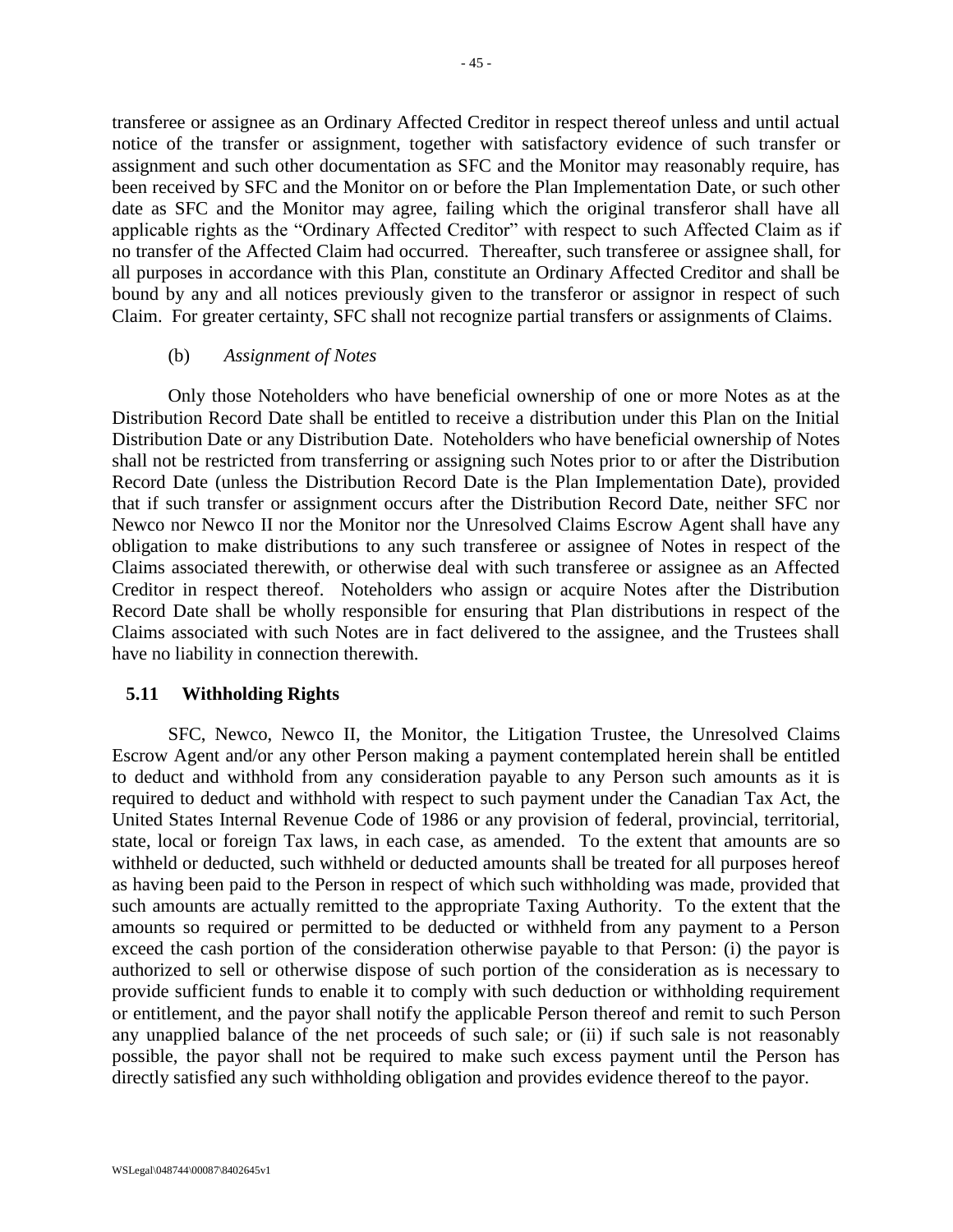#### **5.12 Fractional Interests**

No fractional interests of Newco Shares or Newco Notes ("**Fractional Interests**") will be issued under this Plan. For purposes of calculating the number of Newco Shares and Newco Notes to be issued by Newco pursuant to this Plan, recipients of Newco Shares or Newco Notes will have their entitlements adjusted downwards to the nearest whole number of Newco Shares or Newco Notes, as applicable, to eliminate any such Fractional Interests and no compensation will be given for the Fractional Interest.

#### **5.13 Further Direction of the Court**

The Monitor shall, in its sole discretion, be entitled to seek further direction of the Court, including a plan implementation order, with respect to any matter relating to the implementation of the plan including with respect to the distribution mechanics and restructuring transaction as set out in Articles 5 and 6 of this Plan.

## **ARTICLE 6 RESTRUCTURING TRANSACTION**

### **6.1 Corporate Actions**

The adoption, execution, delivery, implementation and consummation of all matters contemplated under the Plan involving corporate action of SFC will occur and be effective as of the Plan Implementation Date, other than such matters occurring on the Equity Cancellation Date which will occur and be effective on such date, and in either case will be authorized and approved under the Plan and by the Court, where appropriate, as part of the Sanction Order, in all respects and for all purposes without any requirement of further action by shareholders, Directors or Officers of SFC. All necessary approvals to take actions shall be deemed to have been obtained from the directors or the shareholders of SFC, as applicable, including the deemed passing by any class of shareholders of any resolution or special resolution and no shareholders' agreement or agreement between a shareholder and another Person limiting in any way the right to vote shares held by such shareholder or shareholders with respect to any of the steps contemplated by the Plan shall be deemed to be effective and shall have no force and effect, provided that, subject to sections [11.6](#page-74-0) and [11.7](#page-75-0) hereof, where any matter expressly requires the consent or approval of SFC, the Initial Consenting Noteholders or SFC's board of directors pursuant to this Plan, such consent or approval shall not be deemed to be given unless actually given.

#### **6.2 Incorporation of Newco and Newco II**

(a) Newco shall be incorporated prior to the Plan Implementation Date. Newco shall be authorized to issue an unlimited number of Newco Shares and shall have no restrictions on the number of its shareholders. At the time that Newco is incorporated, Newco shall issue one Newco Share to the Initial Newco Shareholder, as the sole shareholder of Newco, and the Initial Newco Shareholder shall be deemed to hold the Newco Share for the purpose of facilitating the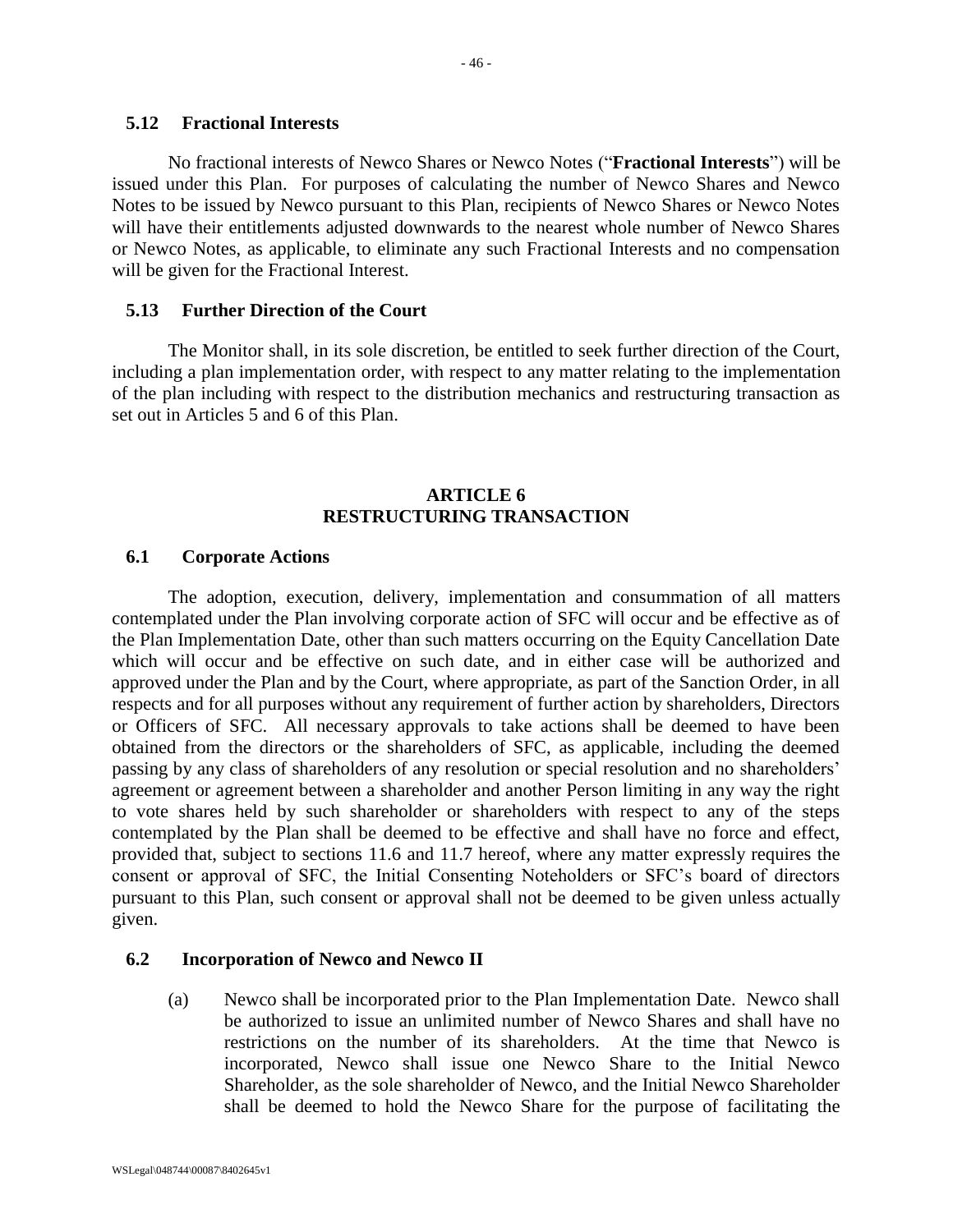Restructuring Transaction. For greater certainty, the Initial Newco Shareholder shall not hold such Newco Share as agent of or for the benefit of SFC, and SFC shall have no rights in relation to such Newco Share. Newco shall not carry on any business or issue any other Newco Shares or other securities until the Plan Implementation Date, and then only in accordance with section [6.4](#page-48-0) hereof. The Initial Newco Shareholder shall be deemed to have no liability whatsoever for any matter pertaining to its status as the Initial Newco Shareholder, other than its obligations under this Plan to act as the Initial Newco Shareholder.

(b) Newco II shall be incorporated prior to the Plan Implementation Date as a whollyowned subsidiary of Newco. The memorandum and articles of association of Newco II will be in a form customary for a wholly-owned subsidiary under the applicable jurisidiction and the initial board of directors of Newco II will consist of the same Persons appointed as the directors of Newco on or prior to the Plan Implementation Date.

#### **6.3 Incorporation of SFC Escrow Co.**

SFC Escrow Co. shall be incorporated prior to the Plan Implementation Date. SFC Escrow Co. shall be incorporated under the laws of the Cayman Islands, or such other jurisdiction as may be agreed by SFC, the Monitor and the Initial Consenting Noteholders. The sole director of SFC Escrow Co. shall be Codan Services (Cayman) Limited, or such other Person as may be agreed by SFC, the Monitor and the Initial Consenting Noteholders. At the time that SFC Escrow Co. is incorporated, SFC Escrow Co. shall issue one share (the "SFC Escrow Co. Share") to SFC, as the sole shareholder of SFC Escrow Co. and SFC shall be deemed to hold the SFC Escrow Co. Share for the purpose of facilitating the Restructuring Transaction. SFC Escrow Co. shall have no assets other than any assets that it is required to hold in escrow pursuant to the terms of this Plan, and it shall have no liabilities other than its obligations as set forth in this Plan. SFC Escrow Co. shall not carry on any business or issue any shares or other securities (other than the SFC Escrow Co. Share). The sole activity and function of SFC Escrow Co. shall be to perform the obligations of the Unresolved Claims Escrow Agent as set forth in this Plan and to administer Undeliverable Distributions as set forth in section [5.4](#page-41-0) of this Plan. SFC Escrow Co. shall not make any sale, distribution, transfer or conveyance of any Newco Shares, Newco Notes or any other assets or property that it holds unless it is directed to do so by an Order of the Court or by a written direction from the Monitor, in which case SFC Escrow Co. shall promptly comply with such Order of the Court or such written direction from the Monitor. SFC shall not sell, transfer or convey the SFC Escrow Co. Share nor effect or cause to be effected any liquidation, dissolution, merger or other corporate reorganization of SFC Escrow Co. unless it is directed to do so by an Order of the Court or by a written direction from the Monitor, in which case SFC shall promptly comply with such Order of the Court or such written direction from the Monitor. SFC Escrow Co. shall not exercise any voting rights (including any right to vote at a meeting of shareholders or creditors held or in any written resolution) in respect of Newco Shares or Newco Notes held in the Unresolved Claims Reserve. SFC Escrow Co. shall not be entitled to receive any compensation for the performance of its obligations under this Plan.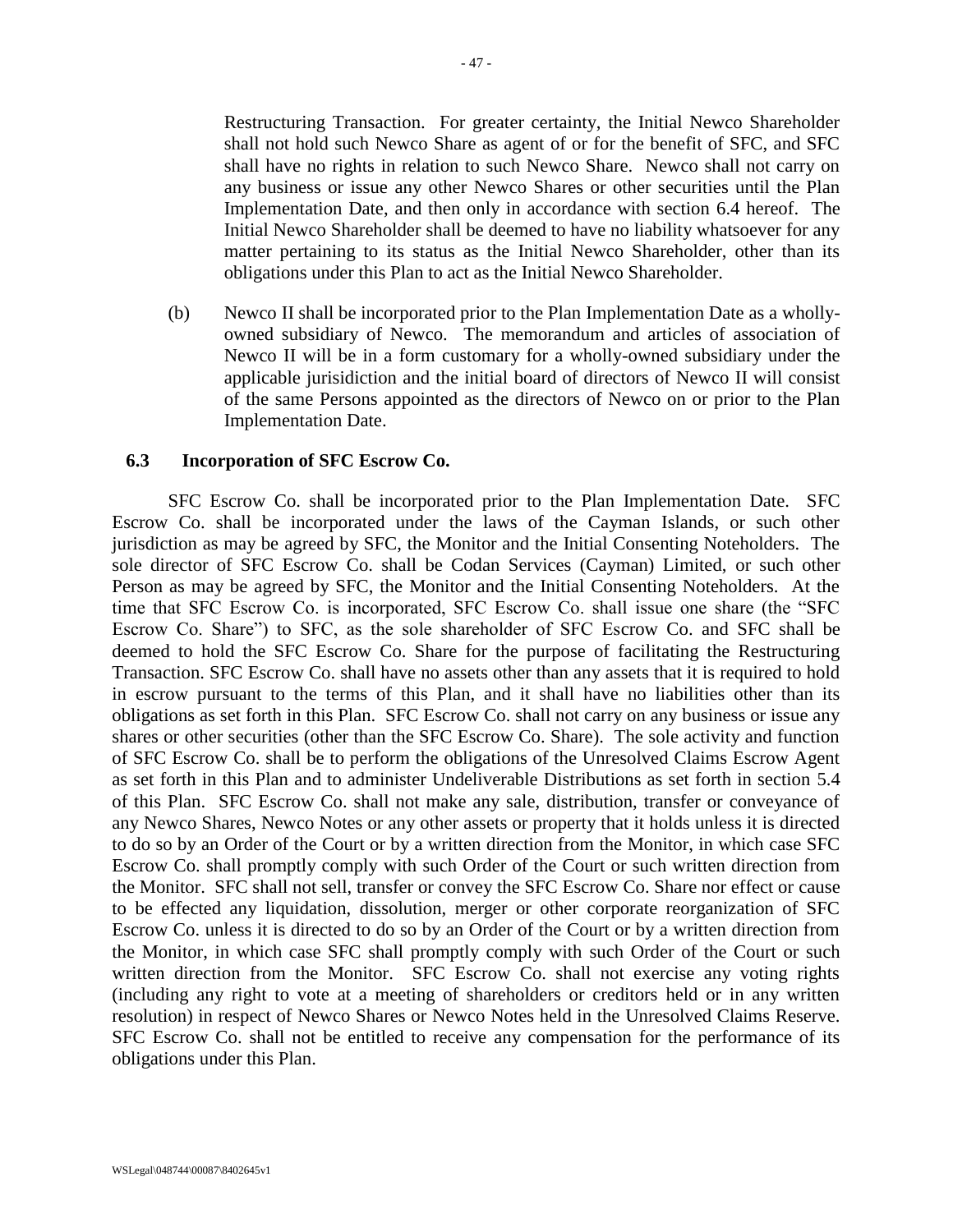### <span id="page-48-0"></span>**6.4 Plan Implementation Date Transactions**

The following steps and compromises and releases to be effected shall occur, and be deemed to have occurred in the following manner and order (sequentially, each step occurring five minutes apart, except that within such order steps [\(a\)](#page-48-1) to [\(f\)](#page-49-0) (Cash Payments) shall occur simultaneously and steps [\(t\)](#page-53-0) to [\(w\)](#page-54-0) (Releases) shall occur simultaneously) without any further act or formality, on the Plan Implementation Date beginning at the Effective Time (or in such other manner or order or at such other time or times as SFC, the Monitor and the Initial Consenting Noteholders may agree):

#### *Cash Payments and Satisfaction of Lien Claims*

- <span id="page-48-1"></span>(a) SFC shall pay required funds to the Monitor for the purpose of funding the Unaffected Claims Reserve, and the Monitor shall hold and administer such funds in trust for the purpose of paying the Unaffected Claims pursuant to the Plan.
- (b) SFC shall pay the required funds to the Monitor for the purpose of funding the Administration Charge Reserve, and the Monitor shall hold and administer such funds in trust for the purpose of paying Unaffected Claims secured by Administration Charge.
- (c) SFC shall pay the required funds to the Monitor for the purpose of funding the Monitor's Post-Implementation Reserve, and the Monitor shall hold and administer such funds in trust for the purpose of administering SFC, as necessary, from and after the Plan Implementation Date.
- <span id="page-48-2"></span>(d) SFC shall pay to the Noteholder Advisors and the Initial Consenting Noteholders, as applicable, each such Person's respective portion of the Expense Reimbursement.SFC shall pay all fees and expenses owing to each of the SFC Advisors, the advisors to the current Board of Directors of SFC, Chandler Fraser Keating Limited and Spencer Stuart and SFC or any of the Subsidiaries shall pay all fees and expenses owing to each of Indufor Asia Pacific Limited and Stewart Murray (Singapore) Pte. Ltd. If requested by the Monitor (with the consent of the Initial Consenting Noteholders) no more than 10 days prior to the Plan Implementation Date and provided that all fees and expenses set out in all previous invoices rendered by the applicable Person to SFC have been paid, SFC and the Subsidiaries, as applicable, shall, with respect to the final one or two invoices rendered prior to the Plan Implementation Date, pay any such fees and expenses to such Persons for all work up to and including the Plan Implementation Date (including any reasonable estimates of work to be performed on the Plan Implementation Date) first by applying any such monetary retainers currently held by such Persons and then by paying any remaining balance in cash.
- (e) If requested by the Monitor (with the consent of the Initial Consenting Noteholders) prior to the Plan Implementation Date, any Person with a monetary retainer from SFC that remains outstanding following the steps and payment of all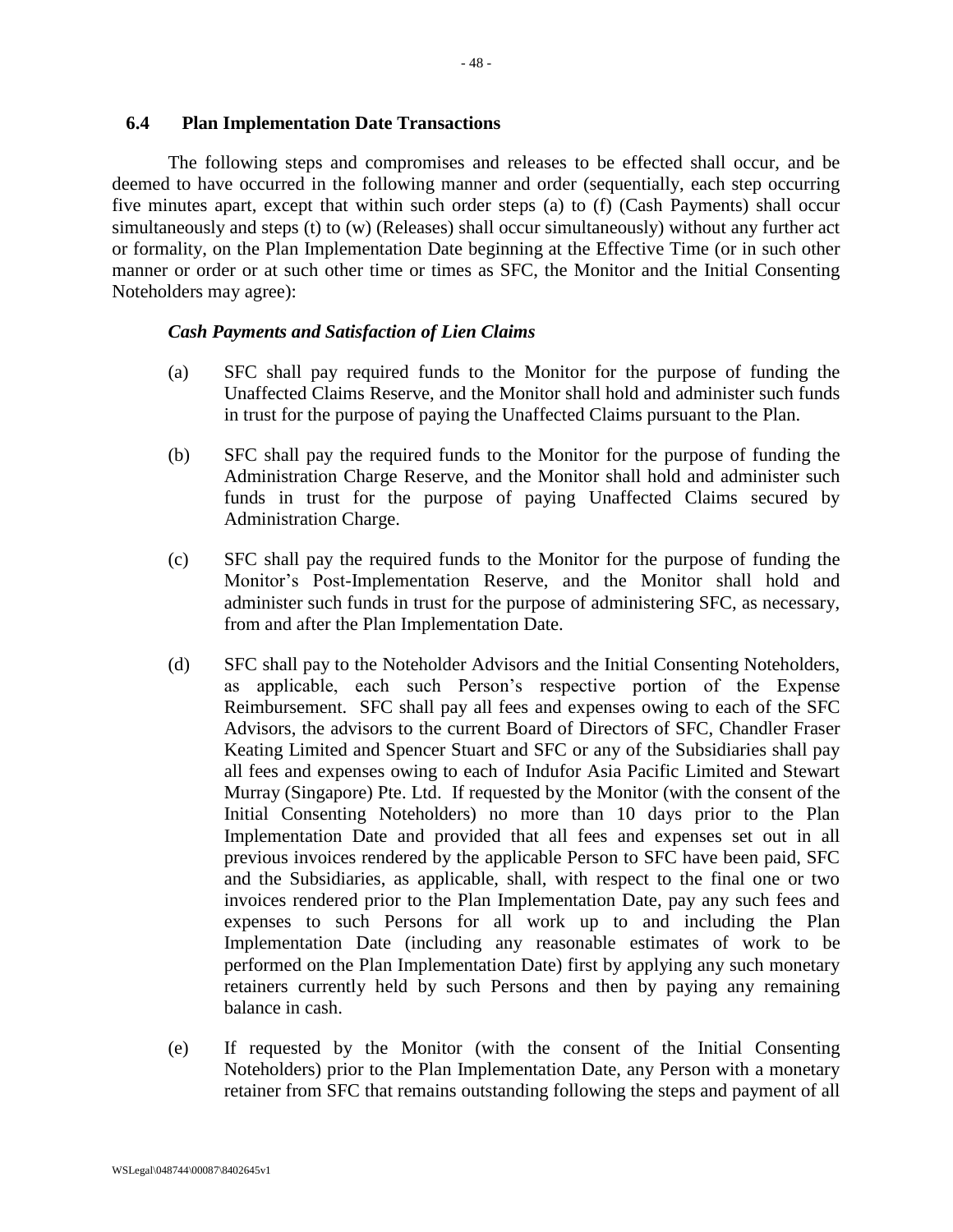fees and expenses set out in section [6.4\(d\)](#page-48-2) hereof shall pay to SFC in cash the full amount of such remaining retainer, less any amount permitted by the Monitor (with the Consent of the Initial Consenting Noteholders and after prior discussion with the applicable Person as to any remaining work that may reasonably be required) to remain as a continuing monetary retainer in connection with completion of any remaining work after the Plan Implementation Date that may be requested by the Monitor, SFC or the Initial Consenting Noteholders (each such continuing monetary retainer being a "**Permitted Continuing Retainer**"). Such Persons shall have no duty or obligation to perform any further work or tasks in respect of SFC unless such Persons are satisfied that they are holding adequate retainers or other security or have received payment to compensate them for all fees and expenses in respect of such work or tasks. The obligation of such Persons to repay the remaining amounts of any monetary retainers (including the unused portions of any Permitted Continuing Retainers) and all cash received therefrom shall constitute SFC Assets.

<span id="page-49-0"></span>(f) The Lien Claims shall be satisfied in accordance with section [4.2\(c\)](#page-28-1) hereof.

### *Transaction Steps*

- (g) All accrued and unpaid interest owing on, or in respect of, or as part of, Affected Creditor Claims (including any Accrued Interest on the Notes and any interest accruing on the Notes or any Ordinary Affected Creditor Claim after the Filing Date) shall be fully, finally, irrevocably and forever compromised, released, discharged, cancelled and barred for no consideration, and from and after the occurrence of this step, no Person shall have any entitlement to any such accrued and unpaid interest.
- <span id="page-49-1"></span>(h) All of the Affected Creditors shall be deemed to assign, transfer and convey to Newco all of their Affected Creditor Claims, and from and after the occurrence of this step, Newco shall be the legal and beneficial owner of all Affected Creditor Claims. In exchange for the assignment, transfer and conveyance of the Affected Creditor Claims to Newco:
	- (i) with respect to Affected Creditor Claims that are Proven Claims at the Effective Time:
		- (A) Newco shall issue to each applicable Affected Creditor the number of Newco Shares that each such Affected Creditor is entitled to receive in accordance with section [4.1\(a\)](#page-27-0) hereof;
		- (B) Newco shall issue to each applicable Affected Creditor the amount of Newco Notes that each such Affected Creditor is entitled to receive in accordance with section [4.1\(b\)](#page-27-1) hereof;
		- (C) Newco shall issue to each of the Early Consent Noteholders the number of Newco Shares that each such Early Consent Noteholder is entitled to receive pursuant to section [4.3](#page-28-0) hereof;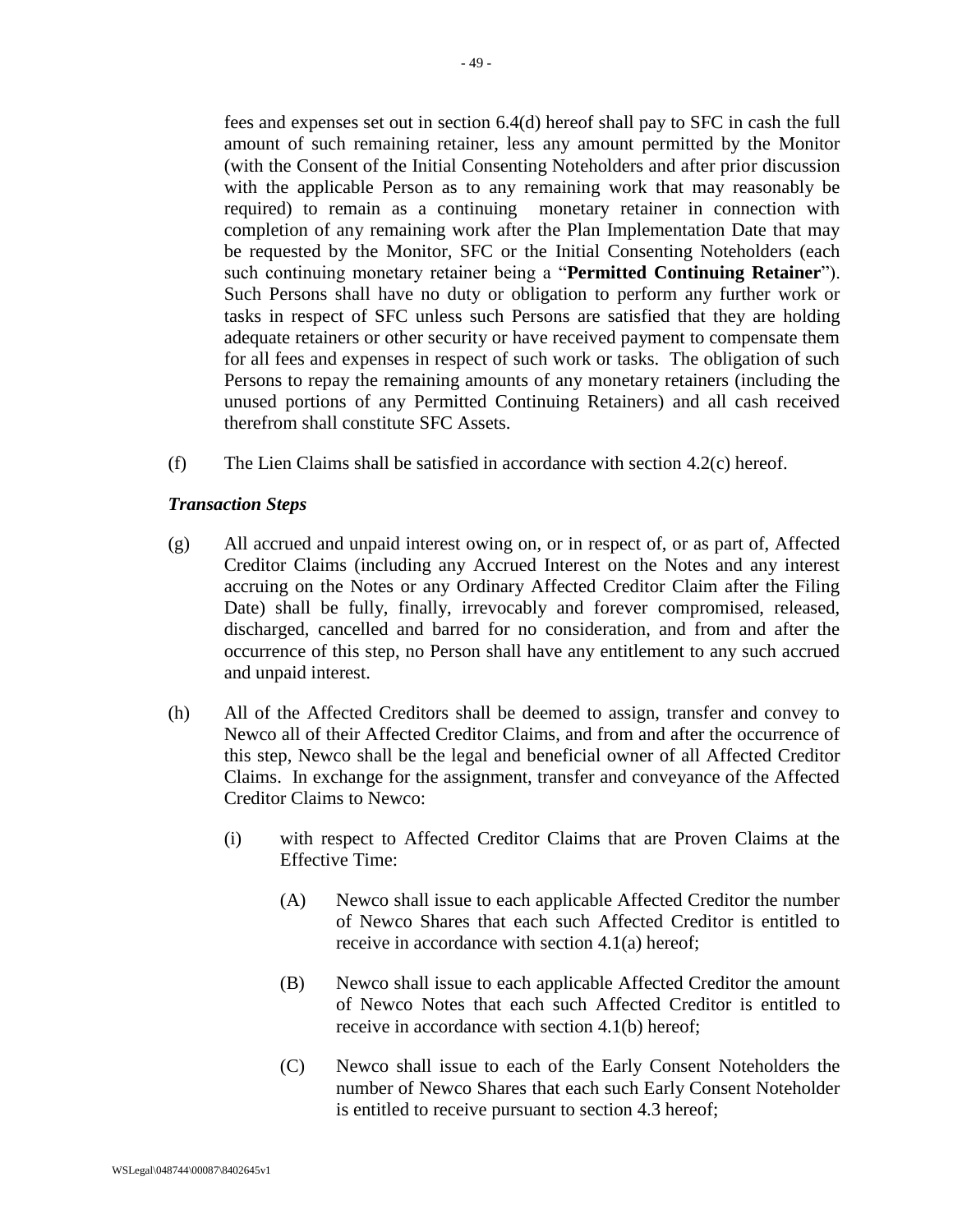- (D) such Affected Creditors shall be entitled to receive the Litigation Trust Interests to be acquired by Newco in section [6.4\(q\)](#page-52-0) hereof, following the establishment of the Litigation Trust;
- (E) such Affected Creditors shall be entitled to receive, at the time or times contemplated in sections [5.5\(c\)](#page-42-1) and [5.5\(d\)](#page-42-2) hereof, the Newco Shares, Newco Notes and Litigation Trust Interests that are subsequently distributed to (or in the case of Litigation Trust Interests registered for the benefit of) Affected Creditors with Proven Claims pursuant to sections  $5.5(c)$  and  $5.5(d)$  hereof (if any),

and all such Newco Shares and Newco Notes shall be distributed in the manner described in section [5.2](#page-36-1) hereof; and

- (ii) with respect to Affected Creditor Claims that are Unresolved Claims as at the Effective Time, Newco shall issue in the name of the Unresolved Claims Escrow Agent, for the benefit of the Persons entitled thereto under the Plan, the Newco Shares and the Newco Notes that would have been distributed to the applicable Affected Creditors in respect of such Unresolved Claims if such Unresolved Claims had been Proven Claims at the Effective Time; such Newco Shares, Newco Notes and Litigation Trust Interests acquired by Newco in section [6.4\(q\)](#page-52-0) and assigned to and registered in the name of the Unresolved Claims Escrow Agent in accordance with section [6.4\(r\)](#page-52-1) shall comprise part of the Unresolved Claims Reserve and the Unresolved Claims Escrow Agent shall hold all such Newco Shares, Newco Notes and Litigation Trust Interests in escrow for the benefit of those Persons entitled to receive distributions thereof pursuant to the Plan.
- (i) The initial Newco Share in the capital of Newco held by the Initial Newco Shareholder shall be redeemed and cancelled for no consideration.
- <span id="page-50-0"></span>(j) SFC shall be deemed to assign, transfer and convey to SFC Barbados those SFC Intercompany Claims and/or Equity Interests in one or more Direct Subsidiaries as agreed to by SFC and the Initial Consenting Noteholders prior to the Plan Implementation Date (the "**Barbados Property**") first in full repayment of the Barbados Loans and second, to the extent the fair market value of the Barbados Property exceeds the amount owing under the Barbados Loans, as a contribution to the capital of SFC Barbados by SFC. Immediately after the time of such assignment, transfer and conveyance, the Barbados Loans shall be considered to be fully paid by SFC and no longer outstanding.
- <span id="page-50-1"></span>(k) SFC shall be deemed to assign, transfer and convey to Newco all shares and other Equity Interests (other than the Barbados Property) in the capital of (i) the Direct Subsidiaries and (ii) any other Subsidiaries that are directly owned by SFC immediately prior to the Effective Time, other than SFC Escrow Co. (all such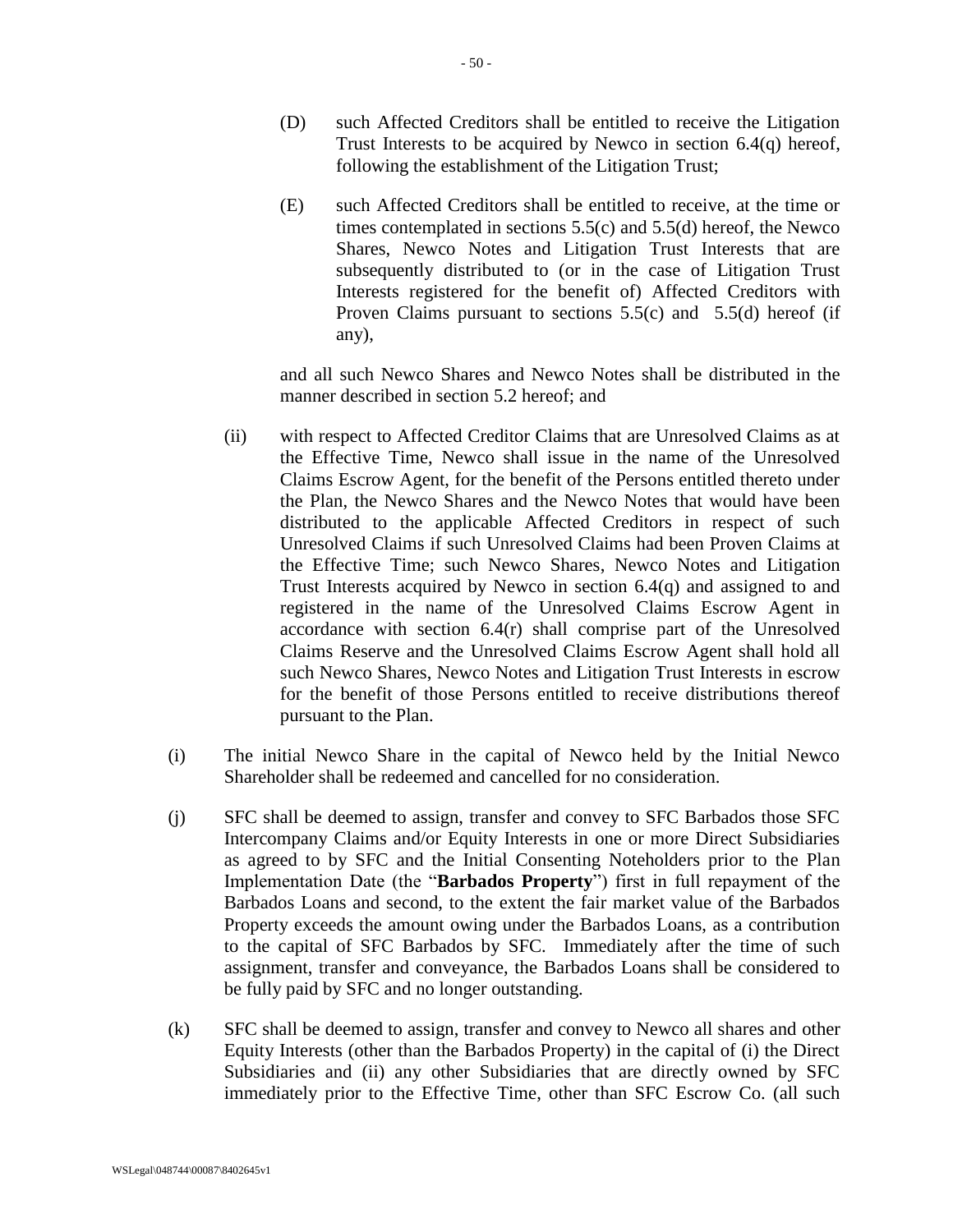shares and other equity interests being the "**Direct Subsidiary Shares**") for a purchase price equal to the fair market value of the Direct Subsidiary Shares and, in consideration therefor, Newco shall be deemed to pay to SFC consideration equal to the fair market value of the Direct Subsidiary Shares, which consideration shall be comprised of a U.S. dollar denominated demand noninterest-bearing promissory note issued to SFC by Newco having a principal amount equal to the fair market value of the Direct Subsidiary Shares (the "**Newco Promissory Note 1**"). At the time of such assignment, transfer and conveyance, all prior rights that Newco had to acquire the Direct Subsidiary Shares, under the Plan or otherwise, shall cease to be outstanding. For greater certainty, SFC shall not assign, transfer or convey the SFC Escrow Co. Share, and the SFC Escrow Co. Share shall remain the property of SFC.

- <span id="page-51-0"></span>(l) If the Initial Consenting Noteholders and SFC agree prior to the Plan Implementation Date, there will be a set-off of any SFC Intercompany Claim so agreed against a Subsidiary Intercompany Claim owing between SFC and the same Subsidiary. In such case, the amounts will be set-off in repayment of both claims to the extent of the lesser of the two amounts, and the excess (if any) shall continue as an SFC Intercompany Claim or a Subsidiary Intercompany Claim, as applicable.
- <span id="page-51-1"></span>(m) SFC shall be deemed to assign, transfer and convey to Newco all SFC Intercompany Claims (other than the SFC Intercompany Claims transferred to SFC Barbados in section [6.4\(j\)](#page-50-0) hereof or set-off pursuant to section [6.4\(l\)](#page-51-0) hereof) for a purchase price equal to the fair market value of such SFC Intercompany Claims and, in consideration therefor, Newco shall be deemed to pay SFC consideration equal to the fair market value of the SFC Intercompany Claims, which consideration shall be comprised of the following: (i) the assumption by Newco of all of SFC's obligations to the Subsidiaries in respect of Subsidiary Intercompany Claims (other than the Subsidiary Intercompany Claims set-off pursuant to section [6.4\(l\)](#page-51-0) hereof); and (ii) if the fair market value of the transferred SFC Intercompany Claims exceeds the fair market value of the assumed Subsidiary Intercompany Claims, Newco shall issue to SFC a U.S. dollar denominated demand non-interest-bearing promissory note having a principal amount equal to such excess (the "**Newco Promissory Note 2**").
- (n) SFC shall be deemed to assign, transfer and convey to Newco all other SFC Assets (namely, all SFC Assets other than the Direct Subsidiary Shares and the SFC Intercompany Claims (which shall have already been transferred to Newco in accordance with sections  $6.4(k)$  and  $6.4(m)$  hereof)), for a purchase price equal to the fair market value of such other SFC Assets and, in consideration therefor, Newco shall be deemed to pay to SFC consideration equal to the fair market value of such other SFC Assets, which consideration shall be comprised of a U.S. dollar denominated demand non-interest-bearing promissory note issued to SFC by Newco having a principal amount equal to the fair market value of such other SFC Assets (the "**Newco Promissory Note 3**").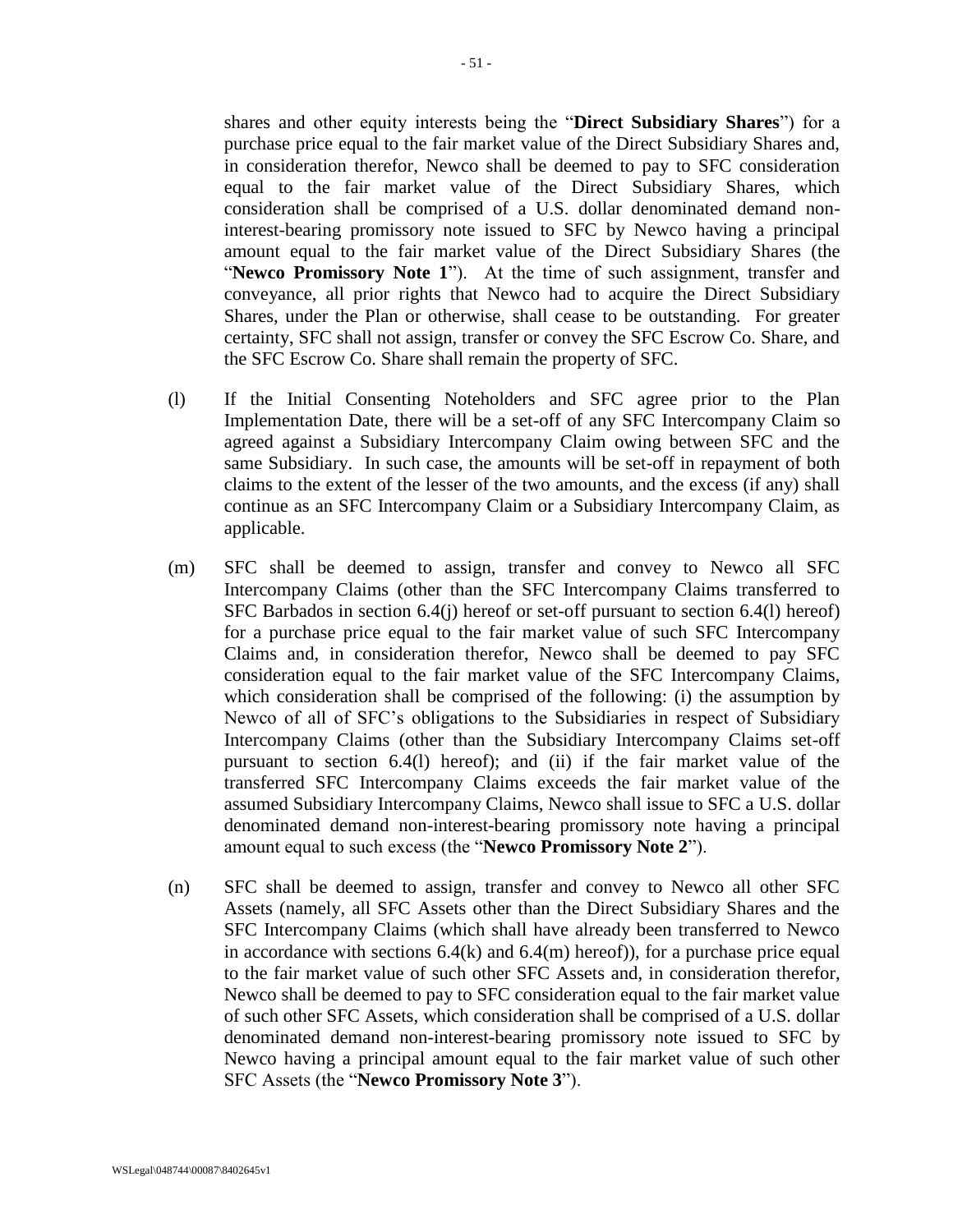- <span id="page-52-2"></span>(o) SFC shall establish the Litigation Trust and SFC and the Trustees (on behalf of the Noteholders) shall be deemed to convey, transfer and assign to the Litigation Trustee all of their respective rights, title and interest in and to the Litigation Trust Claims. SFC shall advance the Litigation Funding Amount to the Litigation Trustee for use by the Litigation Trustee in prosecuting the Litigation Trust Claims in accordance with the Litigation Trust Agreement, which advance shall be deemed to create a non-interest bearing receivable from the Litigation Trustee in favour of SFC in the amount of the Litigation Funding Amount (the "**Litigation Funding Receivable**"). The Litigation Funding Amount and Litigation Trust Claims shall be managed by the Litigation Trustee in accordance with the terms and conditions of the Litigation Trust Agreement.
- (p) The Litigation Trust shall be deemed to be effective from the time that it is established in section [6.4\(o\)](#page-52-2) hereof. Initially, all of the Litigation Trust Interests shall be held by SFC. Immediately thereafter, SFC shall assign, convey and transfer a portion of the Litigation Trust Interests to the Noteholder Class Action Claimants in accordance with the allocation set forth in section [4.11](#page-33-2) hereof.
- <span id="page-52-0"></span>(q) SFC shall settle and discharge the Affected Creditor Claims by assigning Newco Promissory Note 1, Newco Promissory Note 2 and Newco Promissory Note 3 (collectively, the "**Newco Promissory Notes**"), the Litigation Funding Receivable and the remaining Litigation Trust Interests held by SFC to Newco. Such assignment shall constitute payment, by set-off, of the full principal amount of the Newco Promissory Notes and of a portion of the Affected Creditor Claims equal to the aggregate principal amount of the Newco Promissory Notes, the Litigation Trust Receivable and the fair market value of the Litigation Trust Interests so transferred (with such payment being allocated first to the Noteholder Claims and then to the Ordinary Affected Creditor Claims). As a consequence thereof:
	- (i) Newco shall be deemed to discharge and release SFC of and from all of SFC's obligations to Newco in respect of the Affected Creditor Claims, and all of Newco's rights against SFC of any kind in respect of the Affected Creditor Claims shall thereupon be fully, finally, irrevocably and forever compromised, released, discharged and cancelled; and
	- (ii) SFC shall be deemed to discharge and release Newco of and from all of Newco's obligations to SFC in respect of the Newco Promissory Notes, and the Newco Promissory Notes and all of SFC's rights against Newco in respect thereof shall thereupon be fully, finally, irrevocably and forever released, discharged and cancelled.
- <span id="page-52-1"></span>(r) Newco shall cause a portion of the Litigation Trust Interests it acquired in section [6.4\(q\)](#page-52-0) hereof to be assigned to and registered in the name of the Affected Creditors with Proven Claims as contemplated in section [6.4\(h\),](#page-49-1) and with respect to any Affected Creditor Claims that are Unresolved Claims as at the Effective Time, the remaining Litigation Trust Interests held by Newco that would have been allocated to the applicable Affected Creditors in respect of such Unresolved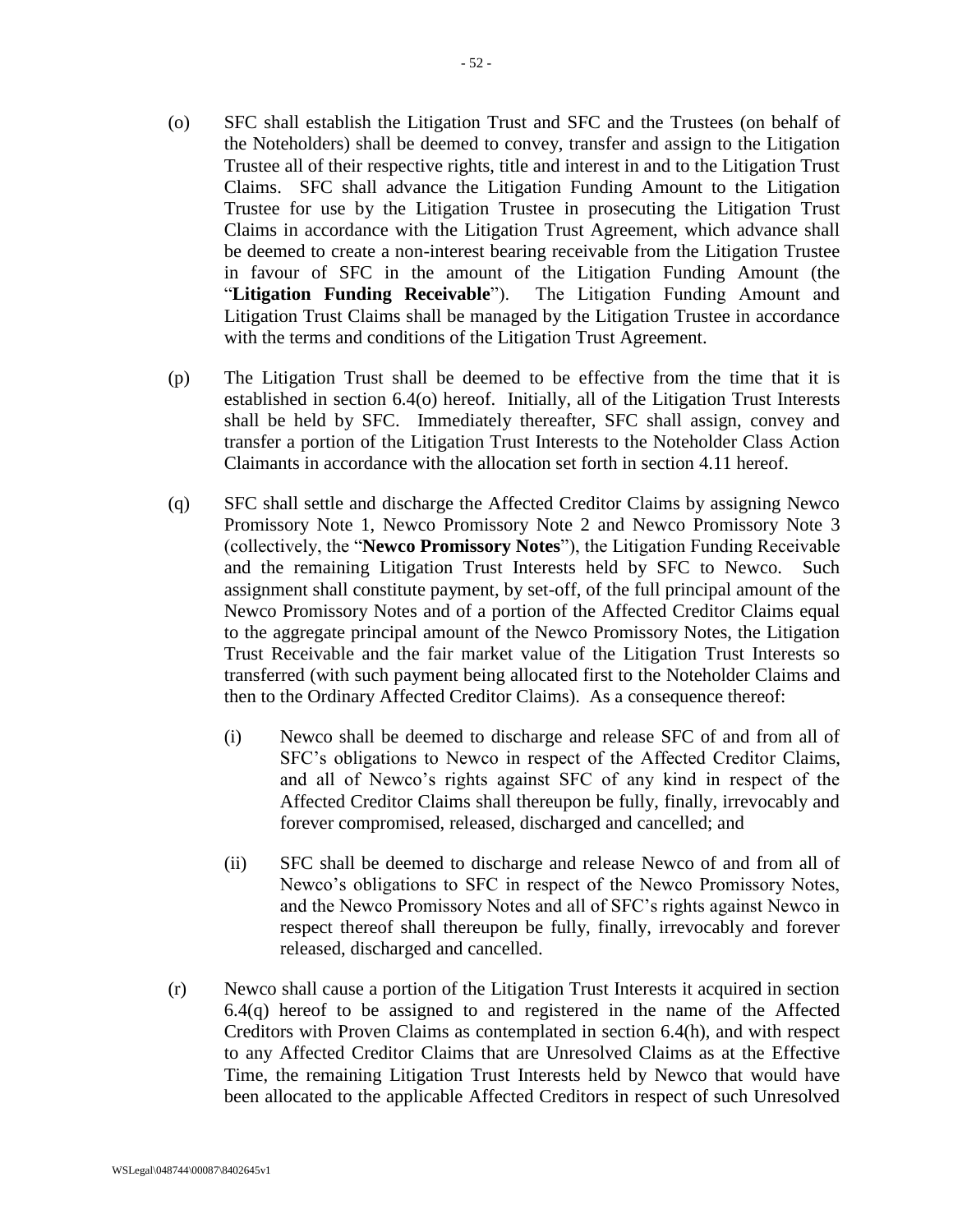Claims if such Unresolved Claims had been Proven Claims at the Effective Time shall be assigned and registered by the Litigation Trustee to the Unresolved Claims Escrow Agent and in the name of the Unresolved Claims Escrow Agent, in escrow for the benefit of Persons entitled thereto, and such Litigation Trust Interests shall comprise part of the Unresolved Claims Reserve. The Litigation Trustee shall record entitlements to the Litigation Trust Interests in the manner set forth in section [5.3.](#page-40-0)

#### *Cancellation of Instruments and Guarantees*

(s) Subject to section [5.9](#page-44-0) hereof, all debentures, indentures, notes, certificates, agreements, invoices, guarantees, pledges and other instruments evidencing Affected Claims, including the Notes and the Note Indentures, will not entitle any holder thereof to any compensation or participation other than as expressly provided for in the Plan and shall be cancelled and will thereupon be null and void. The Trustees shall be directed by the Court and shall be deemed to have released, discharged and cancelled any guarantees, indemnities, Encumbrances or other obligations owing by or in respect of any Subsidiary relating to the Notes or the Note Indentures.

#### <span id="page-53-0"></span>*Releases*

(t) Each of Newco and Newco II shall be deemed to have no liability or obligation of any kind whatsoever for: any Claim (including, notwithstanding anything to the contrary herein, any Unaffected Claim); any Affected Claim (including any Affected Creditor Claim, Equity Claim, D&O Claim, D&O Indemnity Claim and Noteholder Class Action Claim); any Section 5.1(2) D&O Claim; any Conspiracy Claim; any Continuing Other D&O Claim; any Non-Released D&O Claim; any Class Action Claim; any Class Action Indemnity Claim; any right or claim in connection with or liability for the Notes or the Note Indentures; any guarantees, indemnities, share pledges or Encumbrances relating to the Notes or the Note Indentures; any right or claim in connection with or liability for the Existing Shares or other Equity Interests or any other securities of SFC; any rights or claims of the Third Party Defendants relating to SFC or the Subsidiaries; any right or claim in connection with or liability for the RSA, the Plan, the CCAA Proceedings, the Restructuring Transaction, the Litigation Trust, the business and affairs of SFC and the Subsidiaries (whenever or however conducted), the administration and/or management of SFC and the Subsidiaries, or any public filings, statements, disclosures or press releases relating to SFC; any right or claim in connection with or liability for any guaranty, indemnity or claim for contribution in respect of any of the foregoing; and any Encumbrance in respect of the foregoing, provided only that Newco shall assume SFC's obligations to the applicable Subsidiaries in respect of the Subsidiary Intercompany Claims pursuant to section [6.4\(l\)](#page-51-0) hereof and Newco II shall assume Newco's obligations to the applicable Subsidiaries in respect of the Subsidiary Intercompany Claims pursuant to section  $6.4(x)$  hereof.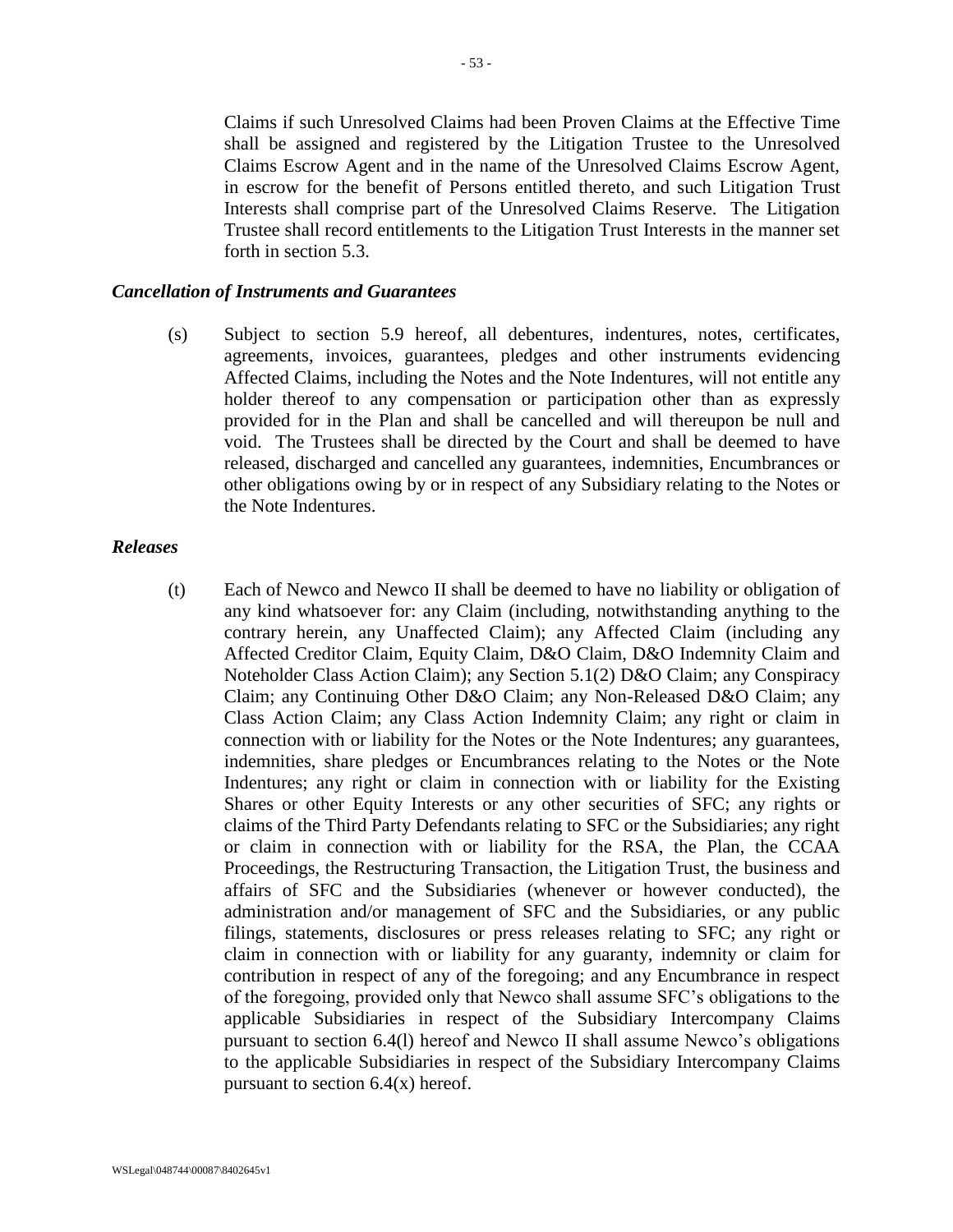- (u) Each of the Charges shall be discharged, released and cancelled.
- (v) The releases and injunctions referred to in [Article 7](#page-56-0) of the Plan shall become effective in accordance with the Plan.
- <span id="page-54-0"></span>(w) Any contract defaults arising as a result of the CCAA Proceedings and/or the implementation of the Plan (including, notwithstanding anything to the contrary herein, any such contract defaults in respect of the Unaffected Claims) shall be deemed to be cured.

## <span id="page-54-1"></span>*Newco II*

(x) Newco shall be deemed to assign, transfer and convey to Newco II all of Newco's right, title and interest in and to all of its properties, assets and rights of every kind and description (namely the SFC Assets acquired by Newco pursuant to the Plan) for a purchase price equal to the fair market value thereof and, in consideration therefor, Newco II shall be deemed to pay to Newco consideration equal to the fair market value of such properties, assets and rights (the "**Newco II Consideration**"). The Newco II Consideration shall be comprised of: (i) the assumption by Newco II of any and all indebtedness of Newco other than the indebtedness of Newco in respect of the Newco Notes (namely, any indebtedness of Newco in respect of the Subsidiary Intercompany Claims); and (ii) the issuance to Newco of that number of common shares in Newco II as is necessary to ensure that the value of the Newco II Consideration is equal to the fair market value of the properties, assets and rights conveyed by Newco to Newco II pursuant to this section  $6.4(x)$ .

## **6.5 Cancellation of Existing Shares and Equity Interests**

Unless otherwise agreed between the Monitor, SFC and the Initial Consenting Noteholders, on the Equity Cancellation Date all Existing Shares and Equity Interests shall be fully, finally and irrevocably cancelled, and the following steps will be implemented pursuant to the Plan as a plan of reorganization under section 191 of the *CBCA,* to be effected by articles of reorganization to be filed by SFC, subject to the receipt of any required approvals from the Ontario Securities Commission with respect to the trades in securities contemplated by the following:

- (a) SFC will create a new class of common shares to be called Class A common shares that are equivalent to the current Existing Shares except that they carry two votes per share;
- (b) SFC will amend the share conditions of the Existing Shares to provide that they are cancellable for no consideration at such time as determined by the board of directors of SFC;
- (c) prior to the cancellation of the Existing Shares, SFC will issue for nominal consideration one Class A common share of SFC to the SFC Continuing Shareholder;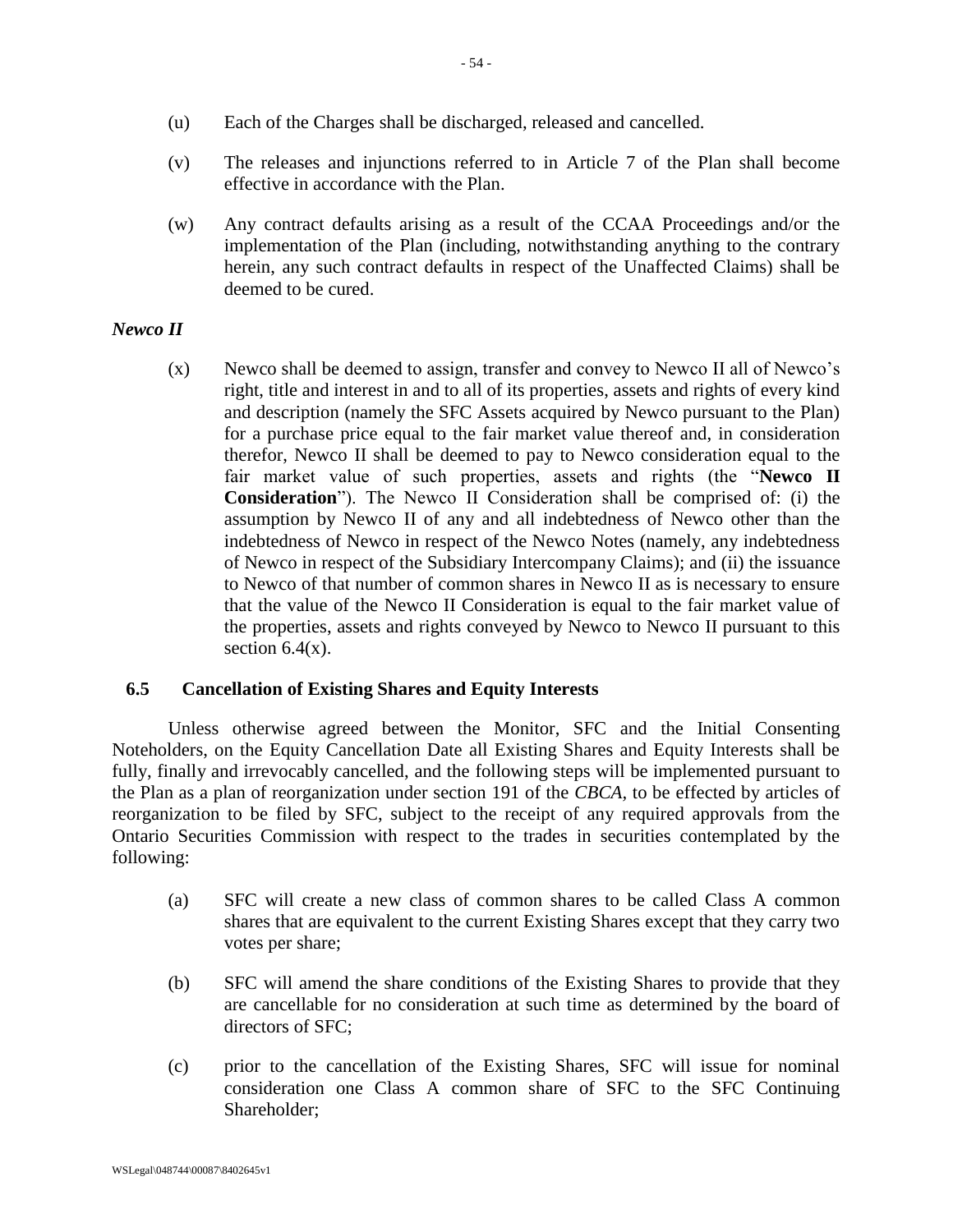- (d) SFC will cancel the Existing Shares for no consideration on the Equity Cancellation Date; and
- (e) SFC will apply to Canadian securities regulatory authorities for SFC to cease to be a reporting issuer effective immediately before the Effective Time.

Unless otherwise agreed by SFC, the Monitor and the Initial Consenting Noteholders or as otherwise directed by Order of the Court, SFC shall maintain its corporate existence at all times from and after the Plan Implementation Date until the later of the date: (i) on which SFC Escrow Co. has completed all of its obligations as Unresolved Claims Escrow Agent under this Plan; (ii) on which SFC escrow Co. no longer holds any Undeliverable Distributions delivered to it in accordance with the section 5.4 hereof; and (iii) as determined by the Litigation Trustee.

### <span id="page-55-0"></span>**6.6 Transfers and Vesting Free and Clear**

- (a) All of the SFC Assets (including for greater certainty the Direct Subsidiary Shares, the SFC Intercompany Claims and all other SFC Assets assigned, transferred and conveyed to Newco and/or Newco II pursuant to section [6.4\)](#page-48-0) shall be deemed to vest absolutely in Newco or Newco II, as applicable, free and clear of and from any and all Charges, Claims (including, notwithstanding anything to the contrary herein, any Unaffected Claims), D&O Claims, D&O Indemnity Claims, Section 5.1(2) D&O Claims, Conspiracy Claims, Continuing Other D&O Claims, Non-Released D&O Claims, Affected Claims, Class Action Claims, Class Action Indemnity Claims, claims or rights of any kind in respect of the Notes or the Note Indentures, and any right or claim that is based in whole or in part on facts, underlying transactions, causes of action or events relating to the Restructuring Transaction, the CCAA Proceedings or any of the foregoing, and any guarantees or indemnities with respect to any of the foregoing. Any Encumbrances or claims affecting, attaching to or relating to the SFC Assets in respect of the foregoing shall be deemed to be irrevocably expunged and discharged as against the SFC Assets, and no such Encumbrances or claims shall be pursued or enforceable as against Newco or Newco II. For greater certainty, with respect to the Subsidiaries, Greenheart and Greenheart's direct and indirect subsidiaries: (i) the vesting free and clear in Newco and/or Newco II, as applicable, and the expunging and discharging that occurs by operation of this paragraph shall only apply to SFC's ownership interests in the Subsidiaries, Greenheart and Greenheart's subsidiaries; and (ii) except as provided for in the Plan (including this section [6.6\(a\)](#page-55-0) and sections [4.9\(g\),](#page-32-0) [6.4\(k\),](#page-50-1) [6.4\(l\)](#page-51-0) and [6.4\(m\)](#page-51-1) hereof and [Article 7](#page-56-0) hereof) and the Sanction Order, the assets, liabilities, business and property of the Subsidiaries, Greenheart and Greenheart's direct and indirect subsidiaries shall remain unaffected by the Restructuring Transaction.
- (b) Any issuance, assignment, transfer or conveyance of any securities, interests, rights or claims pursuant to the Plan, including the Newco Shares, the Newco Notes and the Affected Creditor Claims, will be free and clear of and from any and all Charges, Claims (including, notwithstanding anything to the contrary herein, any Unaffected Claims), D&O Claims, D&O Indemnity Claims, Affected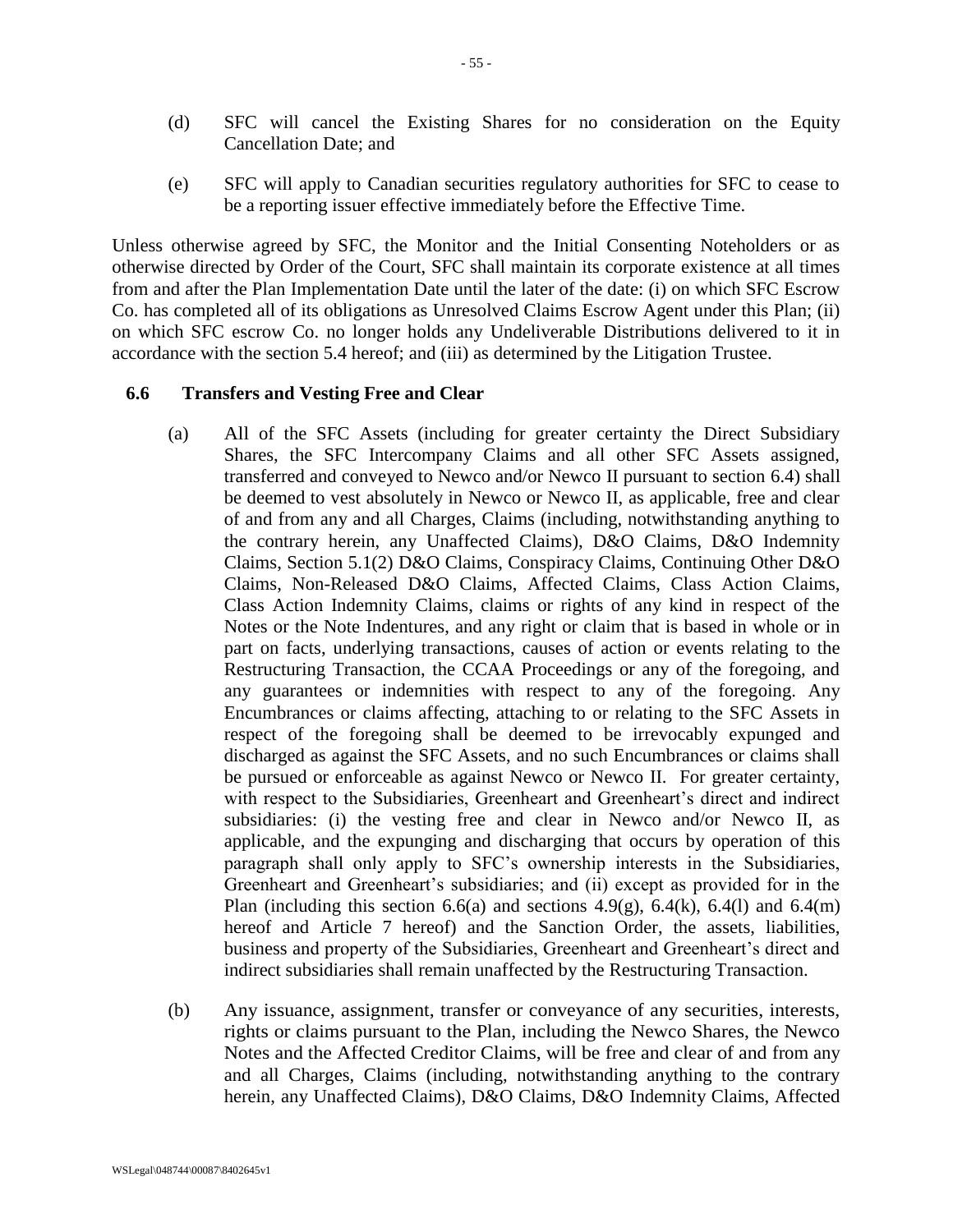Claims, Section 5.1(2) D&O Claims; Conspiracy Claims; Continuing Other D&O Claims, Non-Released D&O Claims; Class Action Claims, Class Action Indemnity Claims, claims or rights of any kind in respect of the Notes or the Note Indentures, and any right or claim that is based in whole or in part on facts, underlying transactions, causes of action or events relating to the Restructuring Transaction, the CCAA Proceedings or any of the foregoing, and any guarantees or indemnities with respect to any of the foregoing. For greater certainty, with respect to the Subsidiaries, Greenheart and Greenheart's direct and indirect subsidiaries: (i) the vesting free and clear in Newco and Newco II that occurs by operation of this paragraph shall only apply to SFC's direct and indirect ownership interests in the Subsidiaries, Greenheart and Greenheart's direct and indirect subsidiaries; and (ii) except as provided for in the Plan (including section [6.6\(a\)](#page-55-0) and sections [4.9\(g\),](#page-32-0) [6.4\(k\),](#page-50-1) [6.4\(l\)](#page-51-0) and [6.4\(m\)](#page-51-1) hereof and [Article 7](#page-56-0) hereof) and the Sanction Order, the assets, liabilities, business and property of the Subsidiaries, Greenheart and Greenheart's direct and indirect subsidiaries shall remain unaffected by the Restructuring Transaction.

# **ARTICLE 7 RELEASES**

### <span id="page-56-2"></span><span id="page-56-0"></span>**7.1 Plan Releases**

Subject to [7.2](#page-59-0) hereof, all of the following shall be fully, finally, irrevocably and forever compromised, released, discharged, cancelled and barred on the Plan Implementation Date:

- (a) all Affected Claims, including all Affected Creditor Claims, Equity Claims, D&O Claims (other than Section 5.1(2) D&O Claims, Conspiracy Claims, Continuing Other D&O Claims and Non-Released D&O Claims), D&O Indemnity Claims (except as set forth in section [7.1\(d\)](#page-56-1) hereof) and Noteholder Class Action Claims (other than the Continuing Noteholder Class Action Claims);
- <span id="page-56-3"></span>(b) all Claims of the Ontario Securities Commission or any other Governmental Entity that have or could give rise to a monetary liability, including fines, awards, penalties, costs, claims for reimbursement or other claims having a monetary value;
- (c) all Class Action Claims (including the Noteholder Class Action Claims) against SFC, the Subsidiaries or the Named Directors or Officers of SFC or the Subsidiaries (other than Class Action Claims that are Section 5.1(2) D&O Claims, Conspiracy Claims or Non-Released D&O Claims);
- <span id="page-56-1"></span>(d) all Class Action Indemnity Claims (including related D&O Indemnity Claims), other than any Class Action Indemnity Claim by the Third Party Defendants against SFC in respect of the Indemnified Noteholder Class Action Claims (including any D&O Indemnity Claim in that respect), which shall be limited to the Indemnified Noteholder Class Action Limit pursuant to the releases set out in section [7.1\(f\)](#page-57-0) hereof and the injunctions set out in section [7.3](#page-60-0) hereof;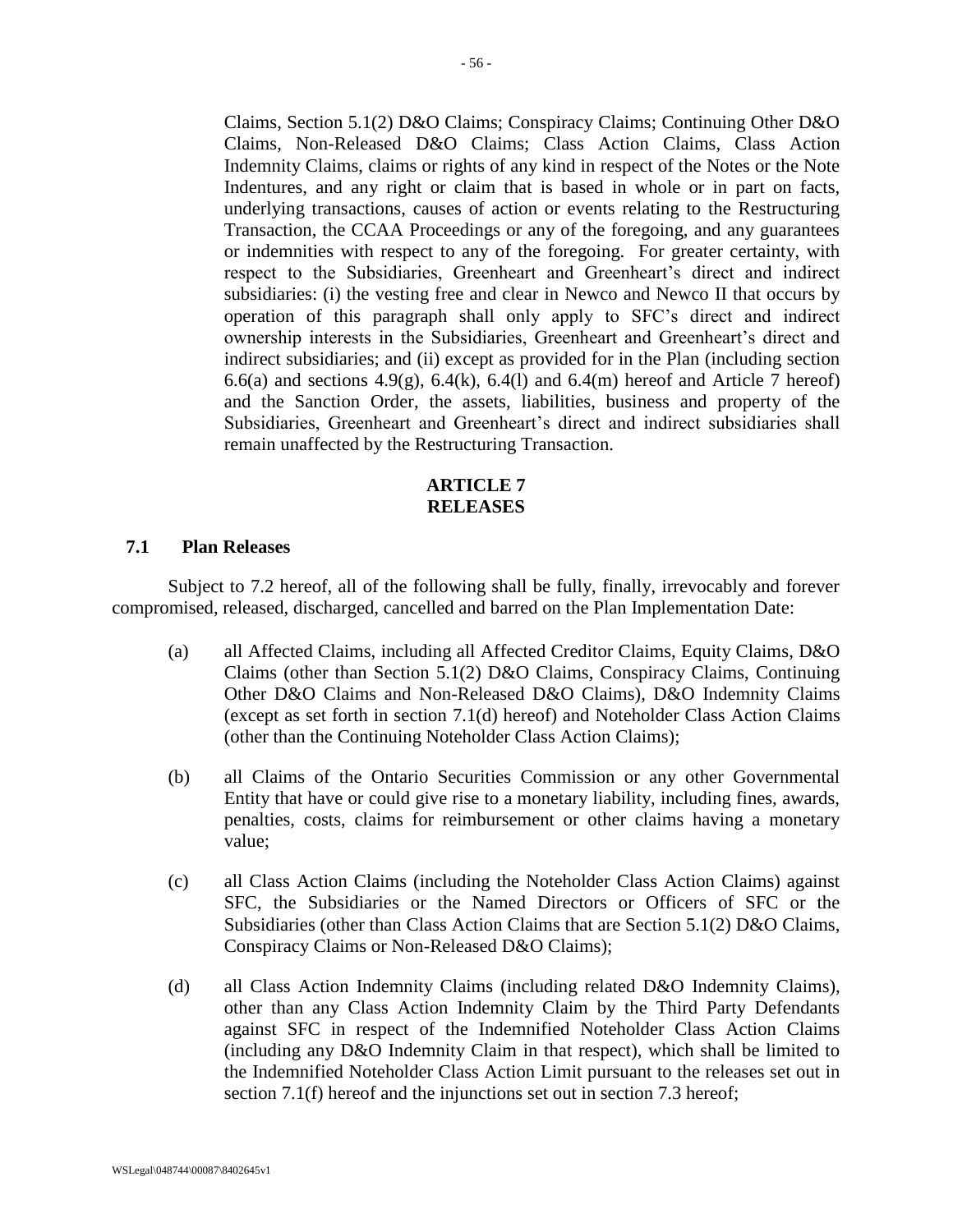- <span id="page-57-1"></span>(e) any portion or amount of or liability of the Third Party Defendants for the Indemnified Noteholder Class Action Claims (on a collective, aggregate basis in reference to all Indemnified Noteholder Class Action Claims together) that exceeds the Indemnified Noteholder Class Action Limit;
- <span id="page-57-0"></span>(f) any portion or amount of, or liability of SFC for, any Class Action Indemnity Claims by the Third Party Defendants against SFC in respect of the Indemnified Noteholder Class Action Claims to the extent that such Class Action Indemnity Claims exceed the Indemnified Noteholder Class Action Limit;
- <span id="page-57-2"></span>(g) any and all demands, claims, actions, causes of action, counterclaims, suits, debts, sums of money, accounts, covenants, damages, judgments, orders, including for injunctive relief or specific performance and compliance orders, expenses, executions, Encumbrances and other recoveries on account of any liability, obligation, demand or cause of action of whatever nature which any Person may be entitled to assert, whether known or unknown, matured or unmatured, direct, indirect or derivative, foreseen or unforeseen, existing or hereafter arising, against Newco, Newco II, the directors and officers of Newco, the directors and officers of Newco II, the Noteholders, members of the *ad hoc* committee of Noteholders, the Trustees, the Transfer Agent, the Monitor, FTI Consulting Canada Inc., FTI HK, counsel for the current Directors of SFC, counsel for the Monitor, counsel for the Trustees, the SFC Advisors, the Noteholder Advisors, and each and every member (including members of any committee or governance council), partner or employee of any of the foregoing, for or in connection with or in any way relating to: any Claims (including, notwithstanding anything to the contrary herein, any Unaffected Claims); Affected Claims; Section 5.1(2) D&O Claims; Conspiracy Claims; Continuing Other D&O Claims; Non-Released D&O Claims; Class Action Claims; Class Action Indemnity Claims; any right or claim in connection with or liability for the Notes or the Note Indentures; any guarantees, indemnities, claims for contribution, share pledges or Encumbrances related to the Notes or the Note Indentures; any right or claim in connection with or liability for the Existing Shares, Equity Interests or any other securities of SFC; any rights or claims of the Third Party Defendants relating to SFC or the Subsidiaries;
- (h) any and all demands, claims, actions, causes of action, counterclaims, suits, debts, sums of money, accounts, covenants, damages, judgments, orders, including for injunctive relief or specific performance and compliance orders, expenses, executions, Encumbrances and other recoveries on account of any liability, obligation, demand or cause of action of whatever nature which any Person may be entitled to assert, whether known or unknown, matured or unmatured, direct, indirect or derivative, foreseen or unforeseen, existing or hereafter arising, against Newco, Newco II, the directors and officers of Newco, the directors and officers of Newco II, the Noteholders, members of the *ad hoc* committee of Noteholders, the Trustees, the Transfer Agent, the Monitor, FTI Consulting Canada Inc., FTI HK, the Named Directors and Officers, counsel for the current Directors of SFC, counsel for the Monitor, counsel for the Trustees, the SFC Advisors, the Noteholder Advisors, and each and every member (including members of any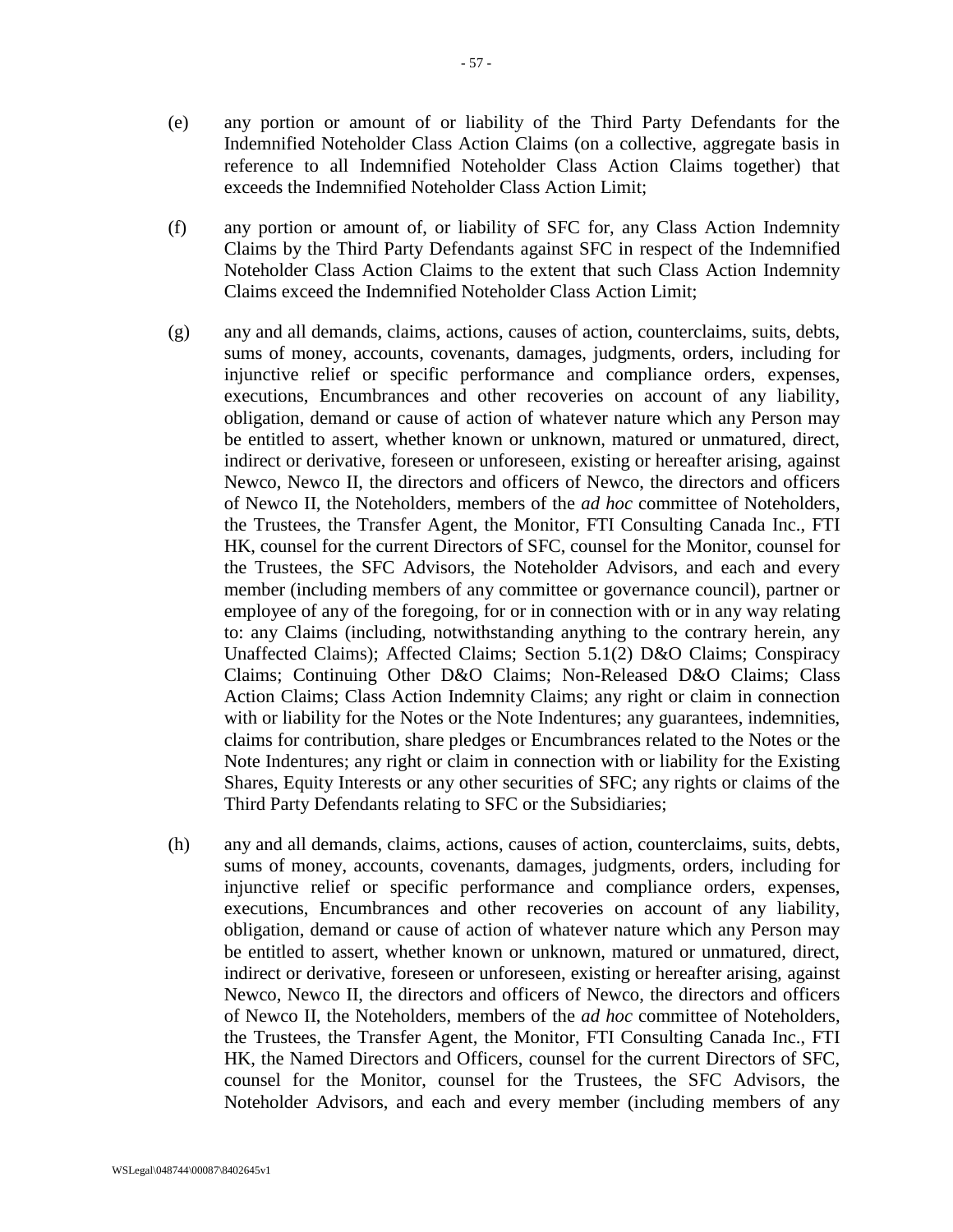committee or governance council), partner or employee of any of the foregoing, based in whole or in part on any act, omission, transaction, duty, responsibility, indebtedness, liability, obligation, dealing or other occurrence existing or taking place on or prior to the Plan Implementation Date (or, with respect to actions taken pursuant to the Plan after the Plan Implementation Date, the date of such actions) in any way relating to, arising out of, leading up to, for, or in connection with the CCAA Proceeding, RSA, the Restructuring Transaction, the Plan, any proceedings commenced with respect to or in connection with the Plan, or the transactions contemplated by the RSA and the Plan, including the creation of Newco and/or Newco II and the creation, issuance or distribution of the Newco Shares, the Newco Notes, the Litigation Trust or the Litigation Trust Interests, provided that nothing in this paragraph shall release or discharge any of the Persons listed in this paragraph from or in respect of any obligations any of them may have under or in respect of the RSA, the Plan or under or in respect of any of Newco, Newco II, the Newco Shares, the Newco Notes, the Litigation Trust or the Litigation Trust Interests, as the case may be;

(i) any and all demands, claims, actions, causes of action, counterclaims, suits, debts, sums of money, accounts, covenants, damages, judgments, orders, including for injunctive relief or specific performance and compliance orders, expenses, executions, Encumbrances and other recoveries on account of any liability, obligation, demand or cause of action of whatever nature which any Person may be entitled to assert, whether known or unknown, matured or unmatured, direct, indirect or derivative, foreseen or unforeseen, existing or hereafter arising, against the Subsidiaries for or in connection with any Claim (including, notwithstanding anything to the contrary herein, any Unaffected Claim); any Affected Claim (including any Affected Creditor Claim, Equity Claim, D&O Claim, D&O Indemnity Claim and Noteholder Class Action Claim); any Section 5.1(2) D&O Claim; any Conspiracy Claim; any Continuing Other D&O Claim; any Non-Released D&O Claim; any Class Action Claim; any Class Action Indemnity Claim; any right or claim in connection with or liability for the Notes or the Note Indentures; any guarantees, indemnities, share pledges or Encumbrances relating to the Notes or the Note Indentures; any right or claim in connection with or liability for the Existing Shares, Equity Interests or any other securities of SFC; any rights or claims of the Third Party Defendants relating to SFC or the Subsidiaries; any right or claim in connection with or liability for the RSA, the Plan, the CCAA Proceedings, the Restructuring Transaction, the Litigation Trust, the business and affairs of SFC and the Subsidiaries (whenever or however conducted), the administration and/or management of SFC and the Subsidiaries, or any public filings, statements, disclosures or press releases relating to SFC; any right or claim in connection with or liability for any indemnification obligation to Directors or Officers of SFC or the Subsidiaries pertaining to SFC, the Notes, the Note Indentures, the Existing Shares, the Equity Interests, any other securities of SFC or any other right, claim or liability for or in connection with the RSA, the Plan, the CCAA Proceedings, the Restructuring Transaction, the Litigation Trust, the business and affairs of SFC (whenever or however conducted), the administration and/or management of SFC, or any public filings, statements,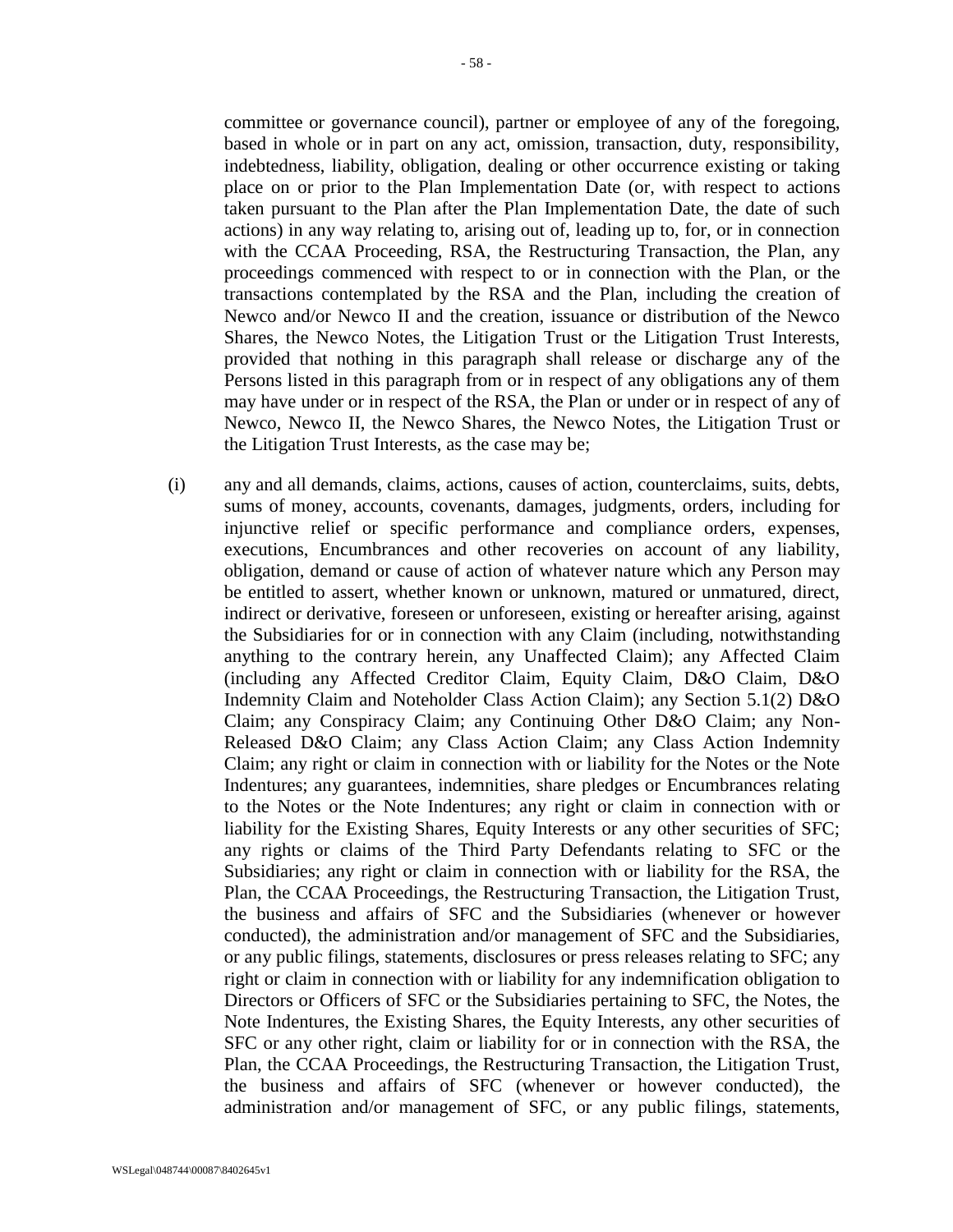disclosures or press releases relating to SFC; any right or claim in connection with or liability for any guaranty, indemnity or claim for contribution in respect of any of the foregoing; and any Encumbrance in respect of the foregoing; and

(j) all Subsidiary Intercompany Claims as against SFC (which are assumed by Newco and then Newco II pursuant to the Plan).

### <span id="page-59-0"></span>**7.2 Claims Not Released**

Notwithstanding anything to the contrary in section [7.1](#page-56-2) hereof, nothing in this Plan shall waive, compromise, release, discharge, cancel or bar any of the following:

- (a) SFC of its obligations under the Plan and the Sanction Order;
- (b) SFC from or in respect of any Unaffected Claims (provided that recourse against SFC in respect of Unaffected Claims shall be limited in the manner set out in section [4.2](#page-27-4) hereof);
- (c) any Directors or Officers of SFC or the Subsidiaries from any Non-Released D&O Claims, Conspiracy Claims or any Section 5.1(2) D&O Claims, provided that recourse against the Named Directors or Officers of SFC in respect of any Section 5.1(2) D&O Claims and any Conspiracy Claims shall be limited in the manner set out in section [4.9\(e\)](#page-32-1) hereof;
- (d) any Other Directors and/or Officers from any Continuing Other D&O Claims, provided that recourse against the Other Directors and/or Officers in respect of the Indemnified Noteholder Class Action Claims shall be limited in the manner set out in section [4.4\(b\)\(i\)](#page-29-1) hereof;
- (e) the Third Party Defendants from any claim, liability or obligation of whatever nature for or in connection with the Class Action Claims, provided that the maximum aggregate liability of the Third Party Defendants collectively in respect of the Indemnified Noteholder Class Action Claims shall be limited to the Indemnified Noteholder Class Action Limit pursuant to section [4.4\(b\)\(i\)](#page-29-1) hereof and the releases set out in section [7.1\(e\)](#page-57-1) hereof and the injunctions set out in section [7.3](#page-60-0) hereof;
- (f) Newco II from any liability to the applicable Subsidiaries in respect of the Subsidiary Intercompany Claims assumed by Newco II pursuant to section  $6.4(x)$ hereof;
- (g) the Subsidiaries from any liability to Newco II in respect of the SFC Intercompany Claims conveyed to Newco II pursuant to section  $6.4(x)$  hereof;
- (h) SFC of or from any investigations by or non-monetary remedies of the Ontario Securities Commission, provided that, for greater certainty, all monetary rights, claims or remedies of the Ontario Securities Commission against SFC shall be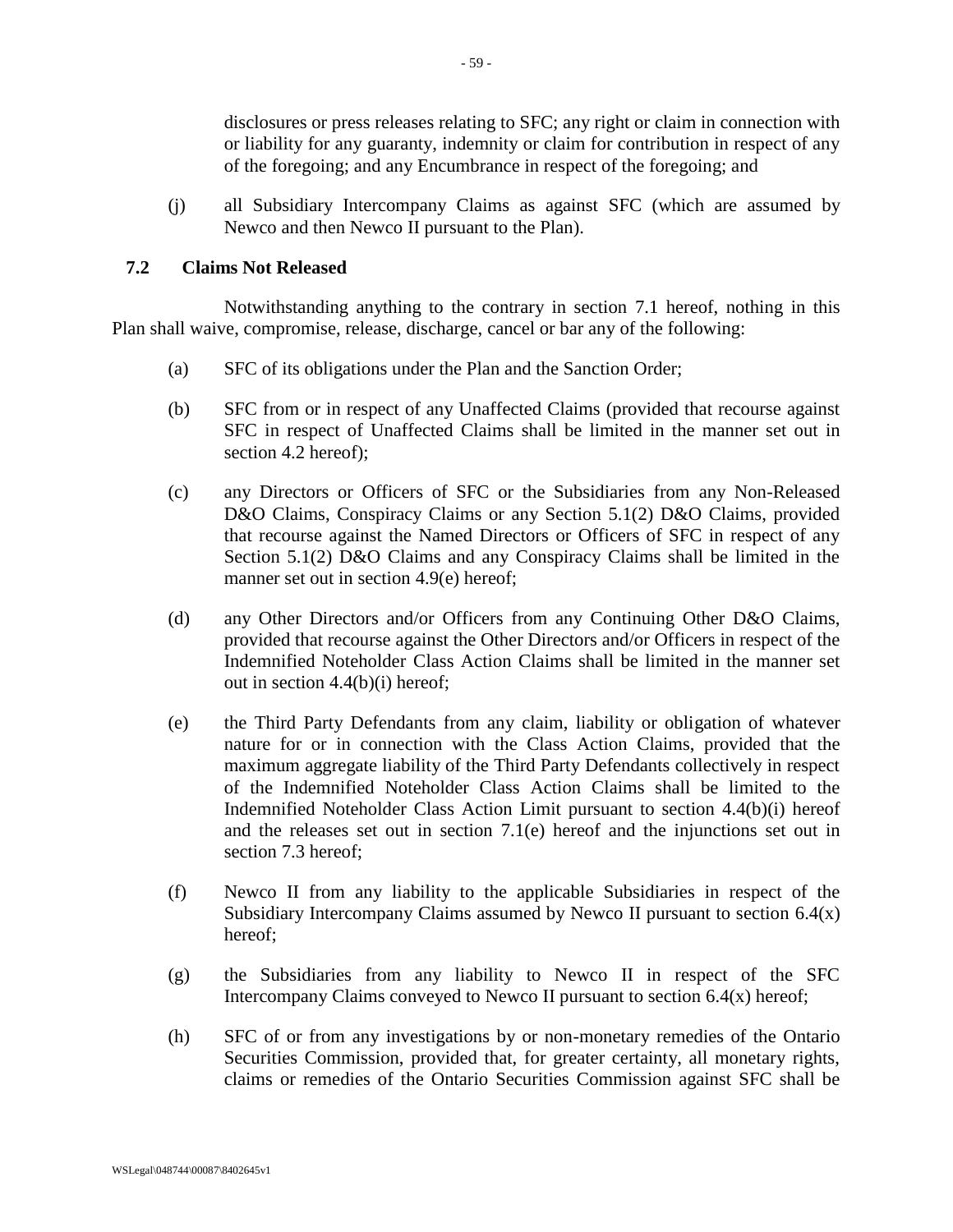treated as Affected Creditor Claims in the manner described in section [4.1](#page-27-3) hereof and released pursuant to section [7.1\(b\)](#page-56-3) hereof;

- (i) the Subsidiaries from their respective indemnification obligations (if any) to Directors or Officers of the Subsidiaries that relate to the ordinary course operations of the Subsidiaries and that have no connection with any of the matters listed in section [7.1\(g\)](#page-57-2) hereof;
- (j) SFC or the Directors and Officers from any Insured Claims, provided that recovery for Insured Claims shall be irrevocably limited to recovery solely from the proceeds of Insurance Policies paid or payable on behalf of SFC or its Directors and Officers in the manner set forth in section [2.4](#page-25-0) hereof;
- (k) insurers from their obligations under insurance policies; and
- (l) any Released Party for fraud or criminal conduct.

# <span id="page-60-0"></span>**7.3 Injunctions**

All Persons are permanently and forever barred, estopped, stayed and enjoined, on and after the Effective Time, with respect to any and all Released Claims, from (i) commencing, conducting or continuing in any manner, directly or indirectly, any action, suits, demands or other proceedings of any nature or kind whatsoever (including, without limitation, any proceeding in a judicial, arbitral, administrative or other forum) against the Released Parties; (ii) enforcing, levying, attaching, collecting or otherwise recovering or enforcing by any manner or means, directly or indirectly, any judgment, award, decree or order against the Released Parties or their property; (iii) commencing, conducting or continuing in any manner, directly or indirectly, any action, suits or demands, including without limitation, by way of contribution or indemnity or other relief, in common law, or in equity, breach of trust or breach of fiduciary duty or under the provisions of any statute or regulation, or other proceedings of any nature or kind whatsoever (including, without limitation, any proceeding in a judicial, arbitral, administrative or other forum) against any Person who makes such a claim or might reasonably be expected to make such a claim, in any manner or forum, against one or more of the Released Parties; (iv) creating, perfecting, asserting or otherwise enforcing, directly or indirectly, any lien or encumbrance of any kind against the Released Parties or their property; or (v) taking any actions to interfere with the implementation or consummation of this Plan; provided, however, that the foregoing shall not apply to the enforcement of any obligations under the Plan.

## **7.4 Timing of Releases and Injunctions**

All releases and injunctions set forth in this [Article 7](#page-56-0) shall become effective on the Plan Implementation Date at the time or times and in the manner set forth in section [6.4](#page-48-0) hereof.

# **7.5 Equity Class Action Claims Against the Third Party Defendants**

Notwithstanding anything to the contrary in this Plan, any Class Action Claim against the Third Party Defendants that relates to the purchase, sale or ownership of Existing Shares or Equity Interests: (a) is unaffected by this Plan; (b) is not discharged, released, cancelled or barred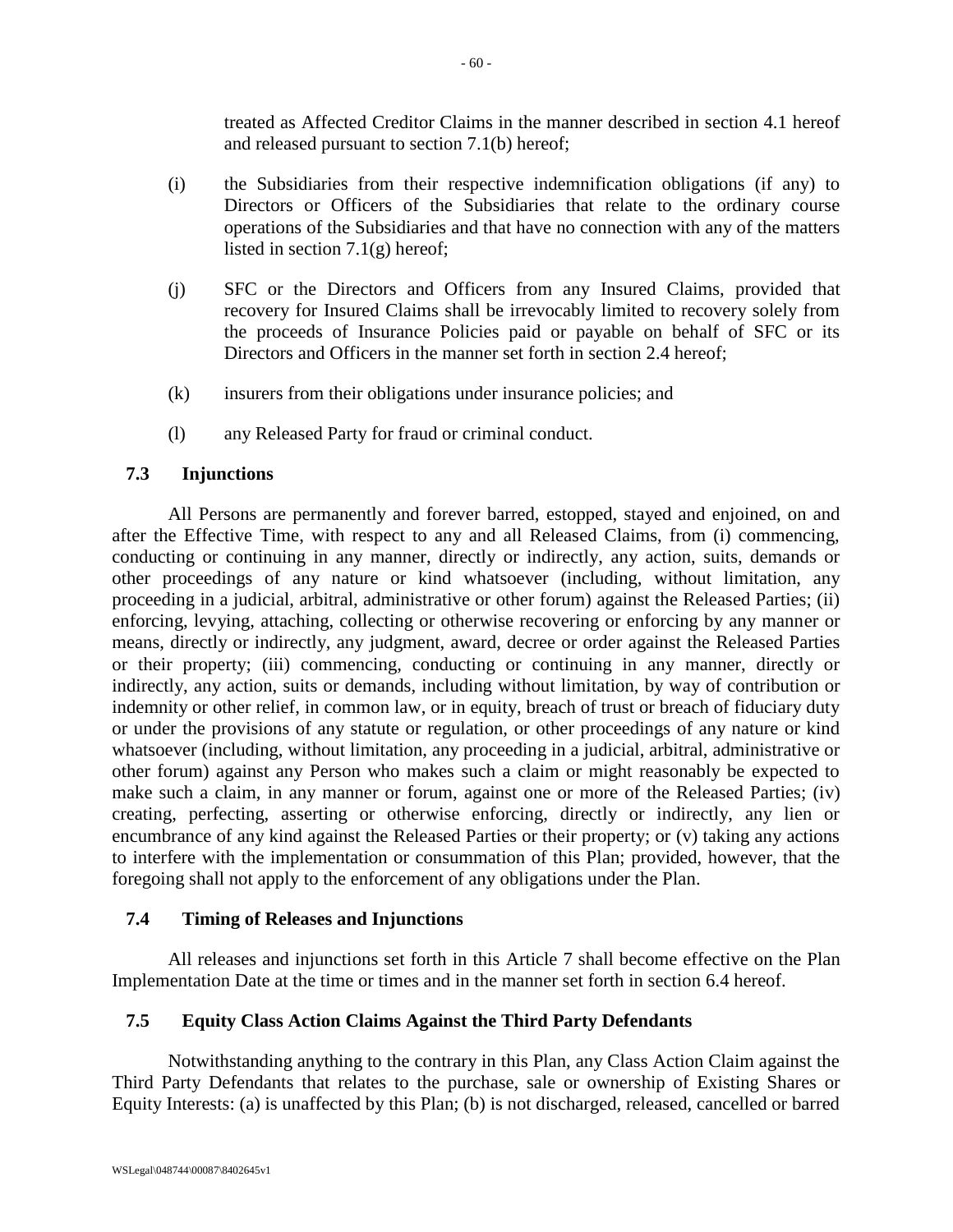pursuant to this Plan; (c) shall be permitted to continue as against the Third Party Defendants; (d) shall not be limited or restricted by this Plan in any manner as to quantum or otherwise (including any collection or recovery for any such Class Action Claim that relates to any liability of the Third Party Defendants for any alleged liability of SFC); and (e) does not constitute an Equity Claim or an Affected Claim under this Plan.

## **ARTICLE 8 COURT SANCTION**

### **8.1 Application for Sanction Order**

If the Plan is approved by the Required Majority, SFC shall apply for the Sanction Order on or before the date set for the hearing of the Sanction Order or such later date as the Court may set.

#### <span id="page-61-0"></span>**8.2 Sanction Order**

The Sanction Order shall, among other things:

- (a) declare that: (i) the Plan has been approved by the Required Majority in conformity with the CCAA; (ii) the activities of SFC have been in reasonable compliance with the provisions of the CCAA and the Orders of the Court made in this CCAA Proceeding in all respects; (iii) the Court is satisfied that SFC has not done or purported to do anything that is not authorized by the CCAA; and (iv) the Plan and the transactions contemplated thereby are fair and reasonable;
- (b) declare that the Plan and all associated steps, compromises, releases, discharges, cancellations, transactions, arrangements and reorganizations effected thereby are approved, binding and effective as herein set out as of the Plan Implementation Date:
- (c) confirm the amount of each of the Unaffected Claims Reserve, the Administration Charge Reserve and the Monitor's Post-Implementation Reserve;
- (d) declare that, on the Plan Implementation Date, all Affected Claims shall be fully, finally, irrevocably and forever compromised, released, discharged, cancelled and barred, subject only to the right of the applicable Persons to receive the distributions to which they are entitled pursuant to the Plan;
- (e) declare that, on the Plan Implementation Date, the ability of any Person to proceed against SFC or the Subsidiaries in respect of any Released Claims shall be forever discharged and restrained, and all proceedings with respect to, in connection with or relating to any such matter shall be permanently stayed;
- (f) declare that the steps to be taken, the matters that are deemed to occur and the compromises and releases to be effective on the Plan Implementation Date are deemed to occur and be effected in the sequential order contemplated by section [6.4,](#page-48-0) beginning at the Effective Time;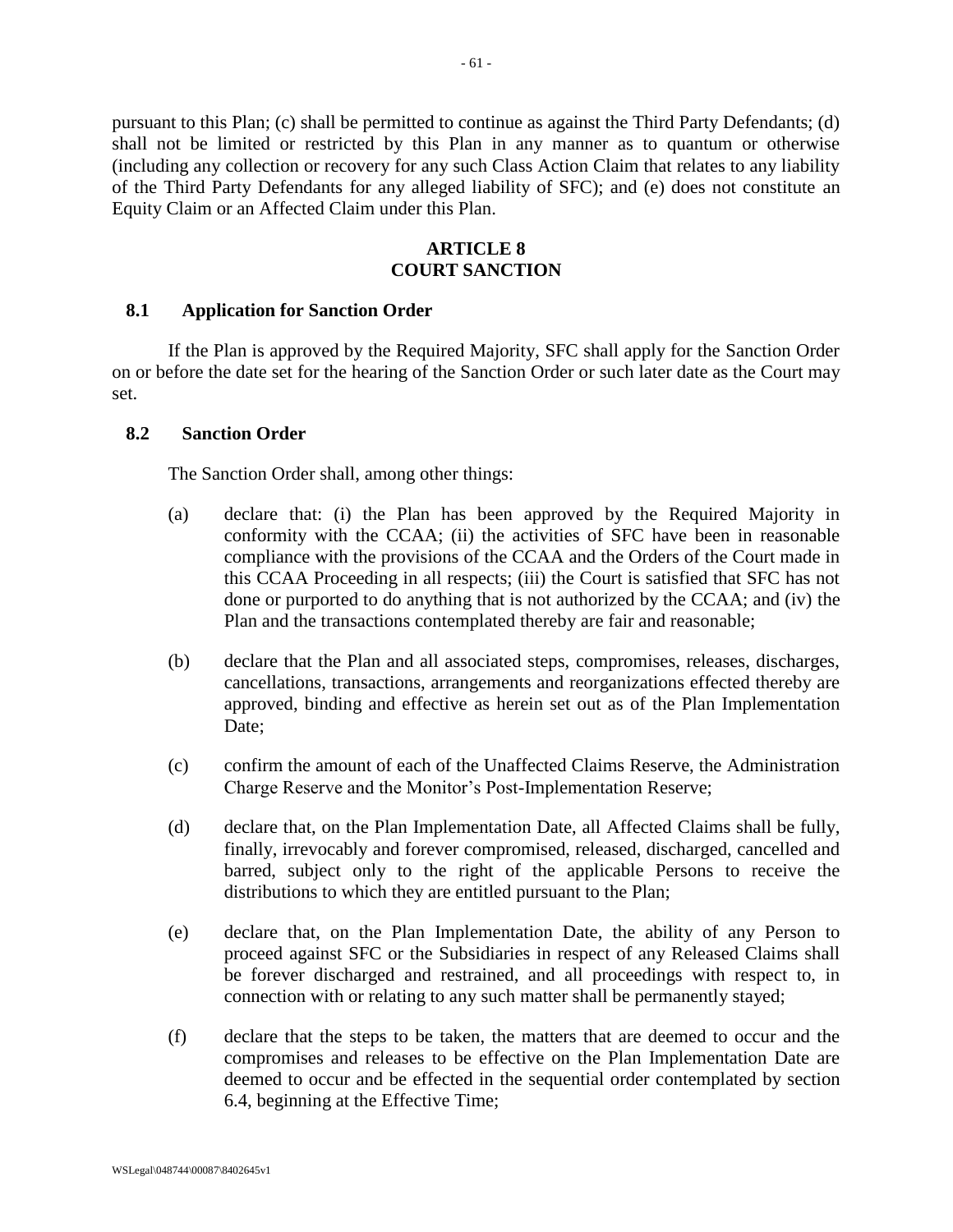- (g) declare that, on the Plan Implementation Date, the SFC Assets vest absolutely in Newco and that, in accordance with section  $6.4(x)$  hereof, the SFC Assets transferred by Newco to Newco II vest absolutely in Newco II, in each case in accordance with the terms of section [6.6\(a\)](#page-55-0) hereof;
- (h) confirm that the Court was satisfied that: (i) the hearing of the Sanction Order was open to all of the Affected Creditors and all other Persons with an interest in SFC and that such Affected Creditors and other Persons were permitted to be heard at the hearing in respect of the Sanction Order; (ii) prior to the hearing, all of the Affected Creditors and all other Persons on the service list in respect of the CCAA Proceeding were given adequate notice thereof;
- (i) provide that the Court was advised prior to the hearing in respect of the Sanction Order that the Sanction Order will be relied upon by SFC and Newco as an approval of the Plan for the purpose of relying on the exemption from the registration requirements of the United States Securities Act of 1933, as amended, pursuant to Section 3(a)(10) thereof for the issuance of the Newco Shares, Newco Notes and, to the extent they may be deemed to be securities, the Litigation Trust Interests, and any other securities to be issued pursuant to the Plan;
- (j) declare that all obligations, agreements or leases to which (i) SFC remains a party on the Plan Implementation Date, or (ii) Newco and/or Newco II becomes a party as a result of the conveyance of the SFC Assets to Newco and the further conveyance of the SFC Assets to Newco II on the Plan Implementation Date, shall be and remain in full force and effect, unamended, as at the Plan Implementation Date and no party to any such obligation or agreement shall on or following the Plan Implementation Date, accelerate, terminate, refuse to renew, rescind, refuse to perform or otherwise disclaim or resiliate its obligations thereunder, or enforce or exercise (or purport to enforce or exercise) any right or remedy under or in respect of any such obligation or agreement, by reason:
	- (i) of any event which occurred prior to, and not continuing after, the Plan Implementation Date, or which is or continues to be suspended or waived under the Plan, which would have entitled any other party thereto to enforce those rights or remedies;
	- (ii) that SFC sought or obtained relief or has taken steps as part of the Plan or under the CCAA;
	- (iii) of any default or event of default arising as a result of the financial condition or insolvency of SFC;
	- (iv) of the completion of any of the transactions contemplated under the Plan, including the transfer, conveyance and assignment of the SFC Assets to Newco and the further transfer, conveyance and assignment of the SFC Assets by Newco to Newco II; or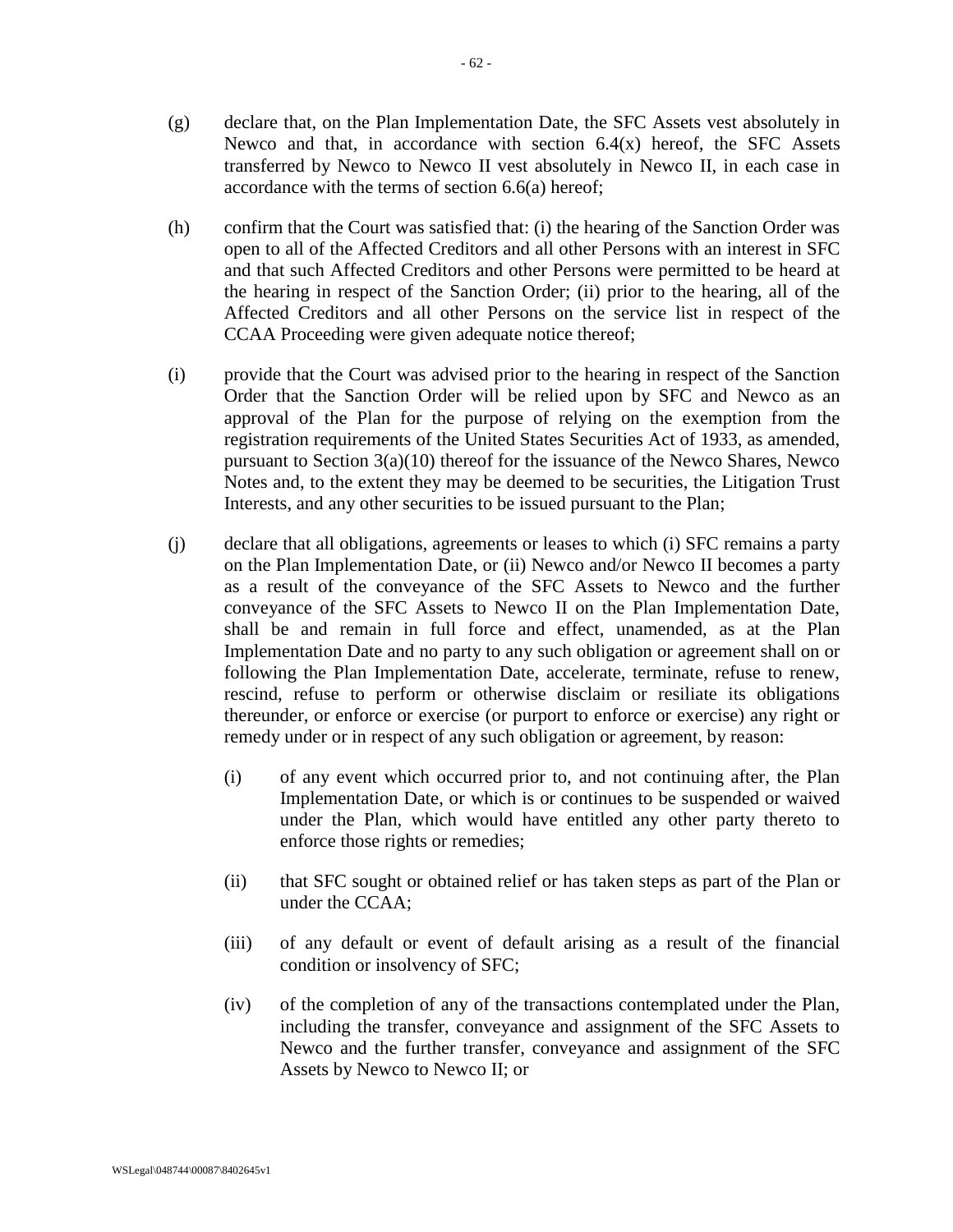- (v) of any compromises, settlements, restructurings, recapitalizations or reorganizations effected pursuant to the Plan;
- (k) stay the commencing, taking, applying for or issuing or continuing any and all steps or proceedings, including without limitation, administrative hearings and orders, declarations or assessments, commenced, taken or proceeded with or that may be commenced, taken or proceed with to advance any Released Claims;
- (l) declare that in no circumstances will the Monitor have any liability for any of SFC's tax liability regardless of how or when such liability may have arisen;
- (m) authorize the Monitor to perform its functions and fulfil its obligations under the Plan to facilitate the implementation of the Plan;
- (n) direct and deem the Trustees to release, discharge and cancel any guarantees, indemnities, Encumbrances or other obligations owing by or in respect of any Subsidiary relating to the Notes or the Note Indentures;
- (o) declare that upon completion by the Monitor of its duties in respect of SFC pursuant to the CCAA and the Orders, the Monitor may file with the Court a certificate of Plan Implementation stating that all of its duties in respect of SFC pursuant to the CCAA and the Orders have been completed and thereupon, FTI Consulting Canada Inc. shall be deemed to be discharged from its duties as Monitor and released of all claims relating to its activities as Monitor; and
- (p) declare that, on the Plan Implementation Date, each of the Charges shall be discharged, released and cancelled, and that any obligations secured thereby shall satisfied pursuant to section [4.2\(b\)](#page-28-2) hereof, and that from and after the Plan Implementation Date the Administration Charge Reserve shall stand in place of the Administration Charge as security for the payment of any amounts secured by the Administration Charge;
- (q) declare that the Monitor may not make any payment from the Monitor's Post-Implementation Plan Reserve to any third party professional services provider (other than its counsel) that exceeds \$250,000 (alone or in a series of related payments) without the prior consent of the Initial Consenting Noteholders or an Order of the Court;
- (r) declare that SFC and the Monitor may apply to the Court for advice and direction in respect of any matters arising from or under the Plan;
- (s) declare that, subject to the due performance of its obligations as set forth in the Plan and subject to its compliance with any written directions or instructions of the Monitor and/or directions of the Court in the manner set forth in the Plan, SFC Escrow Co. shall have no liabilities whatsoever arising from the performance of its obligations under the Plan;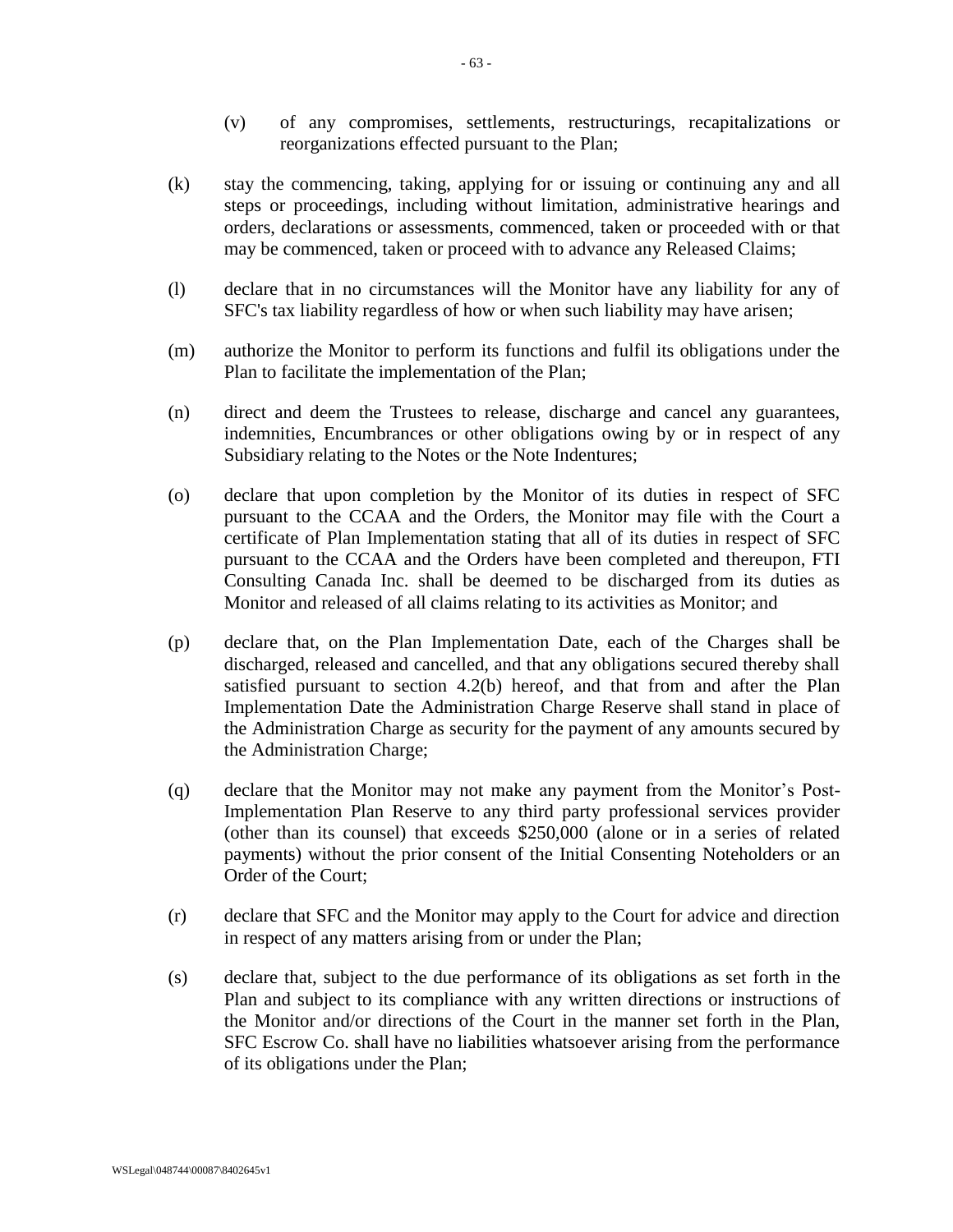- (t) order and declare that all Persons with Unresolved Claims shall have standing in any proceeding in respect of the determination or status of any Unresolved Claim, and that Goodmans LLP (in its capacity as counsel to the Initial Consenting Noteholders) shall have standing in any such proceeding on behalf of the Initial Consenting Notheolders (in their capacity as Affected Creditors with Proven Claims);
- (u) order and declare that, from and after the Plan Implementation Date, Newco will be permitted, in its sole discretion and on terms acceptable to Newco, to advance additional cash amounts to the Litigation Trustee from time to time for the purpose of providing additional financing to the Litigation Trust, including the provision of such additional amounts as a non-interest bearing loan to the Litigation Trust that is repayable to Newco on similar terms and conditions as the Litigation Funding Receivable;
- <span id="page-64-0"></span>(v) order and declare that: (i) subject to the prior consent of the Initial Consenting Noteholders, each of the Monitor and the Litigation Trustee shall have the right to seek and obtain an order from any court of competent jurisdiction, including an Order of the Court in the CCAA or otherwise, that gives effect to any releases of any Litigation Trust Claims agreed to by the Litigation Trustee in accordance with the Litigation Trust Agreement, and (ii) in accordance with this section  $8.2(v)$ , all Affected Creditors shall be deemed to consent to any such releases in any such proceedings;
- (w) order that releases and injunctions set forth in [Article 7](#page-56-0) of this Plan are effective on the Plan Implementation Date at the time or times and in the manner set forth in section [6.4](#page-48-0) hereof; and
- (x) declare that section 95 to 101 of the BIA shall not apply to any of the transactions implemented pursuant to the Plan.

If agreed by SFC, the Monitor and the Initial Consenting Noteholders, any of the relief to be included in the Sanction Order pursuant to this section [8.2](#page-61-0) in respect of matters relating to the Litigation Trust may instead be included in a separate Order of the Court satisfactory to SFC, the Monitor and the Initial Consenting Noteholders granted prior to the Plan Implementation Date.

# **ARTICLE 9 CONDITIONS PRECEDENT AND IMPLEMENTATION**

## <span id="page-64-1"></span>**9.1 Conditions Precedent to Implementation of the Plan**

The implementation of the Plan shall be conditional upon satisfaction or waiver of the following conditions prior to or at the Effective Time, each of which is for the benefit of SFC and the Initial Consenting Noteholders and may be waived only by SFC and the Initial Consenting Noteholders collectively; provided, however, that the conditions in sub-paragraphs  $(g)$ , [\(h\),](#page-66-1) [\(n\),](#page-67-0) [\(o\),](#page-67-1) [\(q\),](#page-67-2) [\(r\),](#page-67-3) [\(u\),](#page-68-0) [\(z\),](#page-68-1) [\(ff\),](#page-69-0) [\(gg\),](#page-69-1) [\(mm\),](#page-70-0) [\(ll\)](#page-70-1) and [\(nn\)](#page-70-2) shall only be for the benefit of the Initial Consenting Noteholders and, if not satisfied on or prior to the Effective Time, may be waived only by the Initial Consenting Noteholders; and provided further that such conditions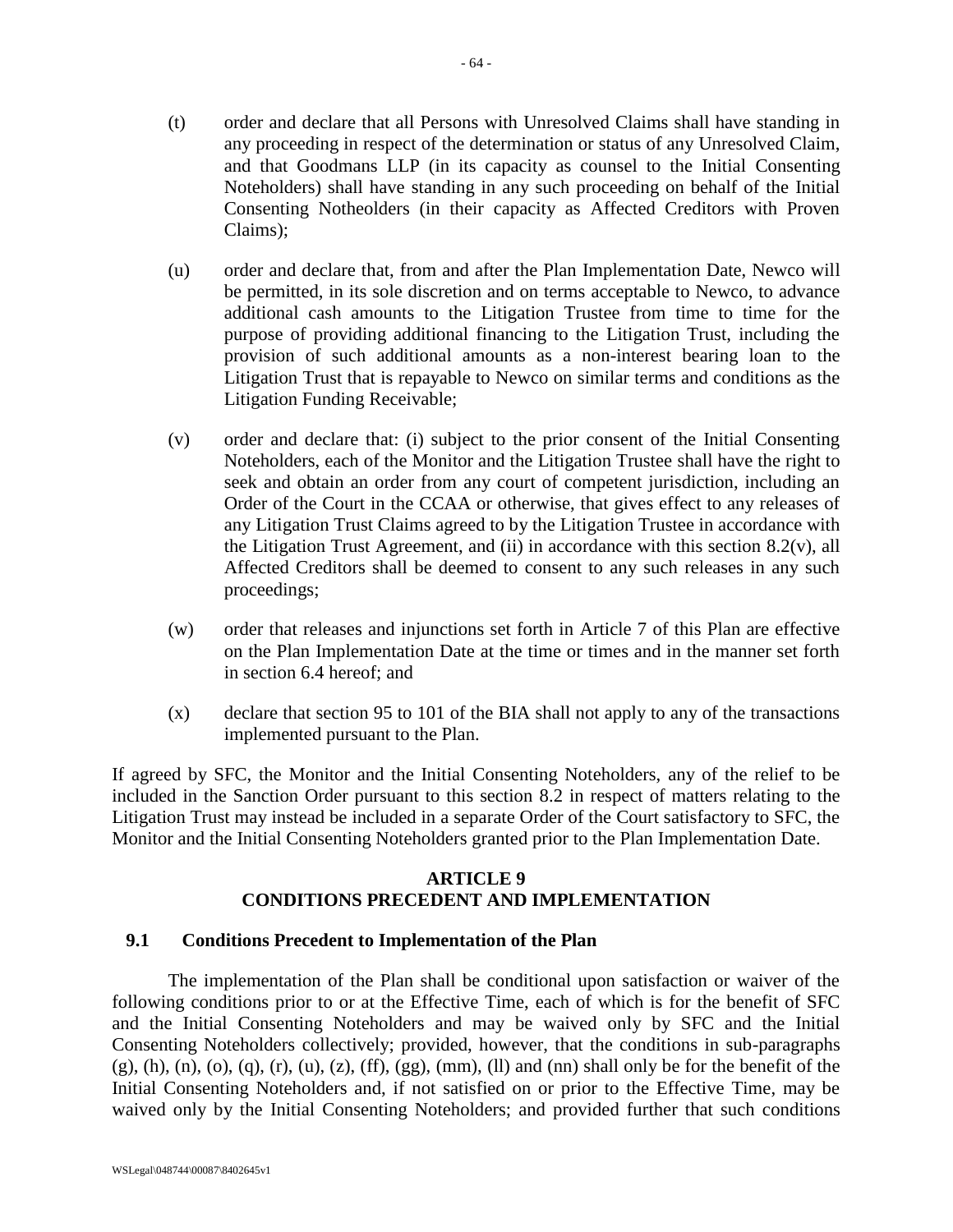shall not be enforceable by SFC if any failure to satisfy such conditions results from an action, error, omission by or within the control of SFC and such conditions shall not be enforceable by the Initial Consenting Noteholders if any failure to satisfy such conditions results from an action, error, omission by or within the control of the Initial Consenting Noteholders:

# *Plan Approval Matters*

- (a) the Plan shall have been approved by the Required Majority and the Court, and in each case the Plan shall have been approved in a form consistent with the RSA or otherwise acceptable to SFC and the Initial Consenting Noteholders, each acting reasonably;
- (b) the Sanction Order shall have been made and shall be in full force and effect prior to December 17, 2012 (or such later date as may be consented to by SFC and the Initial Consenting Noteholders), and all applicable appeal periods in respect thereof shall have expired and any appeals therefrom shall have been disposed of by the applicable appellate court;
- (c) the Sanction Order shall be in a form consistent with the Plan or otherwise acceptable to SFC and the Initial Consenting Noteholders, each acting reasonably;
- (d) all filings under Applicable Laws that are required in connection with the Restructuring Transaction shall have been made and any regulatory consents or approvals that are required in connection with the Restructuring Transaction shall have been obtained and, in the case of waiting or suspensory periods, such waiting or suspensory periods shall have expired or been terminated; without limiting the generality of the foregoing, such filings and regulatory consents or approvals include:
	- (i) any required filings, consents and approvals of securities regulatory authorities in Canada;
	- (ii) a consultation with the Executive of the Hong Kong Securities and Futures Commission that is satisfactory to SFC, the Monitor and the Initial Consenting Noteholders confirming that implementation of the Restructuring Transaction will not result in an obligation arising for Newco, its shareholders, Newco II or any Subsidiary to make a mandatory offer to acquire shares of Greenheart;
	- (iii) the submission by SFC and each applicable Subsidiary of a Circular 698 tax filing with all appropriate tax authorities in the PRC within the requisite time prior to the Plan Implementation Date, such filings to be in form and substance satisfactory to the Initial Consenting Noteholders; and
	- (iv) if notification is necessary or desirable under the *Antimonopoly Law of People's Republic of China* and its implementation rules, the submission of all antitrust filings considered necessary or prudent by the Initial Consenting Noteholders and the acceptance and (to the extent required)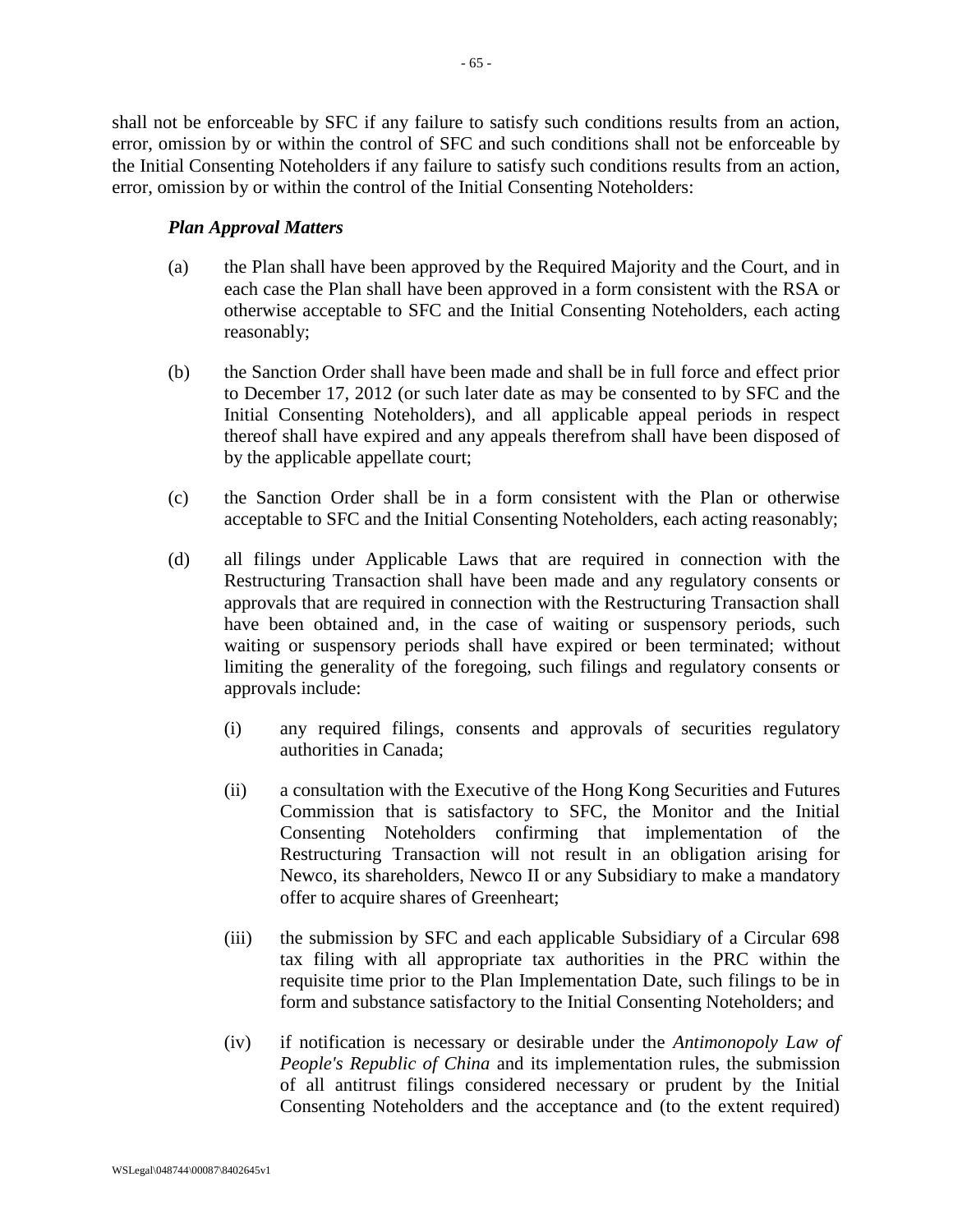approval thereof by the competent Chinese authority, each such filing to be in form and substance satisfactory to the Initial Consenting Noteholders;

<span id="page-66-2"></span>(e) there shall not be in effect any preliminary or final decision, order or decree by a Governmental Entity, no application shall have been made to any Governmental Entity, and no action or investigation shall have been announced, threatened or commenced by any Governmental Entity, in consequence of or in connection with the Restructuring Transaction that restrains, impedes or prohibits (or if granted could reasonably be expected to restrain, impede or prohibit) the Restructuring Transaction or any material part thereof or requires or purports to require a variation of the Restructuring Transaction, and SFC shall have provided the Initial Consenting Noteholders with a certificate signed by an officer of SFC, without personal liability on the part of such officer, certifying compliance with this Section [9.1\(e\)](#page-66-2) as of the Plan Implementation Date;

### *Newco and Newco II Matters*

- (f) the organization, incorporating documents, articles, by-laws and other constating documents of Newco and Newco II (including any shareholders agreement, shareholder rights plan and classes of shares (voting and non-voting)) and any affiliated or related entities formed in connection with the Restructuring Transaction or the Plan, and all definitive legal documentation in connection with all of the foregoing, shall be acceptable to the Initial Consenting Noteholders and in form and in substance reasonably satisfactory to SFC;
- <span id="page-66-0"></span>(g) the composition of the board of directors of Newco and Newco II and the senior management and officers of Newco and Newco II that will assume office, or that will continue in office, as applicable, on the Plan Implementation Date shall be acceptable to the Initial Consenting Noteholders;
- <span id="page-66-1"></span>(h) the terms of employment of the senior management and officers of Newco and Newco II shall be acceptable to the Initial Consenting Noteholders;
- (i) except as expressly set out in this Plan, neither Newco nor Newco II shall have: (i) issued or authorized the issuance of any shares, notes, options, warrants or other securities of any kind, (ii) become subject to any Encumbrance with respect to its assets or property; (iii) become liable to pay any indebtedness or liability of any kind (other than as expressly set out in section [6.4](#page-48-0) hereof); or (iv) entered into any Material agreement;
- (j) any securities that are formed in connection with the Plan, including the Newco Shares and the Newco Notes, when issued and delivered pursuant to the Plan, shall be duly authorized, validly issued and fully paid and non-assessable and the issuance and distribution thereof shall be exempt from all prospectus and registration requirements of any applicable securities, corporate or other law, statute, order, decree, consent decree, judgment, rule, regulation, ordinance,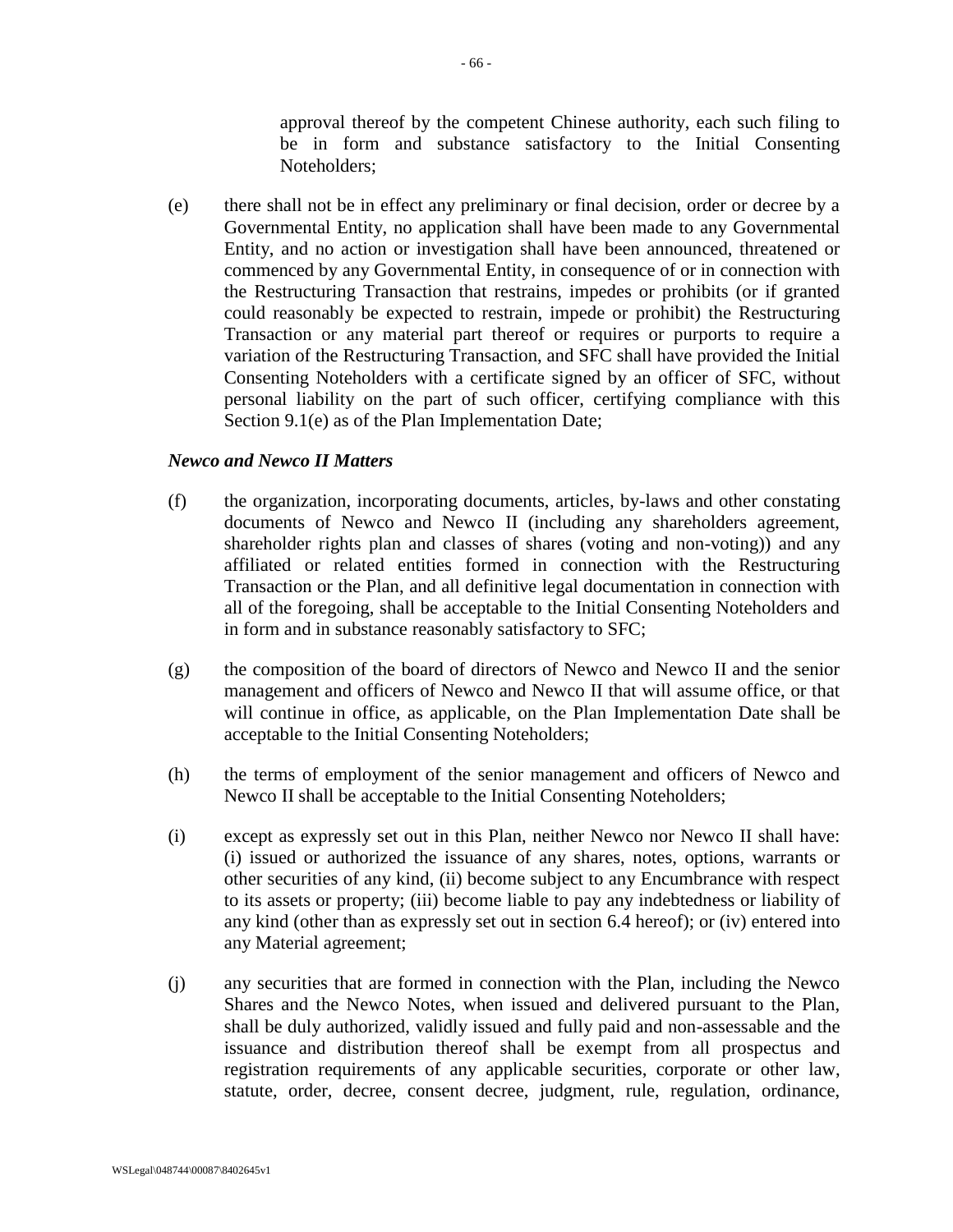notice, policy or other pronouncement having the effect of law applicable in the provinces of Canada;

- (k) Newco shall not be a reporting issuer (or equivalent) in any province of Canada or any other jurisdiction;
- (l) all of the steps, terms, transactions and documents relating to the conveyance of the SFC Assets to Newco and the further conveyance of the SFC Assets by Newco to Newco II in accordance with the Plan shall be in form and in substance acceptable to SFC and the Initial Consenting Noteholders;
- (m) all of the following shall be in form and in substance acceptable to the Initial Consenting Noteholders and reasonably satisfactory to SFC: (i) the Newco Shares; (ii) the Newco Notes (including the aggregate principal amount of the Newco Notes); (iii) any trust indenture or other document governing the terms of the Newco Notes; and (iv) the number of Newco Shares and Newco Notes to be issued in accordance with this Plan;

### *Plan Matters*

- <span id="page-67-0"></span>(n) the Indemnified Noteholder Class Action Limit shall be acceptable to the Initial Consenting Noteholders;
- <span id="page-67-1"></span>(o) the aggregate amount of the Proven Claims held by Ordinary Affected Creditors shall be acceptable to the Initial Consenting Noteholders;
- (p) the amount of each of the Unaffected Claims Reserve and the Administration Charge Reserve shall, in each case, be acceptable to SFC, the Monitor and the Initial Consenting Noteholders;
- <span id="page-67-2"></span>(q) the amount of the Monitor's Post-Implementation Reserve and the amount of any Permitted Continuing Retainers shall be acceptable to the Initial Consenting Noteholders, and the Initial Consenting Noteholders shall be satisfied that all outstanding monetary retainers held by any SFC Advisors (net of any Permitted Continuing Retainers) have been repaid to SFC on the Plan Implementation Date;

## <span id="page-67-3"></span>(r) **[Intentionally deleted]**;

- (s) the amount of each of the following shall be acceptable to SFC, the Monitor and the Initial Consenting Noteholders: (i) the aggregate amount of Lien Claims to be satisfied by the return to the applicable Lien Claimants of the applicable secured property in accordance with section  $4.2(c)(i)$  hereof; and (ii) the aggregate amount of Lien Claims to be repaid in cash on the Plan Implementation Date in accordance with section  $4.2(c)(ii)$  hereof;
- (t) the aggregate amount of Unaffected Claims, and the aggregate amount of the Claims listed in each subparagraph of the definition of "Unaffected Claims" shall,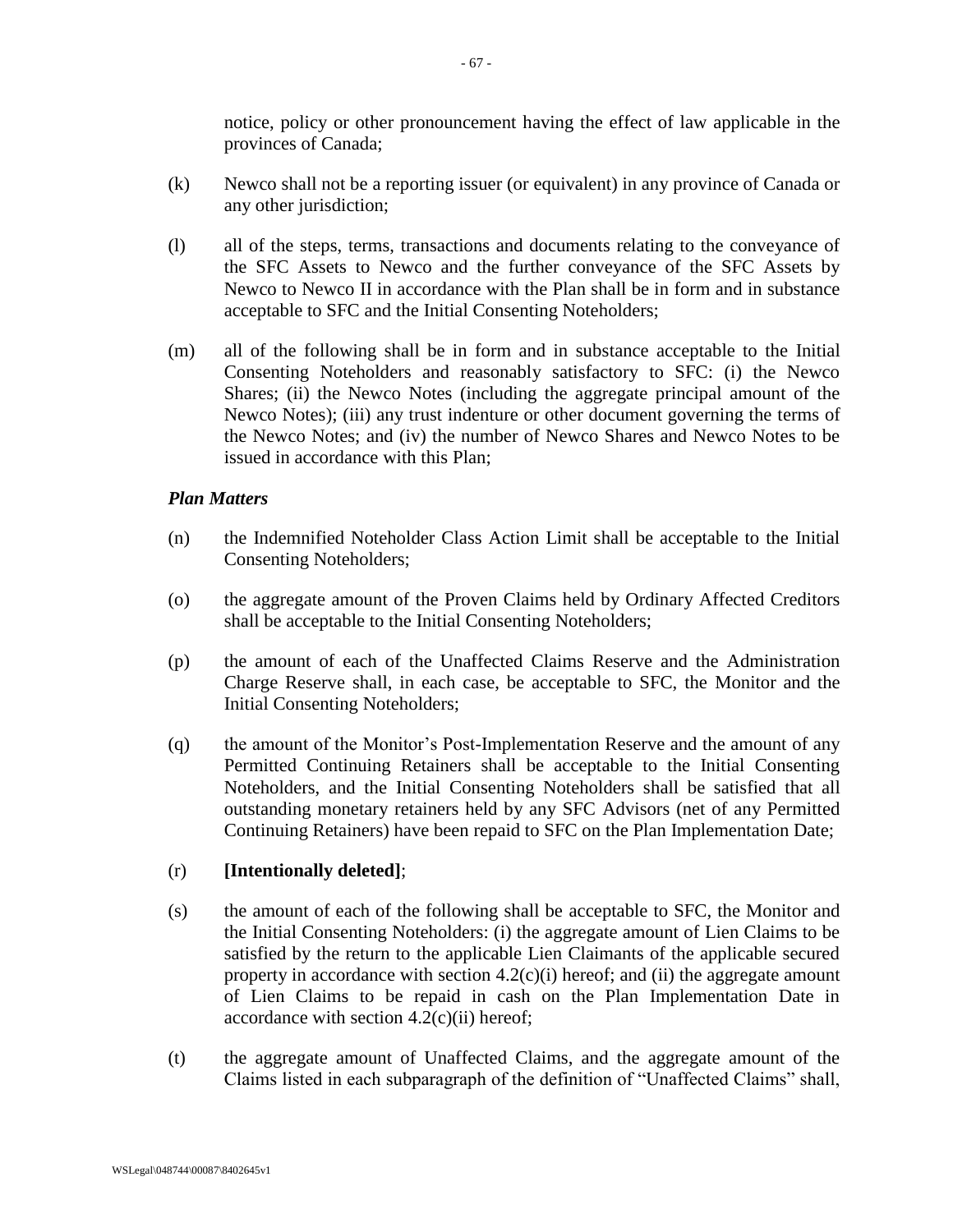in each case, be acceptable to SFC, the Monitor and the Initial Consenting Noteholders;

- <span id="page-68-0"></span>(u) the aggregate amount of Unresolved Claims and the amount of the Unresolved Claims Reserve shall, in each case, be acceptable to the Initial Consenting Noteholders and shall be confirmed in the Sanction Order;
- (v) Litigation Trust and the Litigation Trust Agreement shall be in form and in substance acceptable to SFC and the Initial Consenting Noteholders, each acting reasonably, and the Litigation Trust shall be established in a jurisdiction that is acceptable to the Initial Consenting Noteholders and SFC, each acting reasonably;
- (w) SFC, the Monitor and the Initial Consenting Noteholders, each acting reasonably, shall be satisfied with the proposed use of proceeds and payments relating to all aspects of the Restructuring Transaction and the Plan, including, without limitation, any change of control payments, consent fees, transaction fees, third party fees or termination or severance payments, in the aggregate of \$500,000 or more, payable by SFC or any Subsidiary to any Person (other than a Governmental Entity) in respect of or in connection with the Restructuring Transaction or the Plan, including without limitation, pursuant to any employment agreement or incentive plan of SFC or any Subsidiary;
- (x) SFC, the Monitor and the Initial Consenting Noteholders, each acting reasonably, shall be satisfied with the status and composition of all liabilities, indebtedness and obligations of the Subsidiaries and all releases of the Subsidiaries provided for in the Plan and the Sanction Order shall be binding and effective as of the Plan Implementation Date;

## *Plan Implementation Date Matters*

- (y) the steps required to complete and implement the Plan shall be in form and in substance satisfactory to SFC and the Initial Consenting Noteholders;
- <span id="page-68-1"></span>(z) the Noteholders and the Early Consent Noteholders shall receive, on the Plan Implementation Date, all of the consideration to be distributed to them pursuant to the Plan;
- (aa) all of the following shall be in form and in substance satisfactory to SFC and the Initial Consenting Noteholders: (i) all materials filed by SFC with the Court or any court of competent jurisdiction in the United States, Canada, Hong Kong, the PRC or any other jurisdiction that relates to the Restructuring Transaction; (ii) the terms of any court-imposed charges on any of the assets, property or undertaking of any of SFC, including without limitation any of the Charges; (iii) the Initial Order; (iv) the Claims Procedure Order; (v) the Meeting Order; (vi) the Sanction Order; (vii) any other Order granted in connection with the CCAA Proceeding or the Restructuring Transaction by the Court or any other court of competent jurisdiction in Canada, the United States, Hong Kong, the PRC or any other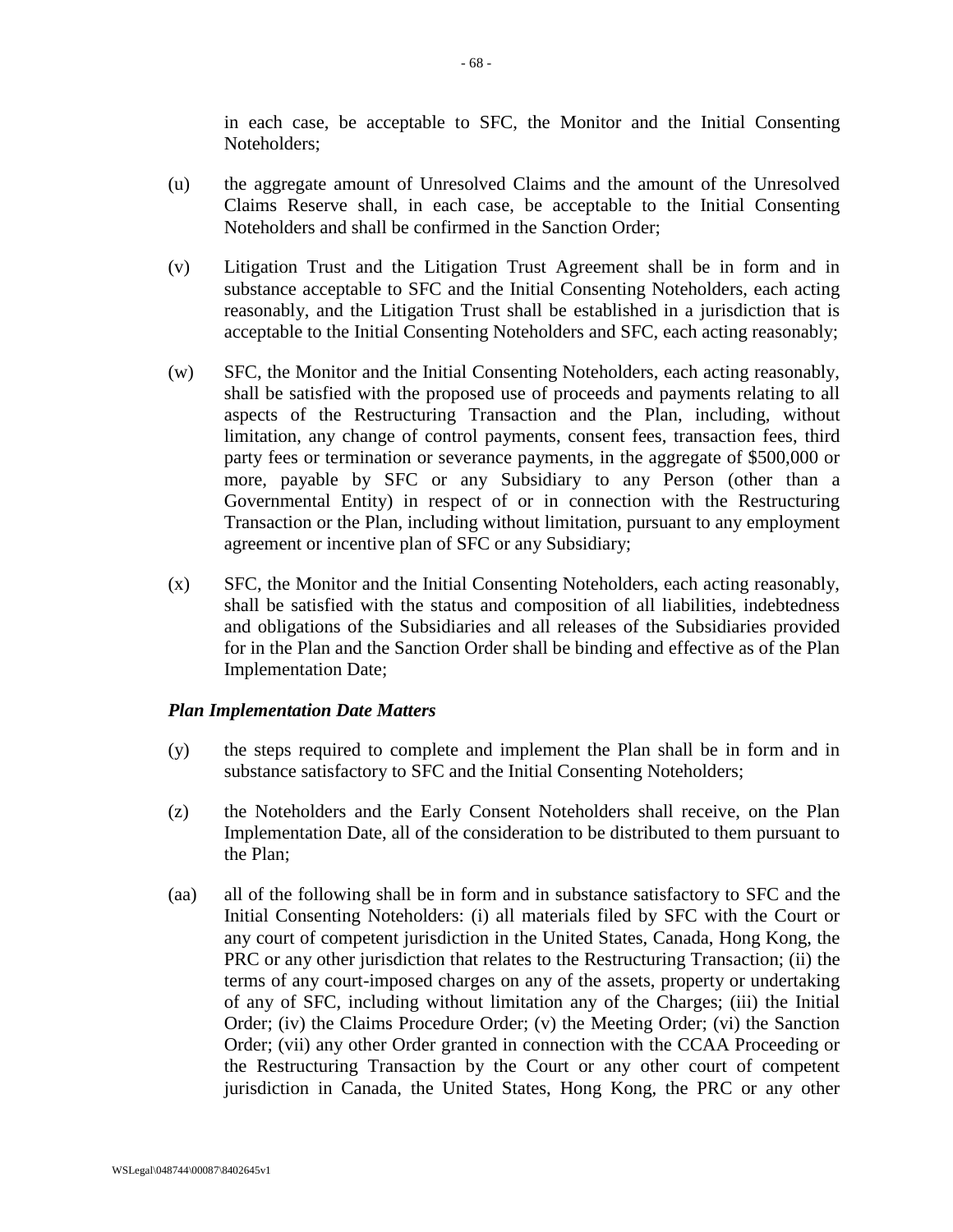jurisdiction; and (viii) the Plan (as it is approved by the Required Majority and the Sanction Order);

- (bb) any and all court-imposed charges on any assets, property or undertaking of SFC, including the Charges, shall be discharged on the Plan Implementation Date on terms acceptable to the Initial Consenting Noteholders and SFC, each acting reasonably;
- (cc) SFC shall have paid, in full, the Expense Reimbursement and all fees and costs owing to the SFC Advisors on the Plan Implementation Date, and neither Newco nor Newco II shall have any liability for any fees or expenses due to the SFC Advisors or the Noteholder Advisors either as at or following the Plan Implementation Date;
- (dd) SFC or the Subsidiaries shall have paid, in full all fees owing to each of Chandler Fraser Keating Limited and Spencer Stuart on the Plan Implementation Date, and neither Newco nor Newco II shall have any liability for any fees or expenses due to either Chandler Fraser Keating Limited and Spencer Stuart as at or following the Plan Implementation Date;
- (ee) SFC shall have paid all Trustee Claims that are outstanding as of the Plan Implementation Date, and the Initial Consenting Noteholders shall be satisfied that SFC has made adequate provision in the Unaffected Claims Reserve for the payment of all Trustee Claims to be incurred by the Trustees after the Plan Implementation Date in connection with the performance of their respective duties under the Note Indentures or this Plan;
- <span id="page-69-0"></span>(ff) there shall not exist or have occurred any Material Adverse Effect, and SFC shall have provided the Initial Consenting Noteholders with a certificate signed by an officer of the Company, without any personal liability on the part of such officer, certifying compliance with this section [9.1\(ff\)](#page-64-1) as of the Plan Implementation Date;
- <span id="page-69-1"></span>(gg) there shall have been no breach of the Noteholder Confidentiality Agreements (as defined in the RSA) by SFC or any of the Sino-Forest Representatives (as defined therein) in respect of the applicable Initial Consenting Noteholder;
- (hh) the Plan Implementation Date shall have occurred no later than January 15, 2013 (or such later date as may be consented to by SFC and the Initial Consenting Noteholders);

## *RSA Matters*

- (ii) all conditions set out in sections 6 and 7 of the RSA shall have been satisfied or waived in accordance with the terms of the RSA;
- (ii) the RSA shall not have been terminated;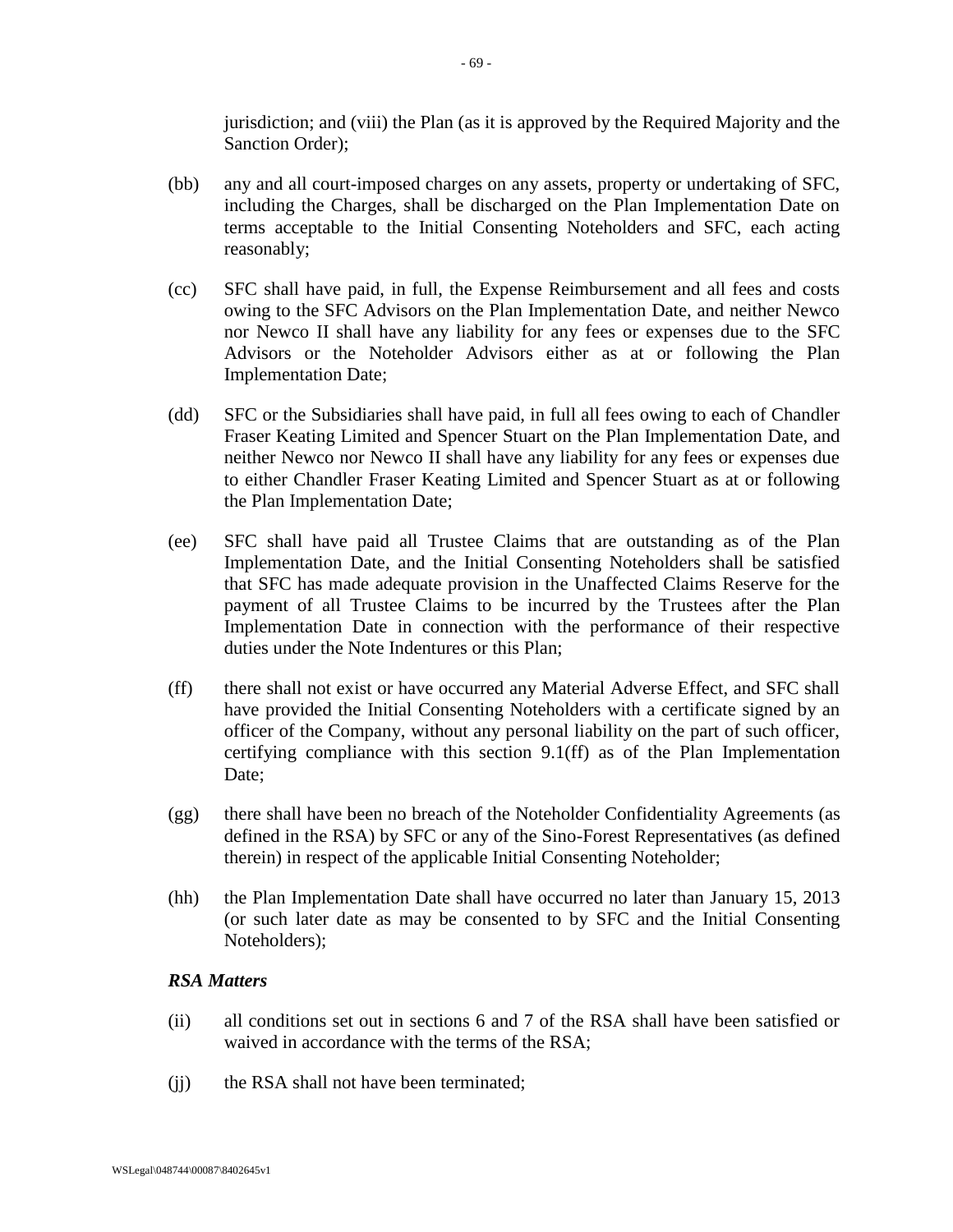### *Other Matters*

- (kk) the organization, incorporating documents, articles, by-laws and other constating documents of SFC Escrow Co. and all definitive legal documentation in connection with SFC Escrow Co., shall be acceptable to the Initial Consenting Noteholders and the Monitor and in form and in substance reasonably satisfactory to SFC;
- <span id="page-70-1"></span>(ll) except as expressly set out in this Plan, SFC Escrow Co. shall not have: (i) issued or authorized the issuance of any shares, notes, options, warrants or other securities of any kind, (ii) become subject to any Encumbrance with respect to its assets or property; (iii) acquired any assets or become liable to pay any indebtedness or liability of any kind (other than as expressly set out in this Plan); or (iv) entered into any agreement;
- <span id="page-70-0"></span>(mm) the Initial Consenting Noteholders shall have completed due diligence in respect of SFC and the Subsidiaries and the results of such due diligence shall be acceptable to the Initial Consenting Noteholders prior to the date for the hearing of the Sanction Order, except in respect of any new material information or events arising or discovered on or after the date of the hearing for the Sanction Order of which the Initial Consenting Noteholders were previously unaware, in respect of which the date for the Initial Consenting Noteholders to complete such due diligence shall be the Plan Implementation Date, provided that "new material information or events" for purposes of this Section [9.1\(mm\)](#page-70-0) shall not include any information or events disclosed prior to the date of the hearing for the Sanction Order in a press release issued by SFC, an affidavit filed with the Court by SFC or a Monitor's Report filed with the Court;
- <span id="page-70-2"></span>(nn) if so requested by the Initial Consenting Noteholders, the Sanction Order shall have been recognized and confirmed as binding and effective pursuant to an order of a court of competent jurisdiction in Canada, the United States, and any other jurisdiction requested by the Initial Consenting Noteholders, and all applicable appeal periods in respect of any such recognition order shall have expired and any appeals therefrom shall have been disposed of by the applicable appellate court;
- (oo) all press releases, disclosure documents and definitive agreements in respect of the Restructuring Transaction or the Plan shall be in form and substance satisfactory to SFC and the Initial Consenting Noteholders, each acting reasonably; and
- (pp) Newco and SFC shall have entered into arrangements reasonably satisfactory to SFC and the Initial Consenting Noteholders for ongoing preservation and access to the books and records of SFC and the Subsidiaries in existence as at the Plan Implementation Date, as such access may be reasonably requested by SFC or any Director or Officer in the future in connection with any administrative or legal proceeding, in each such case at the expense of the Person making such request.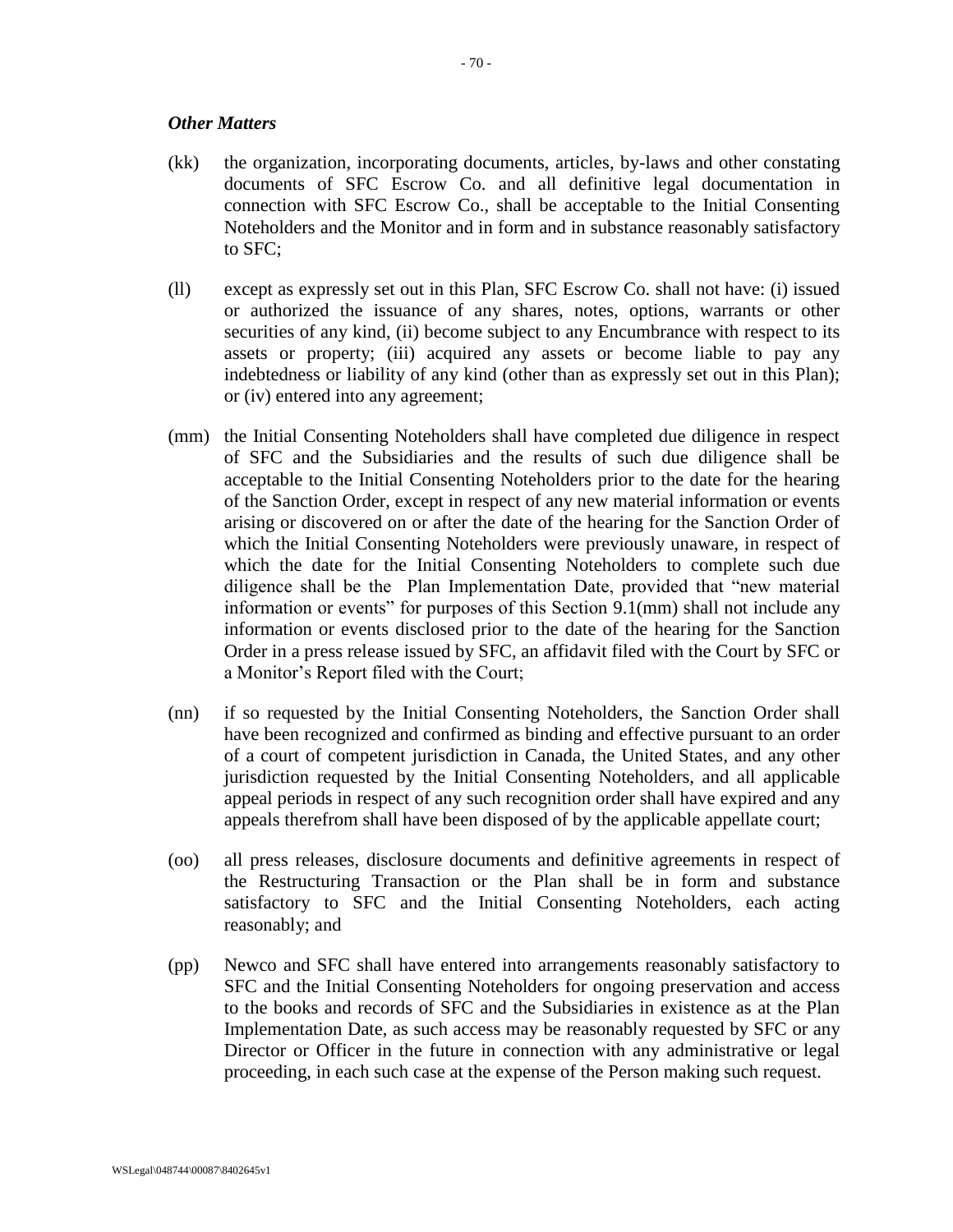# **9.2 Monitor's Certificate**

Upon delivery of written notice from SFC and Goodmans LLP (on behalf of the Initial Consenting Noteholders) of the satisfaction of the conditions set out in section [9.1,](#page-64-1) the Monitor shall deliver to Goodmans LLP and SFC a certificate stating that the Plan Implementation Date has occurred and that the Plan and the Sanction Order are effective in accordance with their respective terms. Following the Plan Implementation Date, the Monitor shall file such certificate with the Court.

### **ARTICLE 10 ALTERNATIVE SALE TRANSACTION**

#### **10.1 Alternative Sale Transaction**

At any time prior to the Plan Implementation Date (whether prior to or after the granting of the Sanction Order), and subject to the prior written consent of the Initial Consenting Noteholders, SFC may complete a sale of all or substantially all of the SFC Assets on terms that are acceptable to the Initial Consenting Noteholders (an "**Alternative Sale Transaction**"), provided that such Alternative Sale Transaction has been approved by the Court pursuant to section 36 of the CCAA on notice to the service list. In the event that such an Alternative Sale Transaction is completed, the terms and conditions of this Plan shall continue to apply in all respects, subject to the following:

- (a) The Newco Shares and Newco Notes shall not be distributed in the manner contemplated herein. Instead, the consideration paid or payable to SFC pursuant to the Alternative Sale Transaction (the "**Alternative Sale Transaction Consideration**") shall be distributed to the Persons entitled to receive Newco Shares hereunder, and such Persons shall receive the Alternative Sale Transaction Consideration in the same proportions and subject to the same terms and conditions as are applicable to the distribution of Newco Shares hereunder.
- (b) All provisions in this Plan that address Newco or Newco II shall be deemed to be ineffective to the extent that they address Newco or Newco II, given that Newco and Newco II will not be required in connection with an Alternative Sale Transaction.
- (c) All provisions addressing the Newco Notes shall be deemed to be ineffective to the extent such provisions address the Newco Notes, given that the Newco Notes will not be required in connection with an Alternative Sale Transaction.
- (d) All provisions relating to the Newco Shares shall be deemed to address the Alternative Sale Transaction Consideration to the limited extent such provisions address the Newco Shares.
- (e) SFC, with the written consent of the Monitor and the Initial Consenting Noteholders, shall be permitted to make such amendments, modifications and supplements to the terms and conditions of this Plan as are necessary to: (i) facilitate the Alternative Sale Transaction; (ii) cause the Alternative Sale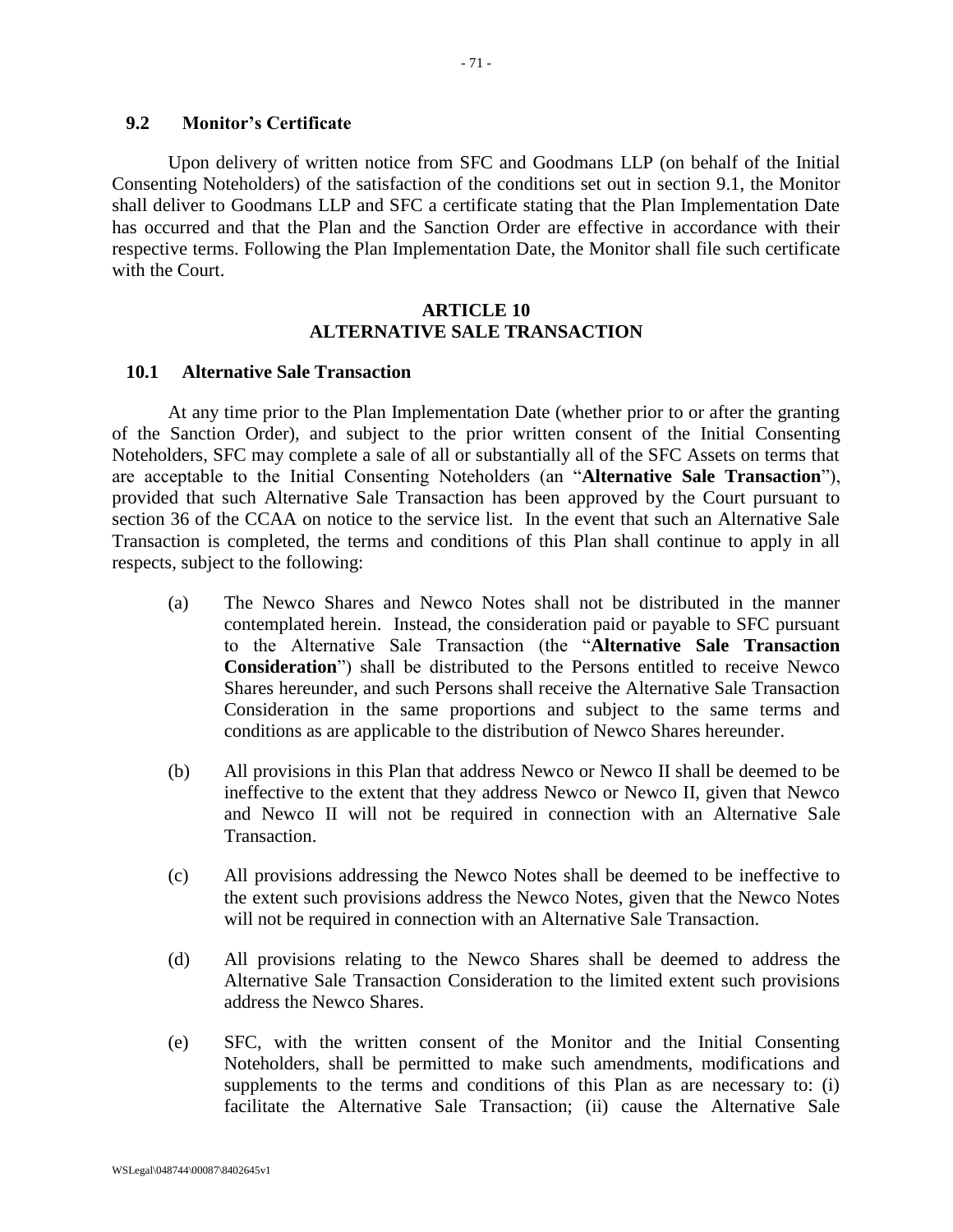Transaction Consideration to be distributed in the same proportions and subject to the same terms and conditions as are subject to the distribution of Newco Shares hereunder; and (iii) complete the Alternative Sale Transaction and distribute the Alternative Sale Transaction Proceeds in a manner that is tax efficient for SFC and the Affected Creditors with Proven Claims, provided in each case that (y) a copy of such amendments, modifications or supplements is filed with the Court and served upon the service list; and (z) the Monitor is satisfied that such amendments, modifications or supplements do not materially alter the proportionate entitlements of the Affected Creditors, as amongst themselves, to the consideration distributed pursuant to the Plan.

Except for the requirement of obtaining the prior written consent of the Initial Consenting Noteholders with respect to the matters set forth in this section [10.1](#page-71-0) and subject to the approval of the Alternative Sale Transaction by the Court pursuant to section 36 of the CCAA (on notice to the service list), once this Plan has been approved by the Required Majority of Affected Creditors, no further meeting, vote or approval of the Affected Creditors shall be required to enable SFC to complete an Alternative Sale Transaction or to amend the Plan in the manner described in this [10.1.](#page-71-0)

## **ARTICLE 11 GENERAL**

## **11.1 Binding Effect**

On the Plan Implementation Date:

- (a) the Plan will become effective at the Effective Time;
- (b) the Plan shall be final and binding in accordance with its terms for all purposes on all Persons named or referred to in, or subject to, the Plan and their respective heirs, executors, administrators and other legal representatives, successors and assigns;
- (c) each Person named or referred to in, or subject to, the Plan will be deemed to have consented and agreed to all of the provisions of the Plan, in its entirety and shall be deemed to have executed and delivered all consents, releases, assignments and waivers, statutory or otherwise, required to implement and carry out the Plan in its entirety.

# **11.2 Waiver of Defaults**

(a) From and after the Plan Implementation Date, all Persons shall be deemed to have waived any and all defaults of SFC then existing or previously committed by SFC, or caused by SFC, the commencement of the CCAA Proceedings by SFC, any matter pertaining to the CCAA Proceedings, any of the provisions in the Plan or steps contemplated in the Plan, or non-compliance with any covenant, warranty, representation, term, provision, condition or obligation, expressed or implied, in any contract, instrument, credit document, indenture, note, lease,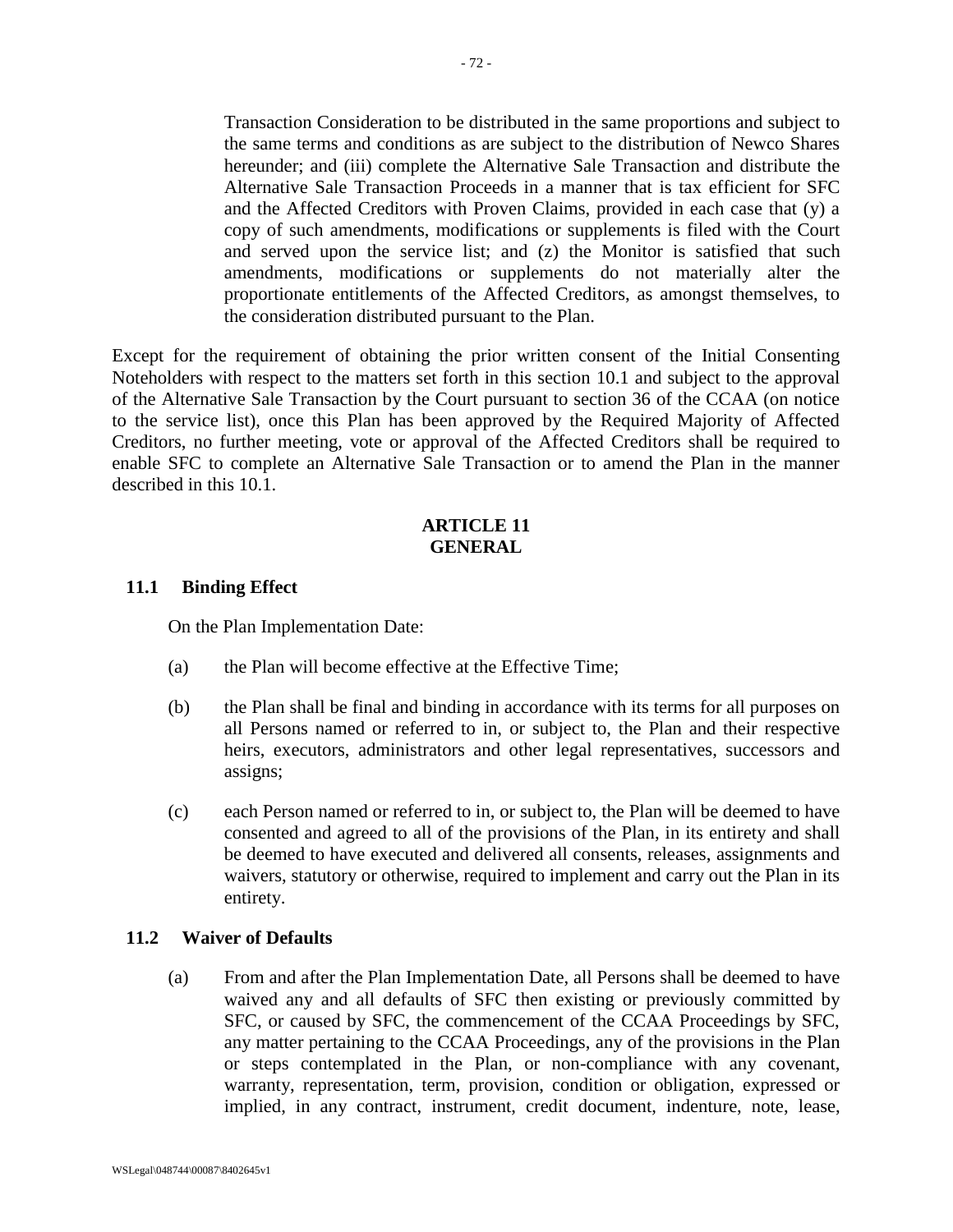guarantee, agreement for sale or other agreement, written or oral, and any and all amendments or supplements thereto, existing between such Person and SFC, and any and all notices of default and demands for payment or any step or proceeding taken or commenced in connection therewith under any such agreement shall be deemed to have been rescinded and of no further force or effect, provided that nothing shall be deemed to excuse SFC from performing its obligations under the Plan or be a waiver of defaults by SFC under the Plan and the related documents.

- (b) Effective on the Plan Implementation Date, any and all agreements that are assigned to Newco and/or to Newco II as part of the SFC Assets shall be and remain in full force and effect, unamended, as at the Plan Implementation Date, and no Person shall, following the Plan Implementation Date, accelerate, terminate, rescind, refuse to perform or otherwise repudiate its obligations under, or enforce or exercise any right (including any right of set-off, dilution or other remedy) or make any demand against Newco, Newco II or any Subsidiary under or in respect of any such agreement with Newco, Newco II or any Subsidiary, by reason of:
	- (i) any event that occurred on or prior to the Plan Implementation Date that would have entitled any Person thereto to enforce those rights or remedies (including defaults or events of default arising as a result of the insolvency of SFC);
	- (ii) the fact that SFC commenced or completed the CCAA Proceedings;
	- (iii) the implementation of the Plan, or the completion of any of the steps, transactions or things contemplated by the Plan; or
	- (iv) any compromises, arrangements, transactions, releases, discharges or injunctions effected pursuant to the Plan or this Order.

### **11.3 Deeming Provisions**

In the Plan, the deeming provisions are not rebuttable and are conclusive and irrevocable.

### **11.4 Non-Consummation**

SFC reserves the right to revoke or withdraw the Plan at any time prior to the Sanction Date, with the consent of the Monitor and the Initial Consenting Noteholders. If SFC so revokes or withdraws the Plan, or if the Sanction Order is not issued or if the Plan Implementation Date does not occur, (a) the Plan shall be null and void in all respects, (b) any settlement or compromise embodied in the Plan, including the fixing or limiting to an amount certain any Claim, and any document or agreement executed pursuant to the Plan shall be deemed null and void, and (c) nothing contained in the Plan, and no acts taken in preparation for consummation of the Plan, shall (i) constitute or be deemed to constitute a waiver or release of any Claims by or against SFC or any other Person; (ii) prejudice in any manner the rights of SFC or any other Person in any further proceedings involving SFC; or (iii) constitute an admission of any sort by SFC or any other Person.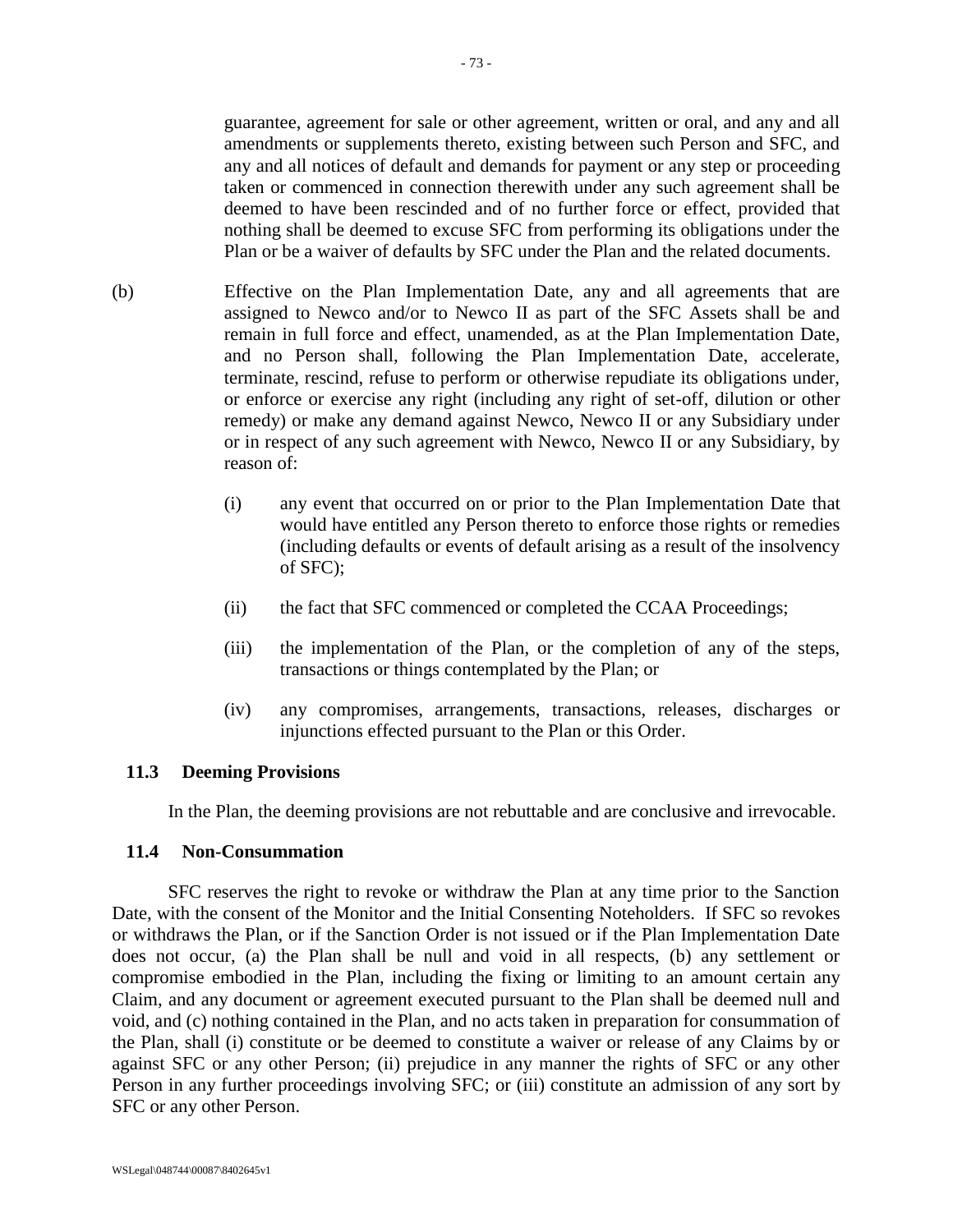# <span id="page-74-0"></span>**11.5 Modification of the Plan**

- (a) SFC may, at any time and from time to time, amend, restate, modify and/or supplement the Plan with the consent of the Monitor and the Initial Consenting Noteholders, provided that: any such amendment, restatement, modification or supplement must be contained in a written document that is filed with the Court and:
	- (i) if made prior to or at the Meeting: (A) the Monitor, SFC or the Chair (as defined in the Meeting Order) shall communicate the details of any such amendment, restatement, modification and/or supplement to Affected Creditors and other Persons present at the Meeting prior to any vote being taken at the Meeting; (B) SFC shall provide notice to the service list of any such amendment, restatement, modification and/or supplement and shall file a copy thereof with the Court forthwith and in any event prior to the Court hearing in respect of the Sanction Order; and (C) the Monitor shall post an electronic copy of such amendment, restatement, modification and/or supplement on the Website forthwith and in any event prior to the Court hearing in respect of the Sanction Order; and
	- (ii) if made following the Meeting: (A) SFC shall provide notice to the service list of any such amendment, restatement, modification and/or supplement and shall file a copy thereof with the Court; (B) the Monitor shall post an electronic copy of such amendment, restatement, modification and/or supplement on the Website; and (C) such amendment, restatement, modification and/or supplement shall require the approval of the Court following notice to the Affected Creditors and the Trustees.
- (b) Notwithstanding section [11.5\(a\),](#page-74-0) any amendment, restatement, modification or supplement may be made by SFC: (i) if prior to the Sanction Date, with the consent of the Monitor and the Initial Consenting Noteholders; and (ii) if after the Sanction Date, with the consent of the Monitor and the Initial Consenting Noteholders and upon approval by the Court, provided in each case that it concerns a matter that, in the opinion of SFC, acting reasonably, is of an administrative nature required to better give effect to the implementation of the Plan and the Sanction Order or to cure any errors, omissions or ambiguities and is not materially adverse to the financial or economic interests of the Affected Creditors or the Trustees.
- (c) Any amended, restated, modified or supplementary plan or plans of compromise filed with the Court and, if required by this section, approved by the Court, shall, for all purposes, be and be deemed to be a part of and incorporated in the Plan.

### **11.6 Actions and Approvals of SFC after Plan Implementation**

(a) From and after the Plan Implementation Date, and for the purpose of this Plan only: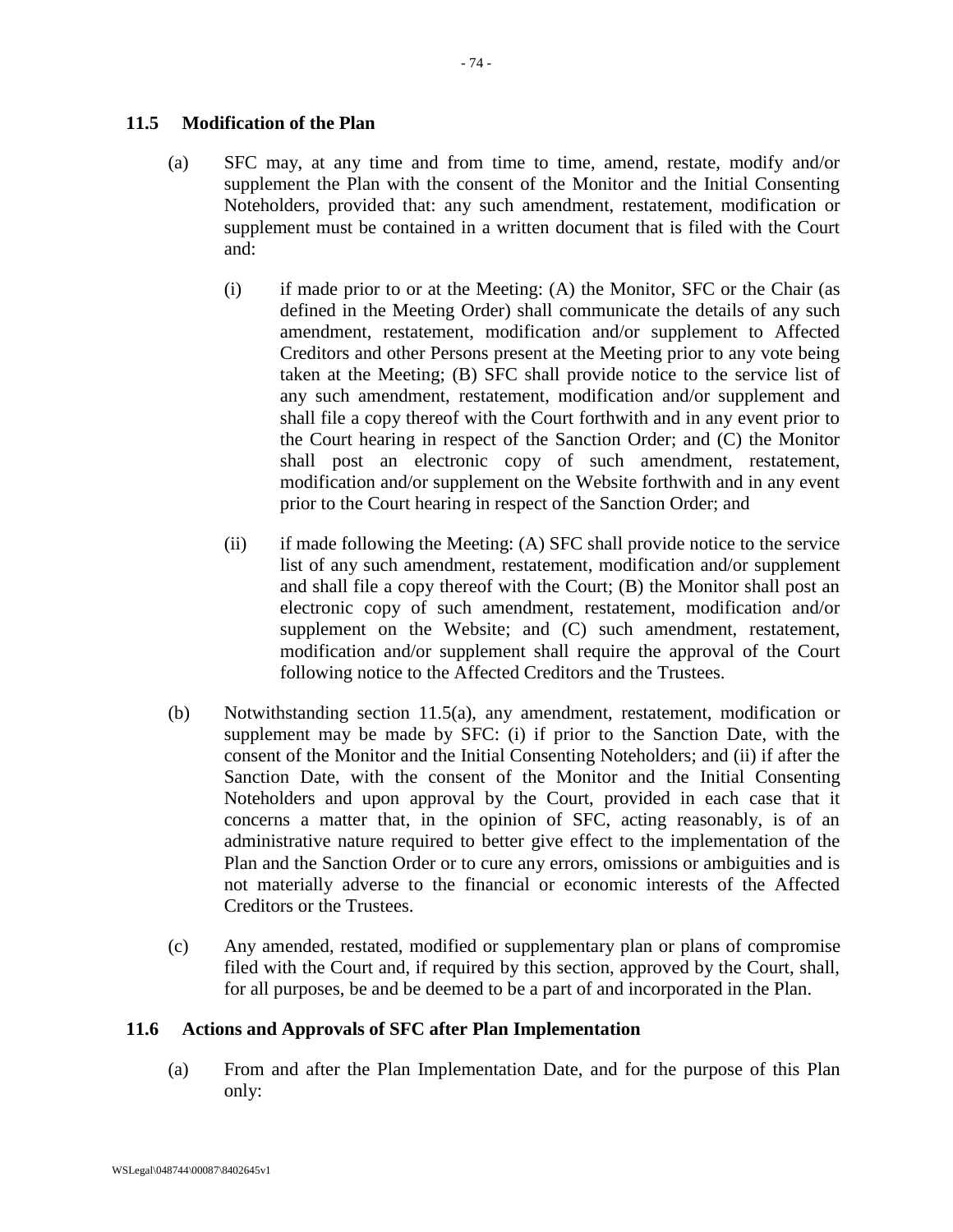- (i) if SFC does not have the ability or the capacity pursuant to Applicable Law to provide its agreement, waiver, consent or approval to any matter requiring SFC's agreement, waiver, consent or approval under this Plan, such agreement, waiver consent or approval may be provided by the Monitor; and
- (ii) if SFC does not have the ability or the capacity pursuant to Applicable Law to provide its agreement, waiver, consent or approval to any matter requiring SFC's agreement, waiver, consent or approval under this Plan, and the Monitor has been discharged pursuant to an Order, such agreement, waiver consent or approval shall be deemed not to be necessary.

## **11.7 Consent of the Initial Consenting Noteholders**

For the purposes of this Plan, any matter requiring the agreement, waiver, consent or approval of the Initial Consenting Noteholders shall be deemed to have been agreed to, waived, consented to or approved by such Initial Consenting Noteholders if such matter is agreed to, waived, consented to or approved in writing by Goodmans LLP, provided that Goodmans LLP expressly confirms in writing (including by way of e-mail) to the applicable Person that it is providing such agreement, consent or waiver on behalf of Initial Consenting Noteholders.

## **11.8 Claims Not Subject to Compromise**

Nothing in this Plan, including section 2.4 hereof, shall prejudice, compromise, release, discharge, cancel, bar or otherwise affect any: (i) Non-Released D&O Claims (except to the extent that such Non-Released D&O Claim is asserted against a Named Director or Officer, in which case section [4.9\(g\)](#page-32-0) applies); (ii) Section 5.1(2) D&O Claims or Conspiracy Claims (except that, in accordance with section [4.9\(e\)](#page-32-1) hereof, any Section 5.1(2) D&O Claims against Named Directors and Officers and any Conspiracy Claims against Named Directors and Officers shall be limited to recovery from any insurance proceeds payable in respect of such Section 5.1(2) D&O Claims or Conspiracy Claims, as applicable, pursuant to the Insurance Policies, and Persons with any such Section 5.1(2) D&O Claims against Named Directors and Officers or Conspiracy Claims against Named Directors and Officers shall have no right to, and shall not, make any claim or seek any recoveries from any Person, other than enforcing such Persons' rights to be paid from the proceeds of an Insurance Policy by the applicable insurer(s)); or (iii) any Claims that are not permitted to be compromised under section 19(2) of the *CCAA*.

### **11.9 Paramountcy**

From and after the Effective Time on the Plan Implementation Date, any conflict between:

- (a) the Plan; and
- (b) the covenants, warranties, representations, terms, conditions, provisions or obligations, expressed or implied, of any contract, mortgage, security agreement, indenture, trust indenture, note, loan agreement, commitment letter, agreement for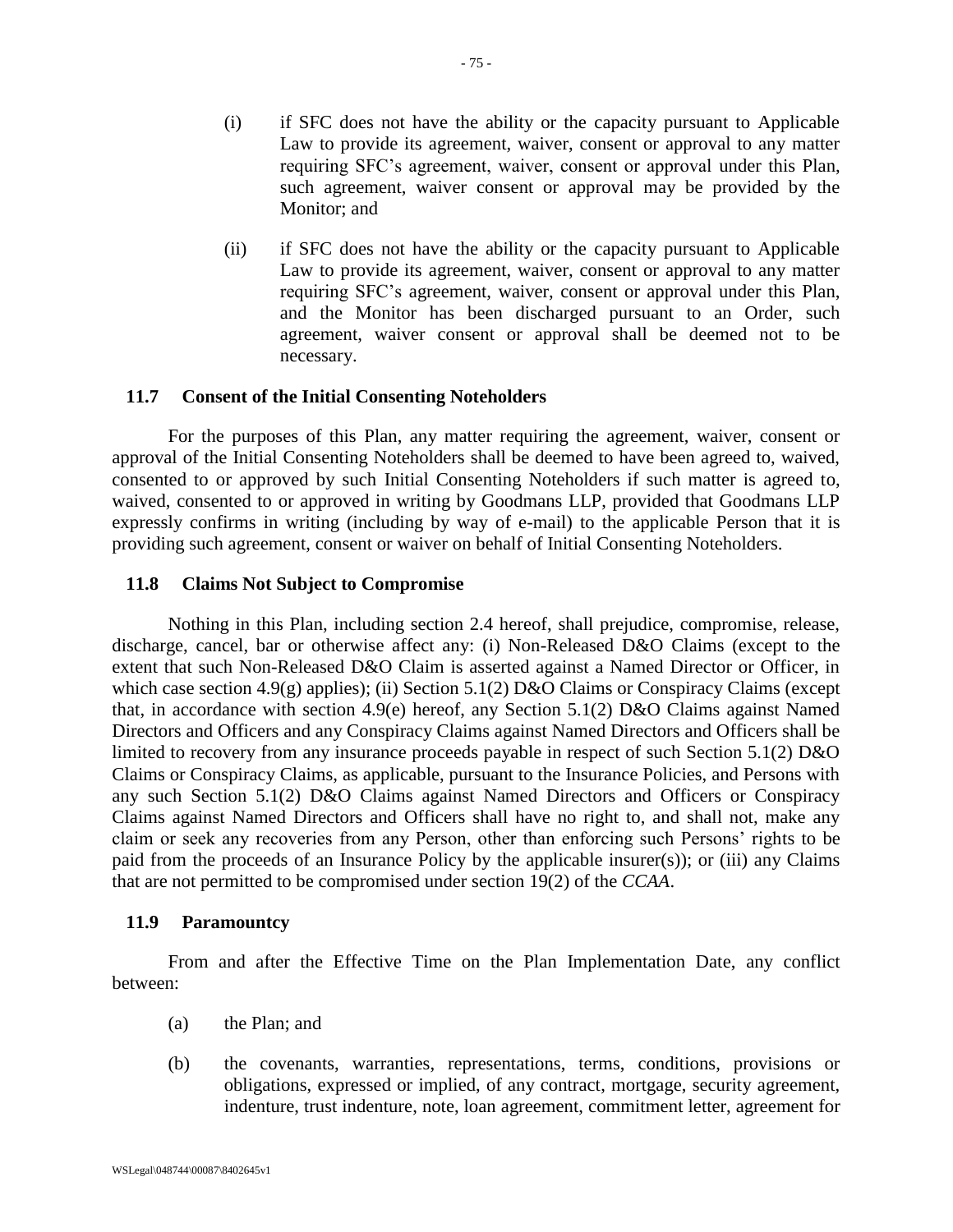sale, lease or other agreement, written or oral and any and all amendments or supplements thereto existing between any Person and SFC and/or the Subsidiaries as at the Plan Implementation Date,

will be deemed to be governed by the terms, conditions and provisions of the Plan and the Sanction Order, which shall take precedence and priority.

### **11.10 Foreign Recognition**

From and after the Plan Implementation Date, if requested by the Initial Consenting Noteholders or Newco, the Monitor (at the Monitor's election) or Newco (if the Monitor does not so elect) shall and is hereby authorized to seek an order of any court of competent jurisdiction recognizing the Plan and the Sanction Order and confirming the Plan and the Sanction Order as binding and effective in Canada, the United States, and any other jurisdiction so requested by the Initial Consenting Noteholders or Newco, as applicable.

### **11.11 Severability of Plan Provisions**

If, prior to the Sanction Date, any term or provision of the Plan is held by the Court to be invalid, void or unenforceable, the Court, at the request of SFC and with the consent of the Monitor and the Initial Consenting Noteholders, shall have the power to either (a) sever such term or provision from the balance of the Plan and provide SFC with the option to proceed with the implementation of the balance of the Plan as of and with effect from the Plan Implementation Date, or (b) alter and interpret such term or provision to make it valid or enforceable to the maximum extent practicable, consistent with the original purpose of the term or provision held to be invalid, void or unenforceable, and such term or provision shall then be applicable as altered or interpreted. Notwithstanding any such holding, alteration or interpretation, and provided that SFC proceeds with the implementation of the Plan, the remainder of the terms and provisions of the Plan shall remain in full force and effect and shall in no way be affected, impaired or invalidated by such holding, alteration or interpretation.

### **11.12 Responsibilities of the Monitor**

The Monitor is acting in its capacity as Monitor in the CCAA Proceeding and the Plan with respect to SFC and will not be responsible or liable for any obligations of SFC.

# **11.13 Different Capacities**

Persons who are affected by this Plan may be affected in more than one capacity. Unless expressly provided herein to the contrary, a Person will be entitled to participate hereunder, and will be affected hereunder, in each such capacity. Any action taken by or treatment of a Person in one capacity will not affect such Person in any other capacity, unless expressly agreed by the Person, SFC, the Monitor and the Initial Consenting Noteholders in writing, or unless the Person's Claims overlap or are otherwise duplicative.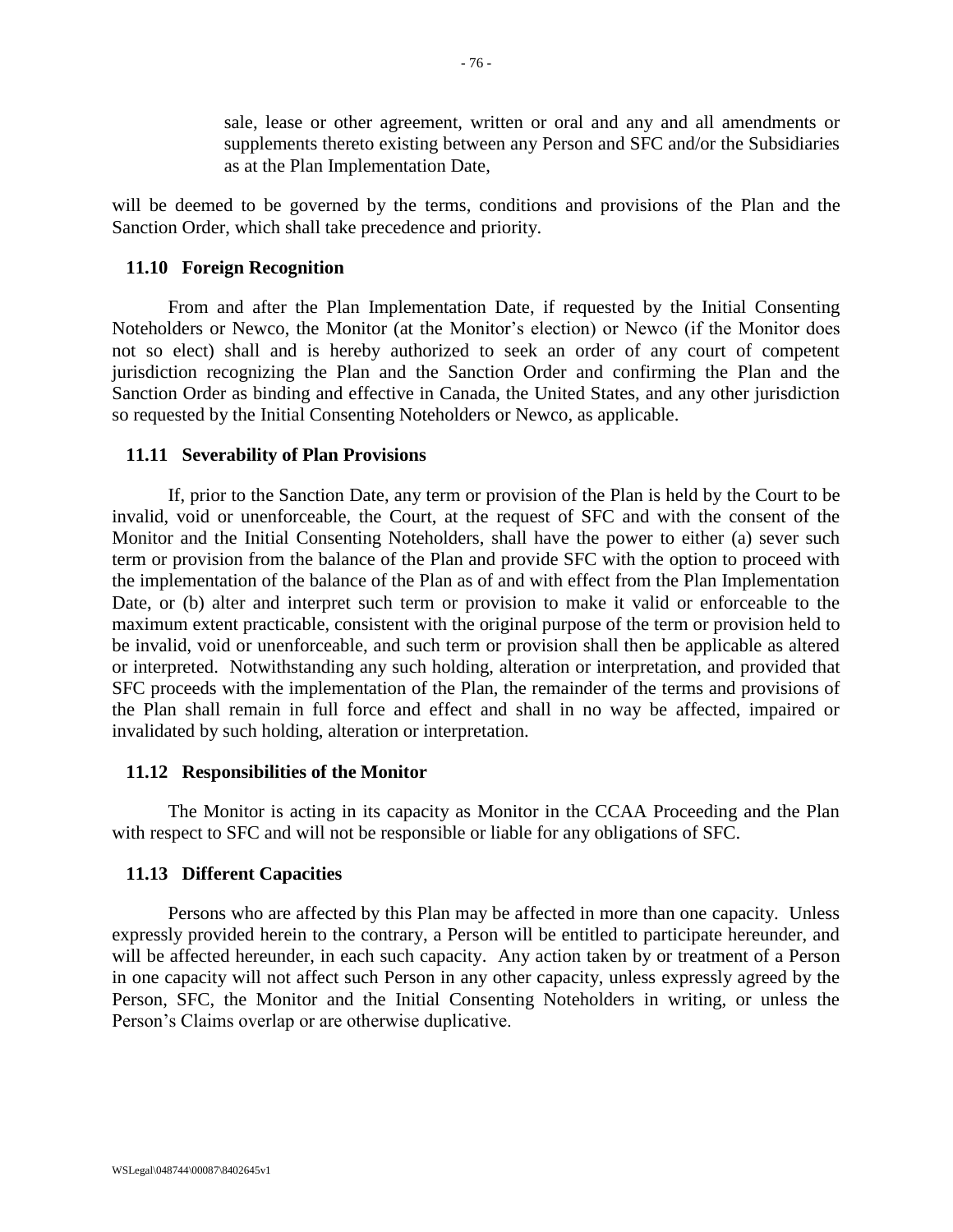### **11.14 Notices**

Any notice or other communication to be delivered hereunder must be in writing and reference the Plan and may, subject as hereinafter provided, be made or given by personal delivery, ordinary mail or by facsimile or email addressed to the respective parties as follows:

(a) if to SFC or any Subsidiary:

Sino-Forest Corporation Room 3815-29 38/F, Sun Hung Kai Centre 30 Harbour Road, Wanchai, Hong Kong

| Attention: | Mr. Judson Martin, Executive Vice-Chairman and Chief |
|------------|------------------------------------------------------|
|            | <b>Executive Officer</b>                             |
| Fax:       | $+852-2877-0062$                                     |

with a copy by email or fax (which shall not be deemed notice) to:

Bennett Jones LLP One First Canadian Place, Suite 3400 Toronto, ON M5X 1A4

Attention: Kevin J. Zych and Raj S. Sahni Email: zychk@bennettjones.com and sahnir@bennettjones.com Fax: 416-863-1716

(b) if to the Initial Consenting Noteholders:

c/o Goodmans LLP Bay Adelaide Centre 333 Bay Street, Suite 3400 Toronto, Ontario M5H 2S7

| Attention: | Robert Chadwick and Brendan O'Neill           |
|------------|-----------------------------------------------|
| Email:     | rchadwick@goodmans.ca and boneill@goodmans.ca |
| Fax:       | 416-979-1234                                  |

and with a copy by email or fax (which shall not be deemed notice) to:

Hogan Lovells International LLP 11<sup>th</sup> Floor, One Pacific Place, 88 Queensway Hong Kong China

Attention: Neil McDonald Email: neil.mcdonald@hoganlovells.com Fax: 852-2219-0222

(c) if to the Monitor:

FTI Consulting Canada Inc. TD Waterhouse Tower